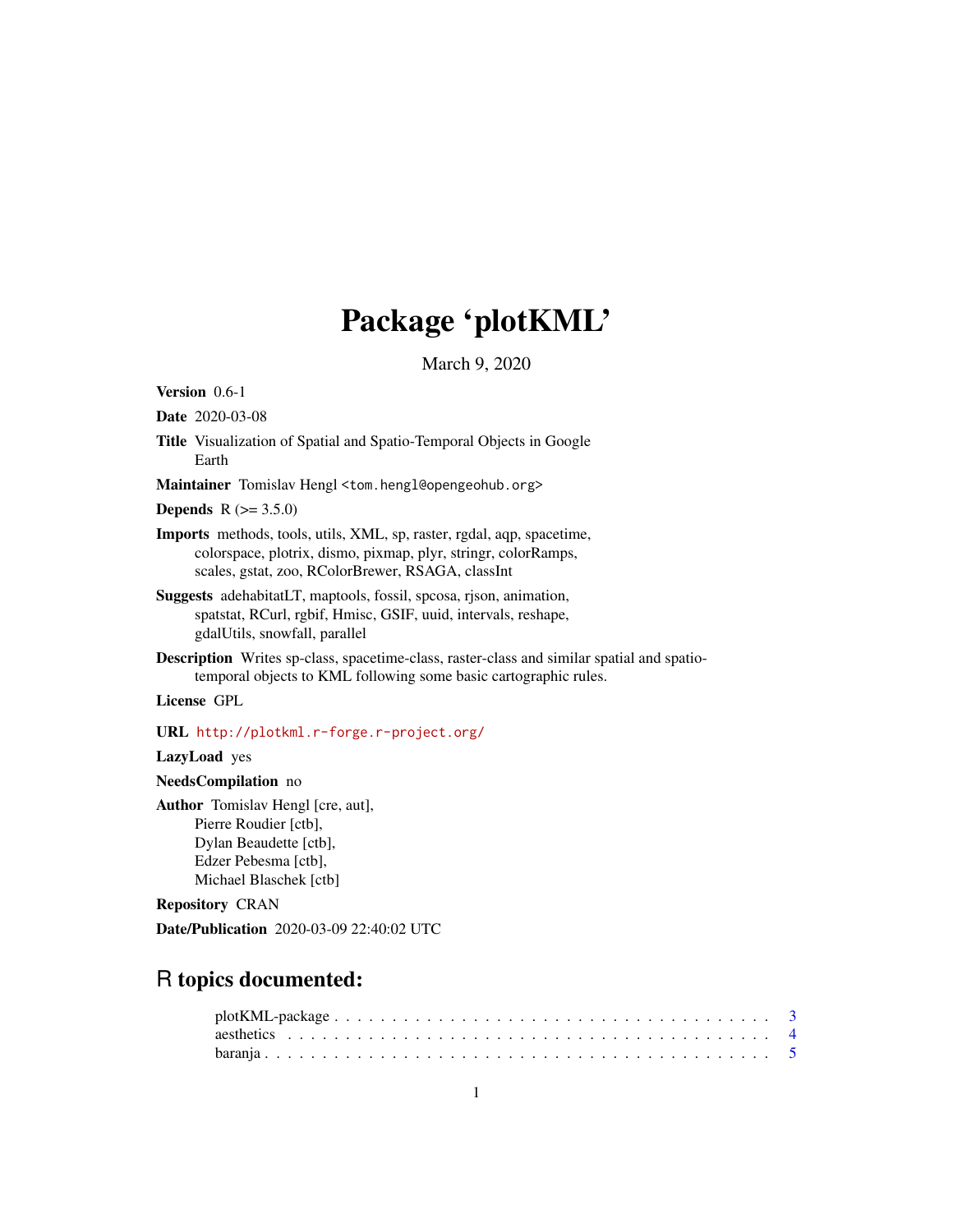|                                                                                                                    | 7  |
|--------------------------------------------------------------------------------------------------------------------|----|
|                                                                                                                    | 9  |
|                                                                                                                    | 10 |
|                                                                                                                    | 11 |
|                                                                                                                    | 11 |
|                                                                                                                    | 12 |
|                                                                                                                    | 15 |
|                                                                                                                    | 16 |
|                                                                                                                    | 17 |
|                                                                                                                    | 18 |
|                                                                                                                    | 19 |
|                                                                                                                    | 21 |
|                                                                                                                    | 22 |
|                                                                                                                    | 23 |
|                                                                                                                    |    |
|                                                                                                                    |    |
|                                                                                                                    |    |
|                                                                                                                    |    |
|                                                                                                                    |    |
|                                                                                                                    |    |
|                                                                                                                    |    |
|                                                                                                                    |    |
|                                                                                                                    |    |
|                                                                                                                    |    |
|                                                                                                                    | 41 |
|                                                                                                                    | 42 |
|                                                                                                                    | 44 |
|                                                                                                                    |    |
|                                                                                                                    |    |
|                                                                                                                    |    |
|                                                                                                                    | 50 |
|                                                                                                                    | 51 |
|                                                                                                                    | 52 |
|                                                                                                                    | 53 |
|                                                                                                                    | 54 |
|                                                                                                                    | 55 |
| metadata 2SLD-methods $\ldots \ldots \ldots \ldots \ldots \ldots \ldots \ldots \ldots \ldots \ldots \ldots \ldots$ | 57 |
|                                                                                                                    | 57 |
|                                                                                                                    | 58 |
| northcumbria                                                                                                       | 59 |
|                                                                                                                    | 60 |
|                                                                                                                    | 71 |
|                                                                                                                    | 73 |
|                                                                                                                    | 75 |
|                                                                                                                    | 76 |
| readGPX                                                                                                            | 77 |
|                                                                                                                    | 78 |
|                                                                                                                    | 79 |
|                                                                                                                    |    |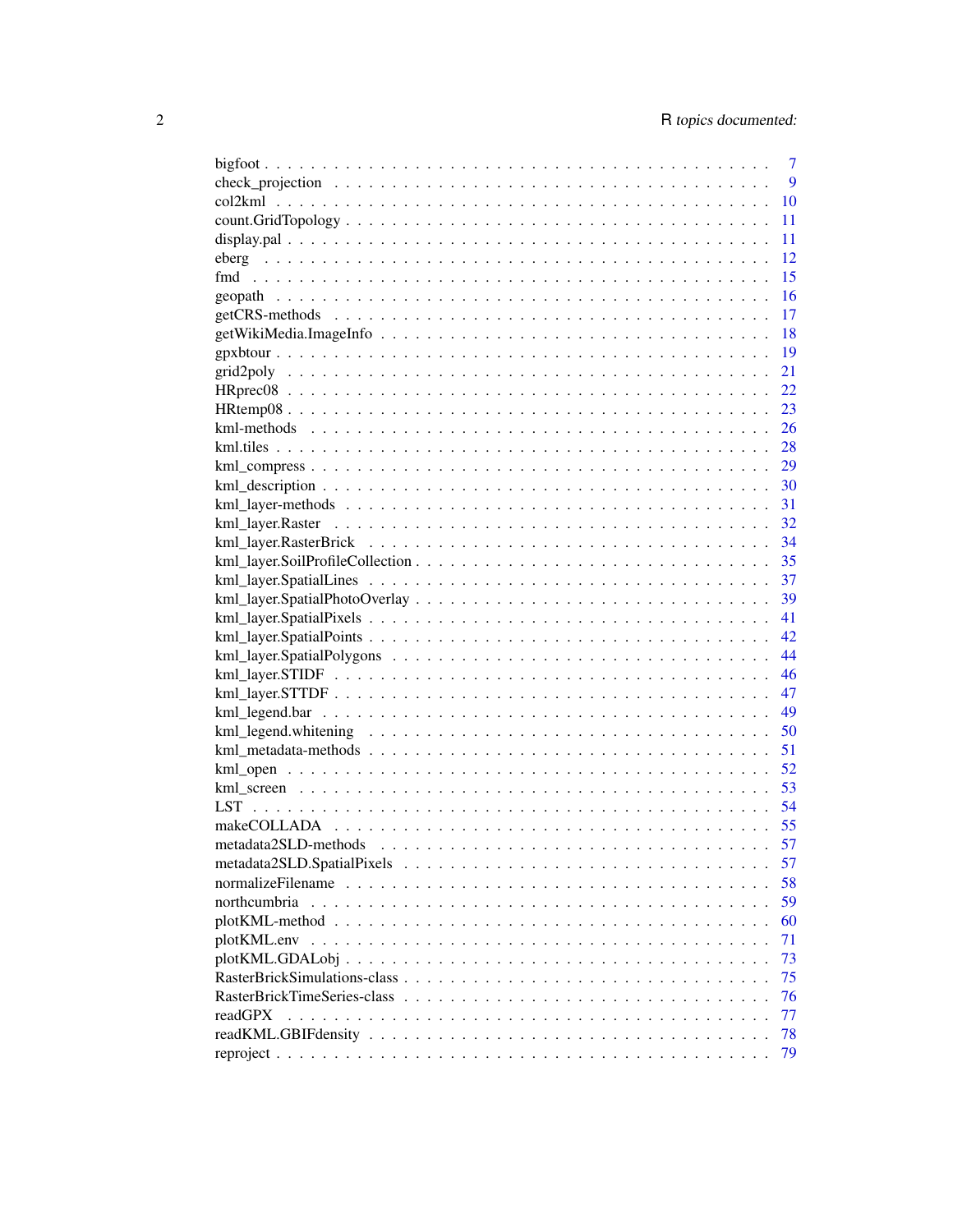<span id="page-2-0"></span>

|       | vector 95 |
|-------|-----------|
|       |           |
|       |           |
|       |           |
| Index | 102       |

plotKML-package *Visualization of spatial and spatio-temporal objects in Google Earth*

#### Description

A suite of functions for converting 2D and 3D spatio-temporal (sp, raster and spacetime package classes) objects into KML or KMZ documents for use in Google Earth.

# Details

| Package:  | plotKML                               |
|-----------|---------------------------------------|
| Type:     | Package                               |
| URL:      | http://plotkml.r-forge.r-project.org/ |
| License:  | GPL.                                  |
| LazyLoad: | <b>ves</b>                            |

#### Note

This package has been developed as a part of the Global Soil Information Facilities project, which is run jointly by the ISRIC Institute and collaborators. ISRIC is a non-profit organization with a mandate to serve the international community as custodian of global soil information and to increase awareness and understanding of the role of soils in major global issues.

## Author(s)

Tomislav Hengl (<tom.hengl@opengeohub.org>), Pierre Roudier (<pierre.roudier@landcare.nz>), Dylan Beaudette (<debeaudette@ucdavis.edu>), Edzer Pebesma (<edzer.pebesma@uni-muenster.de>)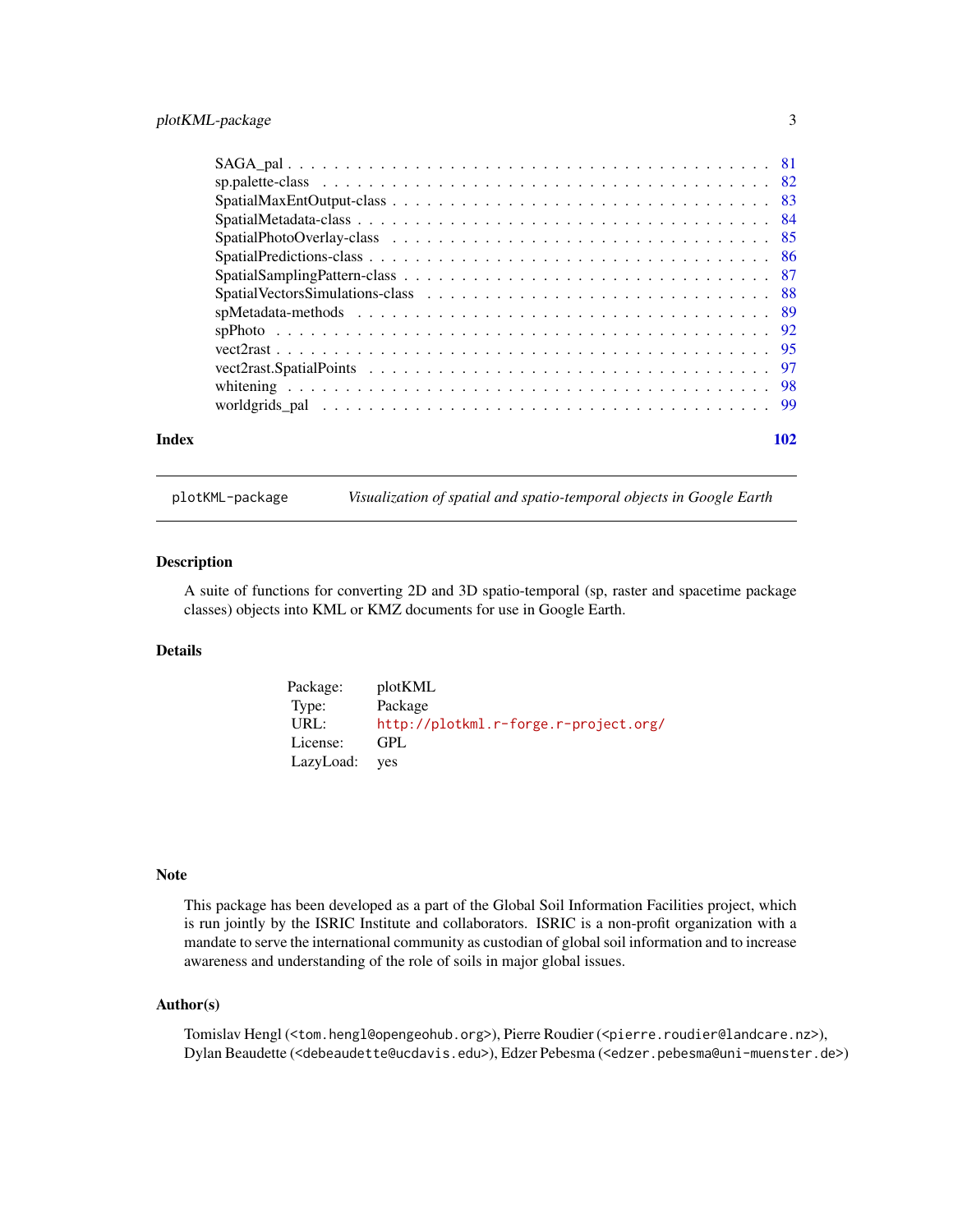# <span id="page-3-0"></span>References

- KML documentation (<http://code.google.com/apis/kml/documentation/>)
- Google Earth Outreach project (<http://earth.google.com/outreach/tutorials.html>)
- Hengl, T., Roudier, P., Beaudette, D. and Pebesma, E. (2015) [plotKML: Scientific Visualiza](http://www.jstatsoft.org/v63/i05/)[tion of Spatio-Temporal Data.](http://www.jstatsoft.org/v63/i05/) Journal of Statistical Software, 63(5): 1–25.

<span id="page-3-2"></span>

aesthetics *Plotting aesthetics parameters*

# <span id="page-3-1"></span>Description

Parses various object parameters / columns to KML aesthetics: size of the icons, fill color, labels, altitude, width, ...

#### Usage

kml\_aes(obj, ...)

## Arguments

| obi      | space-time object for plotting |
|----------|--------------------------------|
| $\cdots$ | other arguments                |

# Details

Valid aesthetics: colour = "black", fill = "white", shape, whitening, alpha, width = 1, labels, altitude =  $0$ , size, balloon = FALSE. Specific features (target variables and the connected hotspots) can be emphasized by using two or three graphical parameters for the same variable. See plotKML package homepage / vignette for more examples.

# Author(s)

Pierre Roudier

# See Also

[kml-methods](#page-25-1)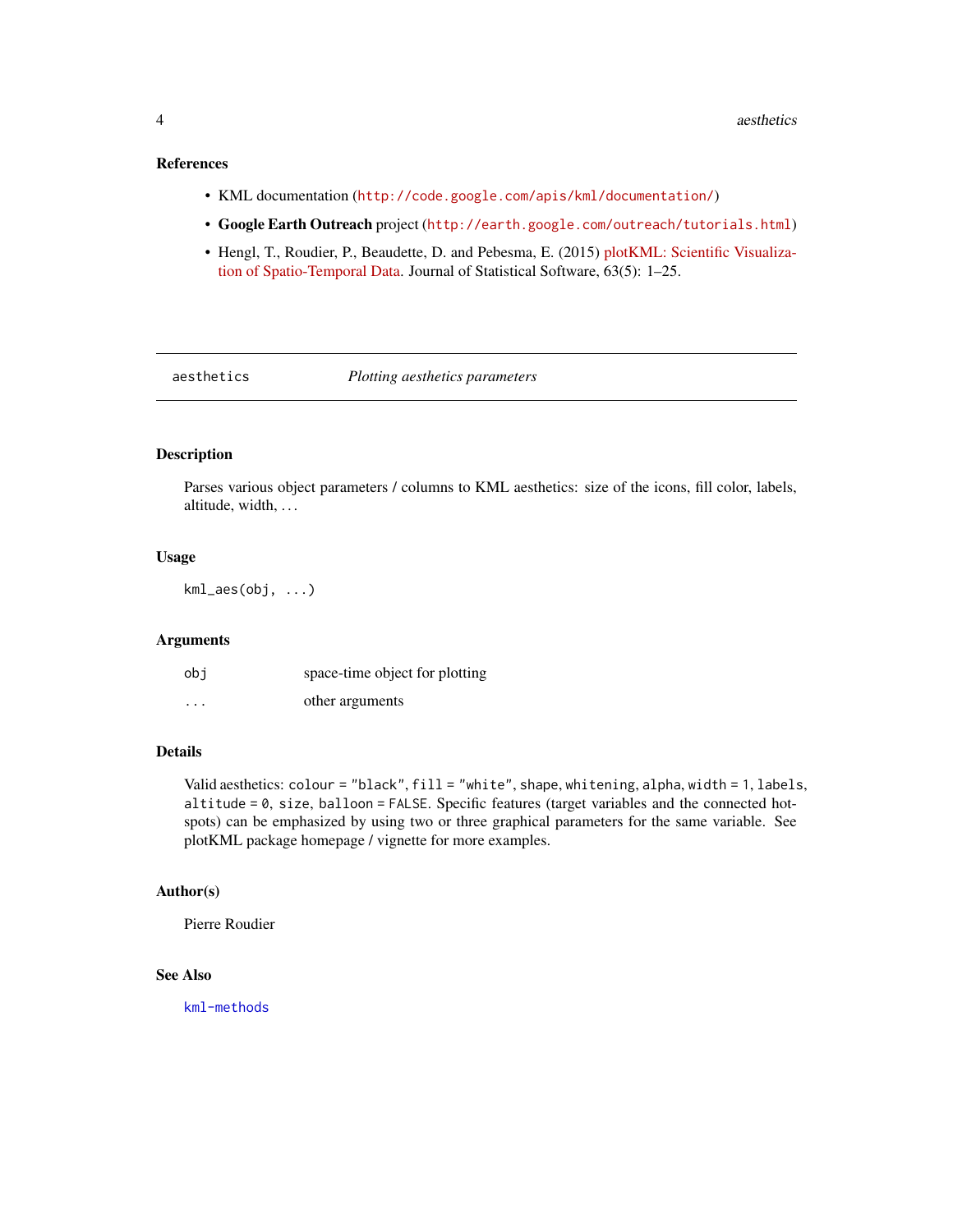<span id="page-4-0"></span>

#### Description

Baranja hill is a 4 by 4 km large study area in the Baranja region, eastern Croatia (corresponds to a size of an aerial photograph). This data set has been extensively used to describe various DEM modelling and analysis steps (see [Hengl and Reuter, 2008;](http://geomorphometry.org/book) [Hengl et al., 2010\)](http://dx.doi.org/10.5194/hess-14-1153-2010). Object barxyz contains 6370 precise observations of elevations (from field survey and digitized from the stereo images); bargrid contains *observed* probabilities of streams (digitized from the 1:5000 topo map); barstr contains 100 simulated stream networks ("SpatialLines") using barxyz point data as input (see examples below).

#### Usage

data(bargrid)

# Format

The bargrid data frame (regular grid at 30 m intervals) contains the following columns:

p.obs observed probability of stream (0-1)

x a numeric vector; x-coordinate (m) in the MGI / Balkans zone 6

y a numeric vector; y-coordinate (m) in the MGI / Balkans zone 6

#### Note

Consider using the 30 m resolution grid (see bargrid) as the target resolution (output maps).

#### Author(s)

Tomislav Hengl

#### References

- Hengl, T., Reuter, H.I. (eds), (2008) [Geomorphometry: Concepts, Software, Applications.](http://geomorphometry.org/book) Developments in Soil Science, vol. 33, Elsevier, 772 p.
- Hengl, T., Heuvelink, G. B. M., van Loon, E. E., (2010) [On the uncertainty of stream networks](http://dx.doi.org/10.5194/hess-14-1153-2010) [derived from elevation data: the error propagation approach.](http://dx.doi.org/10.5194/hess-14-1153-2010) Hydrology and Earth System Sciences, 14:1153-1165.
- <http://geomorphometry.org/content/baranja-hill>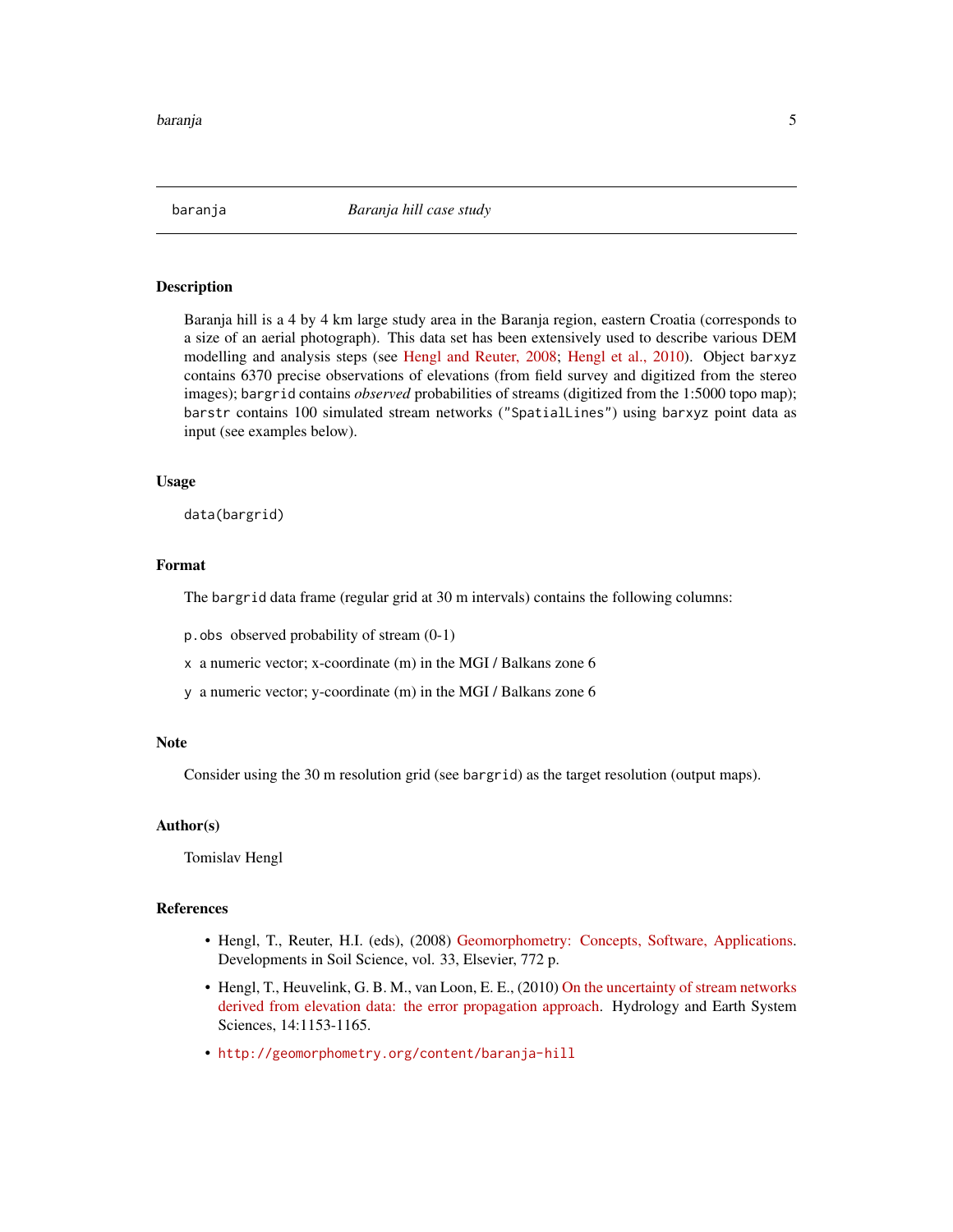#### Examples

```
library(sp)
library(gstat)
## sampled elevations:
data(barxyz)
prj = "+proj=tmerc +lat_0=0 +lon_0=18 +k=0.9999 +x_0=6500000 +y_0=0 +ellps=bessel +units=m
+towgs84=550.499,164.116,475.142,5.80967,2.07902,-11.62386,0.99999445824"
coordinates(barxyz) <- ~x+y
proj4string(barxyz) <- CRS(prj)
## grids:
data(bargrid)
data(barstr)
coordinates(bargrid) <- ~x+y
gridded(bargrid) <- TRUE
proj4string(bargrid) <- barxyz@proj4string
bargrid@grid
## Not run: ## Example with simulated streams:
data(R_pal)
library(rgdal)
library(RSAGA)
pnt = list("sp.points", barxyz, col="black", pch="+")
spplot(bargrid[1], sp.layout=pnt,
  col.regions = R_pal[["blue_grey_red"]])
## Deriving stream networks using geostatistical simulations:
Z.ovgm <- vgm(psill=1831, model="Mat", range=1051, nugget=0, kappa=1.2)
sel <- runif(length(barxyz$Z))<.2
N.sim <- 5
## geostatistical simulations:
DEM.sim <- krige(Z~1, barxyz[sel,], bargrid, model=Z.ovgm, nmax=20,
   nsim=N.sim, debug.level=-1)
## Note: this operation can be time consuming
stream.list <- list(rep(NA, N.sim))
## derive stream networks in SAGA GIS:
for (i in 1:N.sim) {
  writeGDAL(DEM.sim[i], paste("DEM", i, ".sdat", sep=""),
     drivername = "SAGA", mvFlag = -99999)## filter the spurious sinks:
  rsaga.fill.sinks(in.dem=paste("DEM", i, ".sgrd", sep=""),
     out.dem="DEMflt.sgrd", check.module.exists = FALSE)
  ## extract the channel network SAGA GIS:
  rsaga.geoprocessor(lib="ta_channels", module=0,
    param=list(ELEVATION="DEMflt.sgrd",
    CHNLNTWRK=paste("channels", i, ".sgrd", sep=""),
    CHNLROUTE="channel_route.sgrd",
    SHAPES="channels.shp",
    INIT_GRID="DEMflt.sgrd",
    DIV_CELLS=3, MINLEN=40),
    check.module.exists = FALSE,
    show.output.on.console=FALSE)
  stream.list[[i]] <- readOGR("channels.shp", "channels",
    verbose=FALSE)
```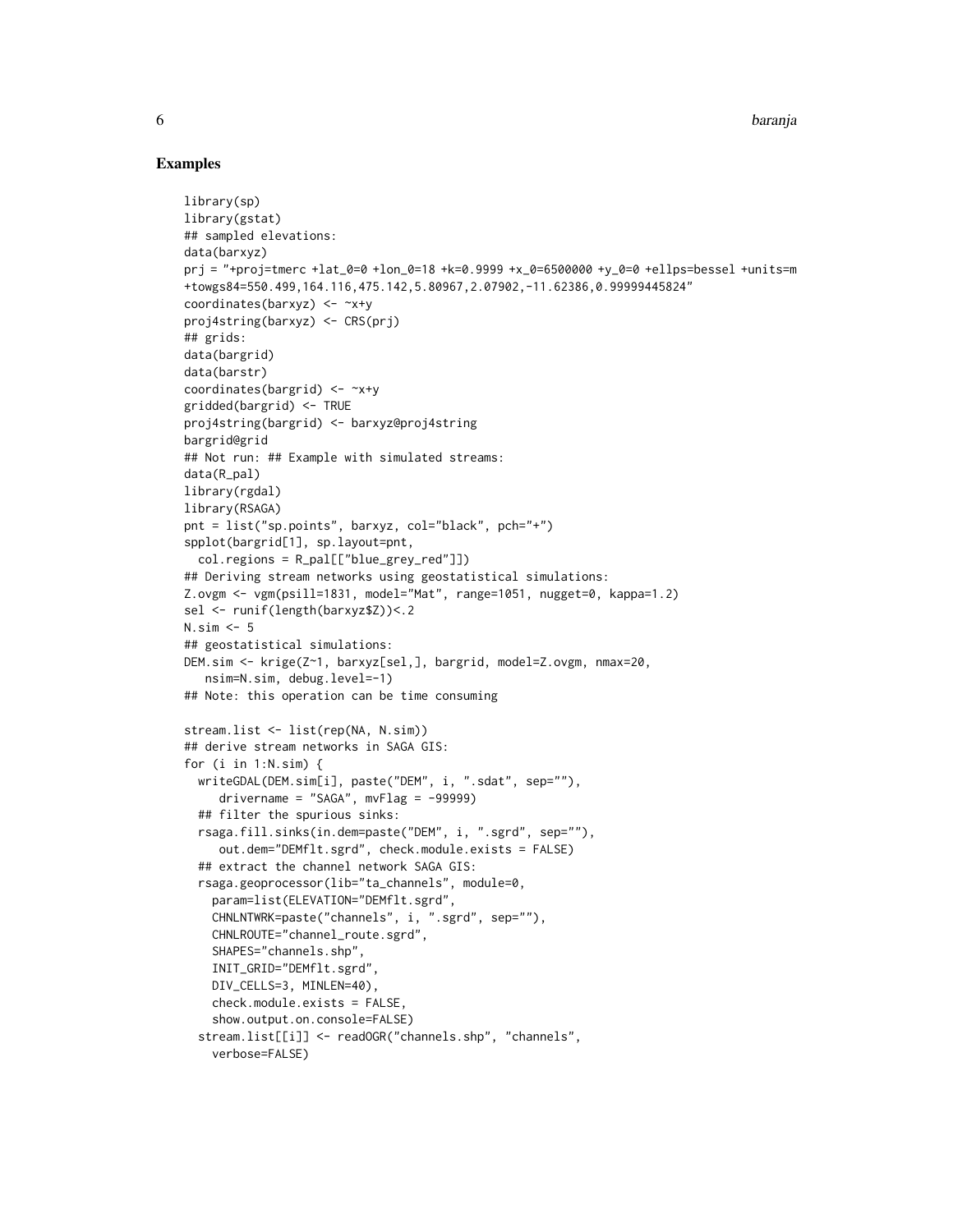#### <span id="page-6-0"></span>bigfoot 7

```
proj4string(stream.list[[i]]) <- barxyz@proj4string
}
# plot all derived streams at top of each other:
streams.plot <- as.list(rep(NA, N.sim))
for(i in 1:N.sim){
 streams.plot[[i]] <- list("sp.lines", stream.list[[i]])
}
spplot(DEM.sim[1], col.regions=grey(seq(0.4,1,0.025)), scales=list(draw=T),
sp.layout=streams.plot)
## End(Not run)
```
bigfoot *Bigfoot reports (USA)*

#### Description

2984 observations of bigfoot (with attached dates). The field occurrence records have been obtained from the [BigFoot Research Organization \(BFRO\) website.](http://www.bfro.net/news/google_earth.asp) The BFRO reports generally consist of a description of the event and where it occurred, plus the quality classification. Similar data set has been used by [Lozier et al. \(2009\)](http://dx.doi.org/10.1111/j.1365-2699.2009.02152.x) to demonstrate possible miss-interpretations of the results of species distribution modeling. The maps in the USAWgrids data set represent typical gridded environmental covariates used for species distribution modeling.

#### Usage

data(bigfoot)

#### Format

The bigfoot data frame contains the following columns:

- Lon a numeric vector; x-coordinate / longitude in the WGS84 system
- Lat a numeric vector; y-coordinate / latitude in the WGS84 system
- NAME name assigned by the observer (usually referent month / year)
- DATE 'POSIXct' class vector
- TYPE confidence levels; according to the BFRO website: *"Class A" reports involve clear sightings in circumstances where misinterpretation or misidentification of other animals can be ruled out with greater confidence; "Class B" and "Class C" reports are less credible*.

The USAWgrids data frame (46,018 pixels; Washington, Oregon, Nevada and California state) contains the following columns:

- globedem a numeric vector; elevations from the ETOPO1 Global Relief Model
- nlights03 an integer vector; lights at night image for 2003 (Version 2 DMSP-OLS Nighttime Lights Time Series)

sroads a numeric vector; distance to main roads and railroads (National Atlas of the United States)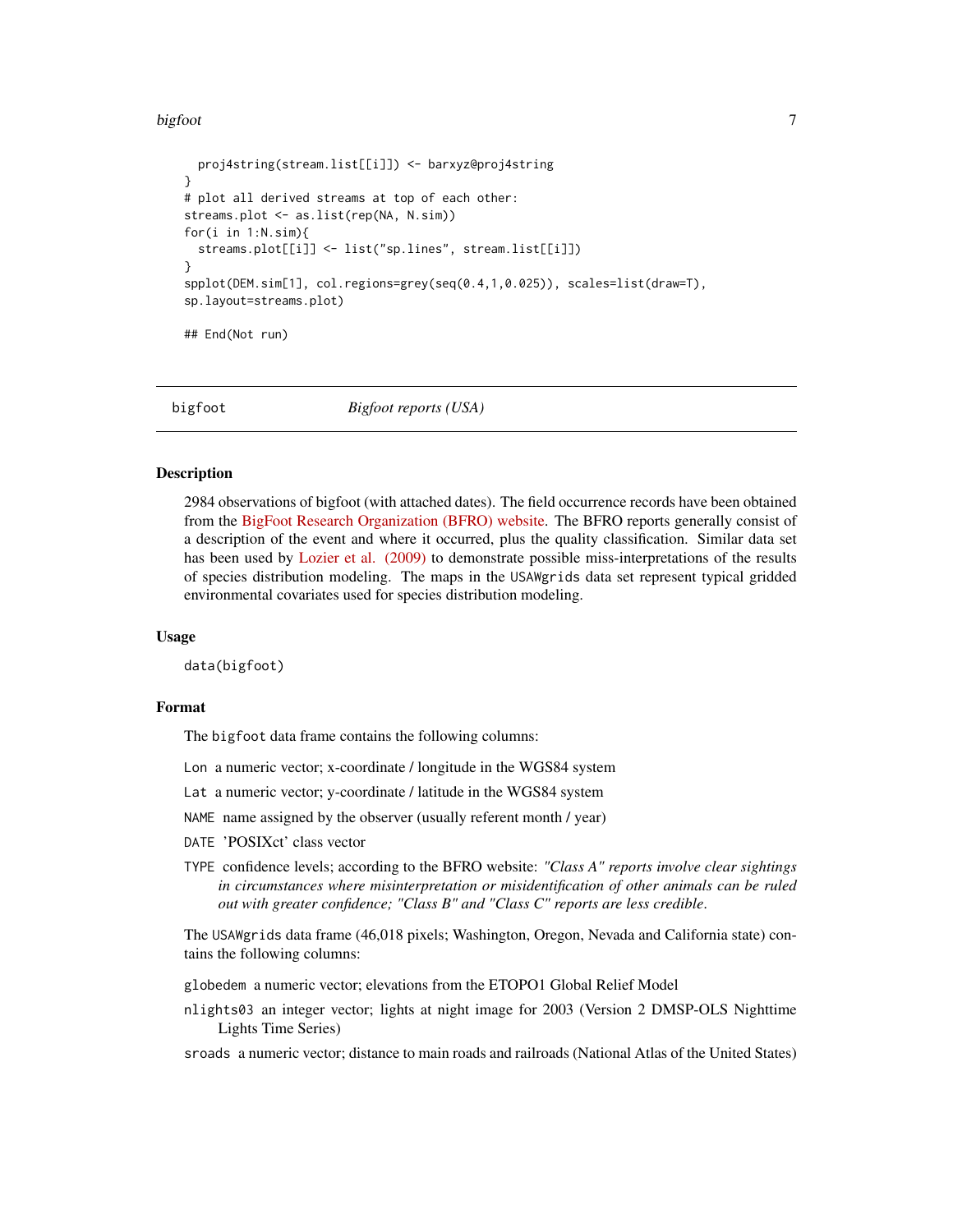- gcarb a numeric vector; Global Biomass Carbon Map (New IPCC Tier-1 Global Biomass Carbon Map for the Year 2000)
- dTRI a numeric vector; density of pollutant releases (North American Pollutant Releases and Transfers database)
- twi a numeric vector; Topographic Wetness Index based on the globedem
- states an integer vector; USA states
- globcov land cover classes based on the MERIS FR images (GlobCover Land Cover version V2.2)
- s1 a numeric vector; x-coordinates in the Albers equal-area projection system
- s2 a numeric vector; y-coordinates in the Albers equal-area projection system

#### Note

According to the [Time.com,](http://newsfeed.time.com/2011/10/11/scientists-95-sure-bigfoot-lives-in-russian-tundra) a team of a dozen-plus experts from as far afield as Canada and Sweden have proclaimed themselves 95 percent certain of the mythical animal's existence on Kemerovo region territory some 3,000 kilometers east of Moscow (announced at the Tashtagol conference in 2011).

#### Author(s)

Tomislav Hengl

# References

- Lozier, J.D., Aniello, P., Hickerson, M.J., (2009) [Predicting the distribution of Sasquatch in](http://dx.doi.org/10.1111/j.1365-2699.2009.02152.x) [western North America: anything goes with ecological niche modelling.](http://dx.doi.org/10.1111/j.1365-2699.2009.02152.x) Journal of Biogeography, 36(9):1623-1627.
- BigFoot Research Organization (<http://www.bfro.net>)

#### Examples

```
## Not run: # Load the BFRO records:
library(sp)
data(bigfoot)
aea.prj <- "+proj=aea +lat_1=29.5 +lat_2=45.5 +lat_0=23 +lon_0=-96
+x_0=0 +y_0=0 +ellps=GRS80 +datum=NAD83 +units=m +no_defs"
library(sp)
coordinates(bigfoot) <- ~Lon+Lat
proj4string(bigfoot) <- CRS("+proj=latlon +datum=WGS84")
library(rgdal)
bigfoot.aea <- spTransform(bigfoot, CRS(aea.prj))
# Load the covariates:
data(USAWgrids)
gridded(USAWgrids) <- ~s1+s2
proj4string(USAWgrids) <- CRS(aea.prj)
# Visualize data:
data(SAGA_pal)
pnts <- list("sp.points", bigfoot.aea, pch="+", col="yellow")
spplot(USAWgrids[2], col.regions=rev(SAGA_pal[[3]]), sp.layout=pnts)
```
## End(Not run)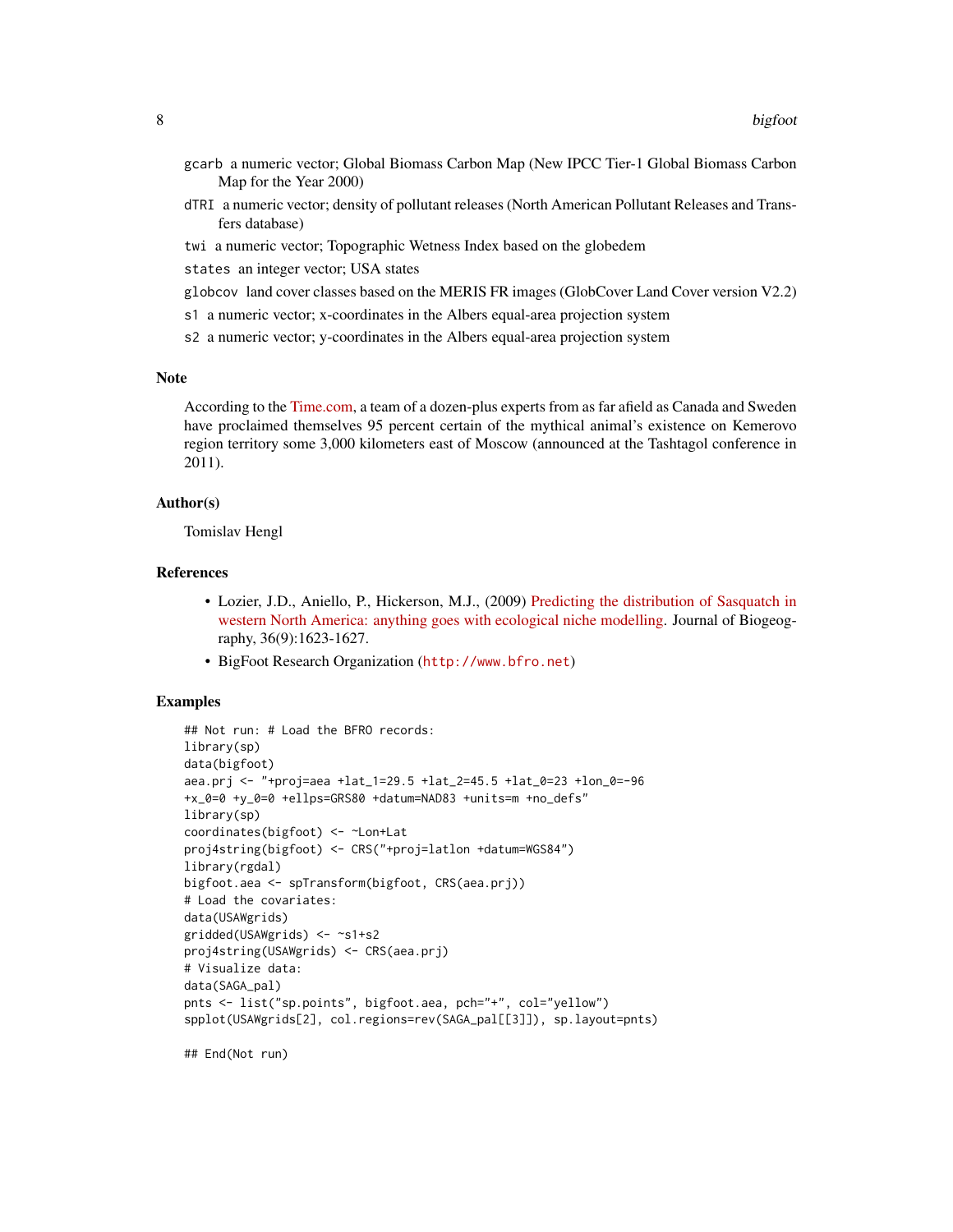<span id="page-8-1"></span><span id="page-8-0"></span>check\_projection *Extracts the proj4 parameters and checks if the projection matches the referent CRS*

#### Description

Function parse\_proj4 gets the proj4 string from a space-time object and check\_projection checks if the input projection is compatible with the referent projection system. The referent system is by default the longlat projection with WGS84 datum (KML-compatible coordinates).

#### Usage

```
check_projection(obj, control = TRUE,
                 ref_CRS = get("ref_CRS", envir = plotKML.opts))
```
#### Arguments

| obi     | object of class Spatial* or Raster*                                                               |
|---------|---------------------------------------------------------------------------------------------------|
| control | logical; if TRUE, a logical value is returned, if FALSE, an error is thrown if the<br>test failed |
| ref CRS | the referent coordinate system.                                                                   |

#### Details

A cartographic projection is KML compatible if: (a) geographical coordinates are used, and (b) if they relate to the WGS84 ellispoid ("+proj=longlat +datum=WGS84"). You can also set your own local referent projection system by specifiying plotKML.env(ref\_CRS = ...).

#### Warning

obj needs to have a proper proj4 string (CRS), otherwise check\_projection will not run. If the geodetic datum is defined via the +towgs, consider converting the coordinates manually i.e. by using the spTransform or [reproject](#page-78-1) method.

# Author(s)

Pierre Roudier, Tomislav Hengl, and Dylan Beaudette

#### References

• WGS84 (<http://spatialreference.org/ref/epsg/4326/>)

### See Also

[reproject](#page-78-1), rgdal::CRS-class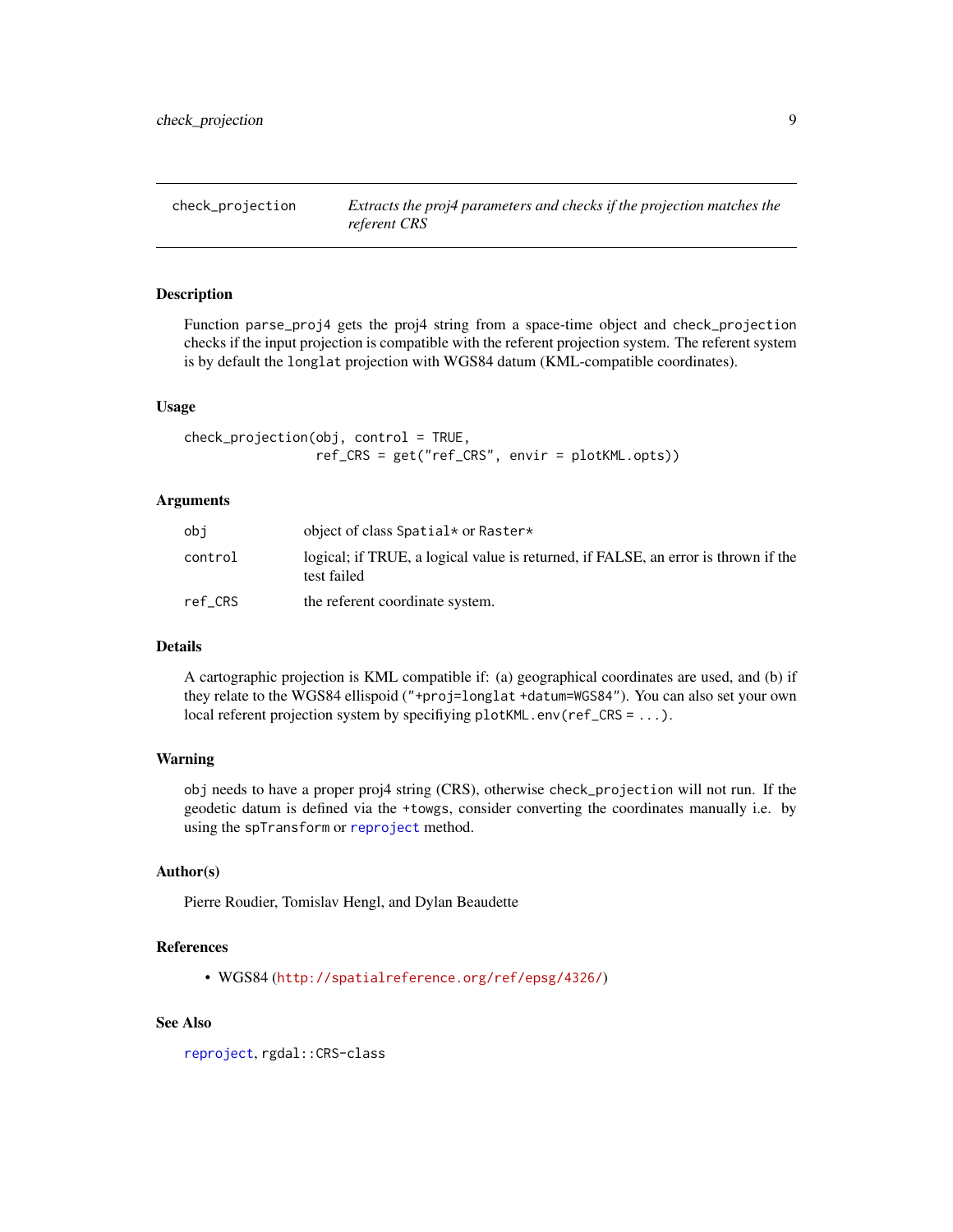# Examples

```
data(eberg)
library(sp)
library(rgdal)
coordinates(eberg) <- ~X+Y
proj4string(eberg) <- CRS("+init=epsg:31467")
check_projection(eberg)
# not yet ready for export to KML;
parse_proj4(proj4string(eberg))
eberg.geo <- reproject(eberg)
check_projection(eberg.geo)
# ... now ready for export
```
col2kml *Convert a color strings to the KML format*

# Description

Converts some common color formats (internal R colors, hexadecimal format, Munsell color codes) color to KML format.

#### Usage

col2kml(colour)

#### Arguments

colour R color string

#### Value

KML-formatted color as #aabbggrr where aa=alpha (00 to ff), bb=blue (00 to ff), gg=green (00 to ff),  $rr = red$  (00 to ff).

# Author(s)

Pierre Roudier, Tomislav Hengl and Dylan Beaudette

#### See Also

aqp::munsell2rgb

#### Examples

```
col2kml("white")
col2kml(colors()[2])
hex2kml(rgb(1,1,1))
x <- munsell2kml("10YR", "2", "4")
kml2hex(x)
```
<span id="page-9-0"></span>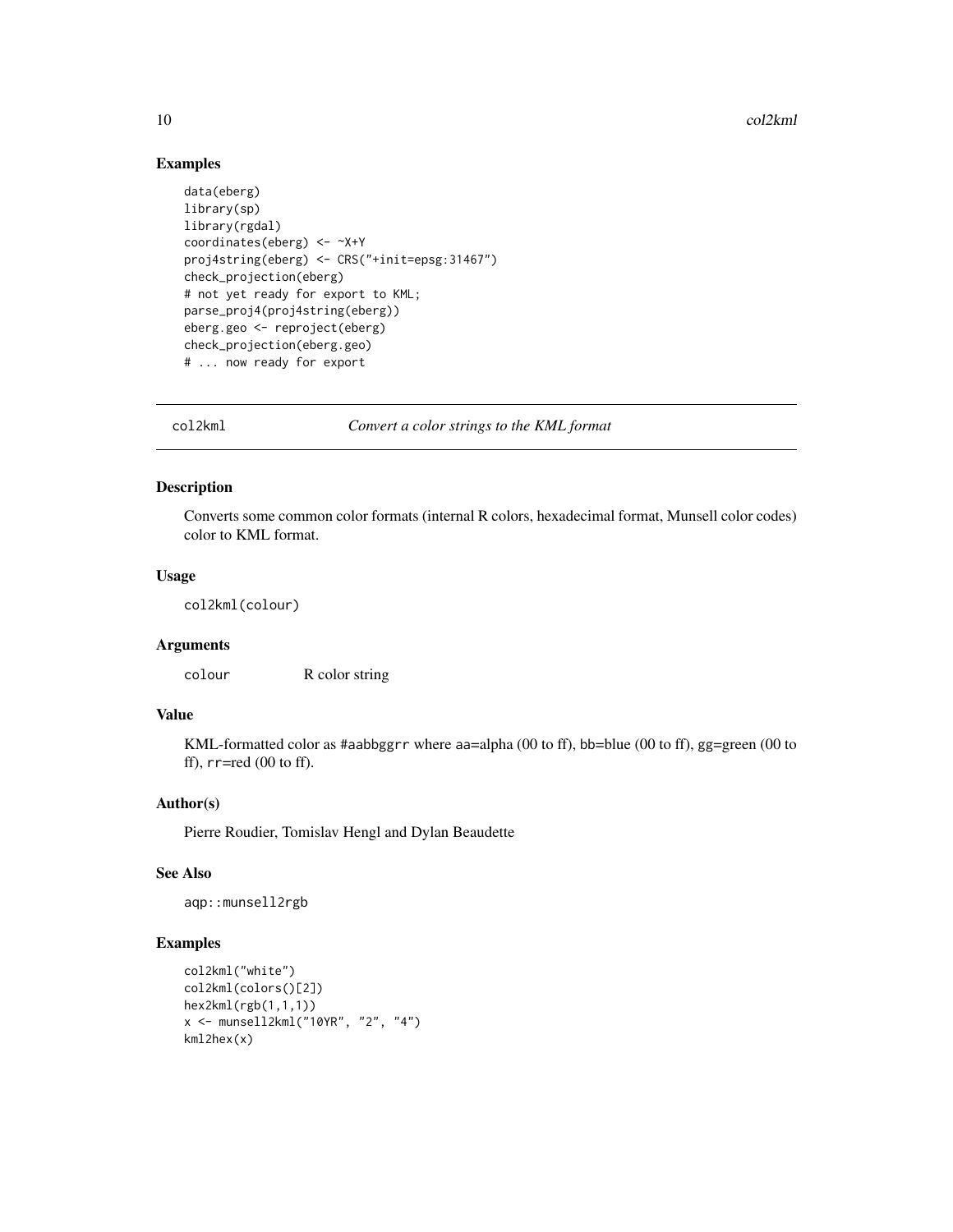<span id="page-10-0"></span>

# Description

Counts the number of occurrences of a vector object over a "GridTopology" for a list of vector objects (usually multiple realizations of the same process).

# Usage

count.GridTopology(x, vectL, ...)

# Arguments

| X.       | object of type "GridTopology"                                                                                                      |
|----------|------------------------------------------------------------------------------------------------------------------------------------|
| vectL    | list of vectors of class "SpatialPoint*", "SpatialLines*" or "SpatialPolygons*"<br>(equiprobable realizations of the same process) |
| $\cdots$ | (optional) arguments passed to the lower level functions                                                                           |

# Author(s)

Tomislav Hengl

## See Also

SpatialVectorsSimulations-class, [vect2rast](#page-94-1)

display.pal *Display a color palette*

# Description

Plots a color palette in a new window.

# Usage

display.pal(pal, sel=1:length(pal), names=FALSE)

# Arguments

| pal   | list; each palette a vector of HEX-formated colors       |
|-------|----------------------------------------------------------|
| sel   | integer; selection of palettes to plot                   |
| names | logical; specifies whether to print also the class names |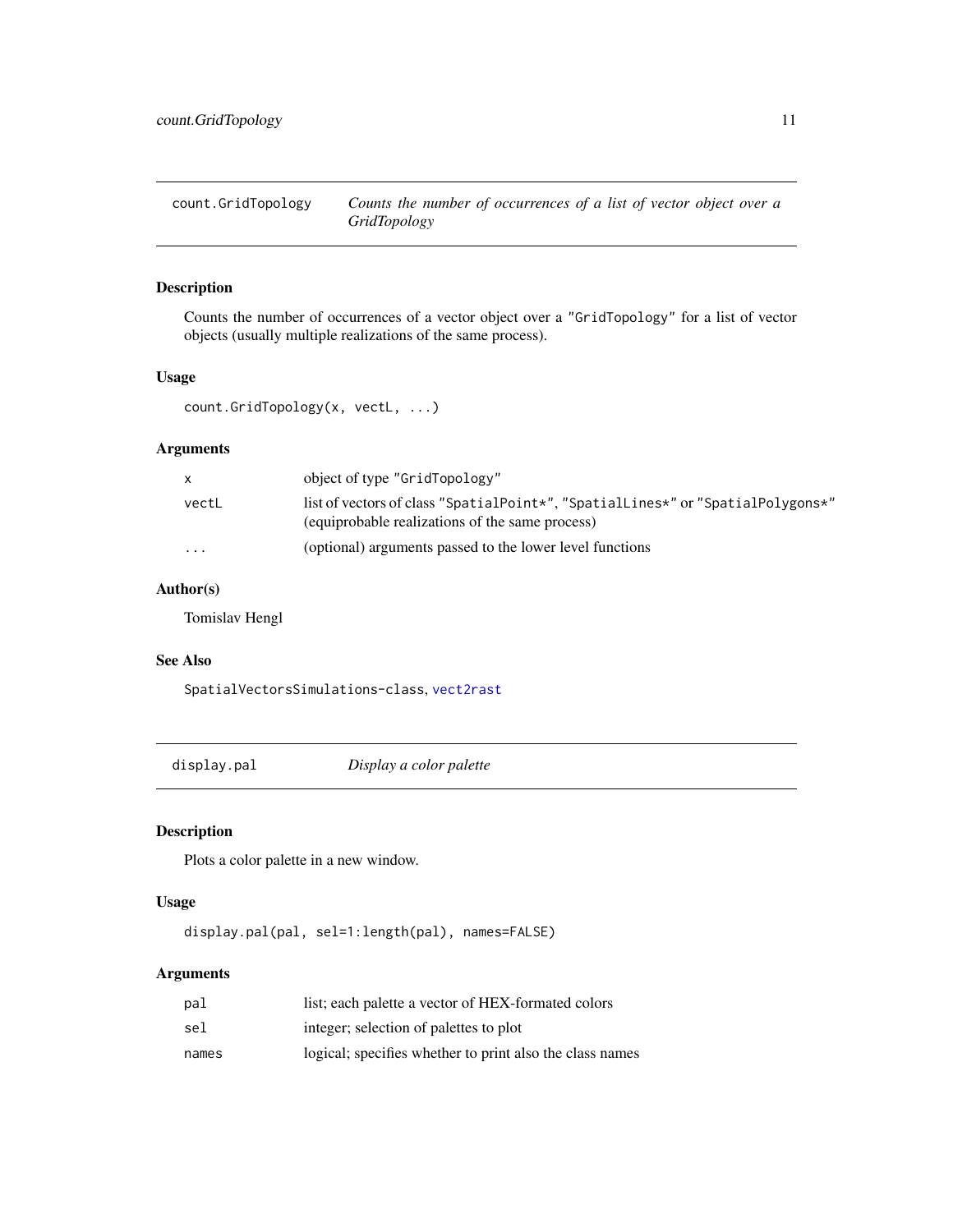#### <span id="page-11-0"></span>Details

The internal palettes available in plotKML typically consists of 20 elements. If class names are requrested (names=TRUE) than only one palette will be plotted.

## Author(s)

Tomislav Hengl and Pierre Roudier

# See Also

[SAGA\\_pal](#page-80-1), [R\\_pal](#page-80-2), [worldgrids\\_pal](#page-98-1)

#### Examples

```
# SAGA GIS palette (http://saga-gis.org/en/about/software.html)
data(SAGA_pal)
names(SAGA_pal)
## Not run: # display palettes:
display.pal(pal=SAGA_pal, sel=c(1,2,7,8,10,11,17,18,19,21,22))
dev.off()
data(worldgrids_pal)
worldgrids_pal[["globcov"]]
display.pal(pal=worldgrids_pal, sel=c(5), names = TRUE)
dev.off()
# make icons (http://www.statmethods.net/advgraphs/parameters.html):
for(i in 0:25){
 png(filename=paste("icon", i, ".png", sep=""), width=45, height=45,
 bg="transparent", pointsize=16)
 par(mar=c(0,0,0,0))
 plot(x=1, y=1, axes=FALSE, xlab='', ylab='', pch=i, cex=4, lwd=2)
 dev.off()
}
## End(Not run)
```
eberg *Ebergotzen — soil mapping case study*

#### **Description**

Eberg $\tilde{\text{A}}$  [Itzen is 10 by 10 km study area in the vicinity of the city of  $\tilde{\text{G}}\tilde{\text{A}}$ ] [Itingen in Central Germany. This area has been extensively surveyed over the years, mainly for the purposes of developing operational digital soil mapping techniques (Gehrt and Böhner, 2001), and has been used by the SAGA GIS development team to demonstrate various processing steps.

eberg table contains 3670 observations (augers) of soil textures at five depths  $(0-10, 10-30, 30-$ 50, 50–70, and 70–90), and field records of soil types according to the German soil classification system. eberg\_grid contains gridded maps at 100 m resolution that can be used as covariates for spatial prediction of soil variables. eberg\_grid25 contains grids at finer resolution (25 m).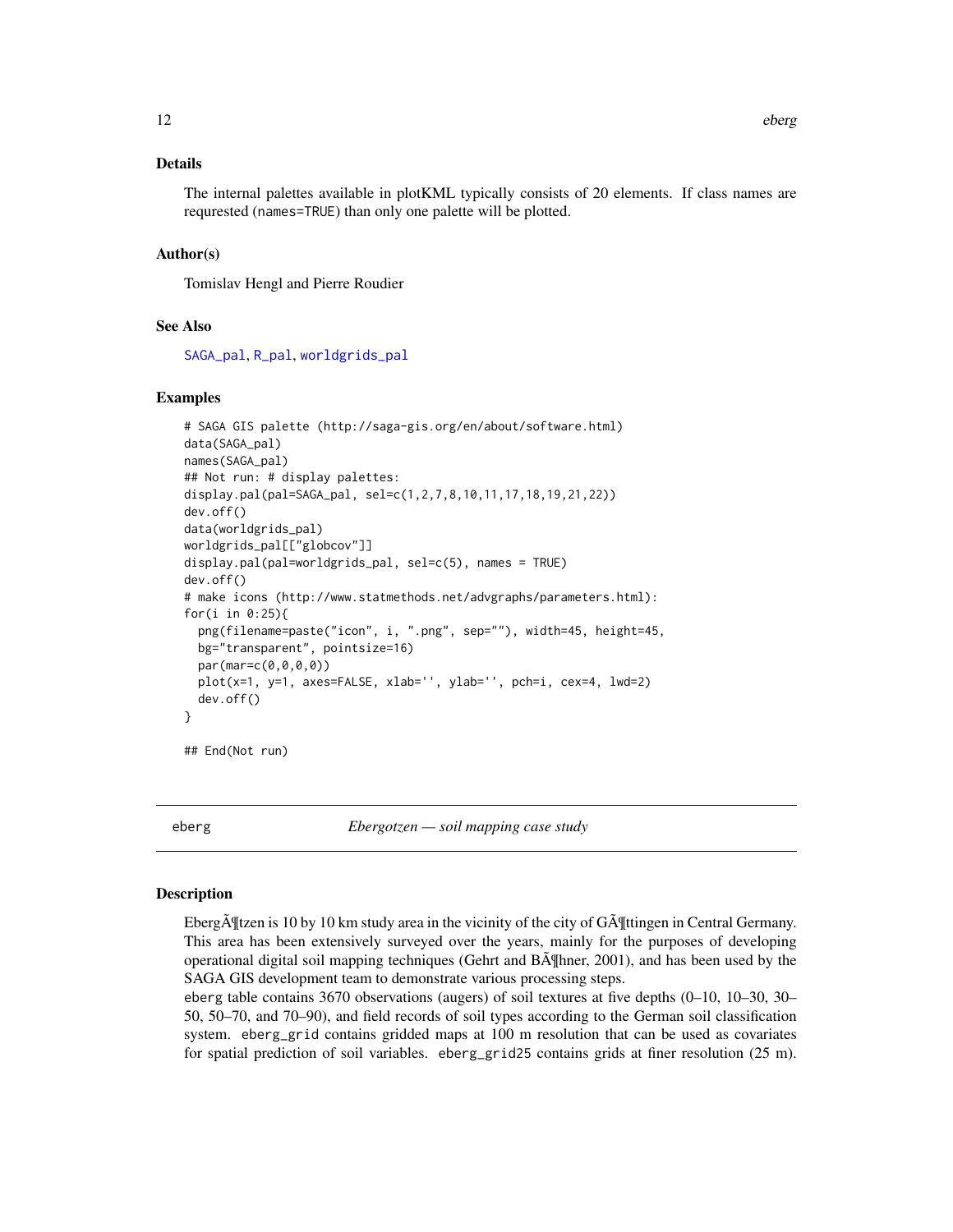#### eberg 13

eberg\_zones is a polygon map showing the distribution of parent material (Silt and sand, Sandy material, Clayey derivats, Clay and loess). eberg\_contours shows contour lines derived from the 25 m DEM of the area using 10 m equidistance.

#### Usage

data(eberg)

#### Format

The eberg data frame (irregular points) contains the following columns:

ID universal identifier

- soiltype a vector containing factors; soil classes according to the German soil classification system: "A" (Auenboden), "B" (Braunerde), "D" (Pelosol), "G" (Gley), "Ha" (Moor), "Hw" (HMoor), "K" (Kolluvisol), "L" (Parabraunerde), "N" (Ranker), "Q" (Regosol), "R" (Rendzina), "S" (Pseudogley), "Z" (Pararendzina)
- TAXGRSC a vector containing factors; full soil class names according to the German soil classification system (see soiltype column)
- X a numeric vector; x-coordinate (m) in DHDN / Gauss-Krueger zone 3 (German coordinate system)
- Y a numeric vector; y-coordinate (m) in DHDN / Gauss-Krueger zone 3 (German coordinate system)
- UHDICM\_ $*$  a numeric vector; upper horizon depth in cm per horizon
- LHDICM\_\* a numeric vector; lower horizon depth in cm per horizon
- SNDMHT\_\* a numeric vector; sand content estimated by hand per horizon (0-100 percent); see Adhoc-AG Boden (2005) for more details
- SLTMHT\_ $*$  a numeric vector; silt content estimated by hand per horizon (0-100 percent)
- $CLYMHT<sub>></sub>$  a numeric vector; clay content estimated by hand per horizon (0-100 percent)
- The eberg\_grid data frame (regular grid at 100 m resolution) contains the following columns:
- PRMGEO6 a vector containing factors, parent material classes from the geological map (mapping units)
- DEMSRT6 a numeric vector; elevation values from the SRTM DEM
- TWISRT6 a numeric vector; Topographic Wetness Index derived using the SAGA algorithm
- TIRAST6 a numeric vector; Thermal Infrared (TIR) reflection values from the ASTER L1 image band 14 (2010-06-05T10:26:50Z) obtained via the NASA's [GloVis browser](http://glovis.usgs.gov)
- LNCCOR6 a vector containing factors; [Corine Land Cover 2006](http://www.eea.europa.eu/data-and-maps/data/corine-land-cover-2006-raster-1) classes
- x a numeric vector; x-coordinate (m) in DHDN / Gauss-Krueger zone 3 (German coordinate system)
- y a numeric vector; y-coordinate (m) in DHDN / Gauss-Krueger zone 3 (German coordinate system)

The eberg\_grid25 data frame (regular grid at 25 m resolution) contains the following columns: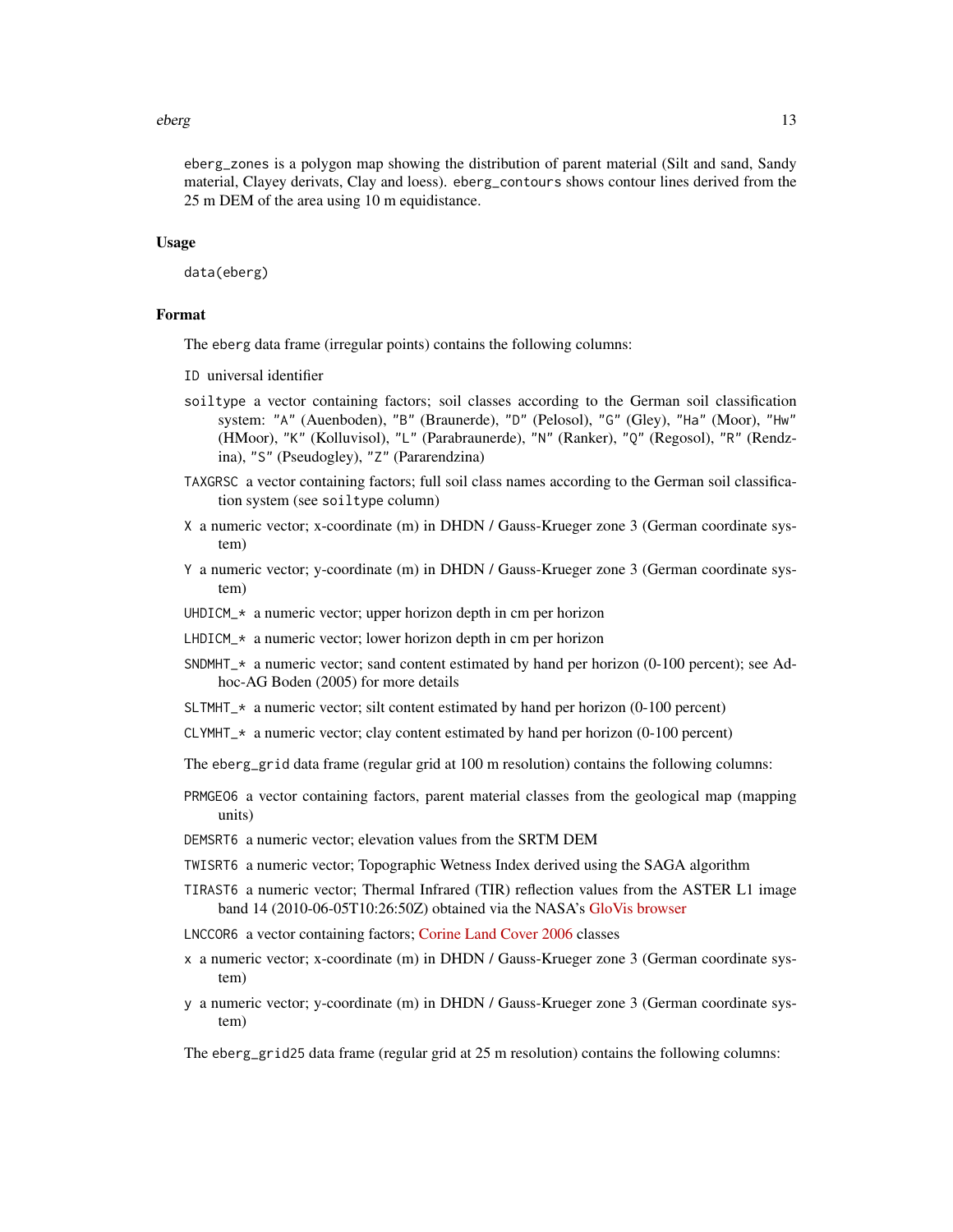DEMTOPx a numeric vector; elevation values from the topographic map

- HBTSOLx a vector containing factors; main soil type according to the German soil classification system (see column "soiltype" above) estimated per crop field
- TWITOPx a numeric vector; Topographic Wetness Index derived using the SAGA algorithm
- NVILANx a numeric vector; NDVI image derived using the Landsat image from the [Image 2000](https://ec.europa.eu/jrc/en) [project](https://ec.europa.eu/jrc/en)
- x a numeric vector; x-coordinate (m) in DHDN / Gauss-Krueger zone 3 (German coordinate system)
- y a numeric vector; y-coordinate (m) in DHDN / Gauss-Krueger zone 3 (German coordinate system)

#### **Note**

Texture by hand method can be used to determine the content of soil earth fractions only to an accuracy of  $\hat{A} \pm 5$ –10% [\(Skaggs et al. 2001\)](https://www.soils.org/publications/sssaj/articles/65/4/1038). A surveyor distinguishes to which of the 32 texture classes a soil samples belongs to, and then estimates the content of fractions; e.g. texture class St2 has 10% clay, 25% silt and 65% sand (Ad-hoc-AG Boden, 2005).

#### Author(s)

The Eberg $\tilde{A}$ ¶tzen dataset is courtesy of Gehrt Ernst (<Ernst.Gehrt@niedersachsen.de>), the State Authority for Mining, Energy and Geology, Hannover, Germany and Olaf Conrad, University of Hamburg (<conrad@geowiss.uni-hamburg.de>). The original data set has been prepared for this exercise by Tomislav Hengl (<tom.hengl@opengeohub.org>).

### References

- Ad-hoc-AG Boden, (2005) Bodenkundliche Kartieranleitung. 5th Ed, Bundesanstalt f $\tilde{A}^{1/4}$ r Geowissenschaften und Rohstoffe und Niedersaechsisches Landesamt f $\tilde{A}/4r$  Bodenforshung, Hannover, p. 423.
- BĶhner, J., McCloy, K. R. and Strobl, J. (Eds), (2006) [SAGA Analysis and Modelling Ap](http://www.saga-gis.org/)[plications.](http://www.saga-gis.org/) GĶttinger Geographische Abhandlungen, Heft 115. Verlag Erich Goltze GmbH, GĶttingen, 117 pp.
- Gehrt, E., B $\tilde{A}$ ¶hner, J., (2001) Vom punkt zur flache probleme des 'upscaling' in der bodenkartierung. In: Diskussionsforum Bodenwissenschaften: Vom Bohrstock zum Bildschirm. FH, Osnabr $\overline{A}$ <sup>1</sup>/<sub>4</sub>ck, pp. 17-34.
- Skaggs, T. H., Arya, L. M., Shouse, P. J., Mohanty, B. P., (2001) [Estimating Particle-Size](https://www.soils.org/publications/sssaj/articles/65/4/1038) [Distribution from Limited Soil Texture Data.](https://www.soils.org/publications/sssaj/articles/65/4/1038) Soil Science Society of America Journal 65 (4): 1038-1044.
- <http://geomorphometry.org/content/ebergotzen>

#### Examples

```
data(eberg)
data(eberg_grid)
data(eberg_zones)
data(eberg_contours)
```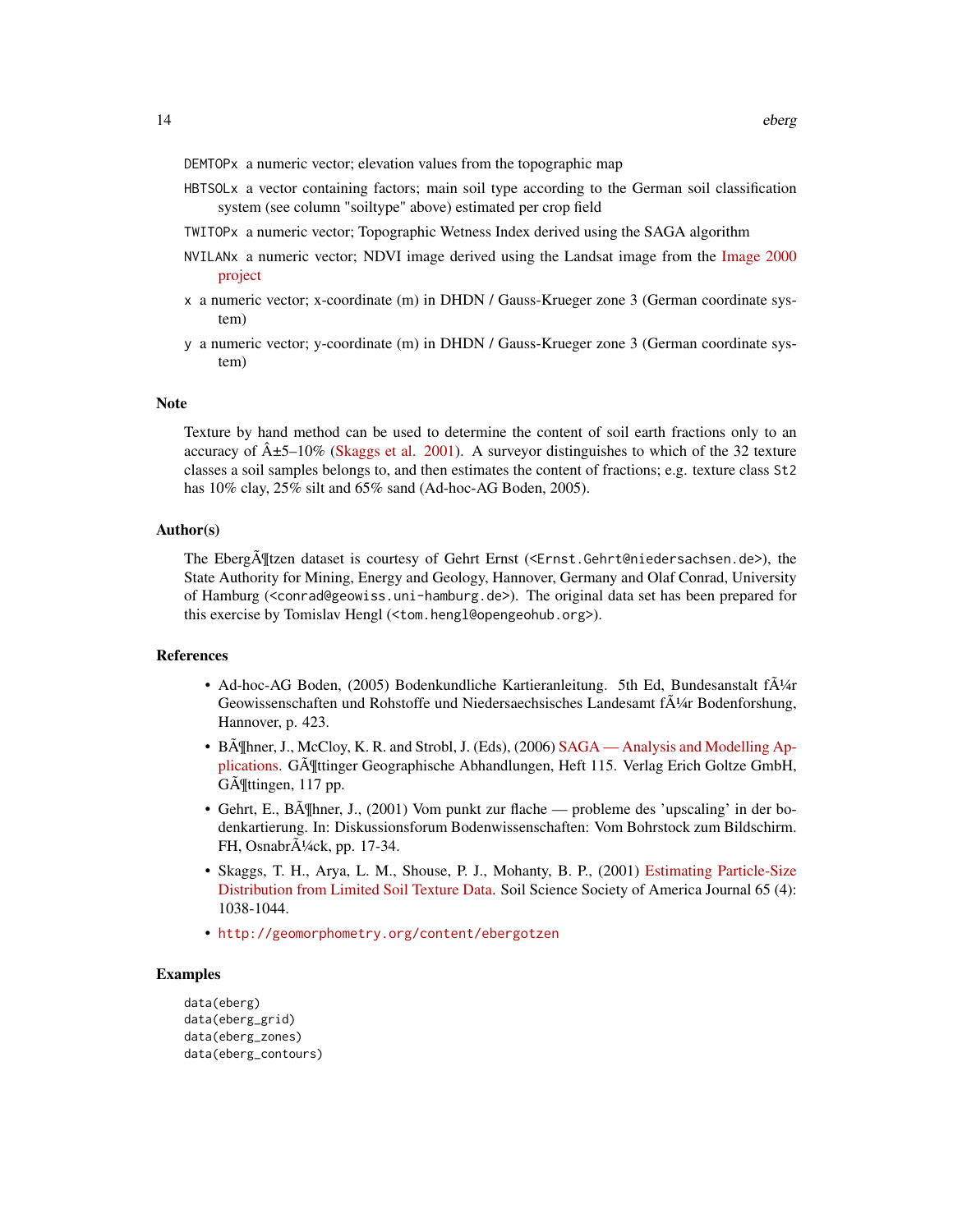<span id="page-14-0"></span>fmd 15

```
library(sp)
coordinates(eberg) <- ~X+Y
proj4string(eberg) <- CRS("+init=epsg:31467")
gridded(eberg_grid) <- ~x+y
proj4string(eberg_grid) <- CRS("+init=epsg:31467")
# visualize the maps:
data(SAGA_pal)
l.sp <- list("sp.lines", eberg_contours, col="black")
## Not run:
spplot(eberg_grid["DEMSRT6"], col.regions = SAGA_pal[[1]], sp.layout=l.sp)
spplot(eberg_zones, sp.layout=list("sp.points", eberg, col="black", pch="+"))
```
## End(Not run)

fmd *2001 food-and-mouth epidemic, north Cumbria (UK)*

#### Description

This data set gives the spatial locations and reported times of food-and-mouth disease in north Cumbria (UK), 2001. It is of no scientific value, as it deliberately excludes confidential information on farms at risk in the study-region. It is included in the package purely as an illustrative example.

#### Usage

data(fmd)

# Format

A matrix containing (x,y,t) coordinates of the 648 observations.

#### Author(s)

Edith Gabriel <edith.gabriel@univ-avignon.fr>

#### References

Diggle, P., Rowlingson, B. and Su, T. (2005). Point process methodology for on-line spatiotemporal disease surveillance. Environmetrics, 16, 423–34.

#### See Also

[northcumbria](#page-58-1) for boundaries of the county of north Cumbria.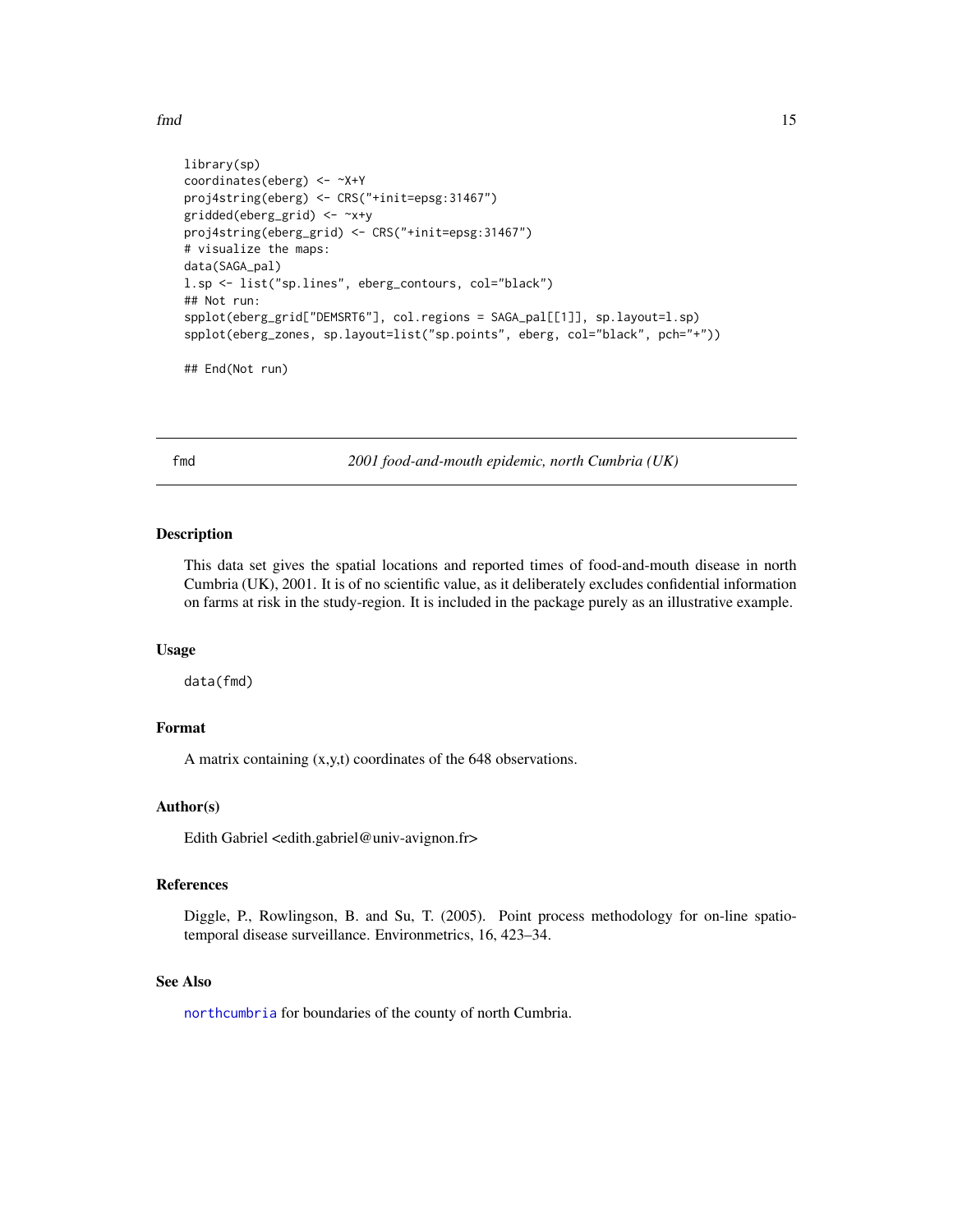<span id="page-15-0"></span>

# Description

Derives a SpatialLines class object showing the shortest path between the two geographic locations and based on the Haversine Formula for Great Circle distance.

# Usage

```
geopath(lon1, lon2, lat1, lat2, ID, n.points, print.geo = FALSE)
```
# Arguments

| 1 <sub>on1</sub> | longitude coordinate of the first point  |
|------------------|------------------------------------------|
| lon2             | longitude coordinate of the second point |
| lat1             | latitude coordinate of the first point   |
| lat2             | latitude coordinate of the second point  |
| ΙD               | (optional) point ID character            |
| n.points         | number of intermediate points            |
| print.geo        | prints the distance and bearing          |

# Details

Number of points between the start and end point is derived using a simple formula:

```
round(sqrt(distc)/sqrt(2),0)
```
where distc is the Great Circle Distance.

# Value

Bearing is expressed in degrees from north. Distance is expressed in kilometers (Great Circle Distance).

# Author(s)

Tomislav Hengl

# References

- fossil package (<https://CRAN.R-project.org/package=fossil>)
- Haversine formula from Math Forums (<http://mathforum.org/dr.math/>)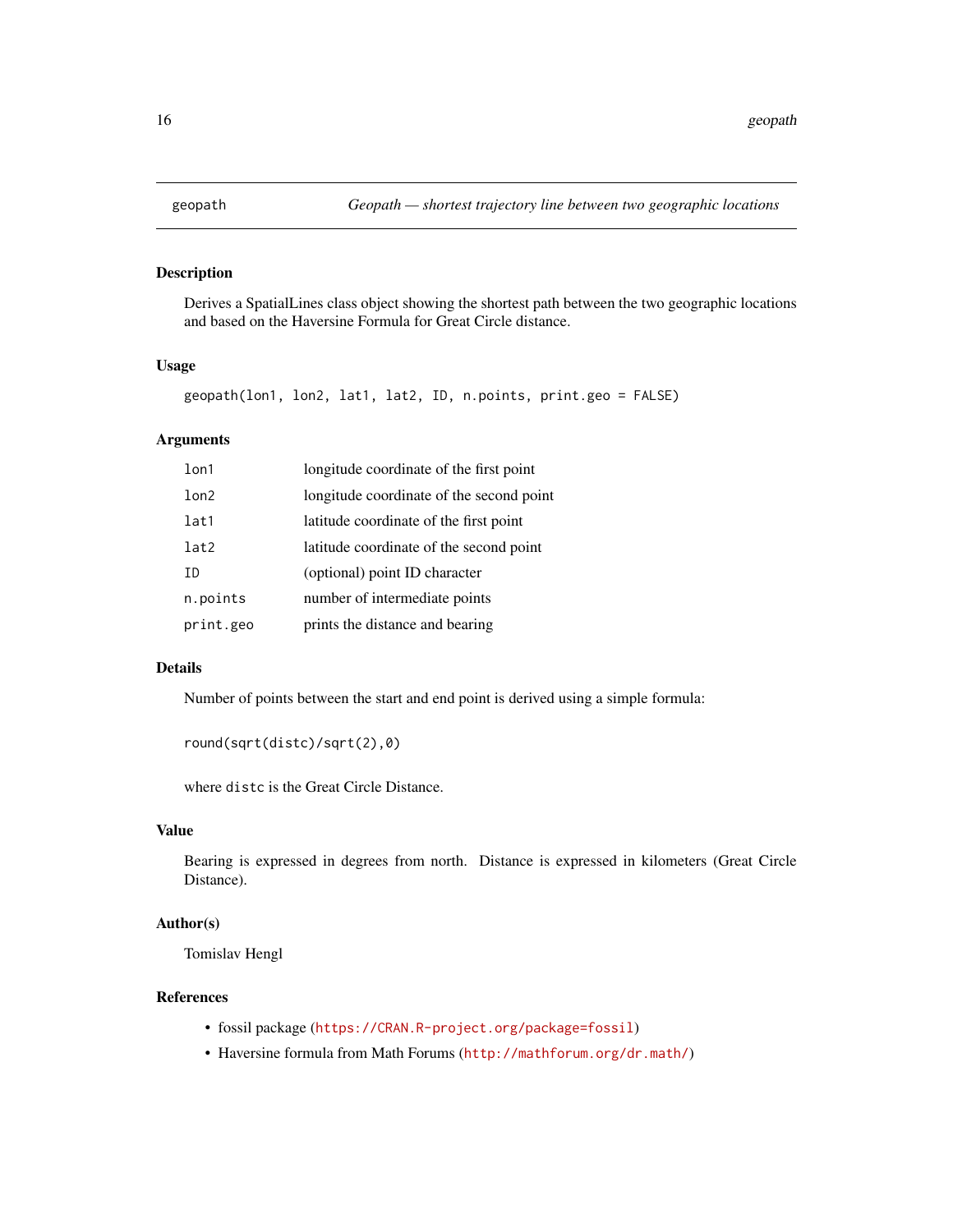# <span id="page-16-0"></span>getCRS-methods 17

# See Also

[kml\\_layer.SpatialLines](#page-36-1), [kml\\_layer.STTDF](#page-46-1), fossil::earth.bear

# Examples

```
library(fossil)
ams.ny <- geopath(lon1=4.892222, lon2=-74.005973,
         lat1=52.373056, lat2=40.714353, print.geo=TRUE)
kml.file = paste0(tempdir(), "/ams.ny.kml")
# write to a file:
kml(ams.ny, file.name=kml.file)
```
getCRS-methods *Methods to get the proj4 string*

# Description

Gets the proj4 string from a object of type "Spatial" or "Raster".

#### Usage

```
## S4 method for signature 'Spatial'
getCRS(obj)
## S4 method for signature 'Raster'
getCRS(obj)
```
# Arguments

obj object of type "Spatial" or "Raster"

#### Details

For more details about the PROJ.4 parameters refer to the <https://proj4.org>.

# Author(s)

Tomislav Hengl and Pierre Roudier

# See Also

sp::CRS, raster::raster, [check\\_projection](#page-8-1)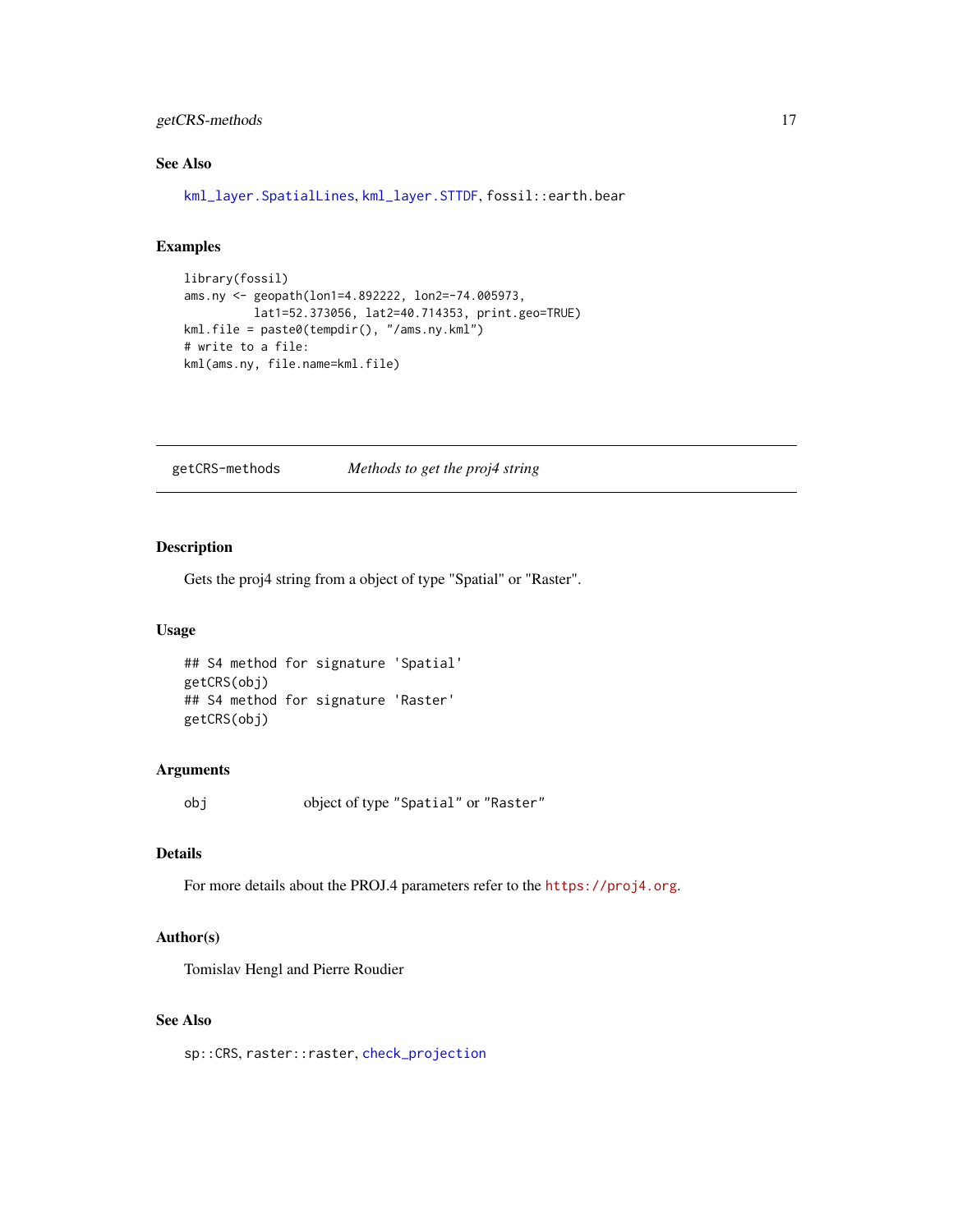# Examples

```
data(eberg_grid)
library(sp)
coordinates(eberg_grid) <- ~x+y
gridded(eberg_grid) <- TRUE
library(rgdal)
proj4string(eberg_grid) <- CRS("+init=epsg:31467")
library(raster)
r <- raster(eberg_grid[1])
getCRS(r)
r.ll <- reproject(r)
getCRS(r.ll)
```
getWikiMedia.ImageInfo

*Gets EXIF information*

## **Description**

getWikiMedia.ImageInfo function fetches the EXIF (Exchangeable image file format) data via the [Wikimedia API](http://www.mediawiki.org/wiki/API) for any donated image. The resulting EXIF data (named list) can then be further used to construct an object of class "SpatialPhotoOverlay", which can be parsed to KML.

#### Usage

```
getWikiMedia.ImageInfo(imagename,
     APIsource = "https://commons.wikimedia.org/w/api.php",
     module = "imageinfo",
     details = c("url", "metadata", "size", "extlinks"), testURL = TRUE)
```
#### Arguments

| imagename | Wikimedia commons unique image title                                                              |
|-----------|---------------------------------------------------------------------------------------------------|
| APIsource | location of the API service                                                                       |
| module    | default module                                                                                    |
| details   | detailed parameters of interest                                                                   |
| testURL   | logical; species if the program should first test whether the image exist at all<br>(recommended) |

# Details

Although this is often not visible in picture editing programs, almost any image uploaded to Wikimedia contains usefull EXIF metadata. However, it is highly recommended that you insert the some important tags in the image header yourself, by using e.g. the [EXIF tool](http://www.sno.phy.queensu.ca/~phil/exiftool/) (courtesy of Phil Harvey), before uploading the files to Wikimedia. The getWikiMedia. ImageInfo function assumes that all required metadata has already been entered by the user before the upload, hence no further changes

<span id="page-17-0"></span>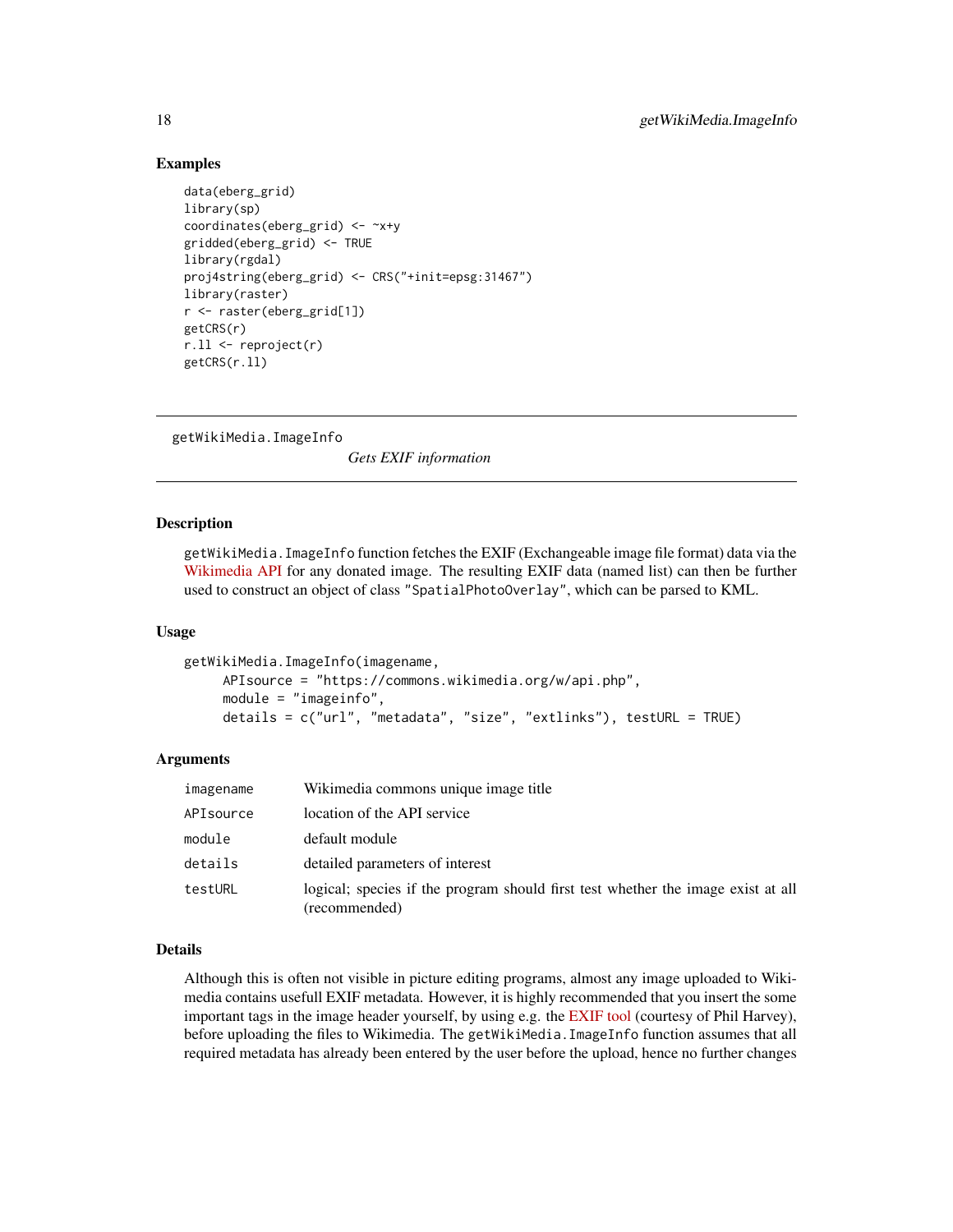#### <span id="page-18-0"></span>gpxbtour that the set of the set of the set of the set of the set of the set of the set of the set of the set of the set of the set of the set of the set of the set of the set of the set of the set of the set of the set of

in the metadata will be possible. Examples of how to embed EXIF tags into an image file are available [here.](http://commons.wikimedia.org/wiki/Commons:EXIF)

To geocode an uploaded image consider adding:

```
{{location|lat deg|lat min|lat sec|NS|long deg|long min|long sec|EW}}
```
tag to the file description, in which case getWikiMedia.ImageInfo will automatically look for the attached coordinates via the external links. For practical purposes and because the image properties information determined by the Wikimedia system can are more reliable, the function will rewrite some important EXIF metadata (image width and height) using the actual values determined by Wikimedia server.

For a list of modules and parameters that can be used via getWikiMedia. ImageInfo, please refer to [Wikimedia API manual.](http://www.mediawiki.org/wiki/API)

#### Author(s)

Tomislav Hengl

# References

- Wikimedia API (<http://www.mediawiki.org/wiki/API>)
- EXIF tool (<http://www.sno.phy.queensu.ca/~phil/exiftool/>)
- EXIF Tags (<http://www.sno.phy.queensu.ca/~phil/exiftool/TagNames/EXIF.html>)

# See Also

[spPhoto](#page-91-1), Rexif::getExifPy

#### Examples

```
## Not run: # Photo taken using a GPS-enabled camera:
imagename = "Africa_Museum_Nijmegen.jpg"
x <- getWikiMedia.ImageInfo(imagename)
# Get the GPS info:
x$metadata[grep(names(x$metadata), pattern="GPS")]
# prints the complete list of metadata tags;
```
## End(Not run)

gpxbtour *GPS log of a bike tour*

#### **Description**

GPS log of a bike tour from Wageningen (the Netherlands) to  $M\tilde{\Lambda}^{1/4}$ nster (Germany). The table contains 3228 records of GPS locations, speed and elevation.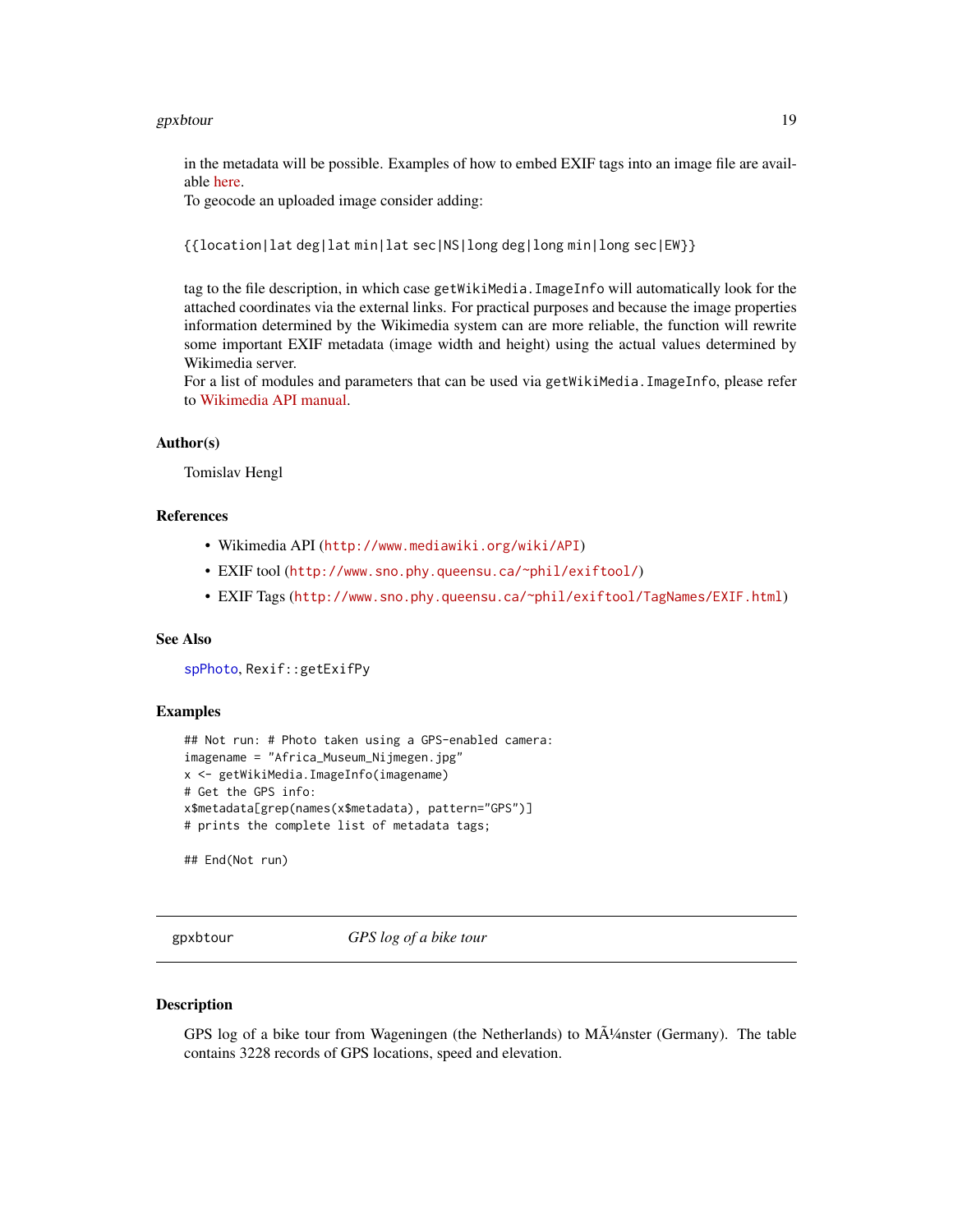#### 20 gpxbtour

#### Usage

data(gpxbtour)

#### Format

The data frame contains the following columns:

lon longitude (x-coordinate)

lat latitude (y-coordinate)

ele GPS-estimated elevation in m

speed GPS-estimated speed in km per hour

time XML Schema time

# Note

The log was produced using the GlobalSat GH-615 GPS watch. The original data log (trackpoints) was first saved to GPX exchange format (<http://www.topografix.com/gpx.asp>) and then imported to R using the XML package and formatted to a data frame.

# Author(s)

Tomislav Hengl

#### Examples

```
## Not run: ## load the data:
data(gpxbtour)
library(sp)
## format the time column:
gpxbtour$ctime <- as.POSIXct(gpxbtour$time, format="%Y-%m-%dT%H:%M:%SZ")
coordinates(gpxbtour) <- ~lon+lat
proj4string(gpxbtour) <- CRS("+proj=longlat +datum=WGS84")
## convert to a STTDF class:
library(spacetime)
library(adehabitatLT)
gpx.ltraj <- as.ltraj(coordinates(gpxbtour), gpxbtour$ctime, id = "th")
gpx.st <- as(gpx.ltraj, "STTDF")
## Google maps plot:
library(RgoogleMaps)
llc <- c(mean(gpx.st@sp@bbox[2,]), mean(gpx.st@sp@bbox[1,]))
MyMap <- GetMap.bbox(center=llc, zoom=8, destfile="map.png")
PlotOnStaticMap(MyMap, lat=gpx.st@sp@coords[,2], lon=gpx.st@sp@coords[,1],
  FUN=lines, col="black", lwd=4)
```
## End(Not run)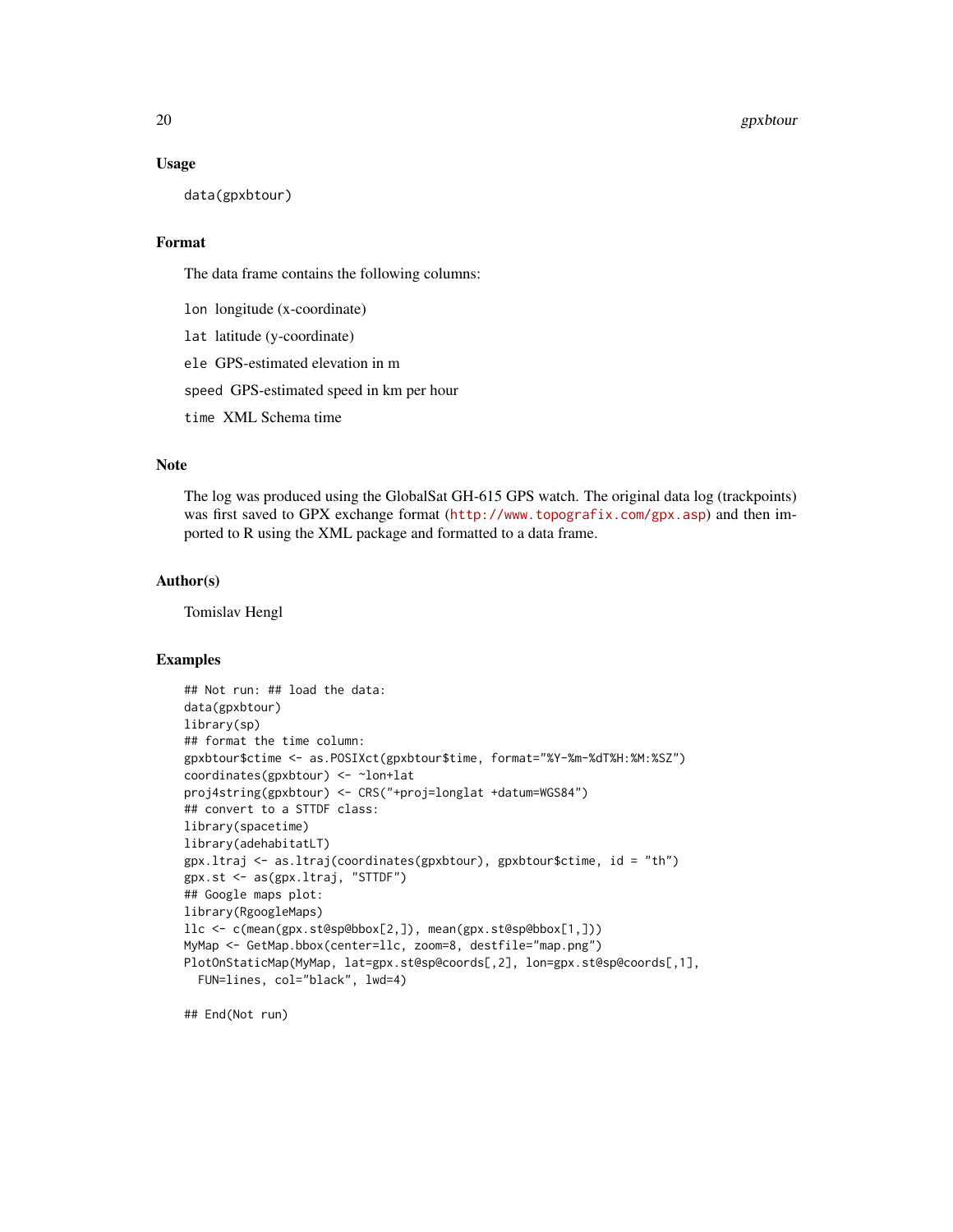<span id="page-20-0"></span>

# Description

Converts a "SpatialGridDataFrame" object to a polygon map with each available grid node represented with a polygon. To allow further export to KML, grid2poly will, by default, convert any projected coordinates to the lat-lon system (geographic coordinates in the WGS84 system).

#### Usage

```
grid2poly(obj, var.name = names(obj)[1], report = TRUE,method = c("sp", "raster", "RSAGA")[1], tmp.file = TRUE,
    saga_lib = "shapes_grid", saga_module = 3, silent = FALSE, ...)
```
# Arguments

| obj         | "SpatialGridDataFrame" object                                                                                                                             |
|-------------|-----------------------------------------------------------------------------------------------------------------------------------------------------------|
| var.name    | target variable column name                                                                                                                               |
| reproject   | logical; reproject coordinates to lat lon system?                                                                                                         |
| method      | decide to convert grids to polygons either using "sp", "raster" or "RSAGA"<br>packages                                                                    |
| tmp.file    | logical; specify whether to create a temporary file, or to actually write to the<br>workding directory (in the case of SAGA GIS is used to convert grids) |
| saga_lib    | string; SAGA GIS library name                                                                                                                             |
| saga_module | SAGA GIS module number; see ?rsaga_get_modules for more details                                                                                           |
| silent      | logical; specifies whether to print the SAGA GIS output                                                                                                   |
| $\cdots$    | additional arguments that can be parsed to the rasterToPolygons command                                                                                   |

# Details

grid2poly is not recommended for large grids (»10e4 pixels). Consider splitting large input grids into tiles before running grid2poly. For converting large grids to polygons consider using SAGA GIS (method = "RSAGA") instead of using the default sp method.

### Author(s)

Tomislav Hengl

### See Also

[vect2rast](#page-94-1), raster::rasterToPolygons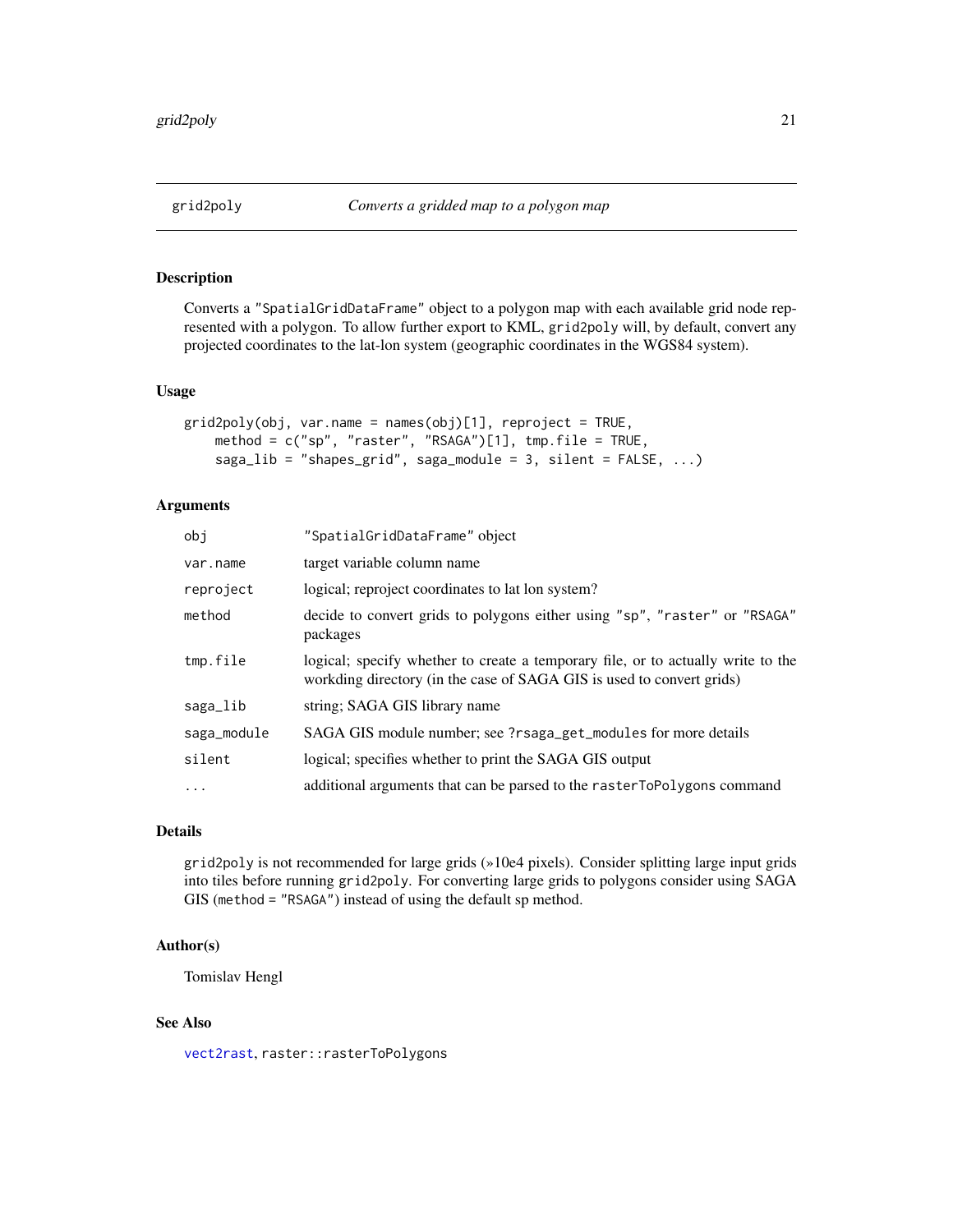## Examples

```
data(eberg_grid)
library(sp)
coordinates(eberg_grid) <- ~x+y
gridded(eberg_grid) <- TRUE
proj4string(eberg_grid) <- CRS("+init=epsg:31467")
data(SAGA_pal)
## Not run: # compare various methods:
system.time(dem_poly <- grid2poly(eberg_grid, "DEMSRT6", method = "raster"))
system.time(dem_poly <- grid2poly(eberg_grid, "DEMSRT6", method = "sp"))
system.time(dem_poly <- grid2poly(eberg_grid, "DEMSRT6", method = "RSAGA"))
## plotting large polygons in R -> not a good idea
# spplot(dem_poly, col.regions = SAGA_pal[[1]])
## visualize the data in Google Earth:
kml(dem_poly, colour_scale = SAGA_pal[[1]], colour = DEMSRT6, kmz = TRUE)
```
## End(Not run)

<span id="page-21-1"></span>HRprec08 *Daily precipitation for Croatia for year 2008*

#### Description

The daily measurements of precipitation (rain gauges) for year 2008 kindly contributed by the [Croa](http://meteo.hr)[tian National Meteorological Service.](http://meteo.hr) HRprec08 contains 175,059 measurements of precipitation sums (489 stations by 365 days).

#### Usage

data(HRprec08)

# Format

The HRprec08 data frames contain the following columns:

NAME name of the meteorological station

Lon a numeric vector; x-coordiante / longitude in the WGS84 system

Lat a numeric vector; y-coordinate / latitude in the WGS84 system

DATE 'Date' class vector

PREC daily cummulative precipitation in mm (precipitation from the day before)

#### Note

The precipitation estimates in mm (HRprec08) are collected in a bottle within the rain gauge and readings are usually manual by an observer at 7 a.m. The precipitation collected in the morning refer to the precipitation for previous 24 hours. To project coordinates we suggest using the [UTM](http://spatialreference.org/ref/epsg/32633/) [zone 33N](http://spatialreference.org/ref/epsg/32633/) system as this coordinate system was used to prepare the [gridded predictors.](http://spatial-analyst.net/book/HRclim2008)

<span id="page-21-0"></span>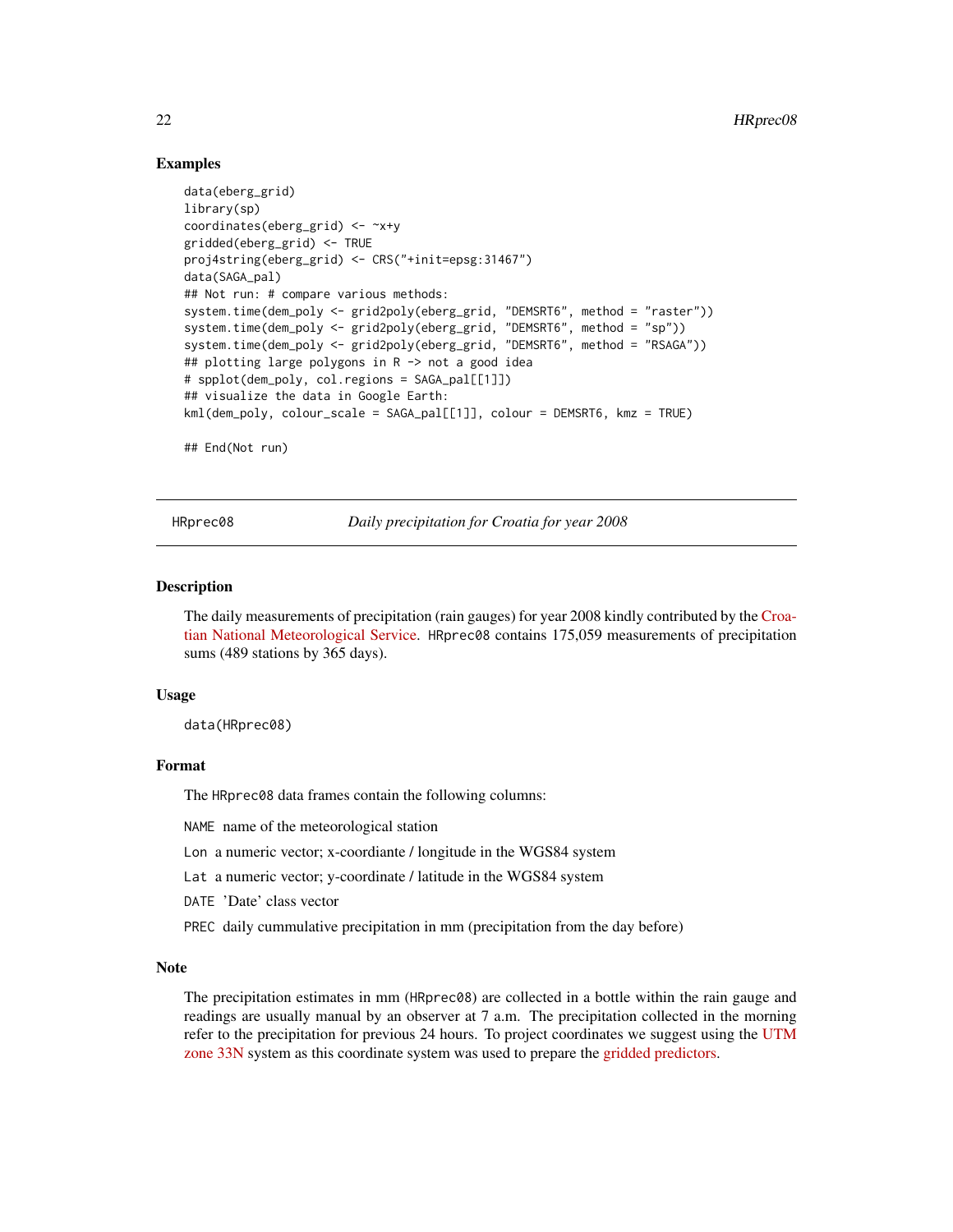#### <span id="page-22-0"></span>HRtemp08 23

#### Author(s)

Tomislav Hengl and Melita Percec Tadic

#### References

- Testik, F.Y. and Gebremichael, M. Eds (2011) [Rainfall: State of the Science.](https://dx.doi.org/10.1029/GM191) Geophysical monograph series, Vol. 191, 287 p.
- Zaninovic K., Gajic-Capka, M., Percec Tadic, M. et al., (2010) [Klimatski atlas Hrvatske /](http://klima.hr/razno.php?id=publikacije¶m=atlas) [Climate atlas of Croatia 1961-1990., 1971-2000.](http://klima.hr/razno.php?id=publikacije¶m=atlas) Zagreb, Croatian National Meteorological Service, 200 p.
- AGGM book datasets (<http://spatial-analyst.net/book/HRclim2008>)

## See Also

[HRtemp08](#page-22-1)

#### Examples

```
data(HRprec08)
library(sp)
## Not run: # subset:
prec.2008.05.01 <- HRprec08[HRprec08$DATE=="2008-05-01",]
coordinates(prec.2008.05.01) <- ~Lon+Lat
proj4string(prec.2008.05.01) <- CRS("+proj=lonlat +datum=WGS84")
# write to KML:
shape = "http://plotkml.r-forge.r-project.org/circle.png"
data(SAGA_pal)
kml(prec.2008.05.01, size = PREC, shape = shape, colour = PREC,
   colour_scale = SAGA_pal[[9]], labels = PREC)
```
## End(Not run)

<span id="page-22-1"></span>HRtemp08 *Daily temperatures for Croatia for year 2008*

#### Description

The daily measurements of temperature (thermometers) for year 2008 kindly contributed by the [Croatian National Meteorological Service.](http://meteo.hr) HRtemp08 contains 56,608 measurements of temperature (159 stations by 365 days).

#### Usage

data(HRtemp08)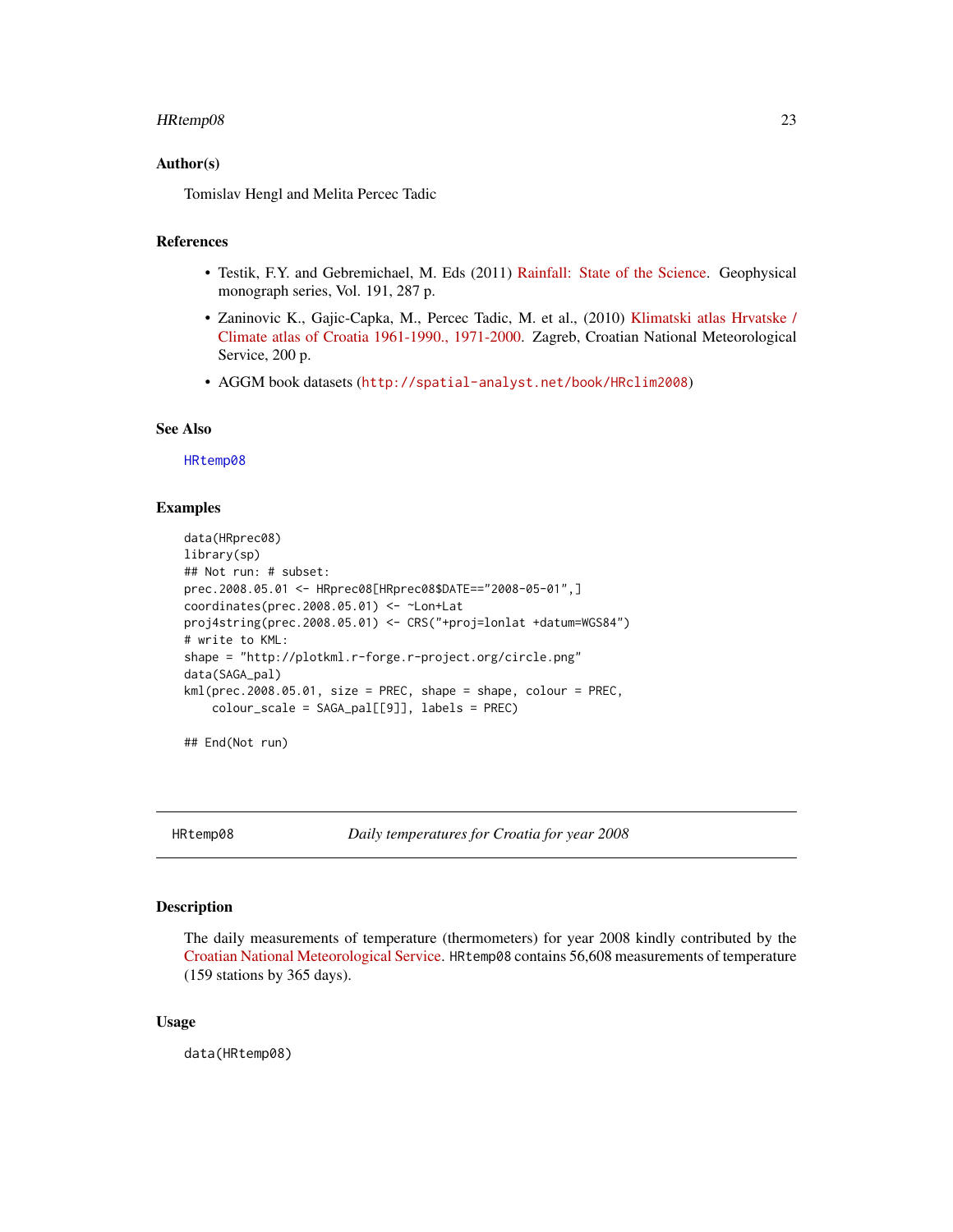#### 24 HRtemp08

#### Format

The HRtemp08 data frames contain the following columns:

NAME name of the meteorological station

- Lon a numeric vector; x-coordiante / longitude in the WGS84 system
- Lat a numeric vector; y-coordinate / latitude in the WGS84 system
- DATE 'Date' class vector
- TEMP daily temperature measurements in degree C

# **Note**

The precision of the temperature readings in HRtemp08 is tenth of degree C. On most climatological stations temperature is measured three times a day, at 7 a.m., 1 p.m. and 9 p.m. The daily mean can be calculated as a weighted average.

#### Author(s)

Tomislav Hengl, Melita Percec Tadic and Benedikt Graeler

# References

- Hengl, T., Heuvelink, G.B.M., Percec Tadic, M., Pebesma, E., (2011) [Spatio-temporal predic](http://dx.doi.org/10.1007/s00704-011-0464-2)[tion of daily temperatures using time-series of MODIS LST images.](http://dx.doi.org/10.1007/s00704-011-0464-2) Theoretical and Applied Climatology, 107(1-2): 265-277.
- AGGM book datasets (<http://spatial-analyst.net/book/HRclim2008>)

#### See Also

#### [HRprec08](#page-21-1)

# Examples

data(HRtemp08)

```
## Not run:
## examples from: http://dx.doi.org/10.1007/s00704-011-0464-2
library(spacetime)
library(gstat)
library(sp)
sp <- SpatialPoints(HRtemp08[,c("Lon","Lat")])
proj4string(sp) <- CRS("+proj=longlat +datum=WGS84")
HRtemp08.st <- STIDF(sp, time = HRtemp08$DATE-.5,
     data = HRtemp08[,c("NAME","TEMP")],
     endTime = as.POSIXct(HRtemp08$DATE+.5))
## Country borders:
con0 <- url("http://www.gadm.org/data/rda/HRV_adm1.RData")
load(con0)
stplot(HRtemp08.st[,"2008-07-02::2008-07-03","TEMP"],
   na.rm=TRUE, col.regions=SAGA_pal[[1]],
```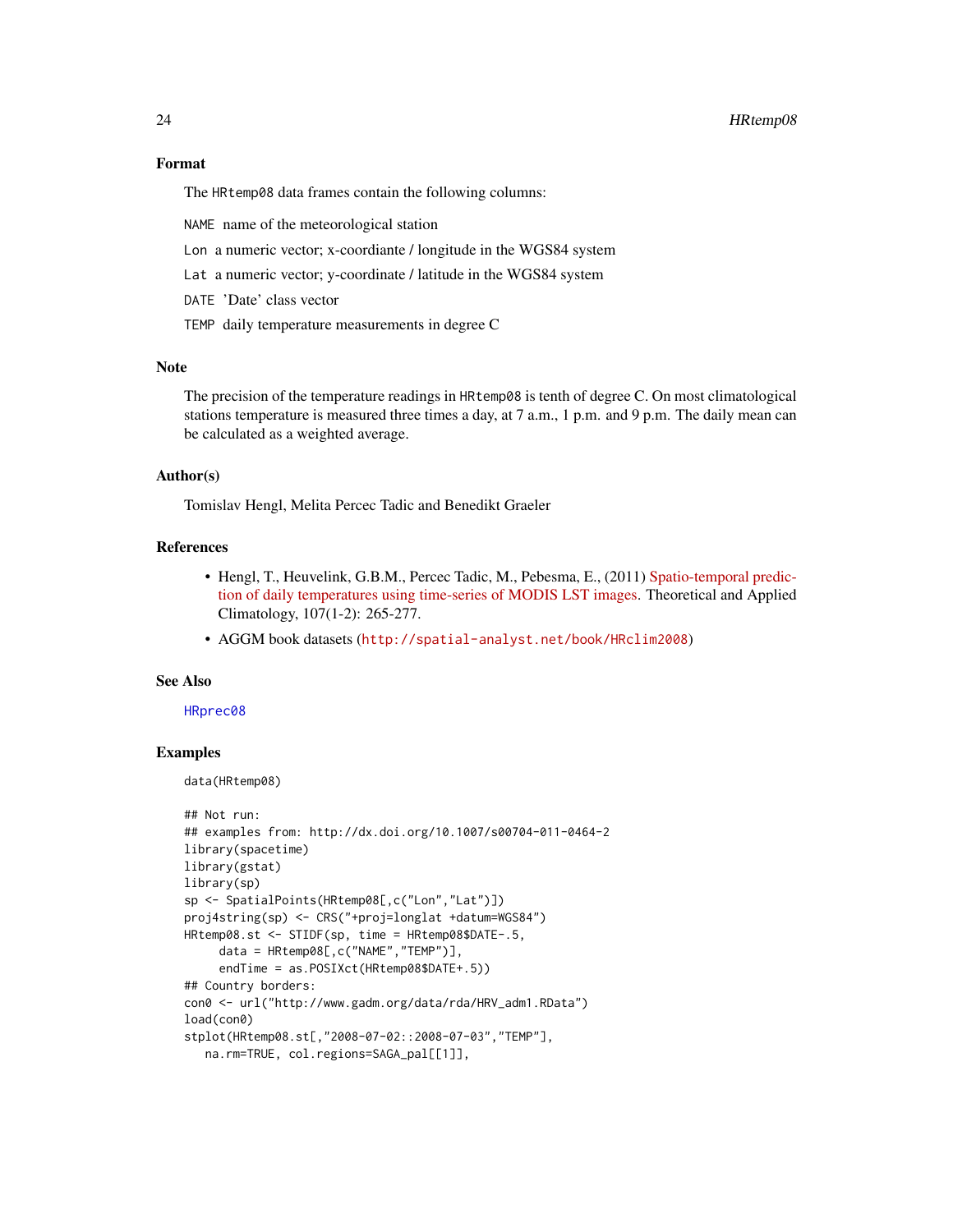#### HRtemp08 25

```
sp.layout=list("sp.polygons", gadm))
## Load covariates:
con <- url("http://plotkml.r-forge.r-project.org/HRgrid1km.rda")
load(con)
str(HRgrid1km)
sel.s <- c("HRdem","HRdsea","HRtwi","Lat","Lon")
## Prepare static covariates:
begin <- as.Date("2008-01-01")
endTime <- as.POSIXct(as.Date("2008-12-31"))
sp.grid <- as(HRgrid1km, "SpatialPixels")
HRgrid1km.st0 <- STFDF(sp.grid, time=begin,
    data=HRgrid1km@data[,sel.s], endTime=endTime)
## Prepare dynamic covariates:
sel.d <- which(!names(HRgrid1km) %in% sel.s)
dates <- sapply(names(HRgrid1km)[sel.d],
     function(x){strsplit(x, "LST")[[1]][2]}
)
dates <- as.Date(dates, format="%Y_%m_%d")
## Sort values of MODIS LST bands:
m <- data.frame(MODIS.LST = as.vector(unlist(HRgrid1km@data[,sel.d])))
## >10M values!
## Create an object of type STFDF:
HRgrid1km.stD <- STFDF(sp.grid, time=dates-4, data=m,
     endTime=as.POSIXct(dates+4))
## Overlay in space and time:
HRtemp08.stxy <- spTransform(HRtemp08.st, CRS(proj4string(HRgrid1km)))
ov.s <- over(HRtemp08.stxy, HRgrid1km.st0)
ov.d <- over(HRtemp08.stxy, HRgrid1km.stD)
## Prepare the regression matrix:
regm <- do.call(cbind, list(HRtemp08.stxy@data, ov.s, ov.d))
## Estimate cumulative days:
regm$cday <- floor(unclass(HRtemp08.stxy@endTime)/86400-.5)
str(regm)
## Plot a single station:
scatter.smooth(regm$cday[regm$NAME=="Zavi<c5><be>an"],
    regm$TEMP[regm$NAME=="Zavi<c5><be>an"],
    xlab="Cumulative days",
   ylab="Mean daily temperature (\260C)",
   ylim=c(-12,28), main="GL039 (Zavi\236an)",
    col="grey")
## Run PCA so we can filter missing pixels in the MODIS images:
pca <- prcomp(~HRdem+HRdsea+Lat+Lon+HRtwi+MODIS.LST,
    data=regm, scale.=TRUE)
selc <- c("TEMP","Lon","Lat","cday")
regm.pca <- cbind( regm[-pca$na.action, selc],
   as.data.frame(pca$x))
## Fit a spatio-temporal regression model:
theta <- min(regm.pca$cday)
lm.HRtemp08 <- lm(TEMP~PC1+PC2+PC3+PC4+PC5+PC6
     +cos((cday-theta)*pi/180), data=regm.pca)
summary(lm.HRtemp08)
```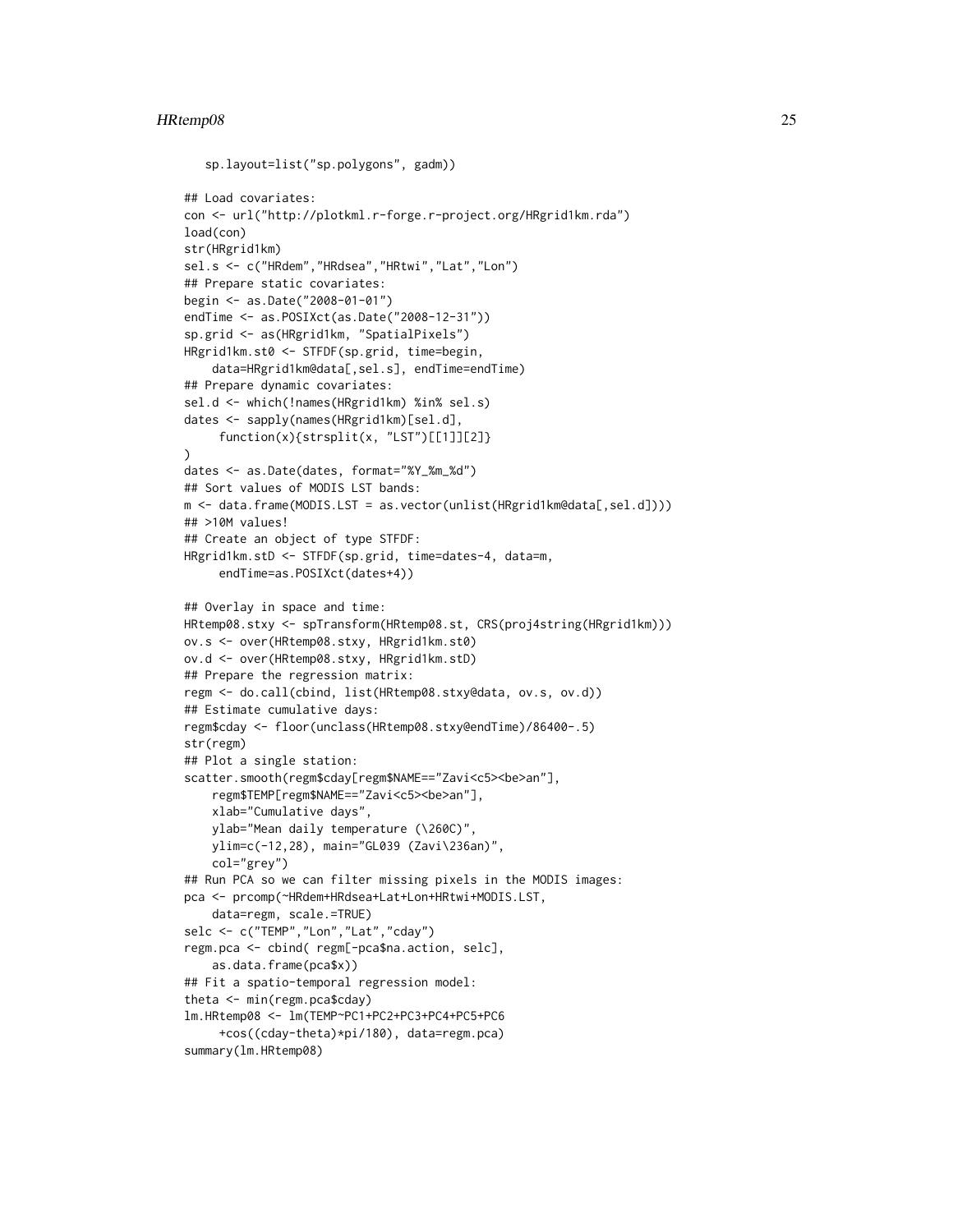```
## Prediction locations -> focus on Istria:
data(LST)
gridded(LST) <- ~lon+lat
proj4string(LST) <- CRS("+proj=longlat +datum=WGS84")
LST.xy <- reproject(LST[1], proj4string(HRgrid1km))
LST.xy <- as(LST.xy, "SpatialPixels")
## targeted dates:
t.dates <- as.Date(c("2008-02-01","2008-05-01","2008-08-01"),
     format="%Y-%m-%d")
LST.st <- STF(geometry(LST.xy), time=t.dates)
## get values of covariates:
ov.s.IS <- over(LST.st, HRgrid1km.st0)
ov.d.IS <- over(LST.st, HRgrid1km.stD)
LST.stdf <- STFDF(geometry(LST.xy), time=t.dates,
    data=cbind(ov.s.IS, ov.d.IS))
## predict Principal Components:
LST.pca <- as.data.frame(predict(pca, LST.stdf@data))
LST.stdf@data[,paste0("PC",1:6)] <- LST.pca
cday.l <- as.vector(sapply(
    floor(unclass(LST.stdf@endTime)/86400-.5),
    rep, nrow(LST.xy@coords)))
LST.stdf@data[,"cday"] <- cday.l
stplot(LST.stdf[,,"PC1"], col.regions=SAGA_pal[[1]])
stplot(LST.stdf[,,"PC2"], col.regions=SAGA_pal[[1]])
## Predict spatio-temporal regression:
LST.stdf@data[,"TEMP.reg"] <- predict(lm.HRtemp08,
     newdata=LST.stdf@data)
## Plot predictions:
gadm.ll <- as(spTransform(gadm,
     CRS(proj4string(HRgrid1km))), "SpatialLines")
stplot(LST.stdf[,,"TEMP.reg"], col.regions=SAGA_pal[[1]],
  sp.layout=list( list("sp.lines", gadm.ll),
   list("sp.points", HRtemp08.stxy, col="black", pch=19) )
  \lambda
```

```
## End(Not run)
```
<span id="page-25-1"></span>kml-methods *Write to a KML file*

### Description

Writes any Spatial\* object (from the sp package) or Raster\* object (from the raster package) to a KML file via the plotKML.fileIO environment. Various *aesthetics* parameters can be set via colour, alpha, size, shape arguments. Their availability depends on the class of the object to plot.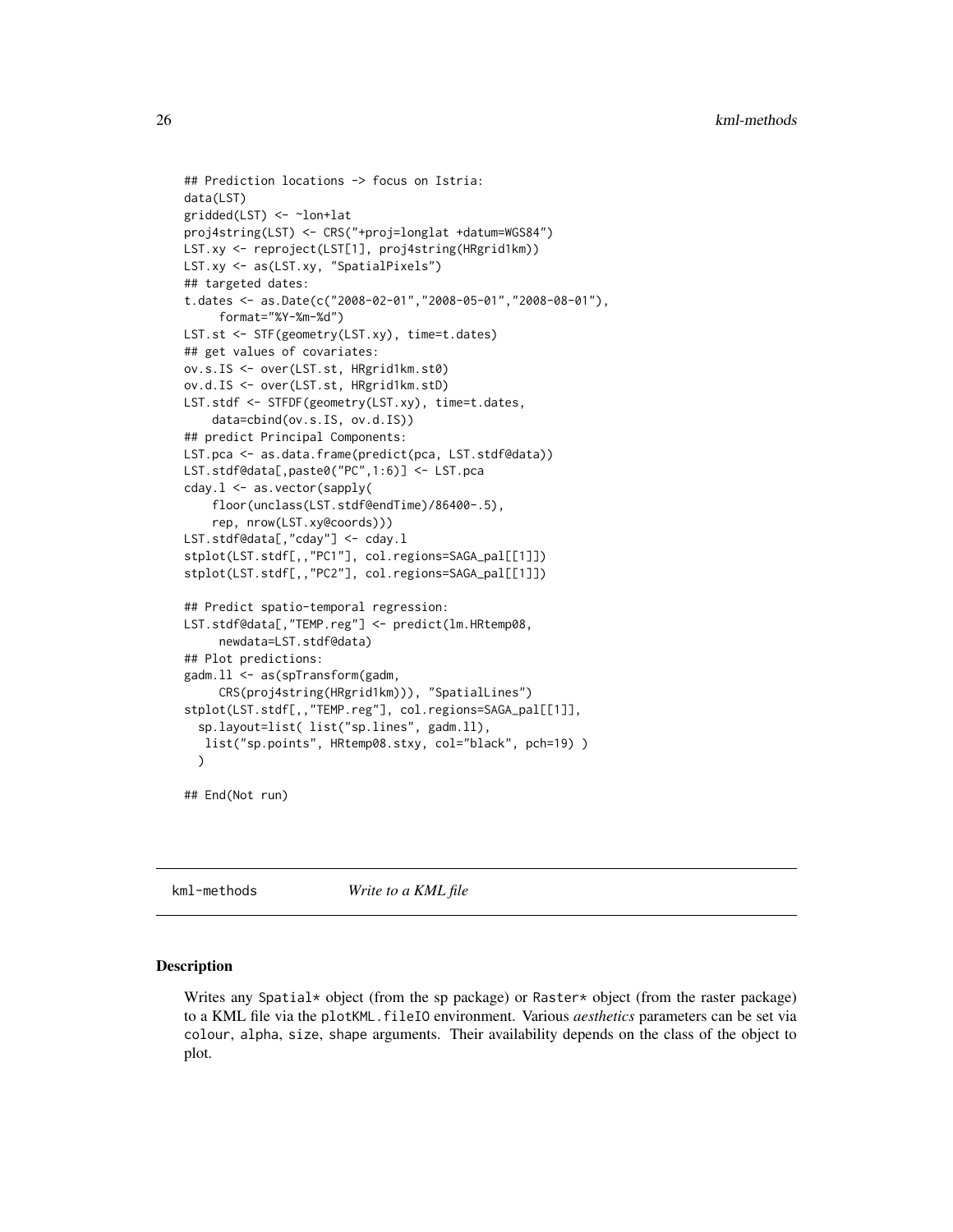#### kml-methods 27

#### Usage

```
## S4 method for signature 'Raster'
kml(obj, folder.name, file.name, kmz, ...)
## S4 method for signature 'Spatial'
kml(obj, folder.name, file.name, kmz, ...)
## S4 method for signature 'STIDF'
kml(obj, folder.name, file.name, kmz, ...)
## S4 method for signature 'SoilProfileCollection'
kml(obj, folder.name, file.name, kmz, ...)
## S4 method for signature 'SpatialPhotoOverlay'
kml(obj, folder.name, file.name, kmz, ...)
```
# Arguments

| obi         | object inheriting from the Spatial* or the Raster* classes |
|-------------|------------------------------------------------------------|
| folder.name | character; folder name in the KML file                     |
| file.name   | character; output KML file name                            |
| kmz         | logical; specief whether to compress the KML file          |
|             | additional aesthetics arguments (see details below)        |

# Details

To kml you can also pass folder.name, file.name (output file name \*.kml), overwrite (logical; overwrites the existing file) and kmz (logical; specifies whether to compress the kml file) arguments. Gridded objects (objects of class "SpatialGridDataFrame" or "RasterLayer" require at least one aesthetics parameter to run, usually the colour.)

# Value

A KML file. By default parses the object name and adds a ".kml" extension.

#### Author(s)

Pierre Roudier, Tomislav Hengl and Dylan Beaudette

#### See Also

[kml\\_open](#page-51-1), [kml\\_aes](#page-3-1), [kml\\_close](#page-51-2), [kml\\_compress](#page-28-1)

### Examples

```
# Plotting a SpatialPointsDataFrame object
library(rgdal)
data(eberg)
eberg <- eberg[runif(nrow(eberg))<.1,]
library(sp)
library(rgdal)
coordinates(eberg) <- ~X+Y
proj4string(eberg) <- CRS("+init=epsg:31467")
```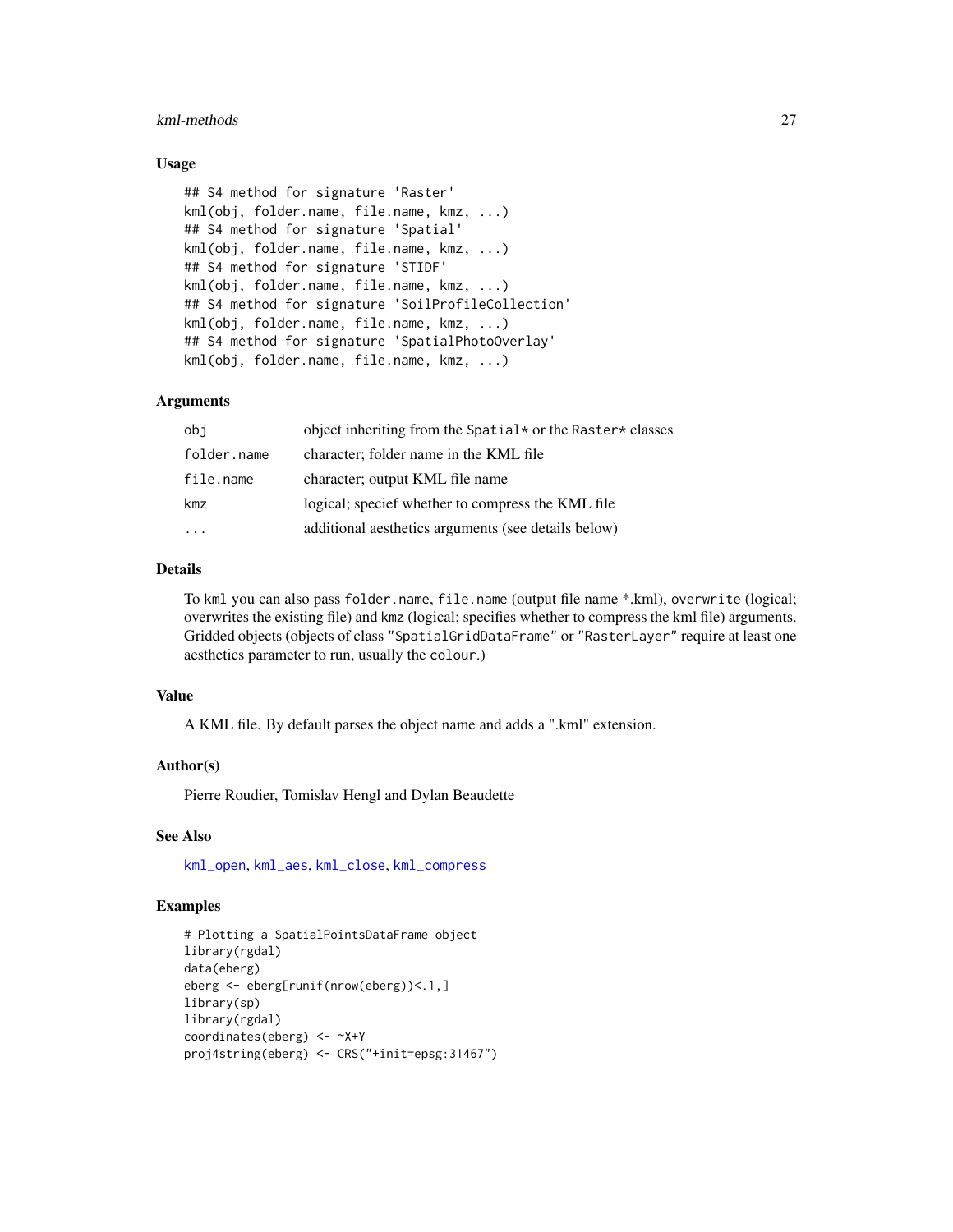#### 28 kml.tiles

```
## Not run: # Simple plot
kml(eberg, file = "eberg-0.kml")
# Plot using aesthetics
shape = "http://maps.google.com/mapfiles/kml/pal2/icon18.png"
kml(eberg, colour = SNDMHT_A, size = CLYMHT_A,
   alpha = 0.75, file = "eberg-1.kml", shape=shape)
## End(Not run)
```
kml.tiles *Write vector object as tiled KML*

# Description

Writes vector object as tiled KML. Suitable for plotting large vectors i.e. large spatial data sets.

#### Usage

```
kml.tiles(obj, folder.name, file.name,
  block.x, kml.logo, cpus, home.url=".", desc=NULL,
   open.kml=TRUE, return.list=FALSE, ...)
```
# Arguments

| obj         | "SpatialPoints*" or "SpatialLines*" or "SpatialPolygons*"; vector layer                    |
|-------------|--------------------------------------------------------------------------------------------|
| folder.name | character; KML folder name                                                                 |
| file.name   | character; output KML file name                                                            |
| block.x     | numeric; size of block in decimal degrees (geographical coordinates)                       |
| kml.logo    | character; optional project logo file (PNG)                                                |
| cpus        | integer; specifies number of CPUs to be used by the snowfall package to speed<br>things up |
| home.url    | character; optional web-directory where the PNGs will be stored                            |
| desc        | character; optional layer description                                                      |
| open.kml    | logical; specifies whether to open the KML file after writing                              |
| return.list | logical; specifies whether to return list of tiled objects                                 |
| $\ddots$    | (optional) aesthetics arguments (see aesthetics)                                           |

# Value

Returns a list of KML files.

#### Note

This operation can be time-consuming for processing very large vectors. To speed up writing of KMLs, use the snowfall package.

<span id="page-27-0"></span>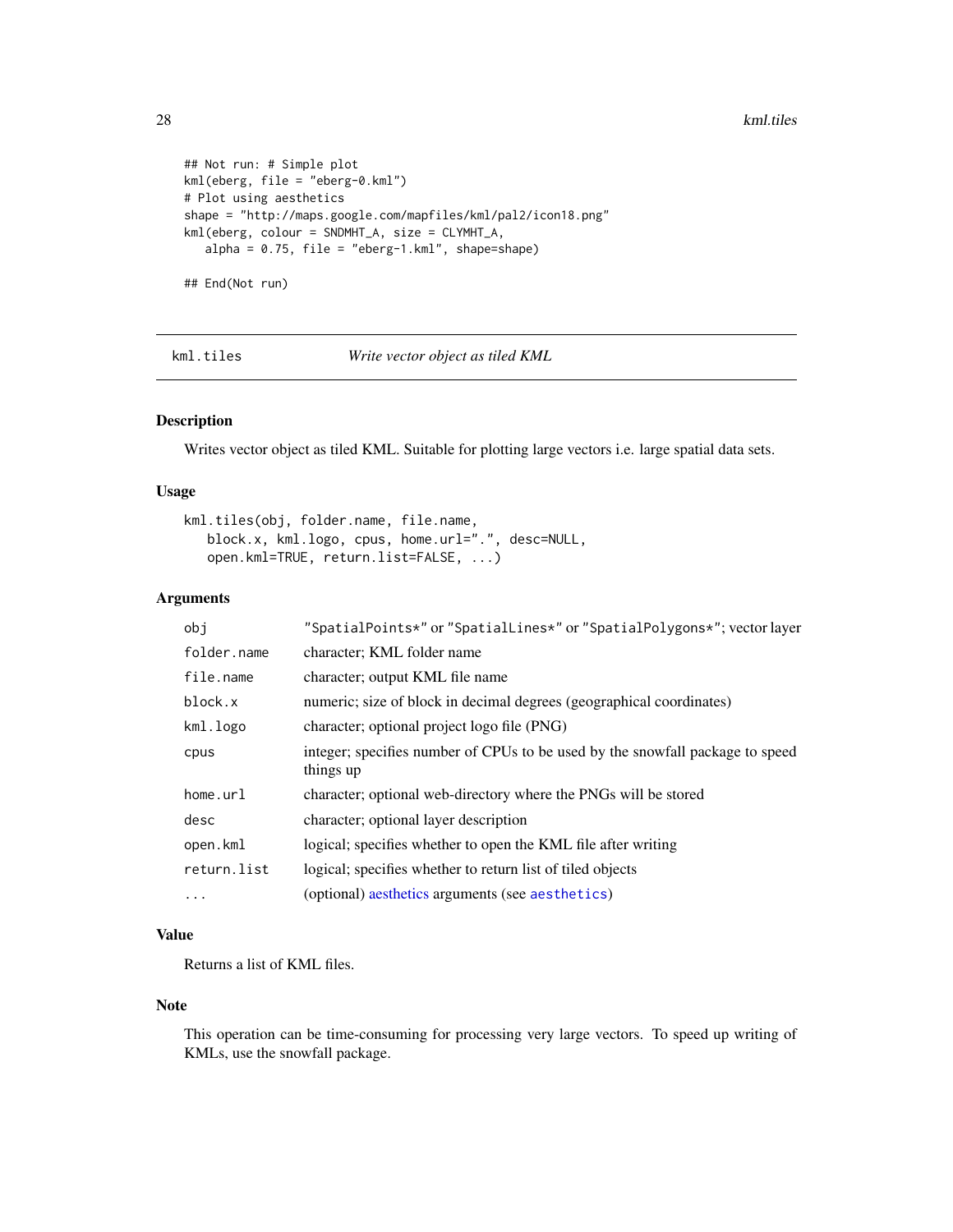<span id="page-28-0"></span>kml\_compress 29

#### Author(s)

Tomislav Hengl

# See Also

[plotKML](#page-59-1), [plotKML.GDALobj](#page-72-1)

# Examples

```
## Not run:
library(sp)
library(snowfall)
library(GSIF)
library(rgdal)
data(eberg)
coordinates(eberg) <- ~X+Y
proj4string(eberg) <- CRS("+init=epsg:31467")
## plot using tiles:
shape = "http://maps.google.com/mapfiles/kml/pal2/icon18.png"
tiles.p <- kml.tiles(eberg["SNDMHT_A"], block.x=0.05,
   size=0.8, z.lim=c(20,50), colour=SNDMHT_A, shape=shape,
   labels=SNDMHT_A, return.list=TRUE)
## Returns a list of tiles
data(eberg_contours)
tiles.l <- kml.tiles(eberg_contours, block.x=0.05,
   colour=Z, z.lim=range(eberg_contours$Z),
   colour_scale=SAGA_pal[[1]], return.list=TRUE)
```
## End(Not run)

<span id="page-28-1"></span>kml\_compress *Compress a KML file with auxiliary files*

# Description

Compresses the KML file toghether with the auxiliary files (images, models, textures) using the default ZIP program.

# Usage

```
km1_compress(file.name, zip = "", files = "", rm = FALSE, ...)
```
#### **Arguments**

| file.name | KML file name                                             |
|-----------|-----------------------------------------------------------|
| zip       | (optional) location of an external ZIP program            |
| files     | a character vector specifying the list of auxiliary files |
| rm        | logical; specify whether to remove temporary files        |
|           | other kml arguments                                       |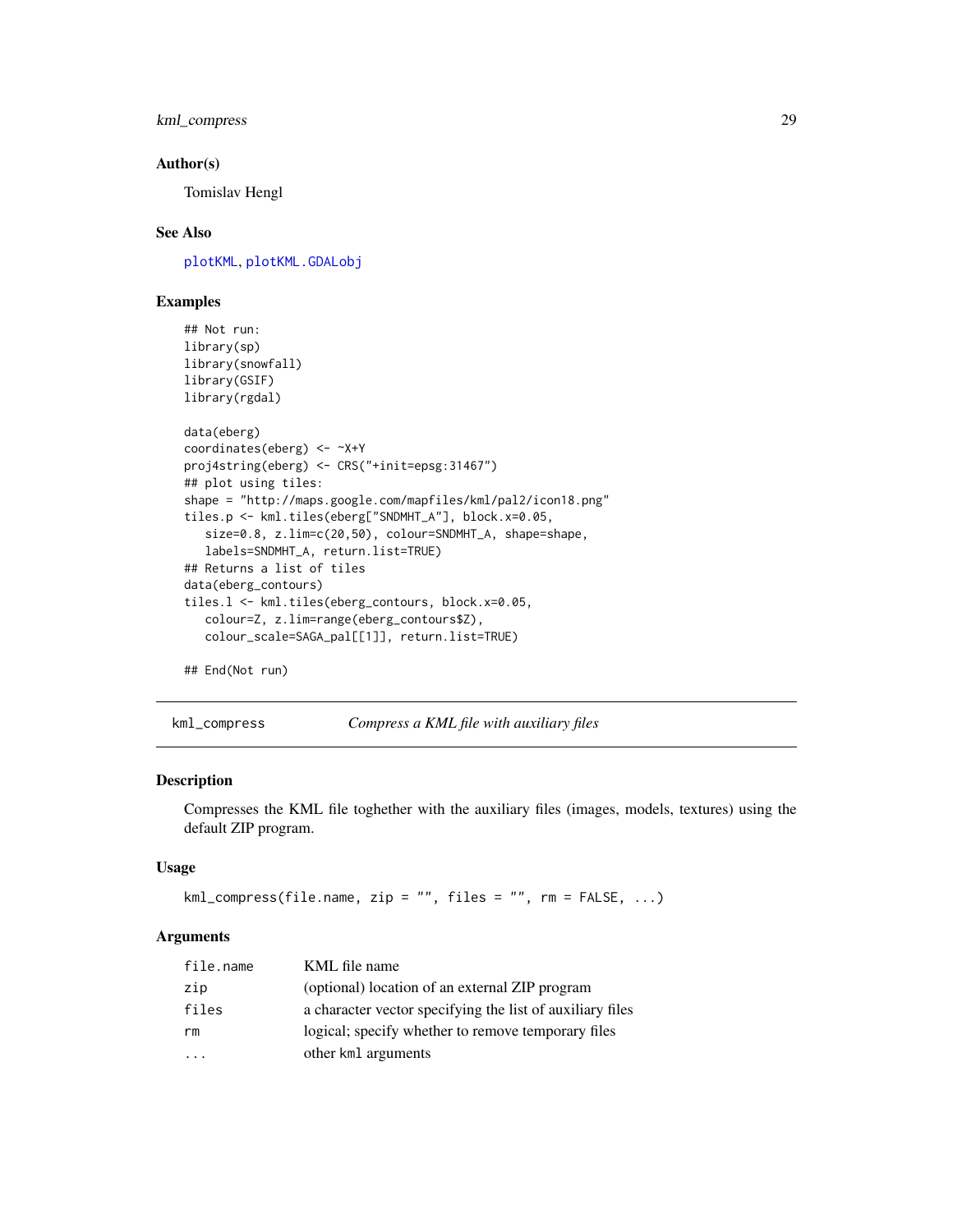# <span id="page-29-0"></span>Details

The KMZ file can carry the model files (.dae), textures and ground overlay images. For practical purposes, we recommend that you, instead of compressing the images together with the KML file, consider serving the ground overlay images via a server i.e. as network links. If no internal ZIP program exists, the function looks for the system ZIP program:

Sys.getenv("R\_ZIPCMD","zip")

External ZIP program can also be specified via the zip argument.

#### Author(s)

Pierre Roudier, Tomislav Hengl and Dylan Beaudette

# References

• KMZ description (<http://code.google.com/apis/kml/documentation/>)

# See Also

[kml-methods](#page-25-1), [kml\\_open](#page-51-1)

#### Examples

```
data(eberg)
eberg <- eberg[runif(nrow(eberg))<.1,]
library(sp)
library(rgdal)
library(raster)
coordinates(eberg) <- ~X+Y
proj4string(eberg) <- CRS("+init=epsg:31467")
kml.file = paste0(tempdir(), "/eberg.kml")
kml_open(kml.file)
kml_layer(eberg, colour = CLYMHT_A)
kml_close(kml.file)
# compress:
kml_compress(kml.file)
```
kml\_description *Generate a table description from a data frame*

### Description

Converts a two-column data frame to a table in HTML format. This can then parsed to a KML file as the layer description.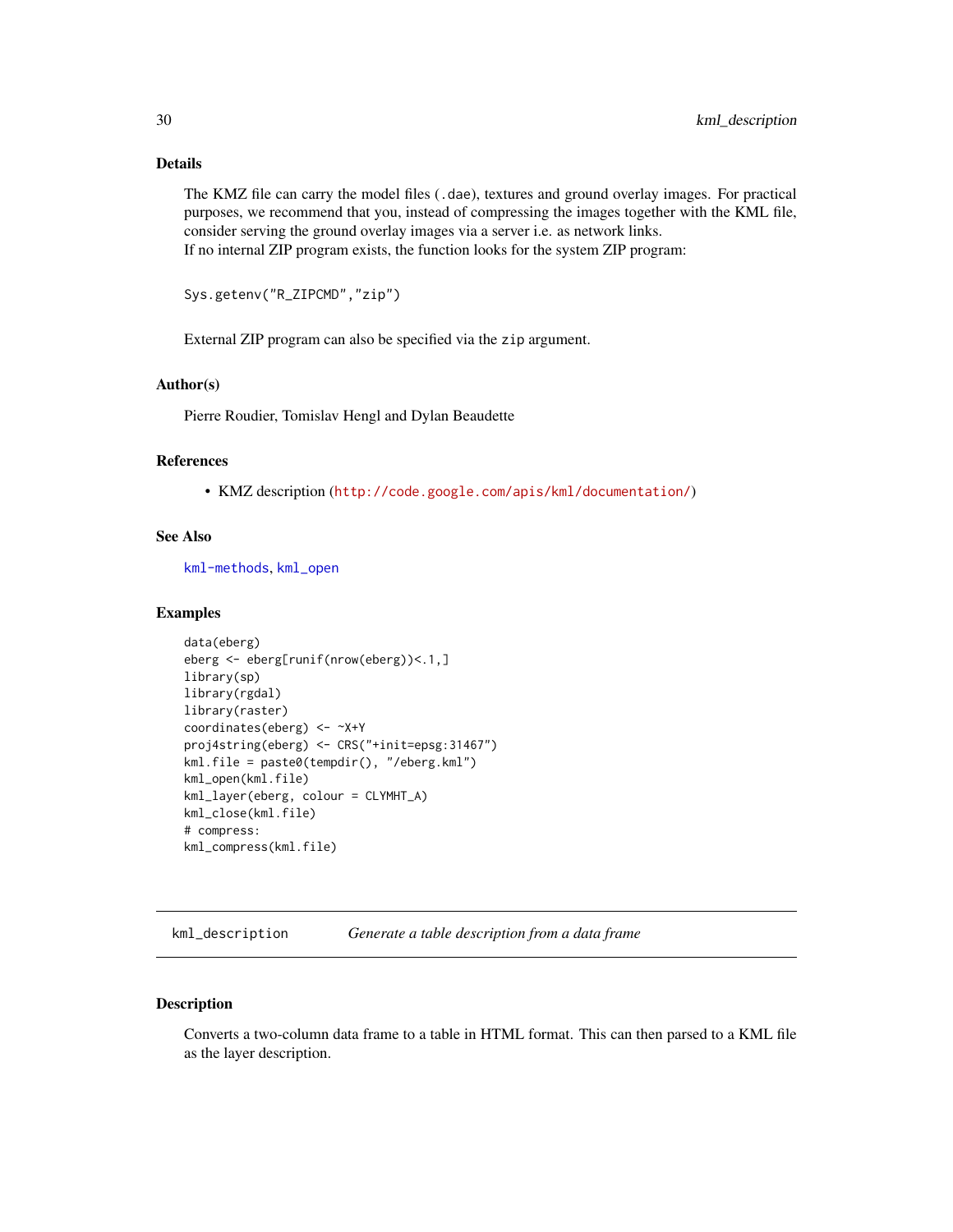# <span id="page-30-0"></span>kml\_layer-methods 31

# Usage

```
kml_description(x, iframe = NULL, caption = "Object summary",
              fix.enc = TRUE, cwidth = 150, twidth = 300,
              delim.sign = "_", asText = FALSE)
```
# Arguments

| X          | object of class "data. frame" with two columns                          |
|------------|-------------------------------------------------------------------------|
| iframe     | (optional) iframe content                                               |
| caption    | character; table caption                                                |
| fix.enc    | logical; specify whether to fix encoding                                |
| cwidth     | numeric; first column width                                             |
| twidth     | numeric; table width                                                    |
| delim.sign | character; delimiter sign                                               |
| asText     | logical; specifies whether to return the formatted table as text or XML |

#### Author(s)

Tomislav Hengl

# See Also

[kml-methods](#page-25-1)

kml\_layer-methods *Write objects to a KML connection*

#### Description

Writes any Spatial\* object (from the sp package), spatio-temporal object (from the [ST-class](#page-0-0) package) or Raster\* object (from the raster package) to a KML file (connection) as a separate layer. Various *aesthetics*, i.e. ways to represent target variables, can be set via colour, transparency, size, width, shape arguments. Their availability depends on the class of the object to plot.

# Usage

kml\_layer(obj, ...)

#### Arguments

| obi      | object inheriting from the Spatial $\star$ or the Raster $\star$ classes                             |
|----------|------------------------------------------------------------------------------------------------------|
| $\cdots$ | additional aesthetics arguments; see details for each kml_layer function and the<br>kml aes function |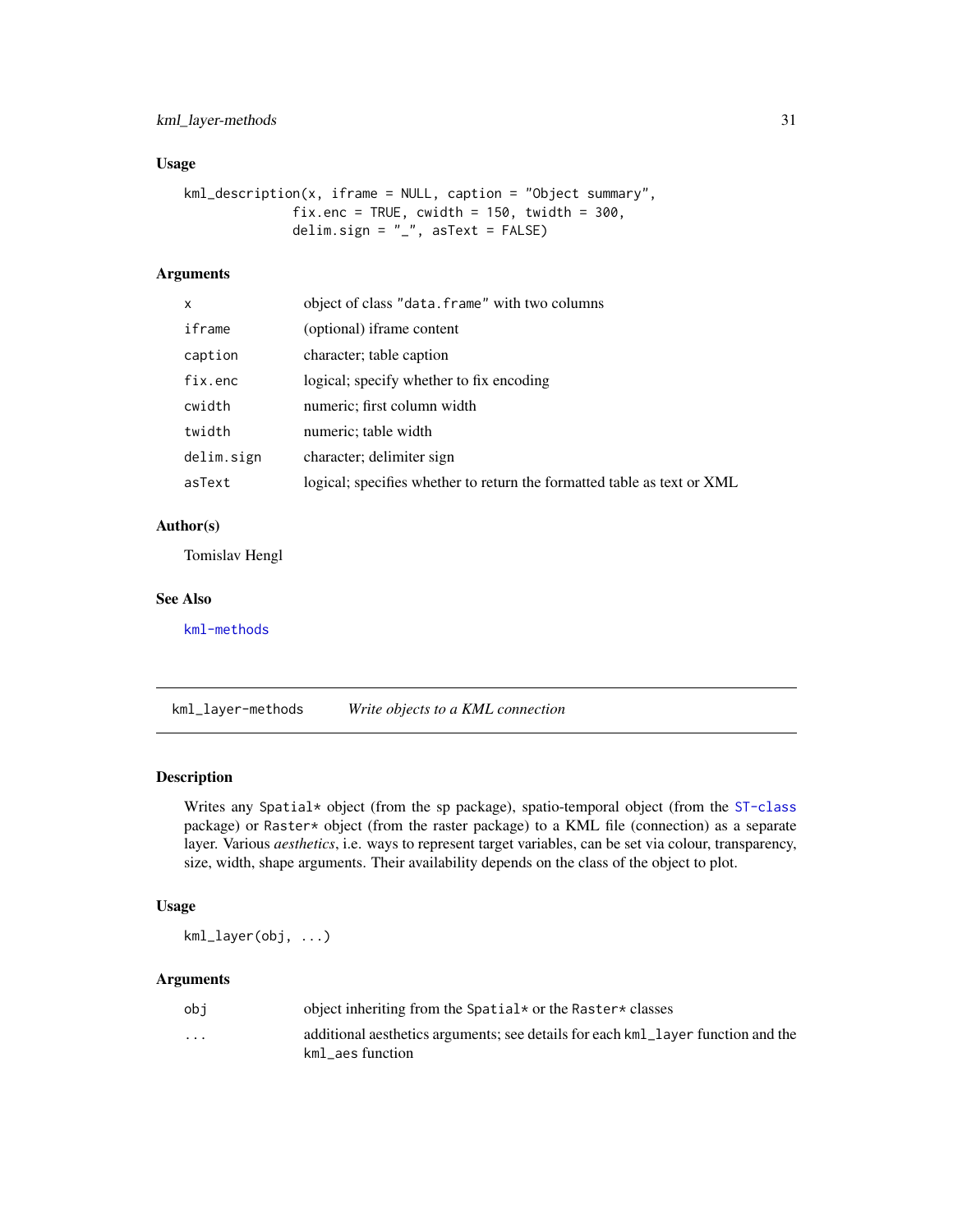# <span id="page-31-0"></span>Value

An XML object that can be further parsed to a KML file (via an open connection).

#### Author(s)

Pierre Roudier, Tomislav Hengl and Dylan Beaudette

# See Also

```
kml_layer.SpatialPoints, kml_layer.Raster, kml_layer.SpatialLines, kml_layer.SpatialPolygons,
kml_layer.STIDF, kml_layer.STTDF, kml_layer.SoilProfileCollection, kml-methods, kml_open,
kml_close
```
#### Examples

```
library(rgdal)
data(eberg_grid)
library(sp)
library(raster)
gridded(eberg_grid) <- ~x+y
proj4string(eberg_grid) <- CRS("+init=epsg:31467")
data(SAGA_pal)
data(R_pal)
## Not run: # Plot two layers one after the other:
kml_open("eberg_grids.kml")
kml_layer(eberg_grid, colour=DEMSRT6, colour_scale=R_pal[["terrain_colors"]])
kml_layer(eberg_grid, colour=TWISRT6, colour_scale=SAGA_pal[[1]])
kml_close("eberg_grids.kml")
# print the result:
library(XML)
xmlRoot(xmlTreeParse("eberg_grids.kml"))[["Document"]]
```
## End(Not run)

<span id="page-31-1"></span>kml\_layer.Raster *Writes raster objects to KML*

#### Description

Writes rasters to PNG images and makes a KML code (ground overlays). Works with "RasterLayer" and "RasterStack" class objects. Target attributes can be specified using aesthetics arguments (e.g. "colour").

#### Usage

```
kml_layer.Raster(obj, subfolder.name = paste(class(obj)), plot.legend = TRUE,
    metadata = NULL, raster_name,
    png.width = ncol(obj), pngheight = nrow(obj),min.png.width = 800, TimeSpan.begin, TimeSpan.end,
    layer.name, png.type, ...)
```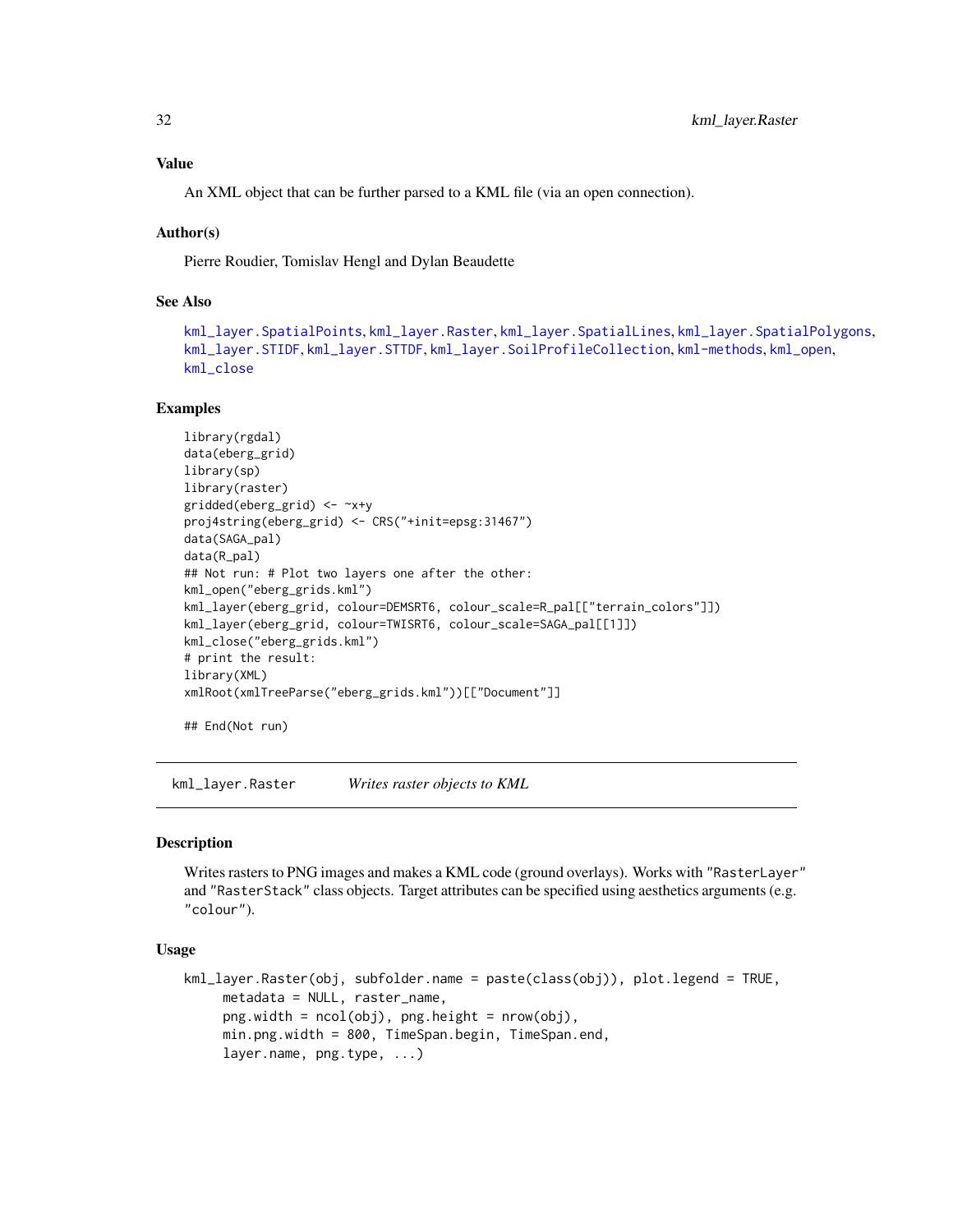# kml\_layer.Raster 33

#### **Arguments**

| obj            | object of class "RasterLayer", "SpatialPixelsDataFrame" or "SpatialGridDataFrame" |
|----------------|-----------------------------------------------------------------------------------|
|                | subfolder.name character; optional subfolder name                                 |
| plot.legend    | logical; specify whether a map legend should be generated automatically           |
| metadata       | (optional) specify the metadata object                                            |
| raster_name    | (optional) specify the output file name (PNG)                                     |
| png.width      | (optional) width of the PNG file                                                  |
| png.height     | (optional) height of the PNG file                                                 |
| min.png.width  | (optional) minimum width of the PNG file                                          |
| TimeSpan.begin | object of class "POSIXct"; (optional) begin of the sampling period                |
| TimeSpan.end   | object of class "POSIXct"; (optional) end of the sampling period                  |
| layer.name     | character; optional layer name                                                    |
| png.type       | character; PNG type                                                               |
| $\cdots$       | additional aesthetics arguments                                                   |

# Details

Google Earth does not properly handle a 24-bit PNG file which has a single transparent color (read more at [Google Earth Help\)](http://groups.google.com/group/earth-help/). To force transparency, plotKML will try to set it using the -matte -transparent "#FFFFFF" option in the [ImageMagick convert program](http://www.imagemagick.org/Usage/masking/) (ImageMagick needs to be installed separately and located using plotKML.env()). On some Unix run machines the png.type argument has to be set manually to avoid producing empty PNGs.

#### Author(s)

Tomislav Hengl, Pierre Roudier and Dylan Beaudette

#### See Also

[kml-methods](#page-25-1), [kml\\_open](#page-51-1), [kml\\_layer.RasterBrick](#page-33-1), [plotKML-method](#page-59-2)

# Examples

```
data(eberg_grid)
library(sp)
coordinates(eberg_grid) <- ~x+y
gridded(eberg_grid) <- TRUE
proj4string(eberg_grid) <- CRS("+init=epsg:31467")
data(SAGA_pal)
library(raster)
r <- raster(eberg_grid["TWISRT6"])
## Not run: # KML plot with a single raster:
kml(r, colour_scale = SAGA_pal[[1]], colour = TWISRT6)
```
## End(Not run)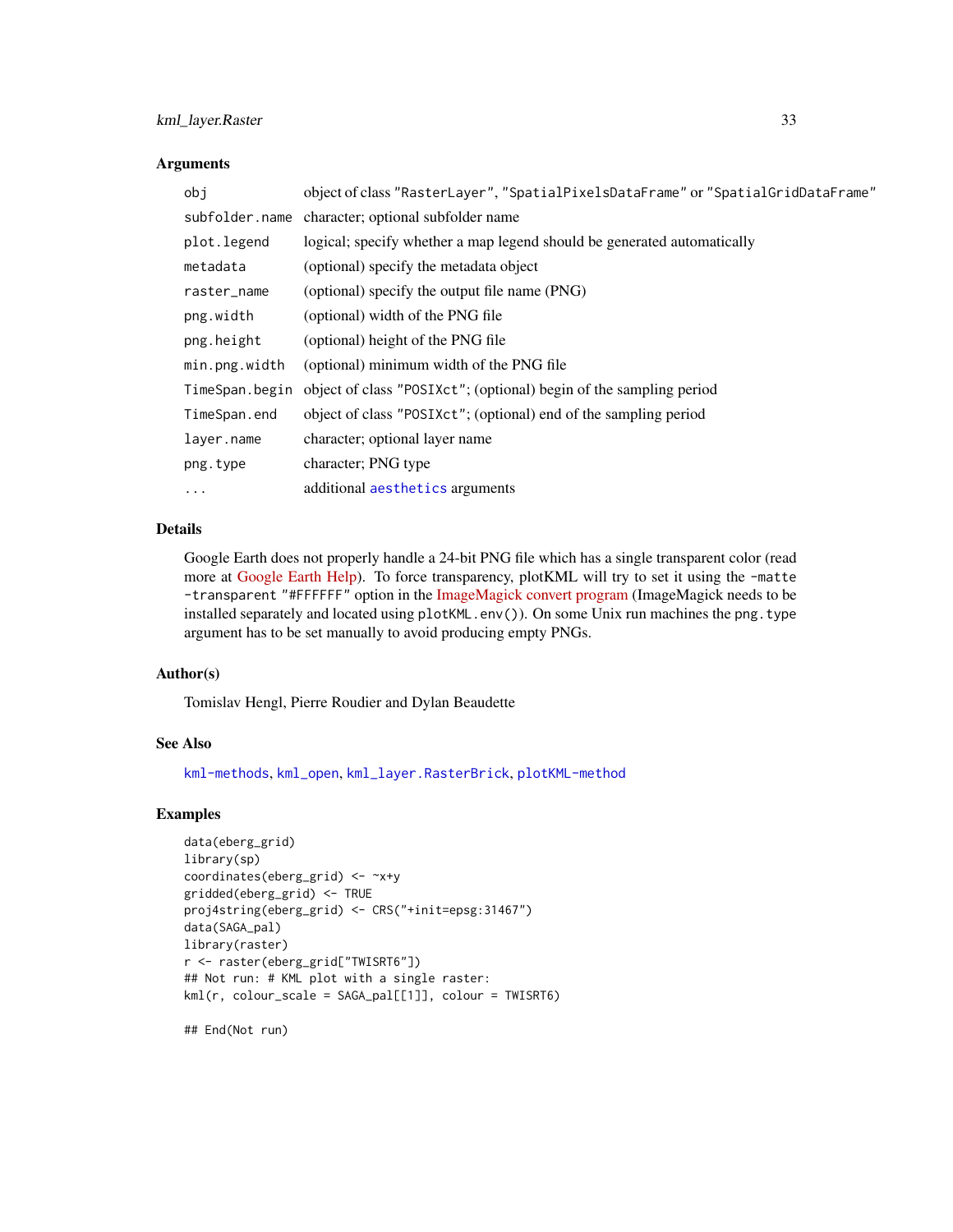<span id="page-33-1"></span><span id="page-33-0"></span>kml\_layer.RasterBrick *Export a time series of images to KML*

#### Description

Writes a series of images to PNGs and uses them to create ground overlays. Works only with "RasterBrick" class objects with time dimension specified via the "@zvalue".

### Usage

```
kml_layer.RasterBrick(obj, plot.legend = TRUE, dtime = "", tz = "GMT",
      z.lim = c(min(minValue(obj), na.rm=TRUE), max(maxValue(obj), na.rm=TRUE)),
          colour_scale = get("colour_scale_numeric", envir = plotKML.opts),
          home_url = get("home_url", envir = plotKML.opts),
          metadata = NULL, html.table = NULL,
          altitudeMode = "clampToGround", balloon = FALSE,
          png.width, png.height, min.png.width = 800, png.type, ...)
```
# Arguments

| obj           | object of class "RasterBrick" (e.g. a time series of images)                                                                                |
|---------------|---------------------------------------------------------------------------------------------------------------------------------------------|
| plot.legend   | logical; specify whether a map legend should be generated automatically                                                                     |
| dtime         | temporal support (point or block) expressed in seconds                                                                                      |
| tz            | referent time zone                                                                                                                          |
| z.lim         | upper and lower limits (unique for all maps in the time series); the function by<br>default uses the absolute minimum and maximum in values |
| colour_scale  | color palette; by default uses the color scale for numeric variables                                                                        |
| $home\_url$   | (optional) URL directory / location of the images                                                                                           |
| metadata      | (optional) the metadata object                                                                                                              |
| html.table    | (optional) the description block (html)                                                                                                     |
| altitudeMode  | character; the default altitude Mode                                                                                                        |
| balloon       | logical; specifies whether to display balloon for each element                                                                              |
| png.width     | (optional) width of the PNG files                                                                                                           |
| png.height    | (optional) height of the PNG files                                                                                                          |
| min.png.width | (optional) minimum width of the PNG file                                                                                                    |
| png.type      | character; PNG type                                                                                                                         |
| $\ddotsc$     | additional arguments (see aesthetics)                                                                                                       |

#### Details

This method is recommended for visualization of numeric bands representing the same variable i.e. time series of images. To export a stack of images of different type see [kml\\_layer.Raster](#page-31-1). If the "@zvalue" slot is empty, dates will be added by subtracting days from the current day with 1–day increments.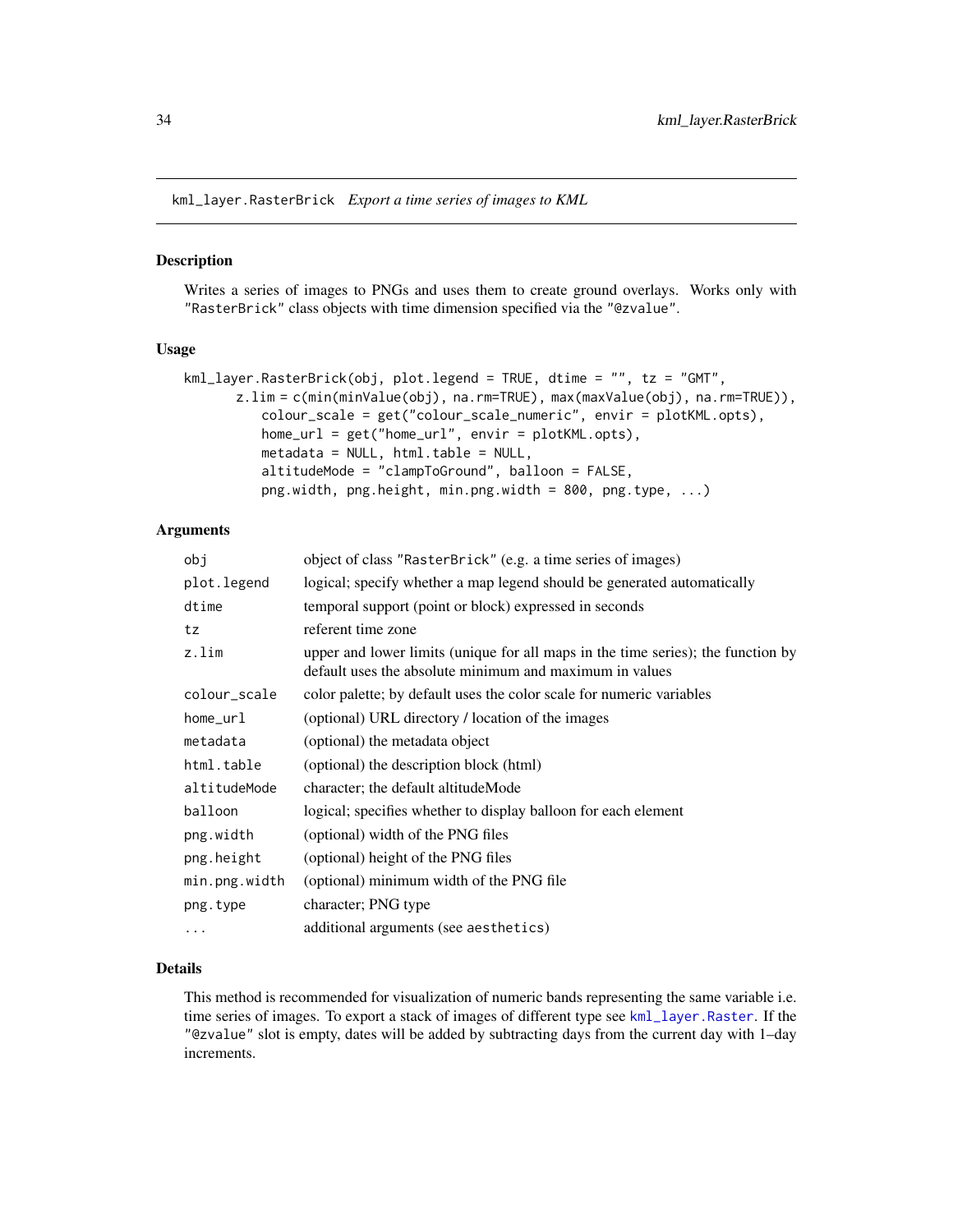#### <span id="page-34-0"></span>Author(s)

Tomislav Hengl

#### See Also

[kml-methods](#page-25-1), [kml\\_open](#page-51-1), [kml\\_layer.Raster](#page-31-1), [plotKML-method](#page-59-2)

<span id="page-34-1"></span>kml\_layer.SoilProfileCollection *Writes a list of soil profiles to KML*

#### Description

Writes object of type "SoilProfileCollection" (a number of soil profiles with site and horizon data) to KML. Several attributes such as horizontal and vertical exaggeration can be passed via arguments.

#### Usage

```
kml_layer.SoilProfileCollection(obj,
     var.name, var.min = 0, var.scale,
     site\_names = profile\_id(obj),method = c("soil_block", "depth_function")[1],
     block.size = 100,
     color.name, z.scale = 1, x.min, max.depth = 300,plot.points = TRUE,
     LabelScale = get("LabelScale", envir = plotKML.opts) * 0.7,IconColor = "#ff0000ff",
     shape = paste(get("home_url", envir = plotKML.opts),
         "circlesquare.png", sep = ""),
     outline = TRUE, visibility = TRUE, extrude = TRUE, tessellate = TRUE,
     altitudeMode = "relativeToGround", camera.distance = 0.01,
     tilt = 90, heading = 0, roll = 0,
     metadata = NULL, html.table = NULL, plot.scalebar = TRUE,
     scalebar = paste(get("home_url", envir = plotKML.opts),
         "soilprofile_scalebar.png", sep = ""),
     ... )
```
#### Arguments

| obi        | object of class "SoilProfileCollection" (package aqp) |
|------------|-------------------------------------------------------|
| var.name   | target column name in the horizons slot               |
| var.min    | smallest value                                        |
| var.scale  | exaggeration in vertical dimension                    |
| site names | site names as listed in the site table                |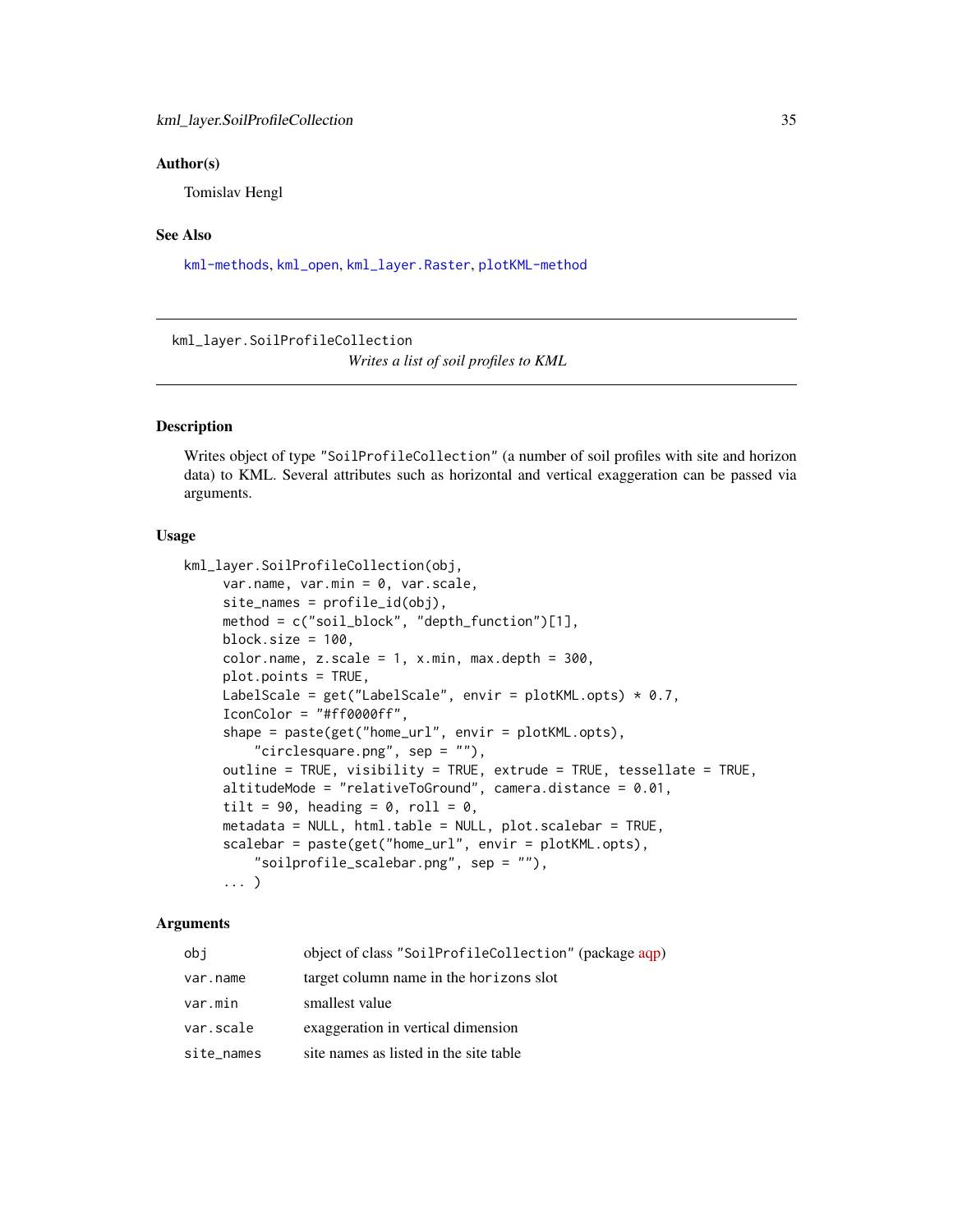| method          | visualization type (soil block or depth-function)                                                |
|-----------------|--------------------------------------------------------------------------------------------------|
| block.size      | (optional) size of the block of land                                                             |
| color.name      | (optional) column name carrying the color information for each horizon                           |
| z.scale         | exaggeration in horizontal direction                                                             |
| x.min           | offset in longitude direction (in decimal degrees)                                               |
| max.depth       | maximum height/depht of a profile in cm                                                          |
| plot.points     | logical; specifies whether to plot horizon centres with attribute values                         |
| LabelScale      | numeric; specifies size of the labels for each horizon                                           |
| IconColor       | colors for the labels for each horizon                                                           |
| shape           | default icon for Google placemarks                                                               |
| outline         | logical; specifies whether to draw outline for the soil-depth functions (or simply<br>a line)    |
| visibility      | logical; specifies whether to make the layer visible                                             |
| extrude         | logical; specifies whether to extrude horizon centers                                            |
| tessellate      | logical; specifies whether to tessellate polygons                                                |
| altitudeMode    | by default relativeToGround                                                                      |
| camera.distance |                                                                                                  |
|                 | distance from a profile in arc degrees                                                           |
| tilt            | angle between the direction of the LookAt position and the normal to the surface<br>of the earth |
| heading         | orientation towards north                                                                        |
| roll            | rotation about the y axis                                                                        |
| metadata        | (optional) spatial metadata for the input object                                                 |
| html.table      | (optional) tabular content (attributes) for each horizon                                         |
| plot.scalebar   | logical; specifies whether to plot a scale bar next to the profile plot                          |
| scalebar        | default icon for the scale bar                                                                   |
| $\cdots$        | additional style arguments                                                                       |

# Details

Horizon depths are typically expressed in cm, hence the default exaggeration factor (z.scale) is 10. It is highly recommended to turn off the terrain layer in Google Earth, otherwise Google Earth will deform the plots in areas of high relief.

## Note

The spatial exaggeration needs to be used because often the detail in the background imagery in Google Earth is limited to a spatial accuracy of 2–20 m, hence there is no point of zooming into objects of size of few meters. These exaggeration factors were selected empirically and will need to be adjusted as the detail in the background imagery increases.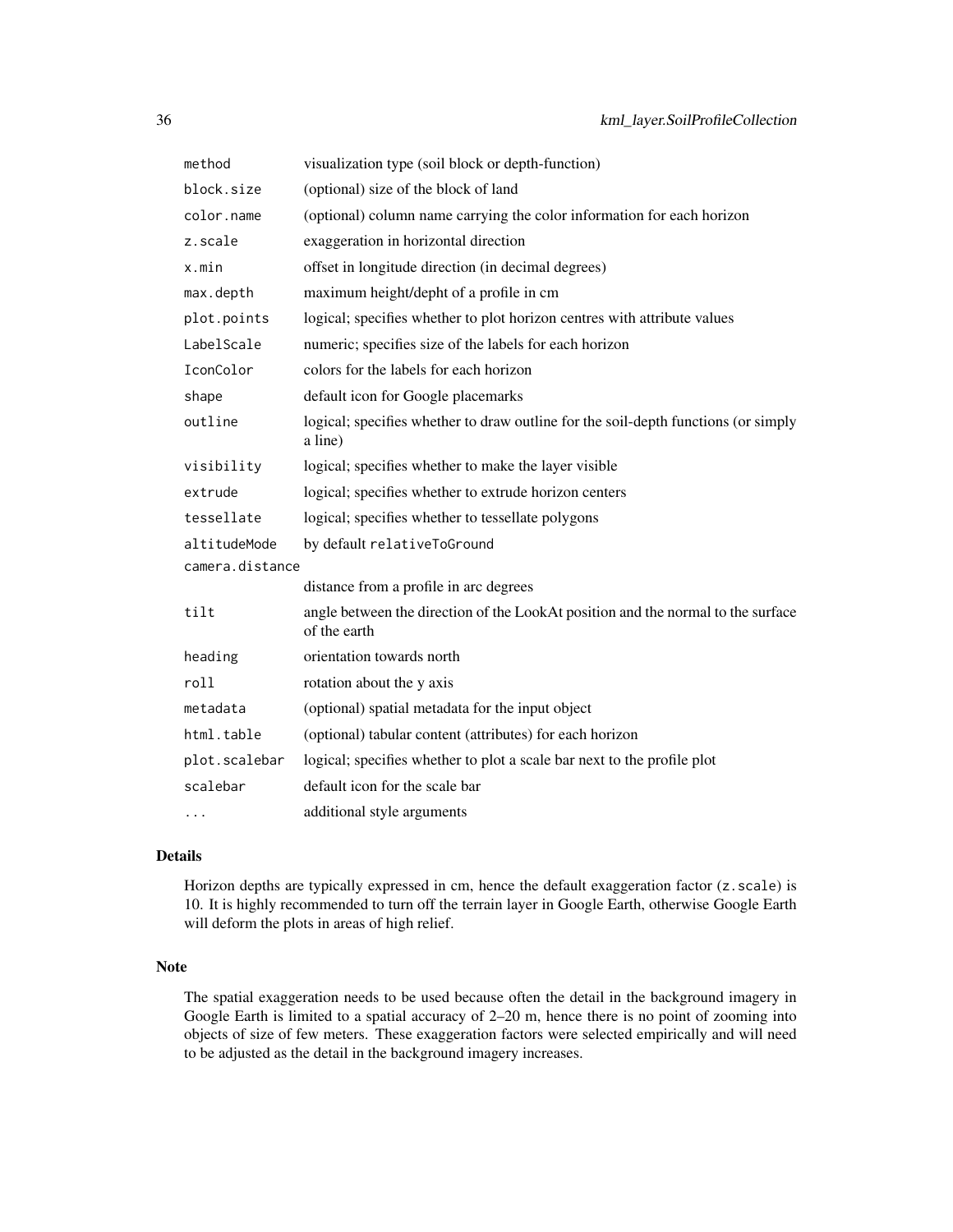### Author(s)

Tomislav Hengl, Dylan Beaudette and Pierre Roudier

## References

• Algorithms for Quantitative Pedology (<https://CRAN.r-project.org/package=aqp>)

### See Also

[kml\\_layer.SpatialPhotoOverlay](#page-38-0), [plotKML-method](#page-59-0)

#### Examples

```
## Not run: ## install.packages("aqp", repos="http://R-Forge.R-project.org")
library(aqp)
library(fossil)
library(plyr)
data(ca630)
## Promote to SoilProfileCollection
ca <- join(ca630$lab, ca630$site, type='inner')
depths(ca) <- pedon_key ~ hzn_top + hzn_bot
## extract site data
site(ca) <- ~ mlra + ssa + lon + lat + cntrl_depth_to_top + cntrl_depth_to_bot + sampled_taxon_name
# generate SpatialPoints
library(sp)
coordinates(ca) \leq \sim lon + lat
## assign CRS data
proj4string(ca) <- "+proj=longlat +datum=NAD83"
## plot changes in base saturation by sum of cations method (pH 8.2):
kml(ca, method = "depth_function", file.name = "ca_bs_8_2.kml",
  var.name="bs_8.2", balloon = TRUE)
## plot changes in cation exchange capacity by sum of cations method (pH 8.2):
kml(ca, file.name = "ca_CEC8_2.kml", var.name="CEC8.2", IconColor = "#ff009000")
## plot soil profile as 'block':
kml(ca, file.name = "ca_CEC8_2_block.kml", var.name="CEC8.2", balloon = TRUE)
## End(Not run)
```
<span id="page-36-0"></span>kml\_layer.SpatialLines

*Writes spatial lines to KML*

### Description

Writes object of class "SpatialLines\*" to KML with a possibility to parse attribute variables using several aesthetics arguments.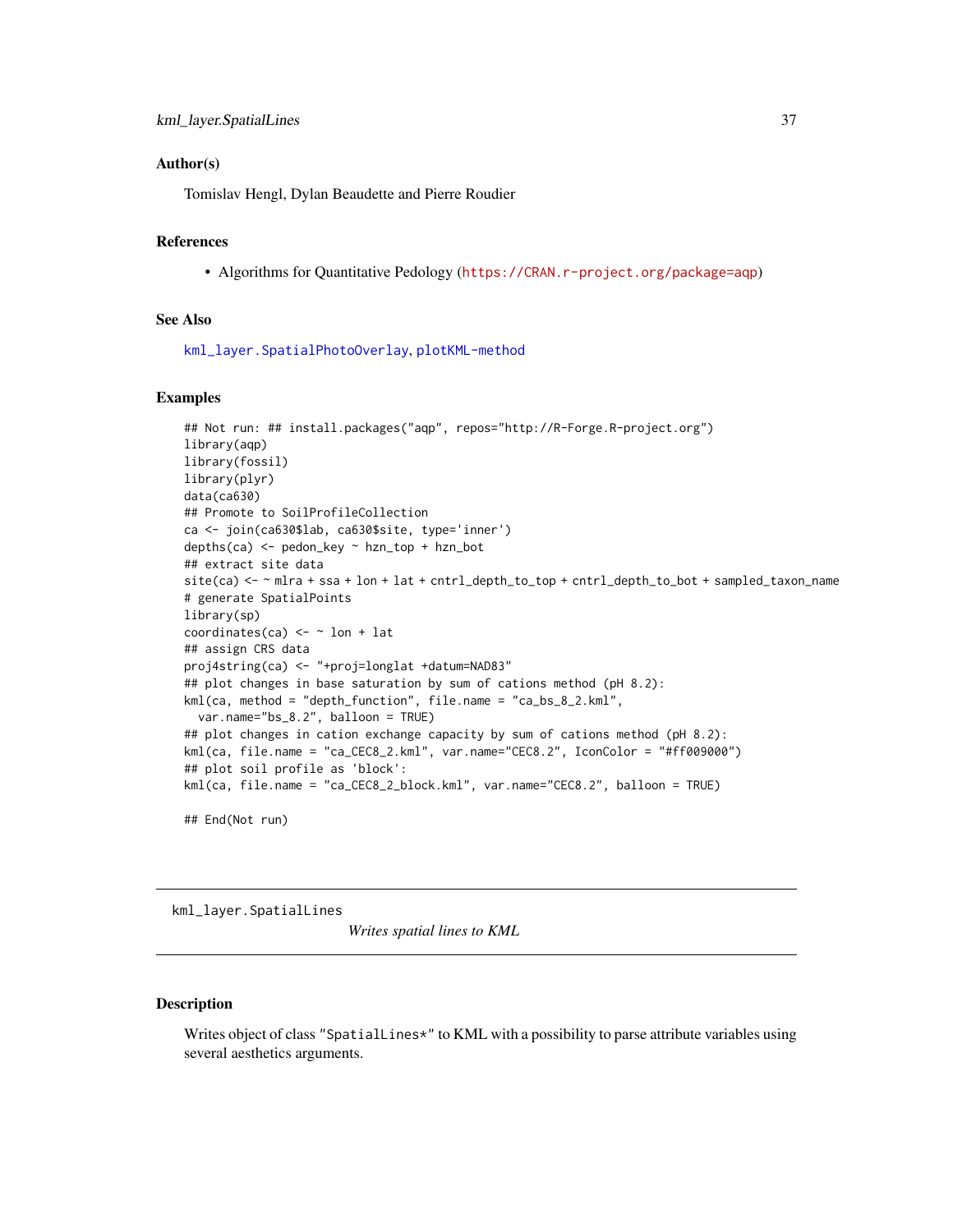### Usage

```
kml_layer.SpatialLines(obj, subfolder.name = paste(class(obj)),
  extrude = FALSE, z.scale = 1, metadata = NULL,html.table = NULL, TimeSpan.begin = "", TimeSpan.end = "", ...)
```
### Arguments

| obj          | object of class "SpatialLines*"                                    |
|--------------|--------------------------------------------------------------------|
|              | subfolder.name character; optional subfolder name                  |
| extrude      | logical; specifies whether to connect the LinearRing to the ground |
| z.scale      | vertical exaggeration                                              |
| metadata     | (optional) specify the metadata object                             |
| html.table   | optional description block (html) for each GPS point (vertices)    |
|              | TimeSpan.begin (optional) beginning of the referent time period    |
| TimeSpan.end | (optional) end of the referent time period                         |
| $\ddots$     | additional style arguments (see aesthetics)                        |

### Details

Only colour and width (aesthetics) are recommended when visualizing SpatialLines\* objects. TimeSpan.begin and TimeSpan.end are optional TimeStamp vectors in the format:

yyyy-mm-ddThh:mm:sszzzzzz

Use the same time values for both TimeSpan.begin and TimeSpan.end if the measurements refer to a single moment in time. TimeSpan.begin and TimeSpan.end can be either a single value or a vector of values.

### Author(s)

Pierre Roudier, Tomislav Hengl and Dylan Beaudette

# See Also

[kml-methods](#page-25-0), [kml\\_open](#page-51-0), [kml\\_layer.SpatialPolygons](#page-43-0), [plotKML-method](#page-59-0)

## Examples

```
library(rgdal)
library(sp)
data(eberg_contours)
data(SAGA_pal)
names(eberg_contours)
# KML plot with elevations used as 'colour' argument:
kml.file = paste0(tempdir(), "/eberg_contours.kml")
kml(eberg_contours, file.name = kml.file,
  colour_scale = SAGA_pal[[1]], colour = Z)
```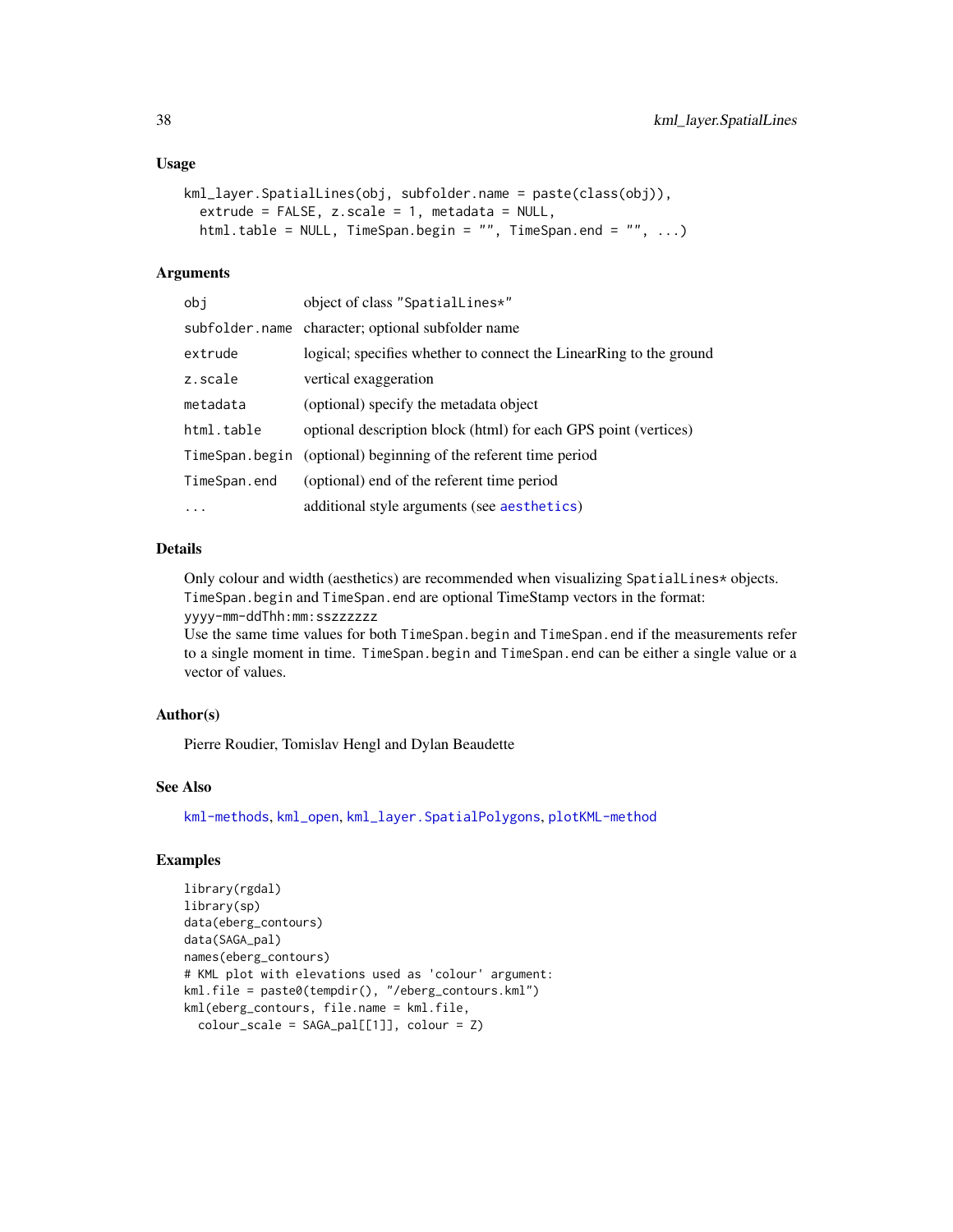<span id="page-38-0"></span>kml\_layer.SpatialPhotoOverlay

*Exports objects of type SpatialPhotoOverlay to KML*

### Description

Writes object of type SpatialPhotoOverlay to KML together with a COLLADA 3D model file (optional).

## Usage

```
kml_layer.SpatialPhotoOverlay(obj, method = c("PhotoOverlay", "monolith")[1],
      PhotoOverlay.shape = obj@PhotoOverlay$shape, href = obj@filename,
      coords, dae.name = "", heading = obj@PhotoOverlay$heading,
      tilt = obj@PhotoOverlay$tilt, roll = obj@PhotoOverlay$roll,
      near = obj@PhotoOverlay$near, range = obj@PhotoOverlay$range,
      leftFov = obj@PhotoOverlay$leftFov, rightFov = obj@PhotoOverlay$rightFov,
      bottomFov = obj@PhotoOverlay$bottomFov, topFov = obj@PhotoOverlay$topFov,
      altitudeMode = "clampToGround", block.size = 100, max.depth = 300,
      scale.x = 1, scale.y = 1, scale.z = 1, refreshMode = "once",
      html.table = NULL, ... )
```

| obj                | object of class "SpatialPhotoOverlay" (a photograph with spatial coordi-<br>nates, metadata and orientation)                                                       |
|--------------------|--------------------------------------------------------------------------------------------------------------------------------------------------------------------|
| method             | visualization type: either "PhotoOverlay" or "monolith"                                                                                                            |
| PhotoOverlay.shape |                                                                                                                                                                    |
|                    | PhotoOverlay shape value (KML)                                                                                                                                     |
| href               | location of the image file.                                                                                                                                        |
| coords             | (optional) 3D coordinates of the trapesoid corners                                                                                                                 |
| dae.name           | (optional) COLLADA 3D model file name (without the extension)                                                                                                      |
| heading            | a PhotoOverlay argument; direction (azimuth) of the camera, in degrees                                                                                             |
| tilt               | a PhotoOverlay argument; rotation, in degrees, of the camera around the X axis                                                                                     |
| roll               | a PhotoOverlay argument; rotation, in degrees, of the camera around the Z axis                                                                                     |
| near               | a PhotoOverlay argument; measurement in meters along the viewing direction<br>from the camera viewpoint to the PhotoOverlay shape                                  |
| range              | a PhotoOverlay argument; distance in meters from the point specified by < lon-<br>gitude>, <latitude>, and <altitude> to the LookAt position</altitude></latitude> |
| leftFov            | a PhotoOverlay argument; angle, in degrees, between the camera's viewing di-<br>rection and the left side of the view volume                                       |
| rightFov           | a PhotoOverlay argument; angle, in degrees, between the camera's viewing di-<br>rection and the right side of the view volume                                      |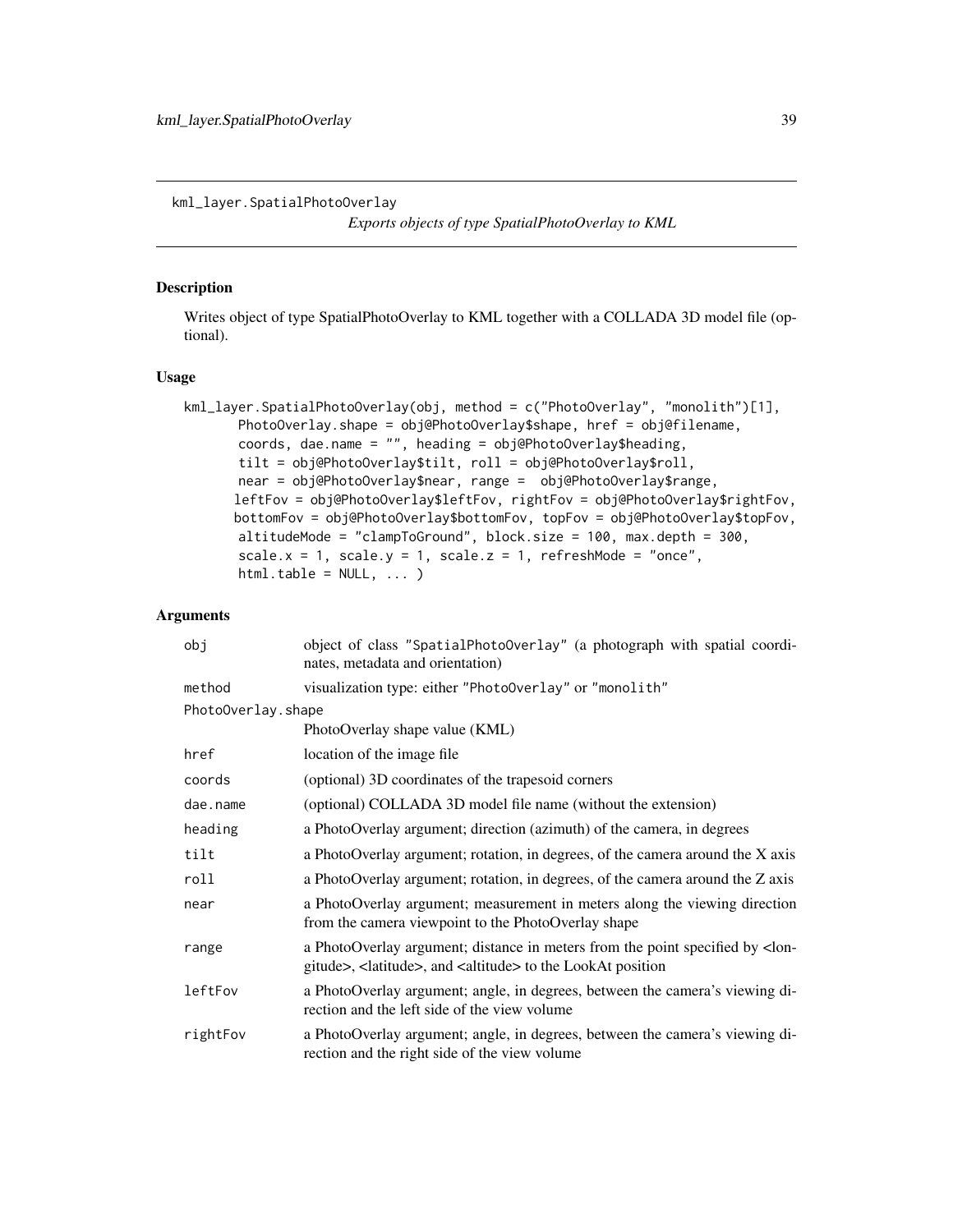| bottomFov    | a PhotoOverlay argument; angle, in degrees, between the camera's viewing di-<br>rection and the bottom side of the view volume |  |
|--------------|--------------------------------------------------------------------------------------------------------------------------------|--|
| topFov       | a PhotoOverlay argument; angle, in degrees, between the camera's viewing di-<br>rection and the top side of the view volume    |  |
| altitudeMode | altitude mode                                                                                                                  |  |
| block.size   | width of the block (100 m by default)                                                                                          |  |
| max.depth    | 300 m by default                                                                                                               |  |
| scale.x      | exaggeration in X dimension (COLLADA rectangle)                                                                                |  |
| scale.y      | exaggeration in Y dimension (COLLADA rectangle)                                                                                |  |
| scale.z      | exaggeration in Z dimension (COLLADA rectangle)                                                                                |  |
| refreshMode  | refresh mode for the COLLADA object                                                                                            |  |
| html.table   | (optional) specify the description block (html) for each point                                                                 |  |
| $\cdots$     | other additional arguments                                                                                                     |  |

# Details

The default widht and height (100 m and 300 m) were selected based on empirical testing (level of detail in the background imagery in Google Earth). User specified coordinates can be passed via the cords argument. For more info see [makeCOLLADA.rectangle](#page-54-0).

### Author(s)

Tomislav Hengl

## References

- KML Reference (<http://code.google.com/apis/kml/documentation/kmlreference.html>)
- COLLADA Reference (<https://www.khronos.org/collada/>)

### See Also

[spPhoto](#page-91-0), [getWikiMedia.ImageInfo](#page-17-0)

### Examples

```
## Not run: # display spatially referenced photograph in Google Earth:
imagename = "Soil_monolith.jpg"
x1 <- getWikiMedia.ImageInfo(imagename)
sm <- spPhoto(filename = x1$url$url, exif.info = x1$metadata)
kml_open("sm.kml")
kml_layer(sm, method="monolith")
kml_close("sm.kml")
kml_compress("sm.kml", files="Soil_monolith_jpg.dae")
```
## End(Not run)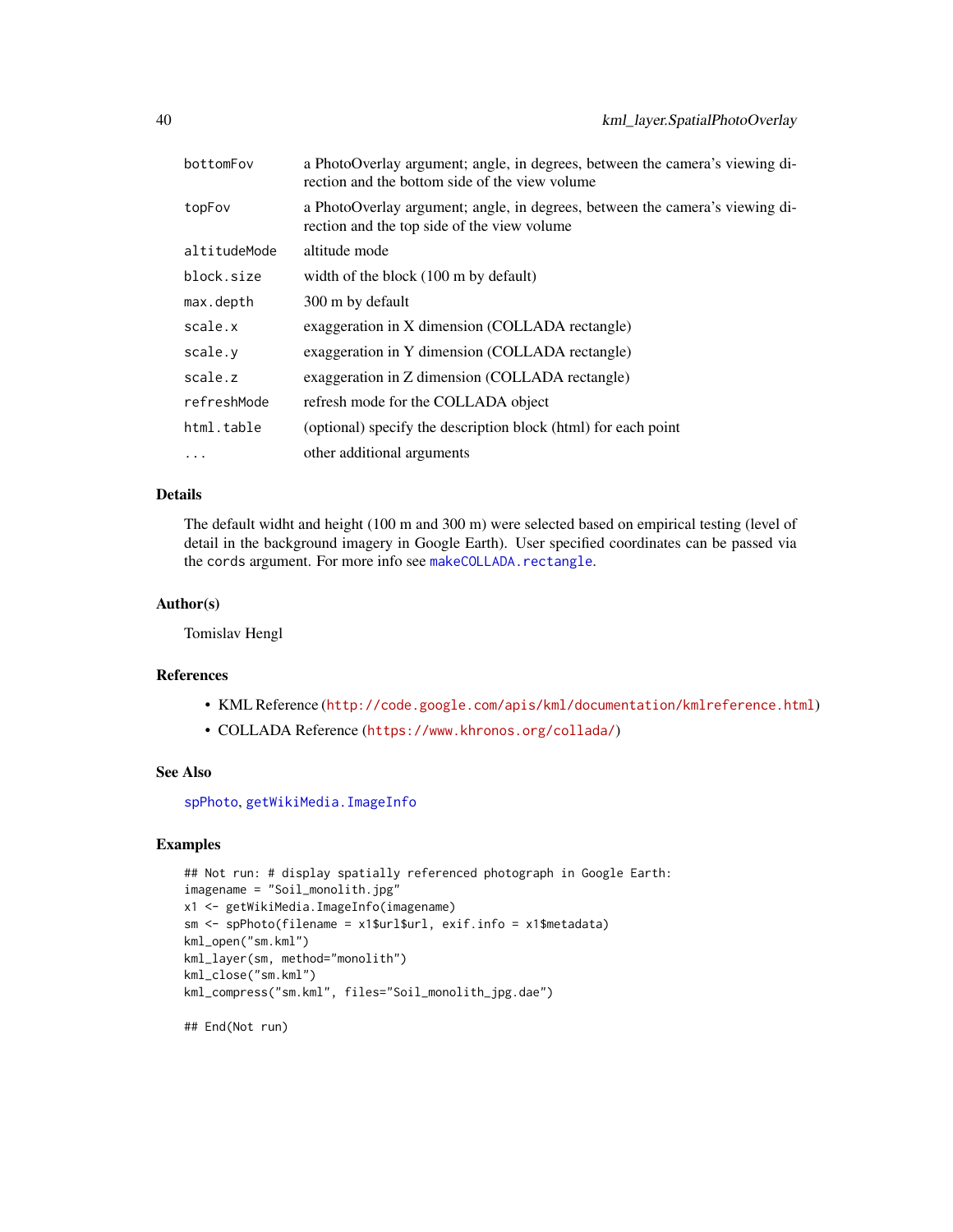kml\_layer.SpatialPixels

*Writes SpatialPixels or SpatialGrid objects to KML*

### Description

Writes sp classes "SpatialGrid" or "SpatialPixels" to PNG images and makes a KML document (ground overlays). Target attributes can be specified using aesthetics arguments (e.g. "colour").

### Usage

```
kml_layer.SpatialPixels(obj, subfolder.name = paste(class(obj)), raster_name,
     plot.legend = TRUE, metadata = NULL,
     png.width = gridparameters(obj)[1,"cells.dim"],
     png.height = gridparameters(obj)[2,"cells.dim"],
     min.png.width = 800, TimeSpan.begin, TimeSpan.end,
     layer.name, png.type, ...)
```
### Arguments

| obi            | object of class "RasterLayer", "SpatialPixelsDataFrame" or "SpatialGridDataFrame" |  |
|----------------|-----------------------------------------------------------------------------------|--|
|                | subfolder.name character; optional subfolder name                                 |  |
| plot.legend    | logical; specify whether a map legend should be generated automatically           |  |
| metadata       | (optional) specify the metadata object                                            |  |
| raster_name    | (optional) specify the output file name (PNG)                                     |  |
| png.width      | (optional) width of the PNG file                                                  |  |
| png.height     | (optional) height of the PNG file                                                 |  |
| min.png.width  | (optional) minimum width of the PNG file                                          |  |
| TimeSpan.begin | object of class "POSIXct"; (optional) begin of the sampling period                |  |
| TimeSpan.end   | object of class "POSIXct"; (optional) end of the sampling period                  |  |
| layer.name     | character; optional layer name                                                    |  |
| png.type       | character; PNG type                                                               |  |
| $\cdots$       | additional aesthetics arguments                                                   |  |

### Details

Google Earth does not properly handle a 24-bit PNG file which has a single transparent color (read more at [Google Earth Help\)](http://groups.google.com/group/earth-help/). To force transparency, plotKML will try to set it using the -matte -transparent "#FFFFFF" option in the [ImageMagick convert program](http://www.imagemagick.org/Usage/masking/) (ImageMagick needs to be installed separately and located using plotKML.env()). The PNG export uses the 'cairographics', which will never use a palette and normally creates a larger 32-bit ARGB file, but then always allows transparancy. On some Unix run machines the png.type argument has to be set manually to avoid producing empty PNGs.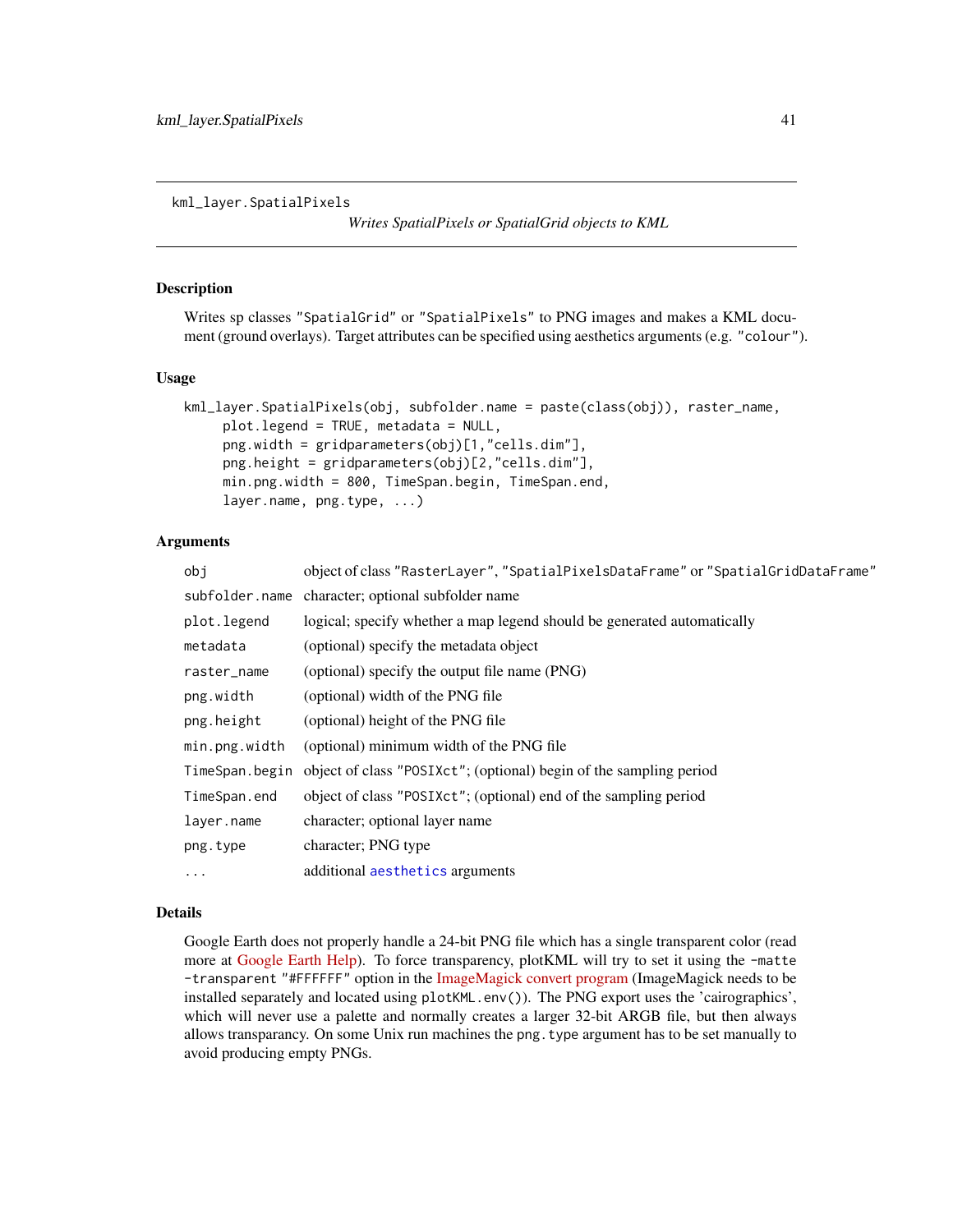### Author(s)

Tomislav Hengl, Pierre Roudier and Dylan Beaudette

## See Also

[kml-methods](#page-25-0), [kml\\_open](#page-51-0), [kml\\_layer.Raster](#page-31-0), [plotKML-method](#page-59-0)

# Examples

```
data(eberg_grid)
library(sp)
library(rgdal)
library(raster)
coordinates(eberg_grid) <- ~x+y
gridded(eberg_grid) <- TRUE
proj4string(eberg_grid) <- CRS("+init=epsg:31467")
data(SAGA_pal)
## Not run: ## KML plot with a single raster:
kml(eberg_grid, colour_scale = SAGA_pal[[1]], colour = TWISRT6)
## make a larger image:
kml(eberg_grid, colour_scale = SAGA_pal[[1]], colour = TWISRT6,
  png.width = 600, png.height = 600)
```
## End(Not run)

kml\_layer.SpatialPoints

*Writes spatial points to KML*

# Description

Writes object of class "SpatialPoints\*" to KML with a possibility to parse attribute variables using several aesthetics arguments.

### Usage

```
kml_layer.SpatialPoints(obj, subfolder.name = paste(class(obj)),
       extrude = TRUE, z.scale = 1,LabelScale = get("LabelScale", envir = plotKML.opts),
       metadata = NULL, html.table = NULL, TimeSpan.begin = "",
       TimeSpan.end = "", points_names, ...)
```

| obi     | object of class "SpatialPoints*"                                          |
|---------|---------------------------------------------------------------------------|
|         | subfolder.name character; optional subfolder name                         |
| extrude | logical; specifies whether to connect the point to the ground with a line |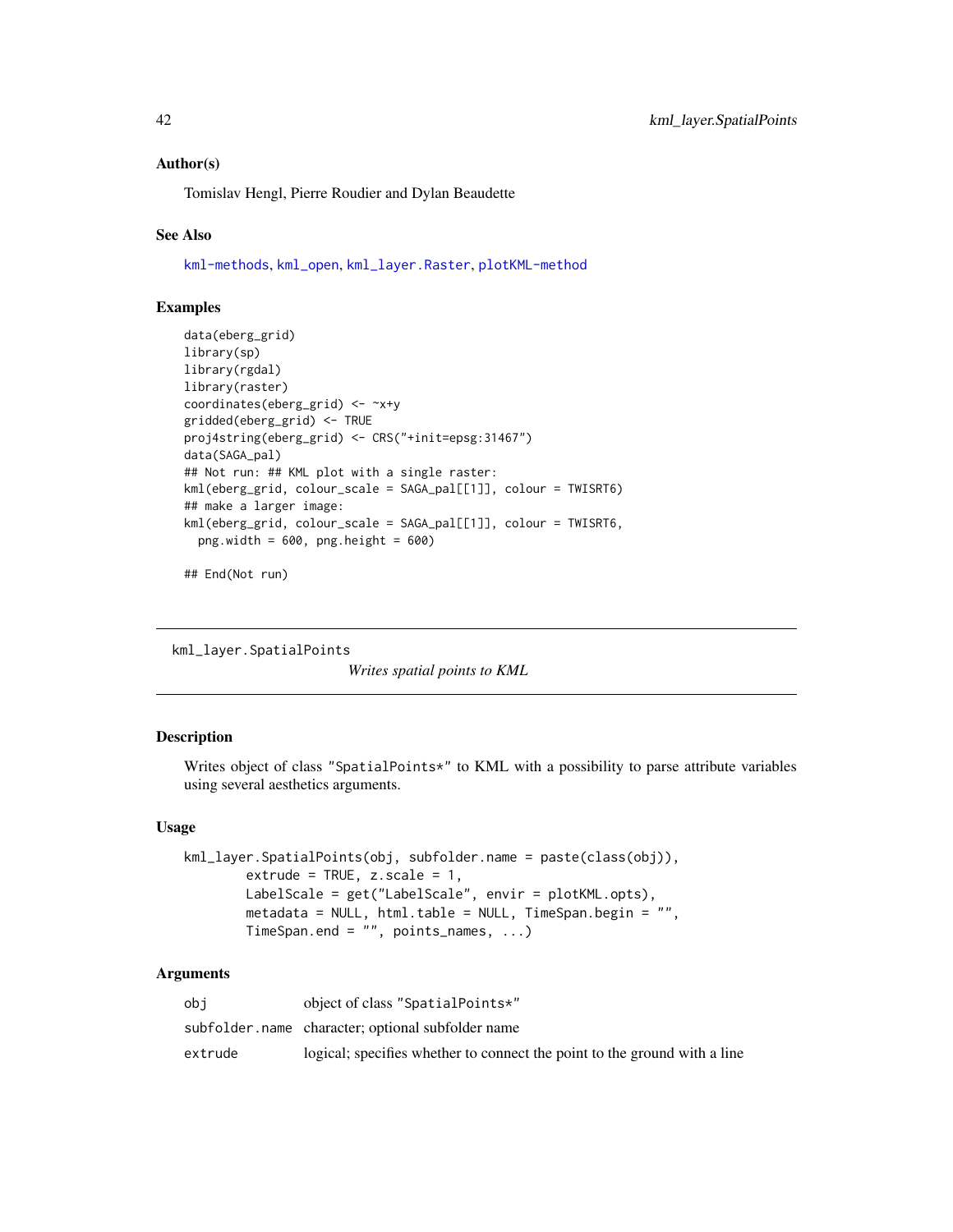| z.scale        | numeric; exaggeration in vertical dimension                                                              |
|----------------|----------------------------------------------------------------------------------------------------------|
| LabelScale     | numeric; scale factor for size of labels                                                                 |
| metadata       | (optional) specify the metadata object                                                                   |
| html.table     | (optional) specify the description block (html) for each point                                           |
| TimeSpan.begin | (optional) beginning of the referent time period                                                         |
| TimeSpan.end   | (optional) end of the referent time period                                                               |
| points_names   | character; forces the point labels (size of the character vector must equal the<br>number of the points) |
| $\cdots$       | additional style arguments (see aesthetics)                                                              |

### Details

TimeSpan.begin and TimeSpan.end are optional TimeStamp vectors:

yyyy-mm-ddThh:mm:sszzzzzz

For observations at point support (a single moment in time), use the same time values for both TimeSpan.begin and TimeSpan.end. TimeSpan.begin and TimeSpan.end can be either a single value or a vector of values.

Optional aesthetics arguments are shapes (icons), colour, sizes, altitude (if not a 3D object; variable to be used to specify altitude above ground), altitudeMode (altitude mode type (clampToGround, relativeToGround or absolute). Although this function can be used to plot over five variables, more than three aesthetics arguments is not recommended (e.g. limit to size and colour).

#### Author(s)

Pierre Roudier, Tomislav Hengl and Dylan Beaudette

### See Also

[kml\\_layer.STTDF](#page-46-0), [plotKML-method](#page-59-0)

### Examples

```
data(eberg)
data(SAGA_pal)
library(sp)
library(rgdal)
coordinates(eberg) <- ~X+Y
proj4string(eberg) <- CRS("+init=epsg:31467")
names(eberg)
# subset to 10 percent:
eberg <- eberg[runif(nrow(eberg))<.1,]
## Not run: # plot the measured CLAY content:
kml(eberg, labels = CLYMHT_A)
shape = "http://maps.google.com/mapfiles/kml/pal2/icon18.png"
# color only:
```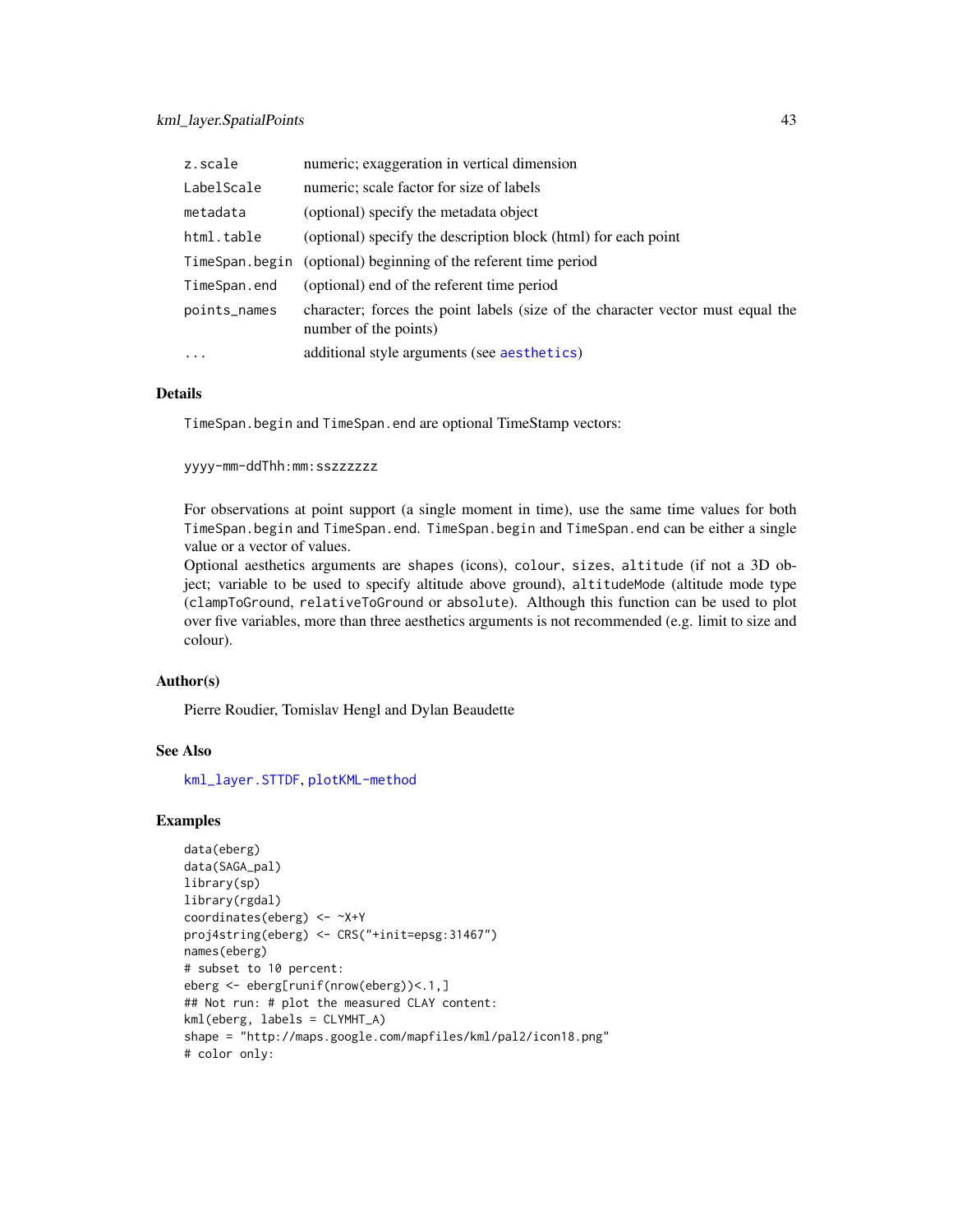```
kml(eberg, shape = shape, colour = SLTMHT_A, labels = "", colour_scale = SAGA_pal[[1]])
# two variables at the same time:
kml(eberg, shape = shape, size = CLYMHT_A, colour = SLTMHT_A, labels = "")
# two aesthetics elements are effective in emphasizing hot-spots:
kml(eberg, shape = shape, altitude = CLYMHT_A*10, extrude = TRUE,
  colour = CLYMHT_A, labels = CLYMHT_A, kmz = TRUE)
## End(Not run)
## example of how plotKML is programmed:
data(HRtemp08)
HRtemp08[1,]
library(XML)
p1 = newXMLNode("Placemark")
begin <- format(HRtemp08[1,"DATE"]-.5, "%Y-%m-%dT%H:%M:%SZ")
end <- format(HRtemp08[1,"DATE"]+.5, "%Y-%m-%dT%H:%M:%SZ")
txt <- sprintf('<name>%s</name><TimeStamp><br/>begin>%s</begin><end>%s</end></TimeStamp>
    <Point><coordinates>%.4f,%.4f,%.0f</coordinates></Point>', HRtemp08[1,"NAME"],
    begin, end, HRtemp08[1,"Lon"], HRtemp08[1,"Lat"], 0)
parseXMLAndAdd(txt, parent=p1)
p1
```
<span id="page-43-0"></span>kml\_layer.SpatialPolygons

*Writes spatial polygons to KML*

# **Description**

Writes object of class "SpatialPolygons\*" to KML with a possibility to parse attribute variables using several aesthetics arguments.

#### Usage

```
kml_layer.SpatialPolygons(obj, subfolder.name = paste(class(obj)),
        extrude = TRUE, tessellate = FALSE,
        outline = TRUE, plot.labpt = FALSE, z.\text{scale} = 1,
        LabelScale = get("LabelScale", envir = plotKML.opts),
        metadata = NULL, html.table = NULL, TimeSpan.begin = "",
        TimeSpan.end = "", colorMode = "normal", ...)
```

| obj        | object of class "SpatialPolygons*"                                        |
|------------|---------------------------------------------------------------------------|
|            | subfolder.name character; optional subfolder name                         |
| extrude    | logical; specifies whether to connect the point to the ground with a line |
| tessellate | logical; specifies whether to connect the LinearRing to the ground        |
| outline    | logical; specifies whether to outline the polygon                         |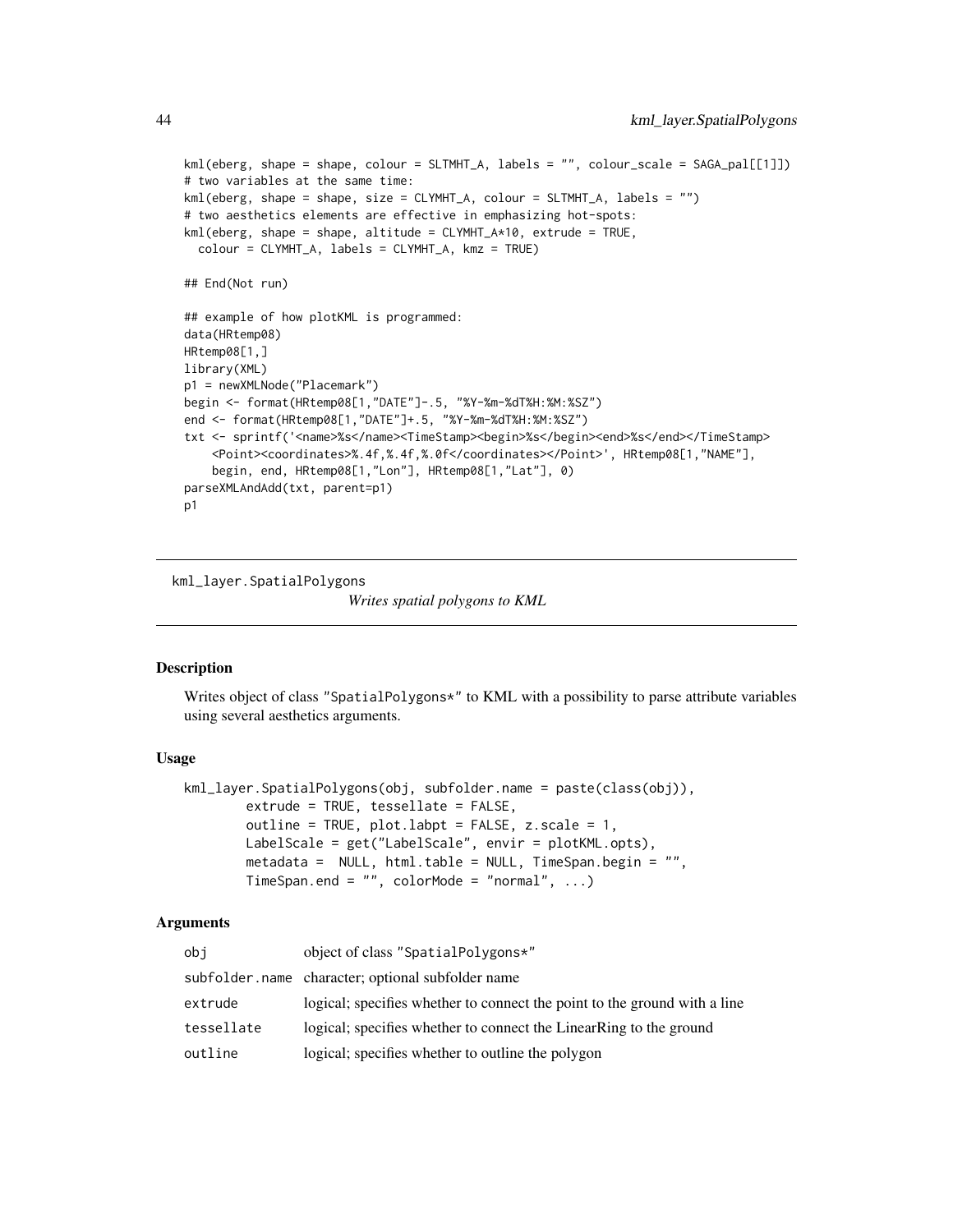| plot.labpt     | logical; specifies whether to add the label point (polygon centre) |
|----------------|--------------------------------------------------------------------|
| z.scale        | numeric; exaggeration in vertical dimension                        |
| LabelScale     | numeric; scale factor for size of labels                           |
| metadata       | (optional) specify the metadata object                             |
| html.table     | optional description block (html) for each GPS point (vertices)    |
| TimeSpan.begin | (optional) beginning of the referent time period                   |
| TimeSpan.end   | (optional) end of the referent time period                         |
| colorMode      | (optional) KML color mode (normal or random)                       |
| $\cdots$       | additional style arguments (see aesthetics)                        |

### Details

Label points are be default not plotted. We recommend adding the legend to attribute maps instead. Transparency can be set by using the alpha argument. TimeSpan.begin and TimeSpan.end are optional TimeStamp vectors:

### yyyy-mm-ddThh:mm:sszzzzzz

Use the same time values for both TimeSpan.begin and TimeSpan.end if the measurements refer to a single moment in time. TimeSpan.begin and TimeSpan.end can be either a single value or a vector of values.

### Author(s)

Pierre Roudier, Tomislav Hengl and Dylan Beaudette

# See Also

[kml\\_layer.SpatialLines](#page-36-0), [kml\\_layer.STIDF](#page-45-0), , [plotKML-method](#page-59-0)

#### Examples

```
library(rgdal)
library(sp)
data(eberg_zones)
names(eberg_zones)
## visualize zones using random colors:
kml.file = paste0(tempdir(), "/eberg_zones.kml")
kml(eberg_zones, file.name=kml.file, colorMode = "random")
## with labels:
kml.file2 = paste0(tempdir(), "/eberg_zones2.kml")
kml(eberg_zones, file.name=kml.file2, colour = ZONES,
    plot.labpt = TRUE, labels = ZONES, kmz = TRUE, balloon=TRUE)
```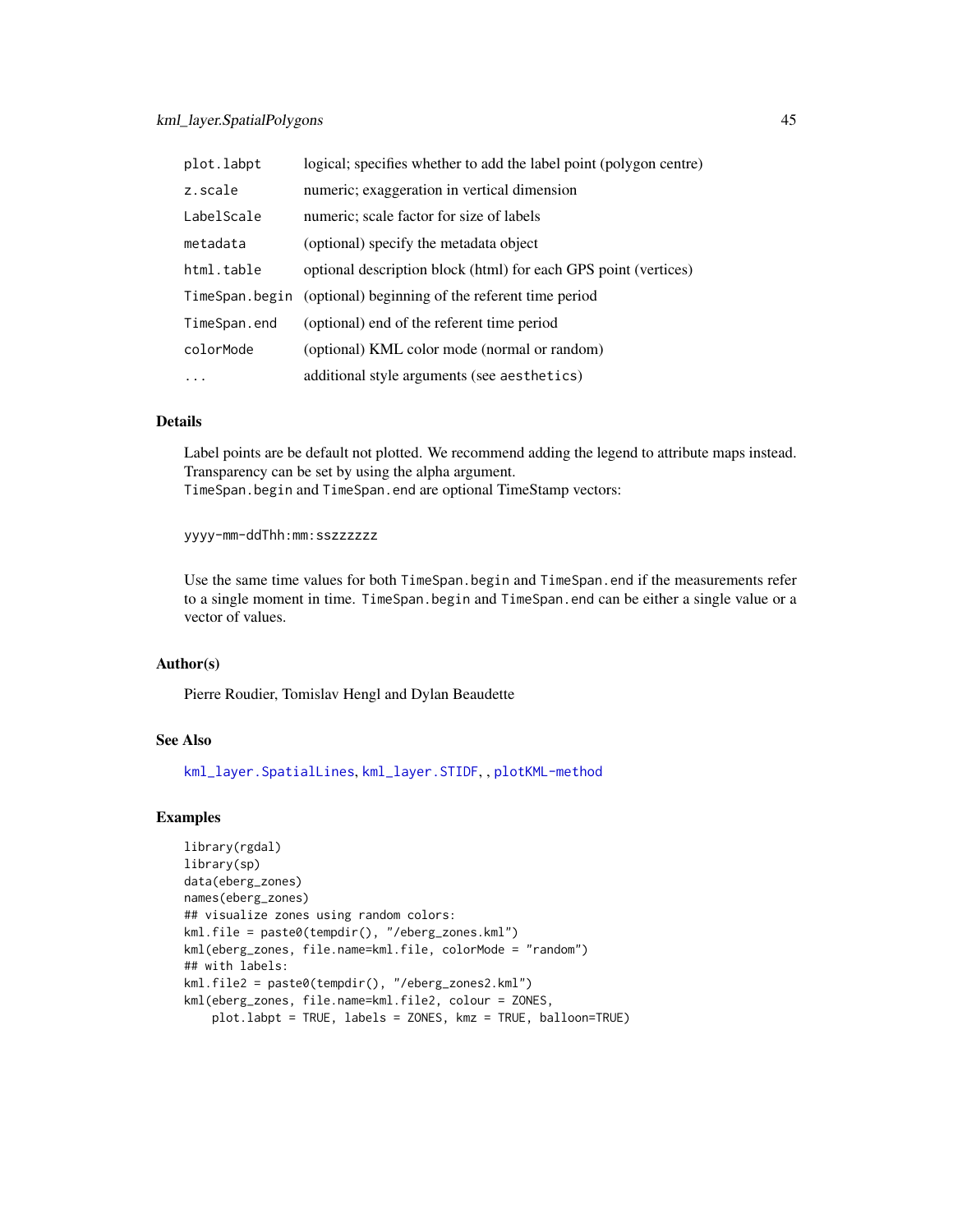<span id="page-45-0"></span>

## Description

Writes an object of class "STIDF" (unstructured/irregular spatio-temporal data) to a KML file with a possibility to parse attribute variables using several aesthetics arguments.

#### Usage

```
kml_layer.STIDF(obj, dtime, ...)
```
### Arguments

| obi                     | space-time object of class "STIDF" (spatio-temporal irregular data frame) or<br>class "STFDF" (spatio-temporal full data frame) |
|-------------------------|---------------------------------------------------------------------------------------------------------------------------------|
| dtime                   | temporal support (point or block) expressed in seconds                                                                          |
| $\cdot$ $\cdot$ $\cdot$ | additional arguments that can be passed to the kml_layer. Spatial method                                                        |
|                         |                                                                                                                                 |

### Details

An object of class "STIDF" contains a slot of type "Spatial\*", which is parsed via the kml\_layer method depending on the type of spatial object (points, lines, polygons). The dateTime is defined as:

yyyy-mm-ddThh:mm:sszzzzzz

where T is the separator between the date and the time, and the time zone is either Z (for UTC) or zzzzzzz, which represents  $\hat{A}$ ±hh:mm in relation to UTC. For more info on how Time Stamps work see [https://developers.google.com/kml/documentation/kml\\_tut](https://developers.google.com/kml/documentation/kml_tut). If the time is measured at block support, then:

<TimeStamp><begin></begin><end></end></TimeStamp>

tags will be inserted. Temporal support for any spacetime class, if not specified by the user, is determined as a difference between the "time" (indicating begin time) and "endTime" slots.

### Author(s)

Tomislav Hengl and Benedikt Graeler

#### References

- Pebesma, E. (2012) [Classes and Methods for Spatio-Temporal Data in R.](http://www.jstatsoft.org/v51/i07) Journal of Statistical Software. 51(7): 1-30.
- spacetime package (<https://CRAN.R-project.org/package=spacetime>)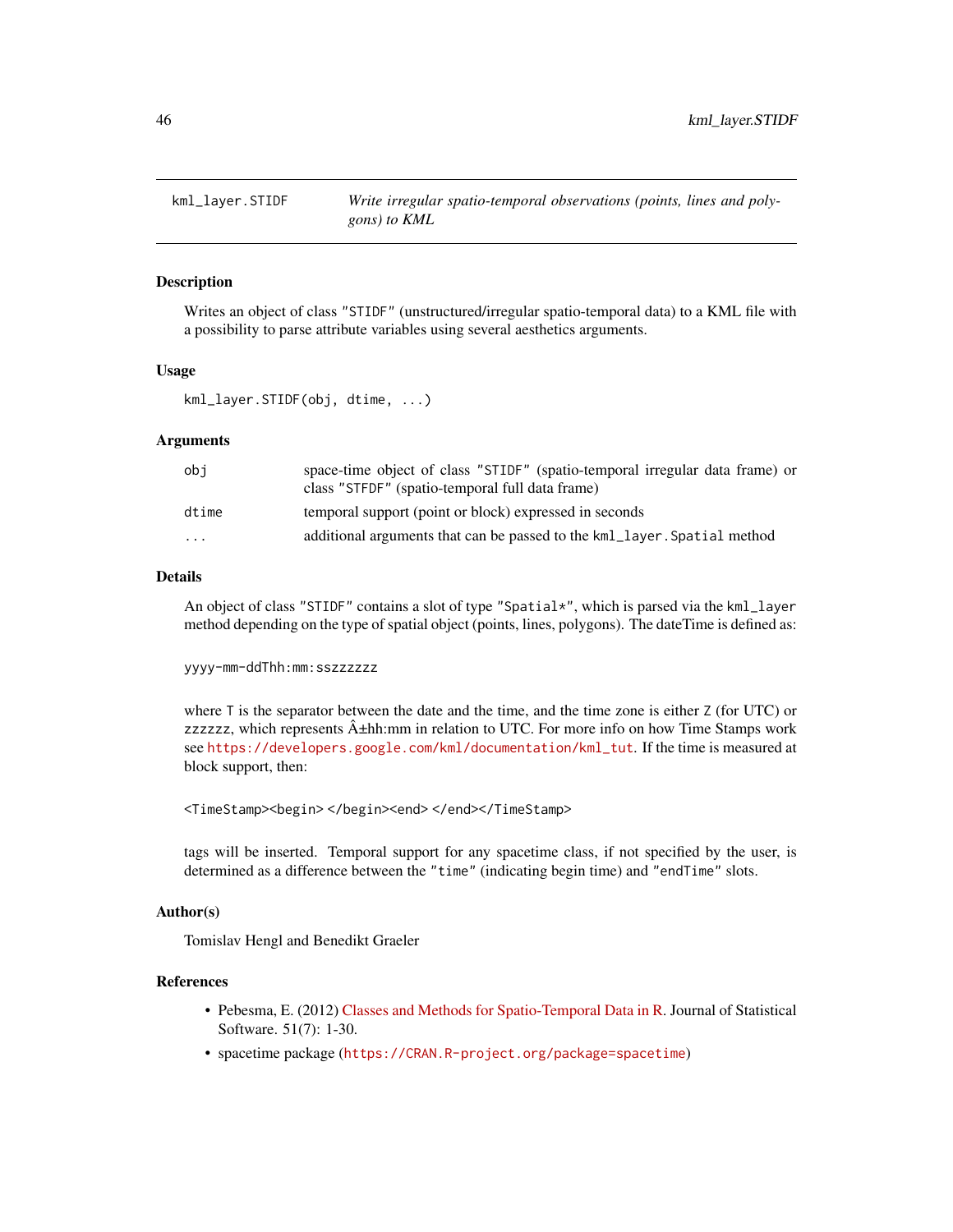### See Also

[kml\\_layer.STTDF](#page-46-0), [plotKML-method](#page-59-0)

#### Examples

```
## Not run:
data(HRtemp08)
# format the time column:
HRtemp08$ctime <- as.POSIXct(HRtemp08$DATE, format="%Y-%m-%dT%H:%M:%SZ")
# create a STIDF object:
library(spacetime)
sp <- SpatialPoints(HRtemp08[,c("Lon","Lat")])
proj4string(sp) <- CRS("+proj=longlat +datum=WGS84")
HRtemp08.st <- STIDF(sp, time = HRtemp08$ctime, data = HRtemp08[,c("NAME","TEMP")])
# write to a KML file:
HRtemp08_jan <- HRtemp08.st[1:500]
shape <- "http://maps.google.com/mapfiles/kml/pal2/icon18.png"
kml(HRtemp08_jan, dtime = 24*3600, colour = TEMP, shape = shape, labels = "", kmz=TRUE)
## North Carolina SIDS data set:
library(maptools)
fname <- system.file("shapes/sids.shp", package="maptools")[1]
nc <- readShapePoly(fname, proj4string=CRS("+proj=longlat +datum=NAD27"))
time <- as.POSIXct(strptime(c(rep("1974-01-01", length(nc)),
   rep("1979-01-01", length(nc))), format="%Y-%m-%d"), tz = "GMT")
data <- data.frame(BIR = c(nc$BIR74, nc$BIR79), NWBIR = c(nc$NWBIR74, nc$NWBIR79),
   SID = c(nc$SID74, nc$SID79))# copy polygons:
nc.poly <- rep(slot(nc, "polygons"), 2)
# fix the polygon IDs:
for(i in 1:length(row.names(data))) { nc.poly[[i]]@ID = row.names(data)[i] }
sp <- SpatialPolygons(nc.poly, proj4string=CRS("+proj=longlat +datum=NAD27"))
# create a STIDF object:
nct \leq STIDF(sp, time = time, data = data)
# write to a KML file:
kml(nct, colour = SID)
## End(Not run)
```
<span id="page-46-0"></span>kml\_layer.STTDF *Write a space-time trajectory to KML*

#### **Description**

Writes an object of class "STTDF" to a KML file with a possibility to parse attribute variables using several aesthetics arguments.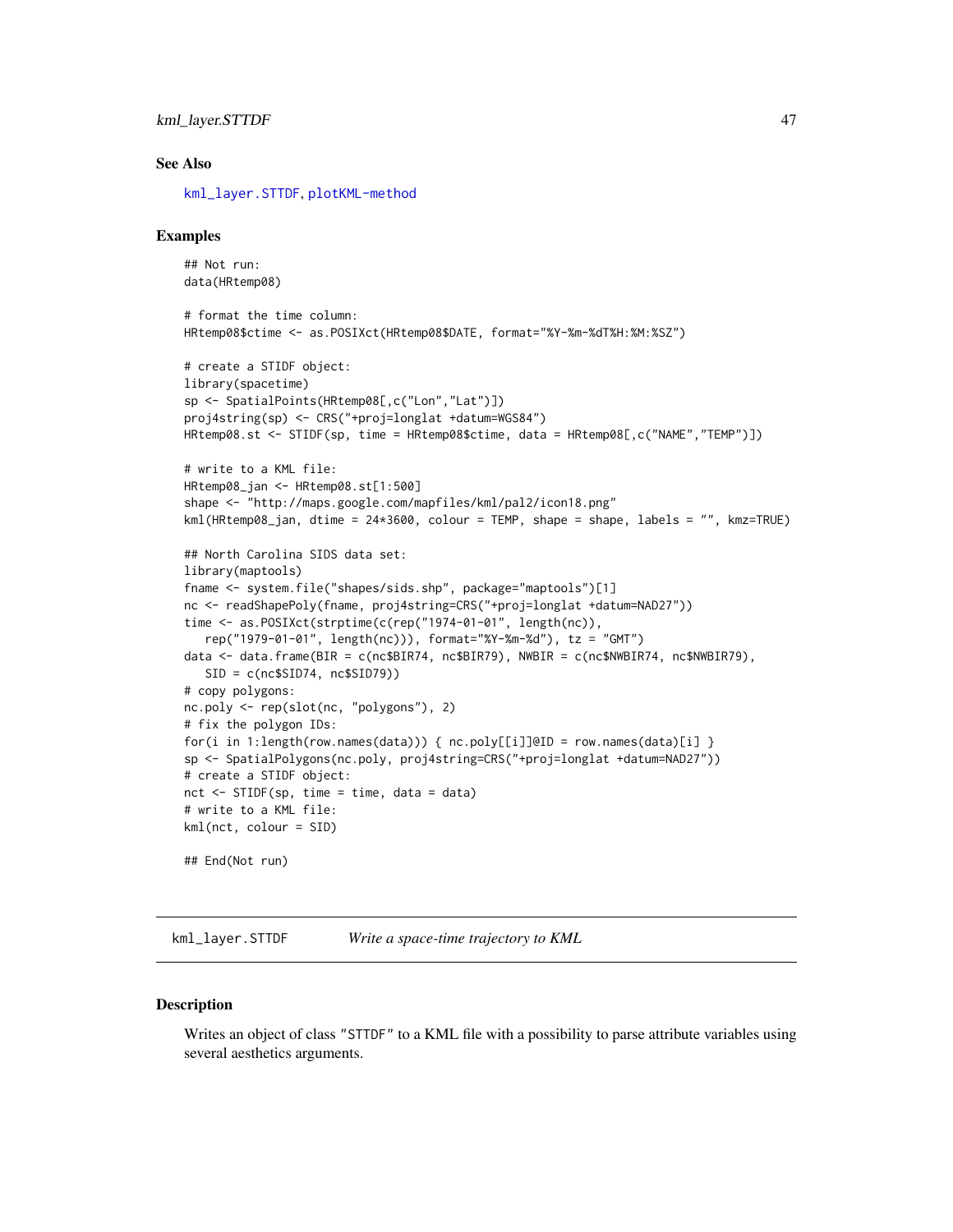### Usage

```
kml_layer.STTDF(obj, id.name = names(obj@data)[which(names(obj@data)== "burst")],
   dtime, extrude = FALSE,
    start.icon = paste(get("home_url", envir = plotKML.opts),
         "3Dballyellow.png", sep = ""),
    end.icon = paste(get("home_url", envir = plotKML.opts),
          "golfhole.png", sep = ""),
   LabelScale = 0.8 * get("LabelScale", envir = plotKML.opts), z.scale = 1,metadata = NULL, html.table = NULL, ...)
```
### **Arguments**

| space-time object of class "STTDF" (spatio-temporal irregular data.frames tra-<br>jectory) |
|--------------------------------------------------------------------------------------------|
| trajectory ID column name                                                                  |
| temporal support size (in seconds)                                                         |
| logical; extrude GPS vertices?                                                             |
| start icon name (3Dballyellow.png)                                                         |
| destination icon name (golfhole.png)                                                       |
| the default size of icons                                                                  |
| vertical exaggeration                                                                      |
| (optional) specify the metadata object                                                     |
| optional description block (html) for each GPS point (vertices)                            |
| other optional arguments                                                                   |
|                                                                                            |

# Details

The dateTime is defined as yyyy-mm-ddThh:mm:sszzzzzz, where T is the separator between the date and the time, and the time zone is either Z (for UTC) or zzzzzz, which represents  $\hat{A}$ ±hh:mm in relation to UTC. For more info on how Time Stamps work see [https://developers.google.](https://developers.google.com/kml/documentation/kml_tut) [com/kml/documentation/kml\\_tut](https://developers.google.com/kml/documentation/kml_tut). If the time is measured at block support, then:

<TimeStamp><begin></begin><end></end></TimeStamp>

tags will be inserted. Temporal support for any spacetime class, if not specified by the user, is determined as a difference between the "time" (indicating begin time) and "endTime" slots.

# Author(s)

Tomislav Hengl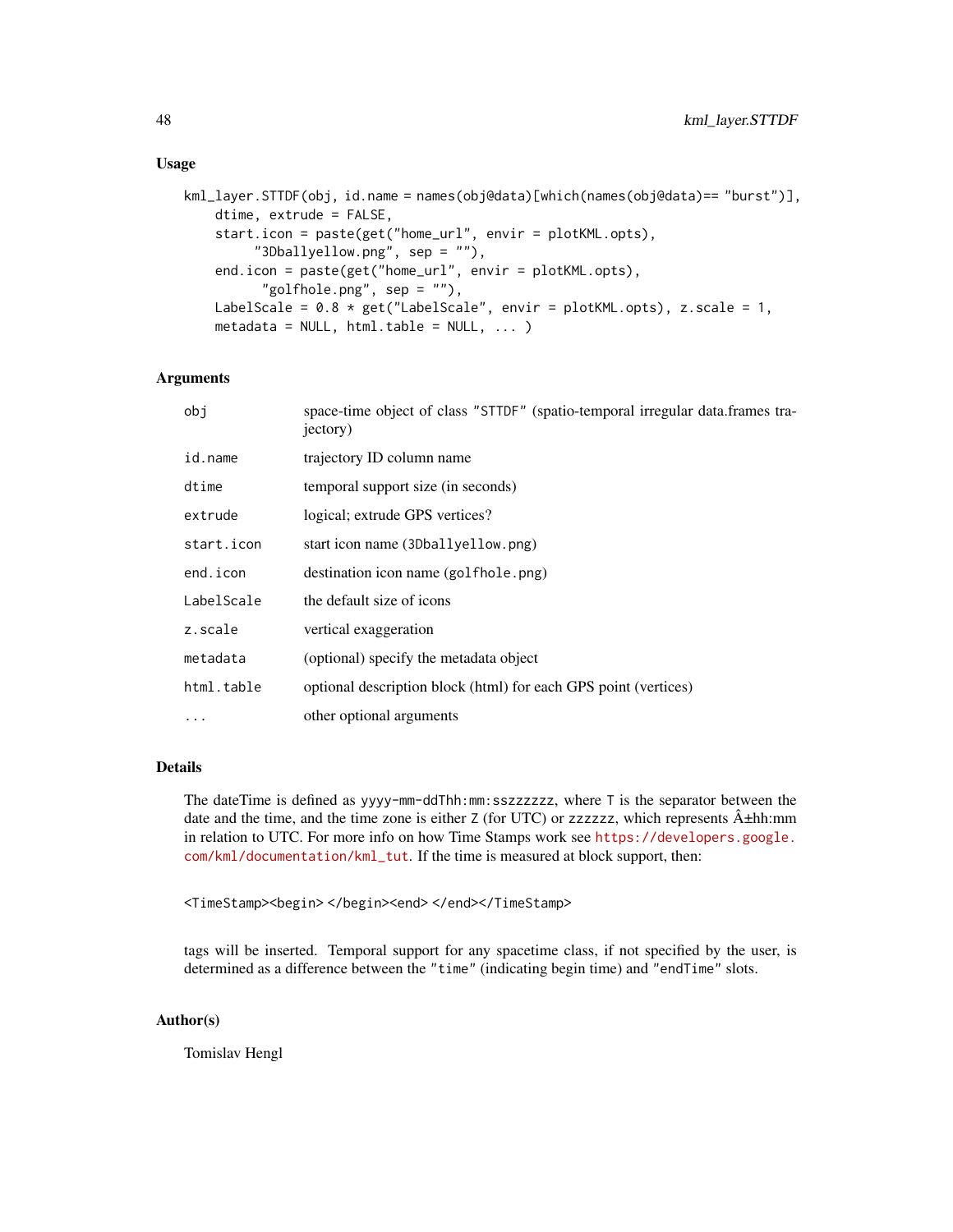# kml\_legend.bar 49

# References

- •
- Pebesma, E. (2012) [Classes and Methods for Spatio-Temporal Data in R.](http://www.jstatsoft.org/v51/i07) Journal of Statistical Software. 51(7): 1-30.
- spacetime package (<https://CRAN.R-project.org/package=spacetime>)

### See Also

[readGPX](#page-76-0), [plotKML-method](#page-59-0)

kml\_legend.bar *Generates a legend bar (PNG file)*

# Description

Produces a PNG file that can be used as a screen overlay — legend bar for numeric and factor type variables.

# Usage

```
kml_legend.bar(x, width, height, pointsize = 14, legend.file, legend.pal,
   z.lim = range(x, na.rm=TRUE, finite=TRUE), factor.labels, png.type = "cairo-png")
```
### Arguments

| x             | numeric or factor-type vector                 |
|---------------|-----------------------------------------------|
| width         | numeric; (optional) width of image in pixels  |
| height        | numeric; (optional) height of image in pixels |
| pointsize     | numeric; point size for the plot              |
| legend.file   | PNG file name                                 |
| legend.pal    | character; color palette                      |
| z.lim         | numeric; lower and upper limits               |
| factor.labels | character; class names if applicable          |
| png.type      | character; PNG type                           |

# Details

When exporting raster layers to KML the legend bar is generated by default. If the width and height are not provided, the function will try to estimate them automatically.

#### Author(s)

Tomislav Hengl, Pierre Roudier, and Dylan Beaudette

#### See Also

grDevices::png, [kml-methods](#page-25-0), [kml\\_layer](#page-30-0)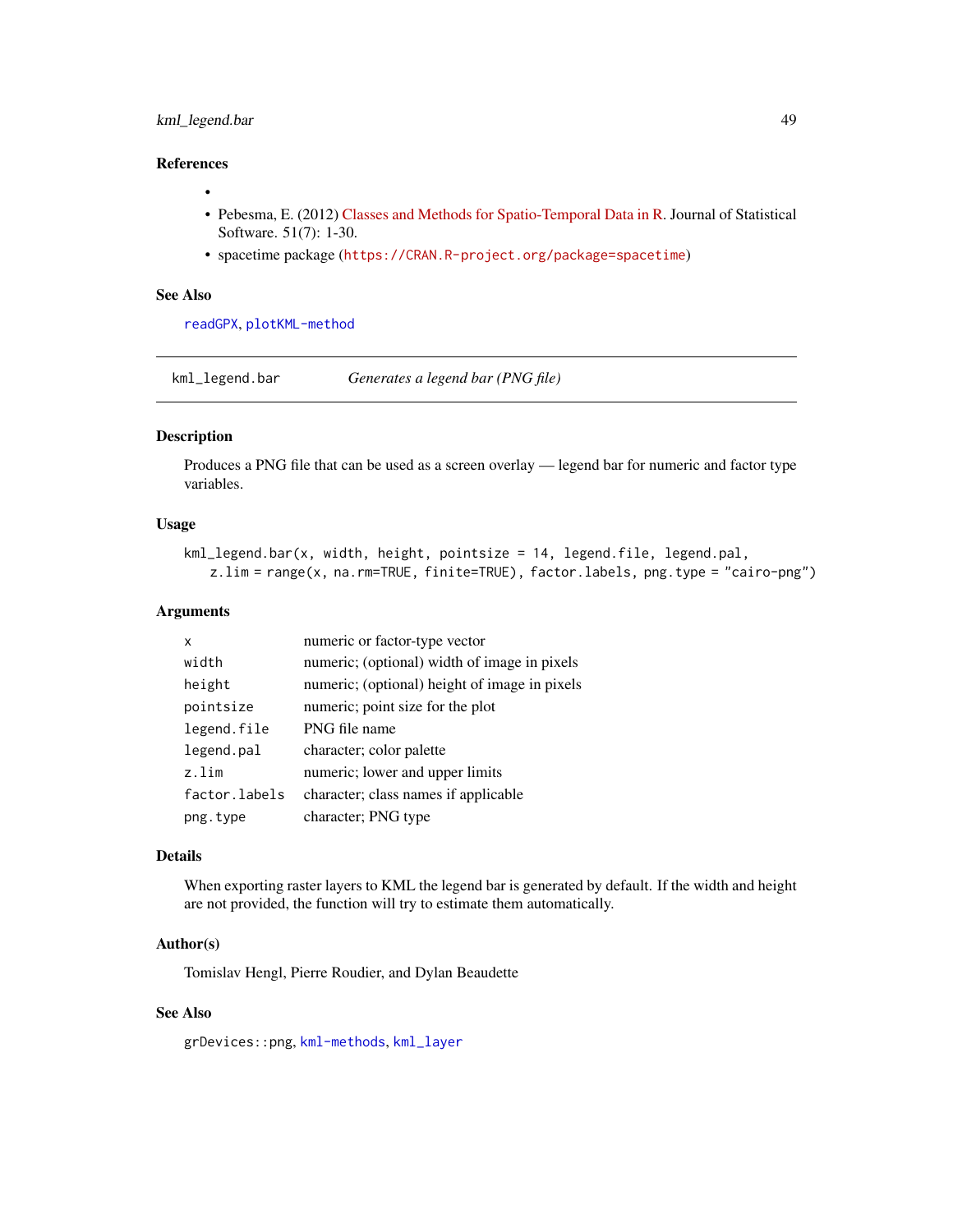kml\_legend.whitening *Whitening legend (PNG)*

### Description

Produces a PNG file that can be used in KML plots (visualization of uncertainty).

# Usage

```
kml legend.whitening(legend.res = 0.01, width = 120, height = 300, pointsize = 14,
                 x.lim, e.lim, leg.asp = 0.3 \times width/height,
                 legend.file = "whitening_legend.png",
                 matte = FALSE, png.type = "cairo-png")
```
# Arguments

| legend.res  | numeric; resolution on a 0-1 scale                             |
|-------------|----------------------------------------------------------------|
| width       | integer; image width                                           |
| height      | integer; image height                                          |
| pointsize   | integer; point size in units for text                          |
| x.lim       | numeric; upper and lower limits for target variable            |
| e.lim       | numeric; upper and lower limits for the normalized error       |
| leg.asp     | numeric; legend aspect                                         |
| legend.file | character; output PNG file name                                |
| matte       | logical; specify whether to fix transparency using ImageMagick |
| png.type    | character; PNG type                                            |

## Details

The output PNG file shows a 2D legend with values on the vertical axis and uncertainty on the horizontal axis. Whitening is only valid with Hue-Saturation-Intensity system where Hue's are used to represent values of the target variable, so that the amount of white color can be linearly used to represent uncertainty (i.e. whitening can not be used with different color palettes; or at least we do not recommend this).

### Note

Google Earth does not properly handle a 24-bit PNG file which has a single transparent color. In order to force transparency in the output PNG, the function with try using ImageMagick convert function. ImageMagick needs to be installed separately and located using plotKML.env().

### Author(s)

Tomislav Hengl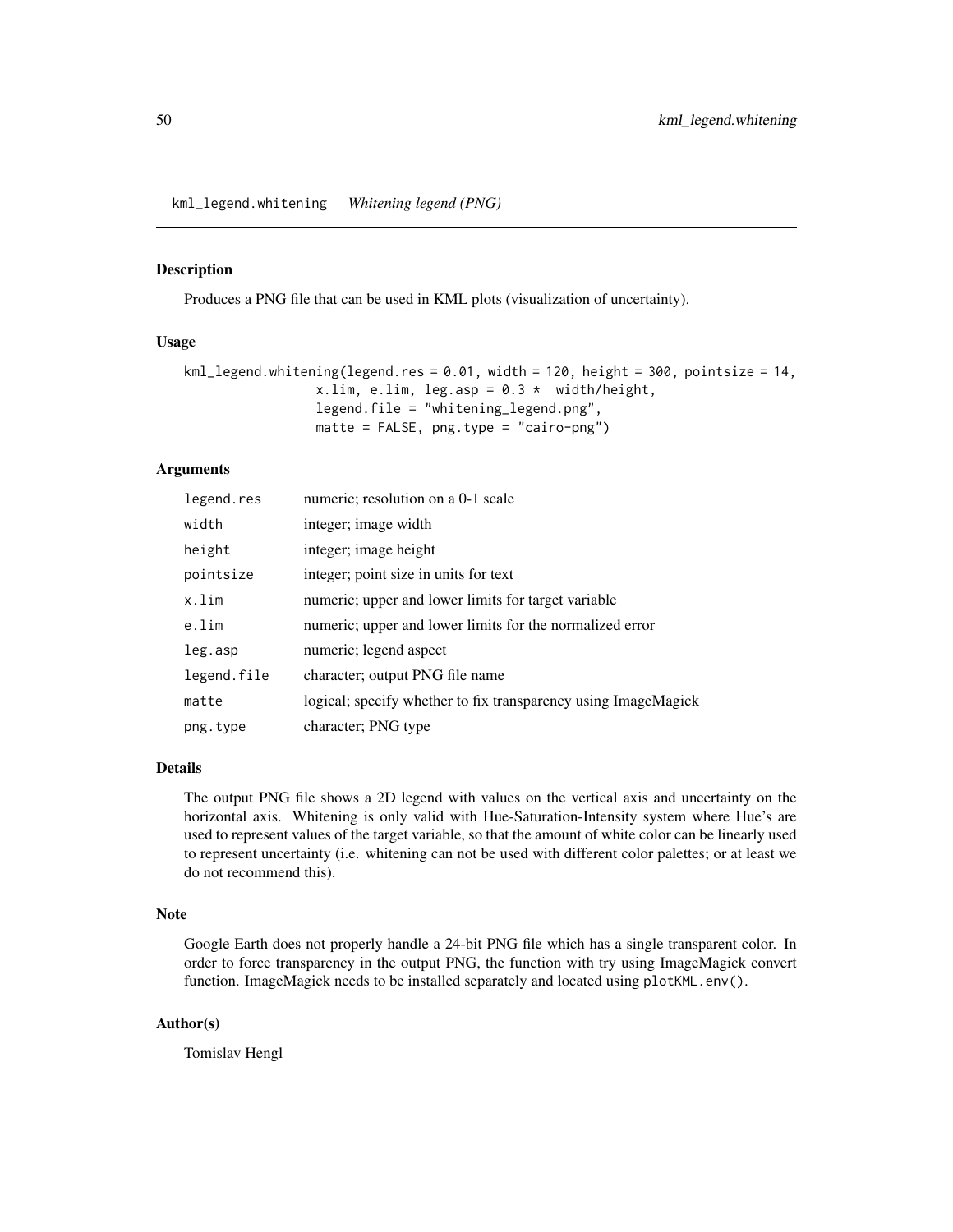## References

- Hengl, T., Heuvelink, G.M.B., Stein, A., (2004) [A generic framework for spatial prediction of](http://dx.doi.org/10.1016/j.geoderma.2003.08.018) [soil variables based on regression-kriging.](http://dx.doi.org/10.1016/j.geoderma.2003.08.018) Geoderma 122 (1-2): 75-93.
- Hengl, T., (2003) [Visualisation of uncertainty using the HSI colour model: computations with](http://www.geocomputation.org/2003/Papers/Hengl_Paper.pdf) [colours.](http://www.geocomputation.org/2003/Papers/Hengl_Paper.pdf) 7th International Conference on GeoComputation (CD-ROM), p. 8.

### See Also

[whitening](#page-97-0)

# Examples

```
## Not run: # create the 2D legend for whitening (PNG file):
kml_legend.whitening(x.lim=c(5,20), e.lim=c(.6,1))
```
## End(Not run)

kml\_metadata-methods *Add metadata table to the active layer*

### Description

Adds a selection of metadata to the description box of an active layer.

### Usage

```
## S4 method for signature 'SpatialMetadata'
kml_metadata(obj, cwidth = 150, twidth = 500, asText = FALSE)
```
### Arguments

| obj    | object of class "SpatialMetadata"               |
|--------|-------------------------------------------------|
| cwidth | html column width for the field names           |
| twidth | html total table width                          |
| asText | logical; return the output as XML or characters |

### Details

The kml\_metadata function, by default, prints out only a number of selected metadata fields:

- 1. "Citation\_title",
- 2. "Abstract",
- 3. "Object\_Count",
- 4. "Beginning\_Date",
- 5. "Ending\_Date",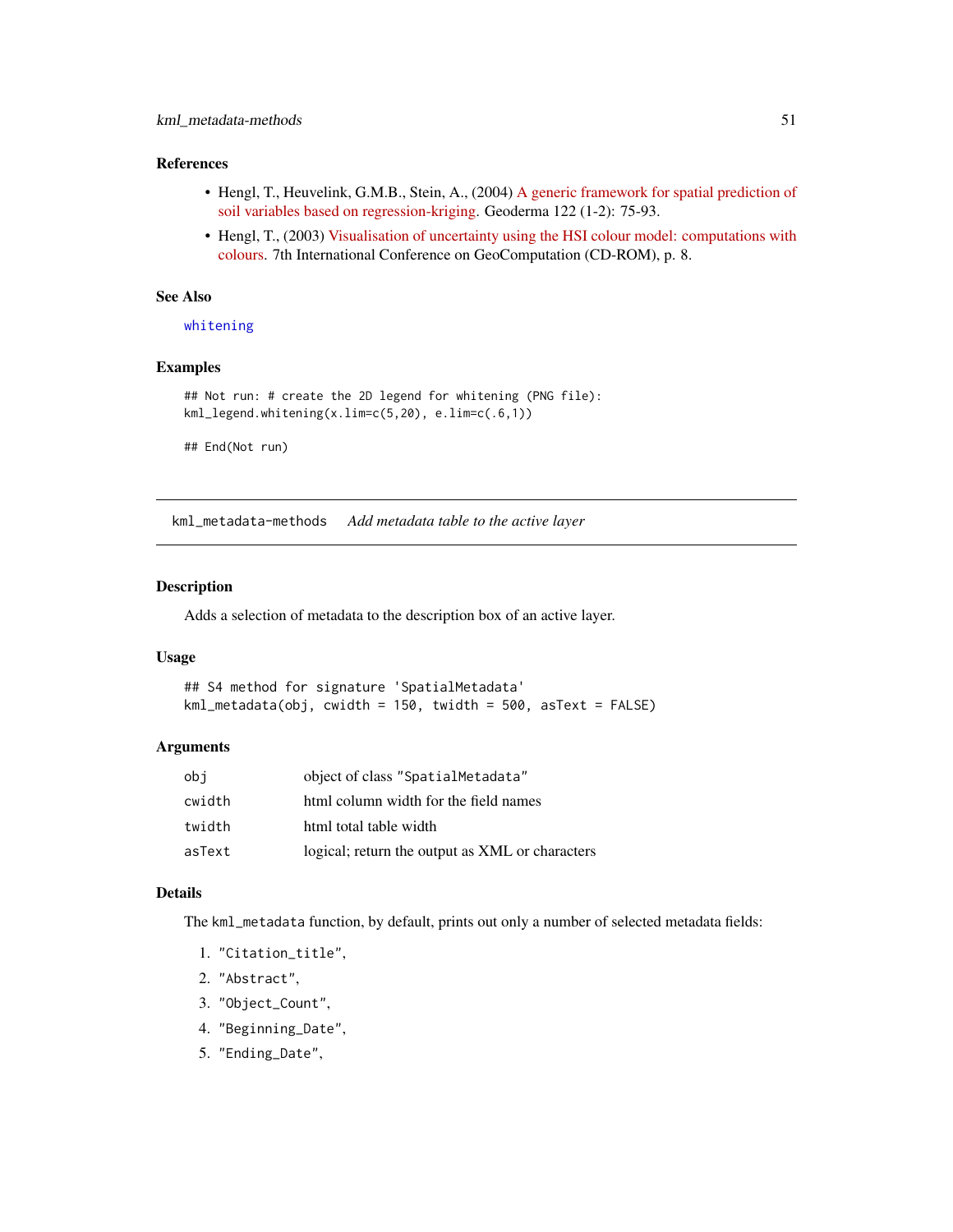- 6. "Data\_Order\_URL",
- 7. "Other\_Citation\_Details",
- 8. "Citation\_URL",
- 9. "Data\_Set\_Credit",
- 10. "Data\_Distributing\_Organization",
- 11. "Format\_Information\_Content",
- 12. "Native\_Data\_Set\_Environment"

See data(mdnames) for a complete list of metadata fields.

## Author(s)

Tomislav Hengl

### See Also

[spMetadata](#page-88-0)

<span id="page-51-0"></span>kml\_open *Open / close a KML file connection*

# <span id="page-51-1"></span>Description

Opens a KML file in write mode and initiates the KML header. The same file connection is further accessible by other kml\_\*() functions such as kml\_layer() and kml\_close(). kml\_View tries to open the produced file using the default application.

### Usage

```
kml_open(file.name, folder.name = file.name, kml_open = TRUE,
          kml_visibility = TRUE, overwrite = TRUE, use.Google_gx = FALSE,
          kml_xsd = get("kml_xsd", envir = plotKML.opts),
          xmlns = get("kml_url", envir = plotKML.opts),
          xmlns_gx = get("kml_gx", envir = plotKML.opts))
```

| file.name         | KML file name                                                |
|-------------------|--------------------------------------------------------------|
| folder.name       | character string; KML folder name                            |
| kml_open          | logical; specify whether to open the folder by default       |
| kml_visibility    | logical; specify whether to make the whole folder visible    |
| overwrite         | logical; if TRUE, "name" will be overwritten if it exists    |
| use.Google_gx     | logical; specify whether to use the Google's extended schema |
| $km1$ $\times$ sd | URL of the KML scheme to be used                             |
| xmlns             | URL of the OGC KML standard                                  |
| xmlns_gx          | URL of the extended standard                                 |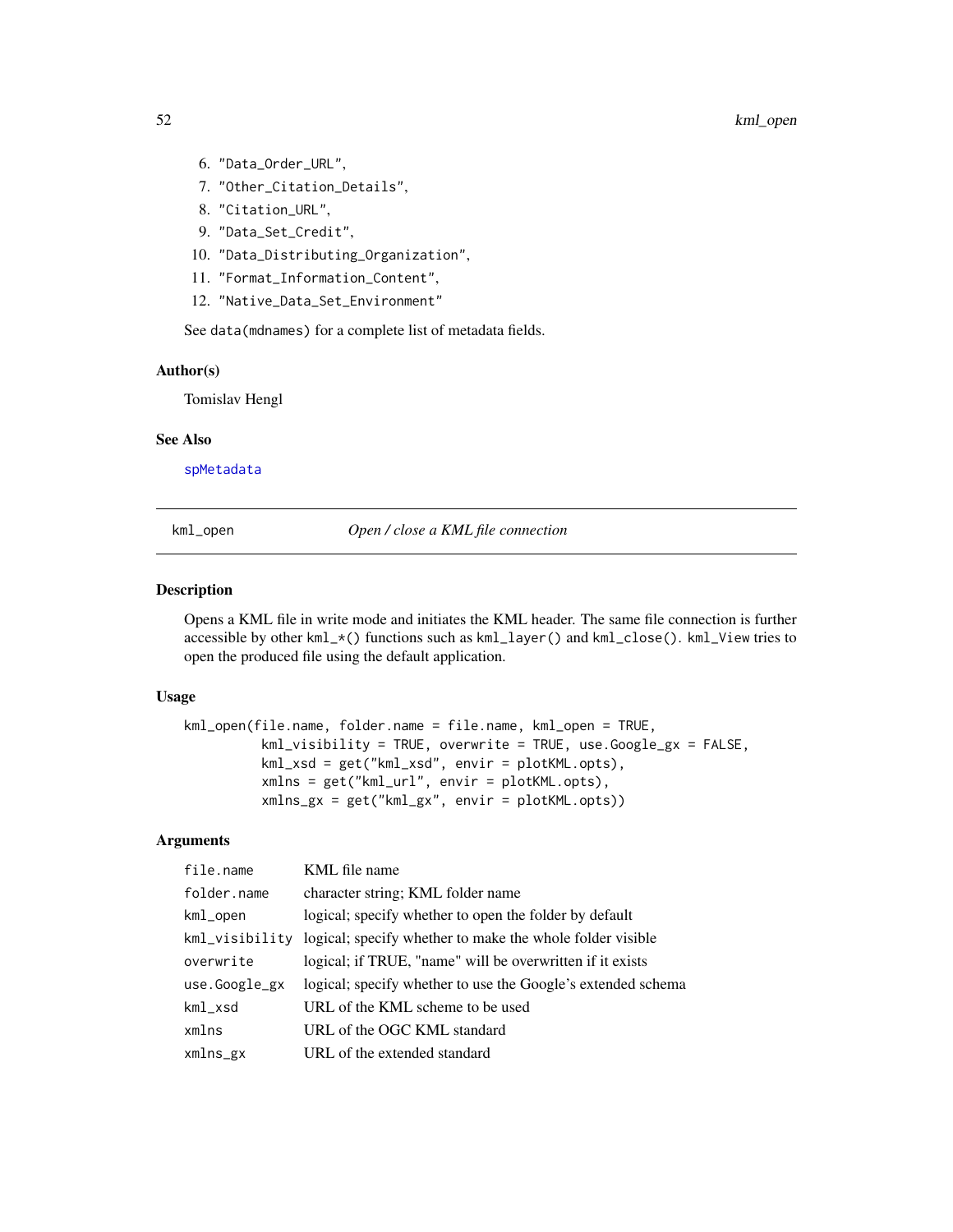## kml\_screen 53

## Details

These lower level functions can be used to create customized multi-layered KML files. See plotKML package homepage / manual for more examples.

### Author(s)

Pierre Roudier, Tomislav Hengl and Dylan Beaudette

#### See Also

[plotKML-method](#page-59-0), [kml\\_layer](#page-30-0), [kml-methods](#page-25-0)

<span id="page-52-0"></span>kml\_screen *Add a screen overlay*

#### Description

Adds an image file (map legend or logo) as screen overlay. The same file connection is further accessible by other kml\_\*() functions such as kml\_layer() and kml\_close(). This allows creation of customized multi-layered KML files.

### Usage

```
kml_screen(image.file, sname = "",
     position = c("UL","ML","LL","BC","LR","MR","UR","TC")[1],
     overlayXY, screenXY, xyunits = c("fraction", "pixels", "insetPixels")[1],
     rotation = 0, size = c(0,0))
```
### **Arguments**

| image.file | image file to be used for screen overlay                                     |
|------------|------------------------------------------------------------------------------|
| sname      | screen overlay name                                                          |
| position   | one of the nine standard positions                                           |
| overlayXY  | manually specified tie point on the overlay image e.g. ' $x = 0$ " $y = 1$ " |
| screenXY   | manually specified matching tie point on the scren e.g. $x = 0$ " y="1"      |
| xyunits    | values of the XY units (("pixels", "fraction", or "insetPixels")             |
| rotation   | (optional) rotation in degrees clock-wise                                    |
| size       | size correction in $x$ and $y$ direction                                     |

## Details

If nothing else is specified the function looks for some of the nine typical positions: "UL" (upper left), "ML" (middle left), "LL" (lower left), "BC" (bottom centre), "LR" (lower right), "MR" (middle right), "UR" (upper right), and "TC" (top centre). The *x* and *y* values can be specified in three different ways: as pixels ("pixels"), as fractions of the image ("fraction"), or as inset pixels ("insetPixels") — an offset in pixels from the upper right corner of the image.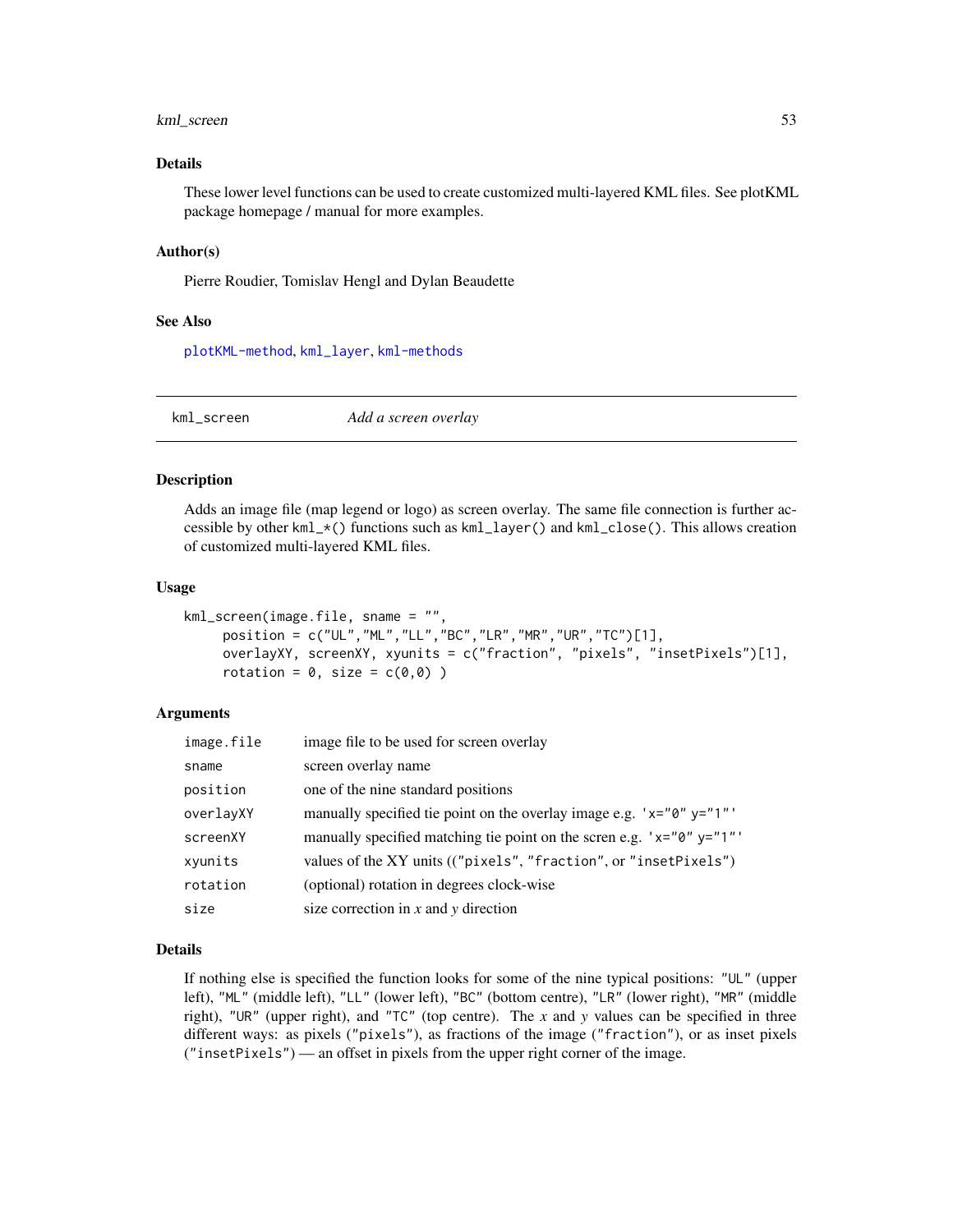# Note

The function, by default, calculates with fractions. If you change the xyunits type, all other elements need to be expressed in the same units.

### Author(s)

Tomislav Hengl

# References

• KML Reference (<http://code.google.com/apis/kml/documentation/>)

### See Also

[kml-methods](#page-25-0)

### Examples

```
library(rgdal)
library(sp)
data(eberg_zones)
## Not run: # add logo in the top-center:
kml_open("eberg_screen.kml")
kml_layer(eberg_zones)
logo = "http://meta.isric.org/images/ISRIC_right.png"
kml_screen(image.file = logo, position = "TC", sname = "ISRIC logo")
kml_close("eberg_screen.kml")
kml_compress("eberg_screen.kml")
```
## End(Not run)

LST *Time series of MODIS LST images*

### Description

LST contains a spatial sub-sample (Istra region in Croatia) of 46 time series of MODIS LST images (estimated Land Surface Temperature in degrees C) at 1 km resolution. The temporal support size of these images is 8-days.

### Usage

data(LST)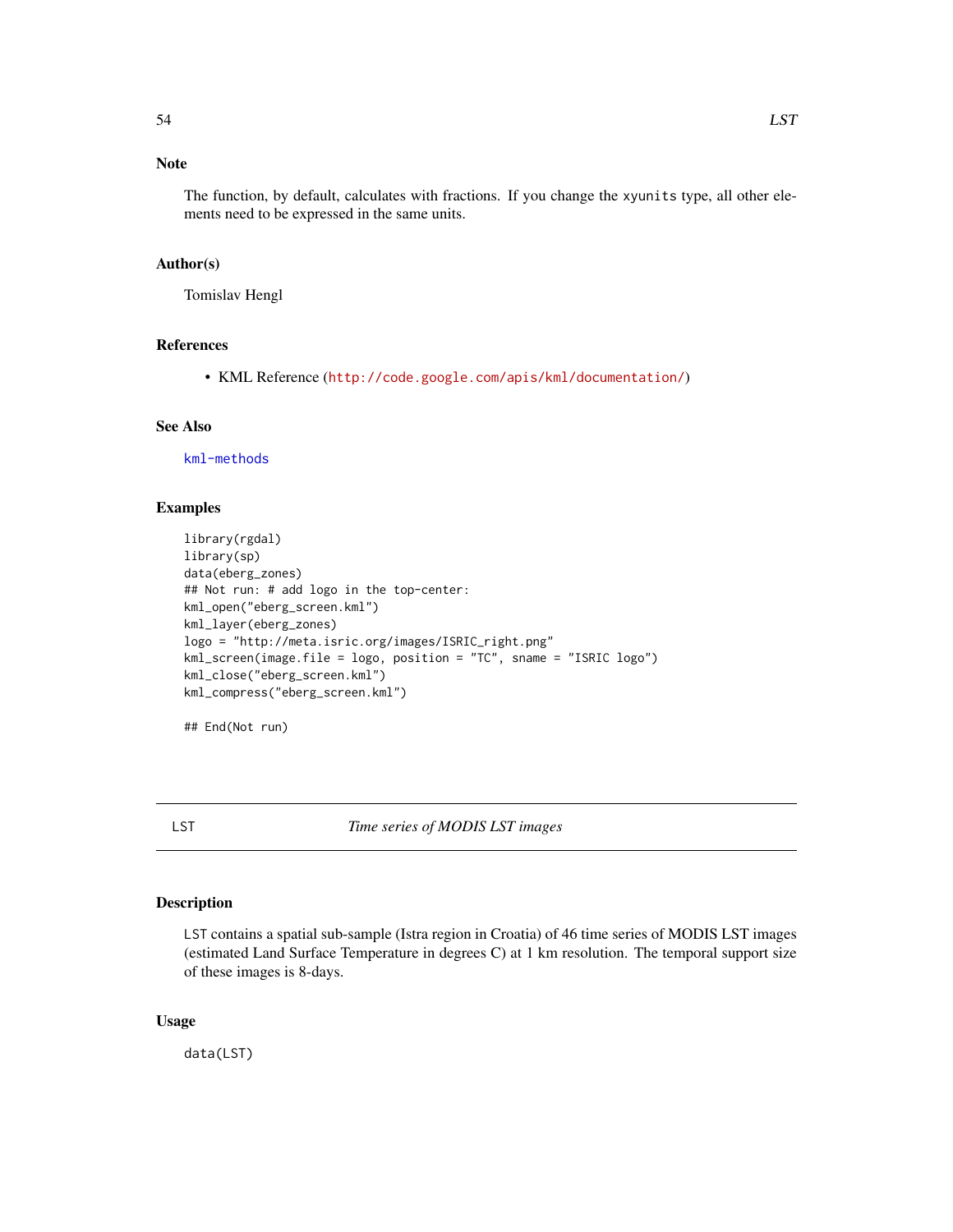#### Format

The LST data frame contains the following layers:

LST2008\_01\_01 8-day MODIS LST mosaick for period 2007-12-29 to 2008-01-04

LST2008\_01\_09 8-day MODIS LST mosaick for period 2008-01-05 to 2008-01-13

... subsequent bands

lon a numeric vector; x-coordinate (m) in the WGS84 system

lat a numeric vector; y-coordinate (m) in the WGS84 system

### Note

Time series of 46 day-time and night-time 8-day composite LST images [\(MOD11A2](https://lpdaac.usgs.gov/data/get-started-data/) product bands 1 and 5) was obtained from the NASA's FTP server ([https://ladsweb.modaps.eosdis.nasa.](https://ladsweb.modaps.eosdis.nasa.gov/) [gov/](https://ladsweb.modaps.eosdis.nasa.gov/)). The original 8-day composite images were created by patching together images from a period of  $\hat{A} \pm 4$  days, so that the proportion of clouds can be reduced to a minimum. The "zvalue" slot in the "RasterBrick" object can be used as the dateTime column expressed as:

yyyy-mm-ddThh:mm:sszzzzzz

where T is the separator between the date and the time, and the time zone is either Z (for UTC) or zzzzzzz, which represents  $\hat{A}$  thh:mm in relation to UTC.

#### Author(s)

Tomislav Hengl and Melita Percec Tadic

#### References

- Hengl, T., Heuvelink, G.B.M., Percec Tadic, M., Pebesma, E., (2011) [Spatio-temporal predic](http://dx.doi.org/10.1007/s00704-011-0464-2)[tion of daily temperatures using time-series of MODIS LST images.](http://dx.doi.org/10.1007/s00704-011-0464-2) Theoretical and Applied Climatology, 107(1-2): 265-277.
- MODIS products (<https://lpdaac.usgs.gov/data/get-started-data/>)

makeCOLLADA *Generate a COLLADA file representing the 3D model of a rectangle*

#### <span id="page-54-0"></span>Description

Produces a COLLADA file representing the 3D model of a rectangle with the image specifies via href wrapped over the surface (as texture fill). This allows free rotation of any rectangular image in the 3D space.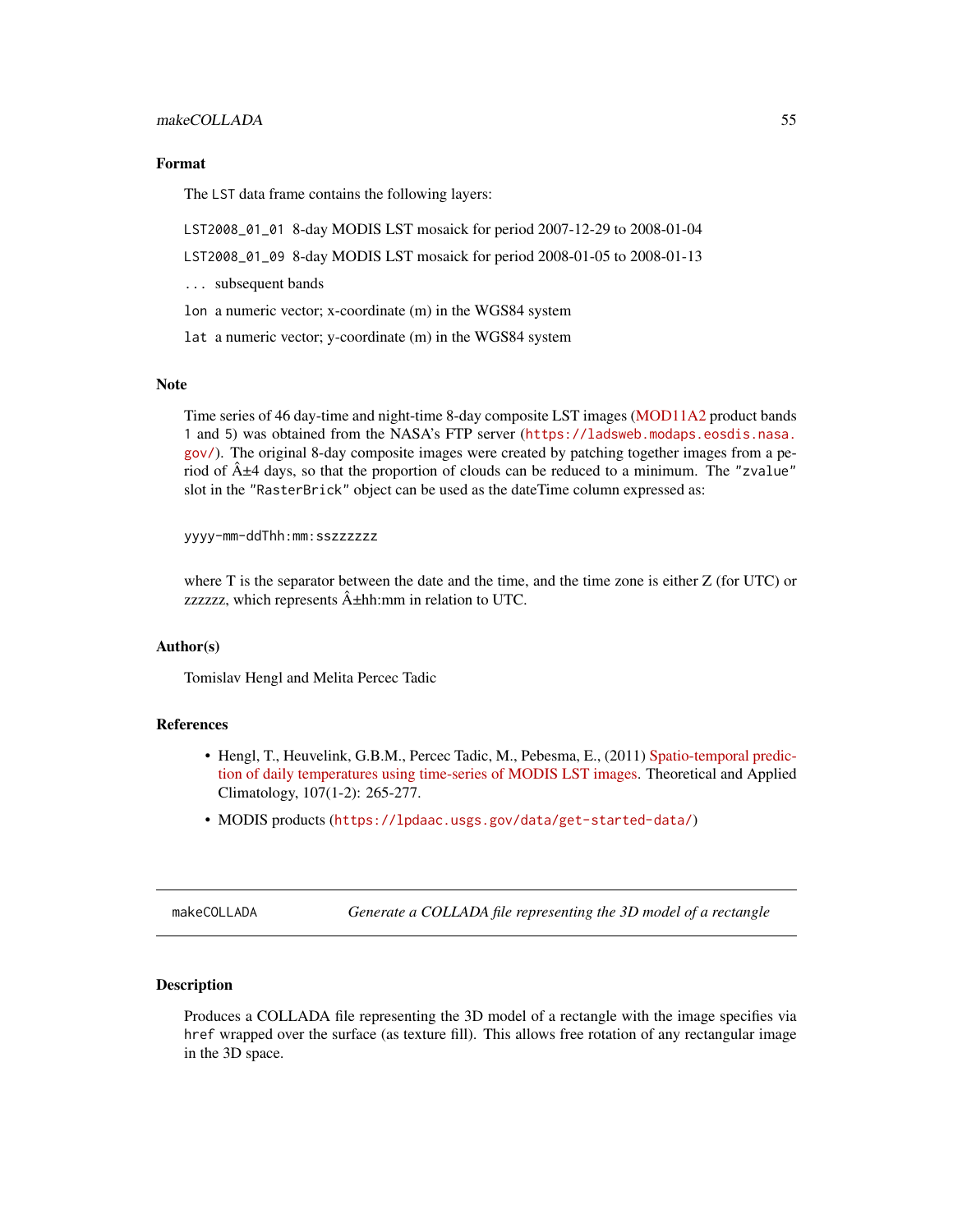### Usage

```
makeCOLLADA.rectangle(coords, filename, href, DateTime,
          up_axis = "Z_UP", authoring_tool = "plotKML",
          technique_profile = "GOOGLEEARTH",
          double_sided = TRUE)
```
# Arguments

| coords            | a matrix defining the rectangle: 4 points with X, Z and Y coordinates $(P1$ —<br>upper right, $P2$ — upper left, $P3$ — lower right, $P4$ — lower left) |  |
|-------------------|---------------------------------------------------------------------------------------------------------------------------------------------------------|--|
| filename          | output filename with $\star$ dae extension                                                                                                              |  |
| href              | location of the image used for wrapping (texture fill)                                                                                                  |  |
| DateTime          | creation / update time (system time)                                                                                                                    |  |
| up_axis           | specify which axis is errected                                                                                                                          |  |
|                   | authoring_tool specify authoring tool                                                                                                                   |  |
| technique_profile |                                                                                                                                                         |  |
|                   | specify technique profile                                                                                                                               |  |
| double_sided      | logical; specify whether to drape image on both sides                                                                                                   |  |

# Details

COLLADA is managed by the nonprofit technology consortium, the Khronos Group. You can also simply drag and drop a COLLADA (.dae) file on top of the virtual Earth.

### Author(s)

Tomislav Hengl

## References

• COLLADA Schema (<https://www.khronos.org/collada/>)

### See Also

[kml\\_layer.SpatialPhotoOverlay](#page-38-0)

#### Examples

```
## Not run: # image previously uploaded to Wikimedia commons:
imagename = "Soil_monolith.jpg"
x1 <- getWikiMedia.ImageInfo(imagename)
sm <- spPhoto(filename = x1$url$url, exif.info = x1$metadata)
kml(sm, method="monolith")
xmlTreeParse("Soil_monolith_jpg.dae")
```
## End(Not run)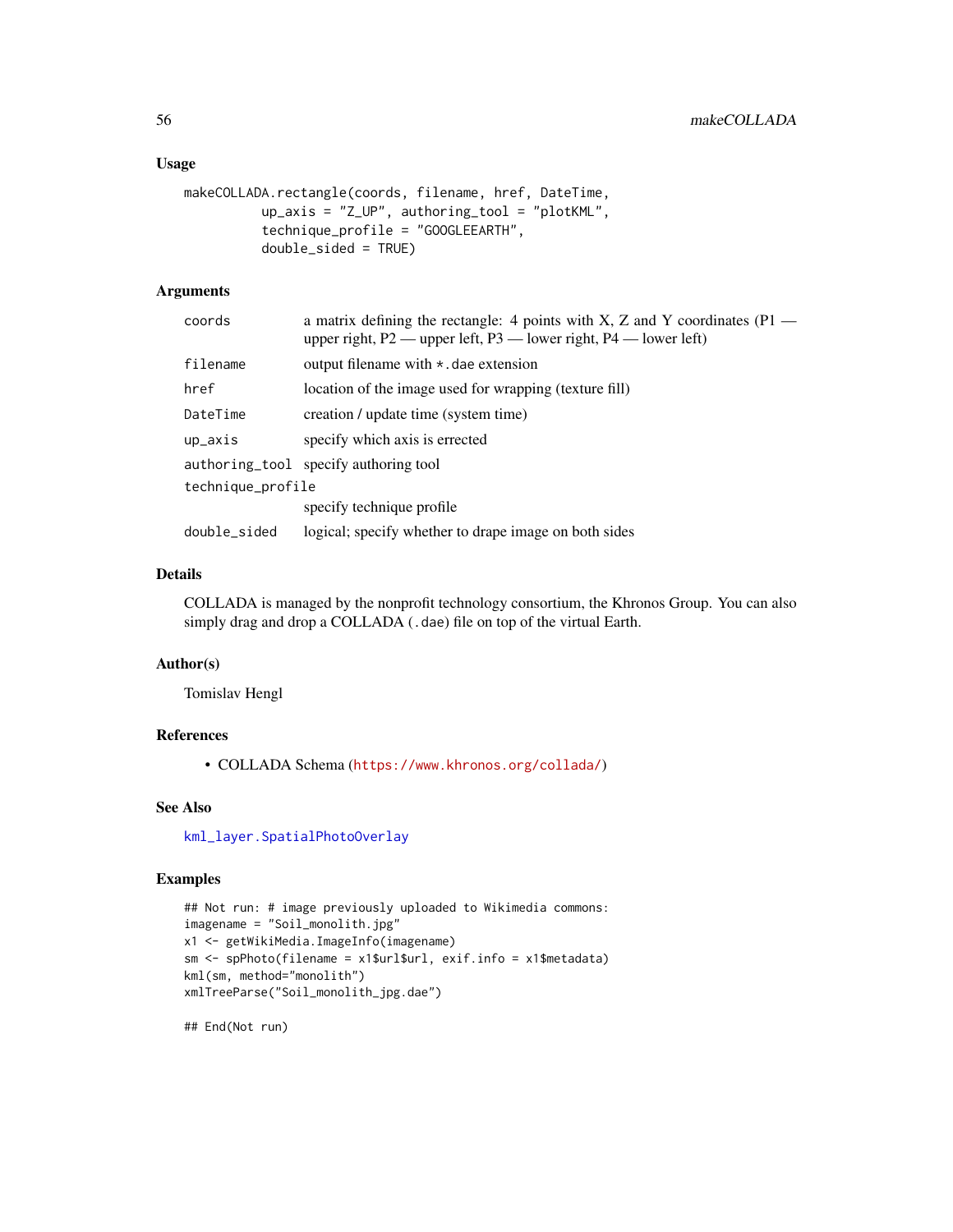metadata2SLD-methods *Methods to create a Styled Layer Description (SLD) file*

## Description

Creates a [Styled Layer Description](http://docs.geoserver.org/stable/en/user/styling/) (SLD) file, that can be attached to a spatial layer contributed to GeoServer. It writes the "sp.pallete" object (legend entries, titles and colors) to an external file.

### Usage

```
## S4 method for signature 'SpatialMetadata'
metadata2SLD(obj, ...)
```
### Arguments

| obi               | object of class "SpatialMetadata" |
|-------------------|-----------------------------------|
| $\cdot\cdot\cdot$ | other arguments                   |

# Details

The structure of the SLD file is determined by the object class (Point, Polygon, SpatialPixels).

### Author(s)

Tomislav Hengl

#### See Also

[metadata2SLD.SpatialPixels](#page-56-0), [spMetadata](#page-88-0)

<span id="page-56-0"></span>metadata2SLD.SpatialPixels

*Writes a Styled Layer Description (SLD) file*

### Description

Writes a [Styled Layer Description](http://docs.geoserver.org/stable/en/user/styling/) (SLD) file, that can be attached to a spatial layer contributed to GeoServer.

### Usage

```
metadata2SLD.SpatialPixels(obj,
   Format_Information_Content = xmlValue(obj@xml[["//formcont"]]),
   obj.name = normalizeFilename(deparse(substitute(obj))),
   sld.file = set.file.extension(obj.name, ".sld"),
   Citation_title = xmlValue(obj@xml[["//title"]]),
   ColorMap_type = "intervals", opacity = 1,
   brw.trg = 'Greys', target.var, ...)
```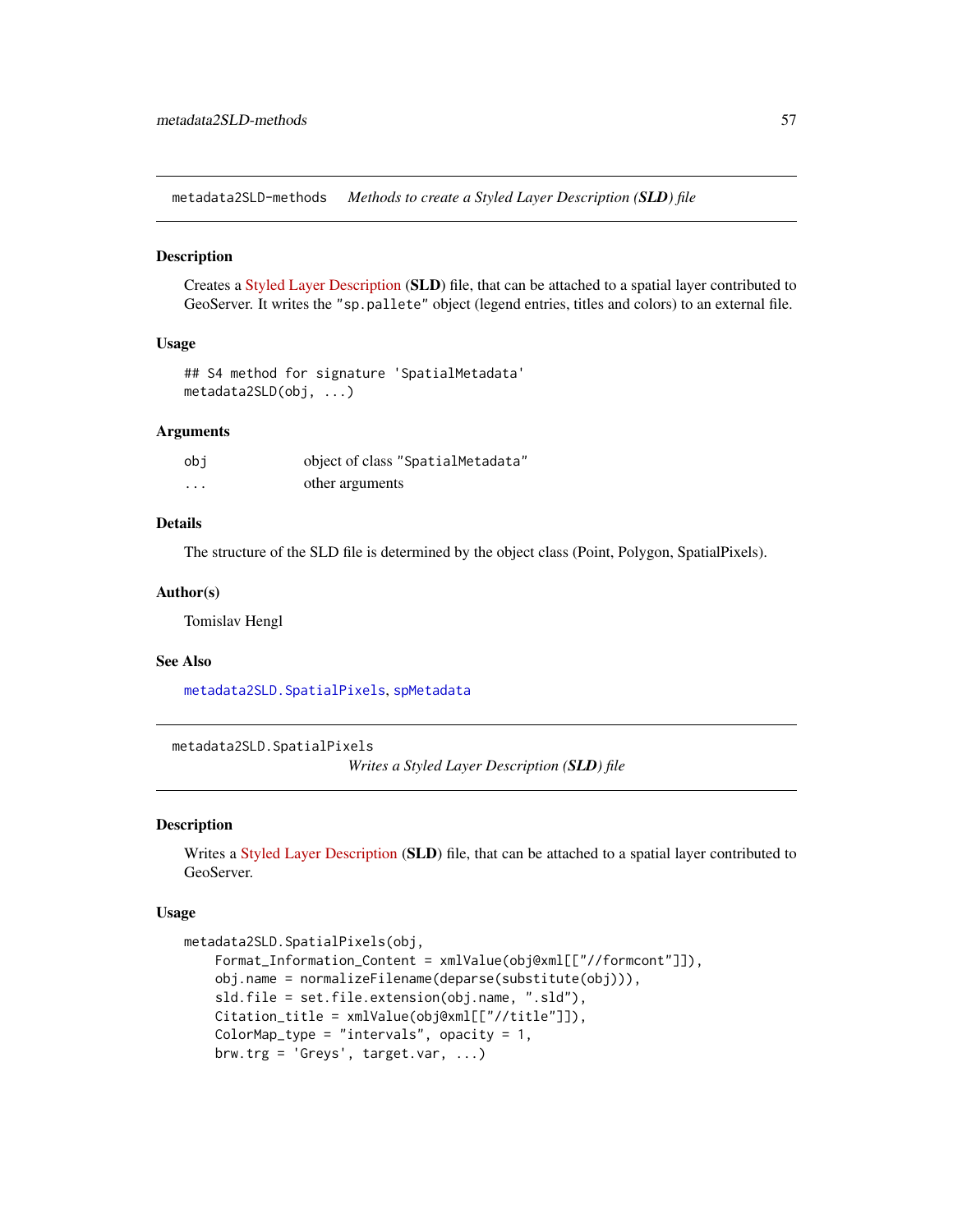## Arguments

| obi                        | object of class "SpatialMetadata"                                             |
|----------------------------|-------------------------------------------------------------------------------|
| Format_Information_Content |                                                                               |
|                            | character; class of the object to be written to SLD file                      |
| obj.name                   | character; name of the layer                                                  |
| sld.file                   | character; name of the output file                                            |
|                            | Citation_title character; title of the layer                                  |
| ColorMap_type              | character; type of the colorMap see http://docs.geoserver.org                 |
| opacity                    | logical; specifies the opacity                                                |
| brw.trg                    | character; color scheme according to www.colorbrewer2.org; default to 'Greys' |
| target.var                 | character; target variable used to calculate the class-intervals              |
| $\ddots$ .                 | additional arguments                                                          |

## Author(s)

Tomislav Hengl

## See Also

[spMetadata](#page-88-0)

## Examples

```
## Not run: # generate missing metadata
data(eberg_grid)
library(sp)
coordinates(eberg_grid) <- ~x+y
gridded(eberg_grid) <- TRUE
proj4string(eberg_grid) <- CRS("+init=epsg:31467")
# with localy prepared metadata file:
eberg_TWI <- as(eberg_grid["TWISRT6"], "SpatialPixelsDataFrame")
eberg.md <- spMetadata(eberg_TWI, Target_variable="TWISRT6")
# export to SLD format:
metadata2SLD(eberg.md, "eberg_TWI.sld")
## End(Not run)
```
normalizeFilename *Normalize filename string*

## Description

Remove all reserved characters from the file name.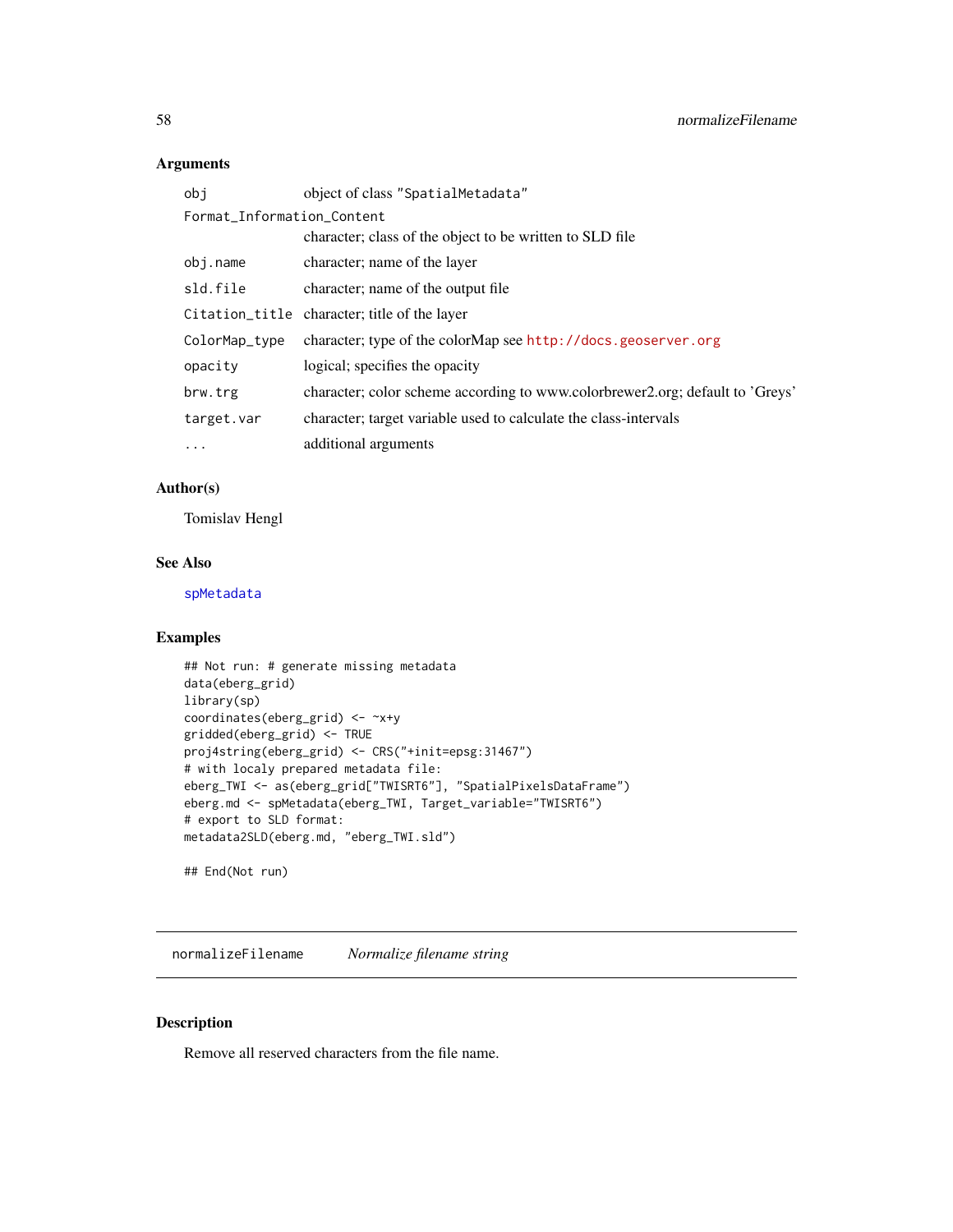#### northcumbria 59

## Usage

```
normalizeFilename(x, form = c("default", "8.3")[1],
                 fix.encoding = TRUE, sub.sign = "_")
```
## Arguments

| X            | input character                                     |
|--------------|-----------------------------------------------------|
| form         | target format (standard or the short 8.3 file name) |
| fix.encoding | logical; specifies whether to fix the encoding      |
| sub.sign     | substitution symbol                                 |

# Details

This function removes all [reserved characters:](http://msdn.microsoft.com/en-us/library/windows/desktop/aa365247(v=vs.85).aspx) (less than), (greater than), (colon), (double quote), (forward slash), (backslash), (vertical bar or pipe), (question mark), (asterisk), and empty spaces, from the file name. This is important when writing a list of objects to an external file (e.g. KML) as it prevents from creating erroneous file names.

## Author(s)

Tomislav Hengl

## See Also

utils::shortPathName, RSAGA:set.file.extension

#### Examples

```
normalizeFilename("name[%].txt")
normalizeFilename("name .txt")
```
northcumbria *Polygon boundary of north Cumbria*

#### Description

This data set gives the boundary of the county of north Cumbria (UK).

## Usage

```
data(northcumbria)
```
### Format

A matrix containing  $(x,y)$  coordinates of the boundary.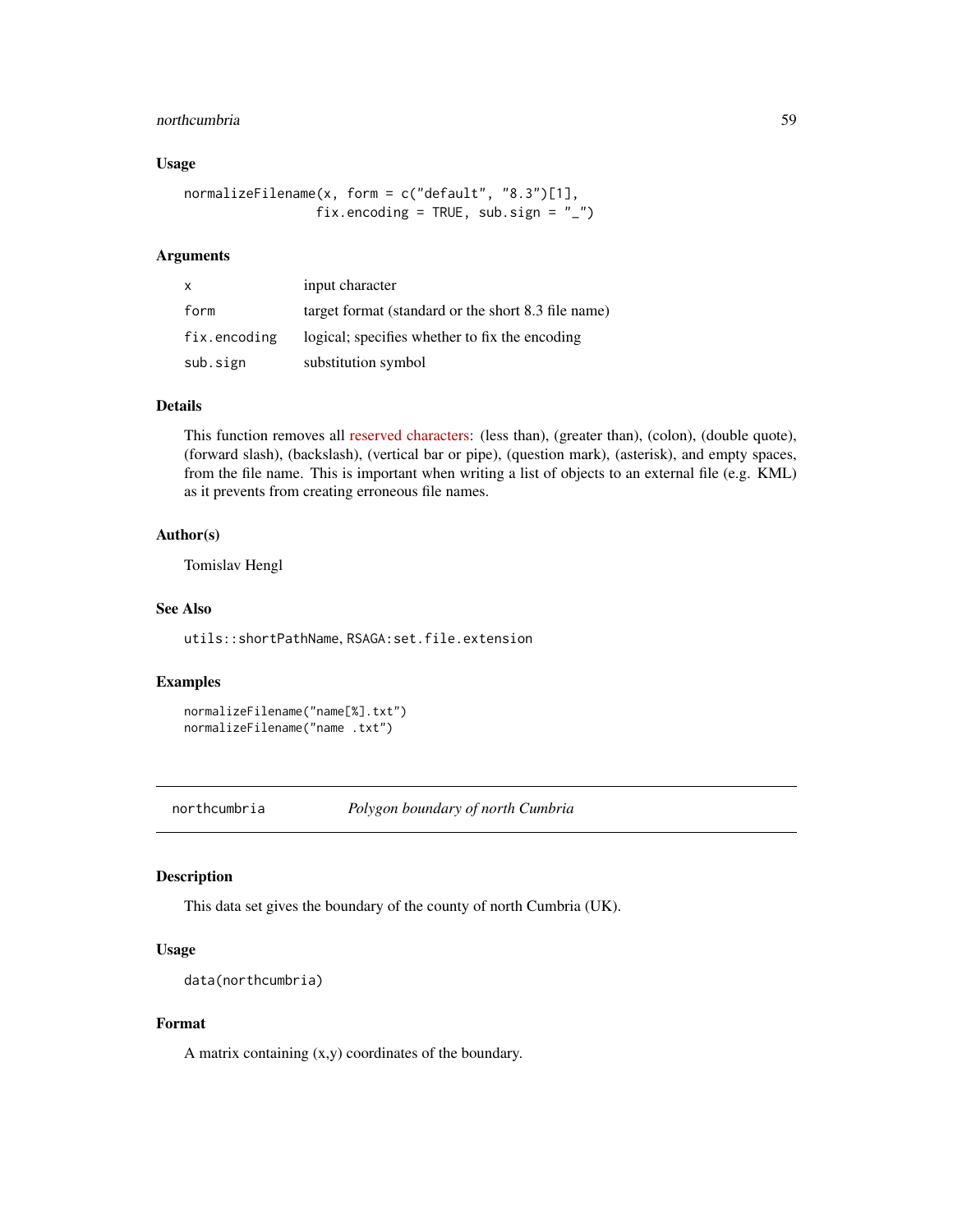#### Author(s)

Edith Gabriel <edith.gabriel@univ-avignon.fr>

#### See Also

[fmd](#page-14-0) for the space-time pattern of food-and-mouth disease in this county in 2001.

<span id="page-59-0"></span>plotKML-method *Methods for plotting results of spatial analysis in Google Earth*

#### Description

The method writes inputs and outputs of spatial analysis (a list of point, gridded and/or polygon data usually) to KML and opens the KML file in Google Earth (or any other default package used to view KML/KMZ files).

#### Usage

```
## S4 method for signature 'SpatialPointsDataFrame'
plotKML(obj,
    folder.name = normalizeFilename(deparse(substitute(obj, env = parent.frame()))),
      file.name = paste(folder.name, ".kml", sep=""),
      size, colour, points_names,
      shape = "http://maps.google.com/mapfiles/kml/pal2/icon18.png",
    metadata = NULL, kmz = get('kmz'', envir = plotKML.opts), open.kml = TRUE, ...)
## S4 method for signature 'SpatialLinesDataFrame'
plotKML(obj,
    folder.name = normalizeFilename(deparse(substitute(obj, env = parent.frame()))),
      file.name = paste(folder.name, ".kml", sep=""),
    metadata = NULL, kmz = get("kmz", envir = plotKML.opts), open.kml = TRUE, ...)
## S4 method for signature 'SpatialPolygonsDataFrame'
plotKML(obj,
    folder.name = normalizeFilename(deparse(substitute(obj, env = parent.frame()))),
      file.name = paste(folder.name, ".kml", sep=""),
      colour, plot.labpt, labels, metadata = NULL,
      kmz = get('kmz", envir = plotKML.opts), open.kml = TRUE, ...)## S4 method for signature 'SpatialPixelsDataFrame'
plotKML(obj,
    folder.name = normalizeFilename(deparse(substitute(obj, env = parent.frame()))),
      file.name = paste(folder.name, ".kml", sep=""),
      colour, raster_name, metadata = NULL, kmz = FALSE, open.kml = TRUE, ...)
## S4 method for signature 'SpatialGridDataFrame'
plotKML(obj,
    folder.name = normalizeFilename(deparse(substitute(obj, env = parent.frame()))),
      file.name = paste(folder.name, ".kml", sep=""),
      colour, raster_name, metadata = NULL, kmz = FALSE, open.kml = TRUE, ...)
## S4 method for signature 'RasterLayer'
```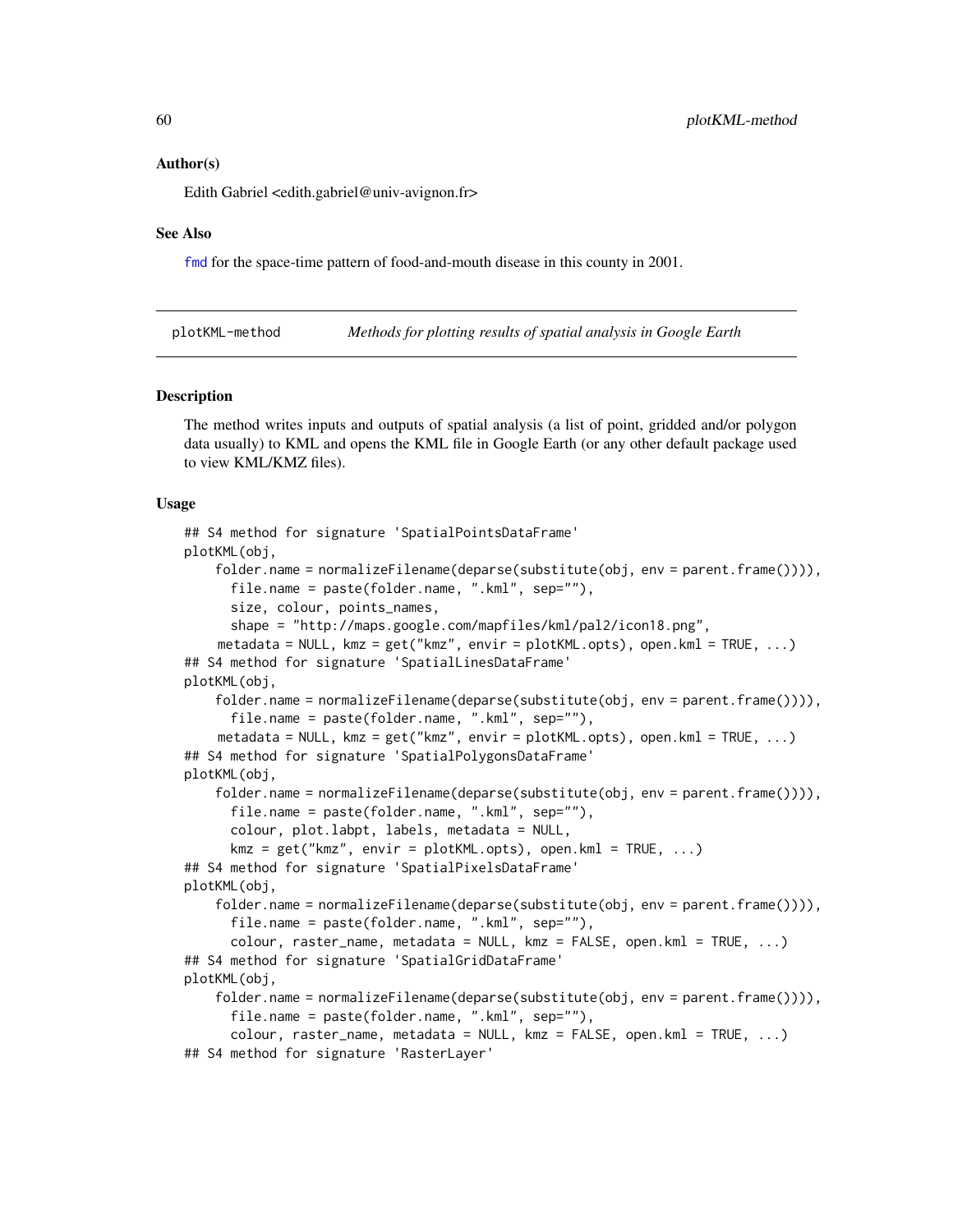```
plotKML(obj,
    folder.name = normalizeFilename(deparse(substitute(obj, env = parent.frame()))),
     file.name = paste(folder.name, ".kml", sep=""),
     colour, raster_name, metadata = NULL, kmz = FALSE, open.kml = TRUE, ...)
## S4 method for signature 'SpatialPhotoOverlay'
plotKML(obj,
    folder.name = normalizeFilename(deparse(substitute(obj, env = parent.frame()))),
      file.name = paste(folder.name, ".kml", sep=""),
     dae.name, kmz = get("kmz", envir = plotKML.opts), open.kml = TRUE, ...)
## S4 method for signature 'SoilProfileCollection'
plotKML(obj,
    folder.name = normalizeFilename(deparse(substitute(obj, env = parent.frame()))),
      file.name = paste(folder.name, ".kml", sep=""),
     var.name, metadata = NULL, kmz = get("kmz", envir = plotKML.opts),
     open.km1 = TRUE, ...## S4 method for signature 'STIDF'
plotKML(obj,
    folder.name = normalizeFilename(deparse(substitute(obj, env = parent.frame()))),
     file.name = paste(folder.name, ".kml", sep=""),
     colour, shape = "http://maps.google.com/mapfiles/kml/pal2/icon18.png",
     points_names, kmz = get("kmz", envir = plotKML.opts), open.kml = TRUE, ...)
## S4 method for signature 'STFDF'
plotKML(obj, ...)
## S4 method for signature 'STSDF'
plotKML(obj, ...)
## S4 method for signature 'STTDF'
plotKML(obj,
    folder.name = normalizeFilename(deparse(substitute(obj, env = parent.frame()))),
      file.name = paste(folder.name, ".kml", sep=""),
    colour, start.icon = "http://maps.google.com/mapfiles/kml/pal2/icon18.png",
     kmz = get("kmz", envir = plotKML.opts), open.kml = TRUE, ...)## S4 method for signature 'RasterBrickTimeSeries'
plotKML(obj,
    folder.name = normalizeFilename(deparse(substitute(obj, env = parent.frame()))),
      file.name = paste(folder.name, ".kml", sep=""),
     pngwidth = 680, pngheight = 180, pngpointsize = 14,
     kmz = get('kmz", envir = plotKML.opts), open.kml = TRUE, ...)## S4 method for signature 'RasterBrickSimulations'
plotKML(obj,
    folder.name = normalizeFilename(deparse(substitute(obj, env = parent.frame()))),
     file.name = paste(folder.name, ".kml", sep=""),
     obj.summary = TRUE,pngwidth = 680, pngheight = 200, pngpointsize = 14,
     kmz = get("kmz", envir = plotKML.opts), open.kml = TRUE, ...)## S4 method for signature 'SpatialMaxEntOutput'
plotKML(obj,
    folder.name = normalizeFilename(deparse(substitute(obj, env = parent.frame()))),
      file.name = paste(folder.name, ".kml", sep=""),
```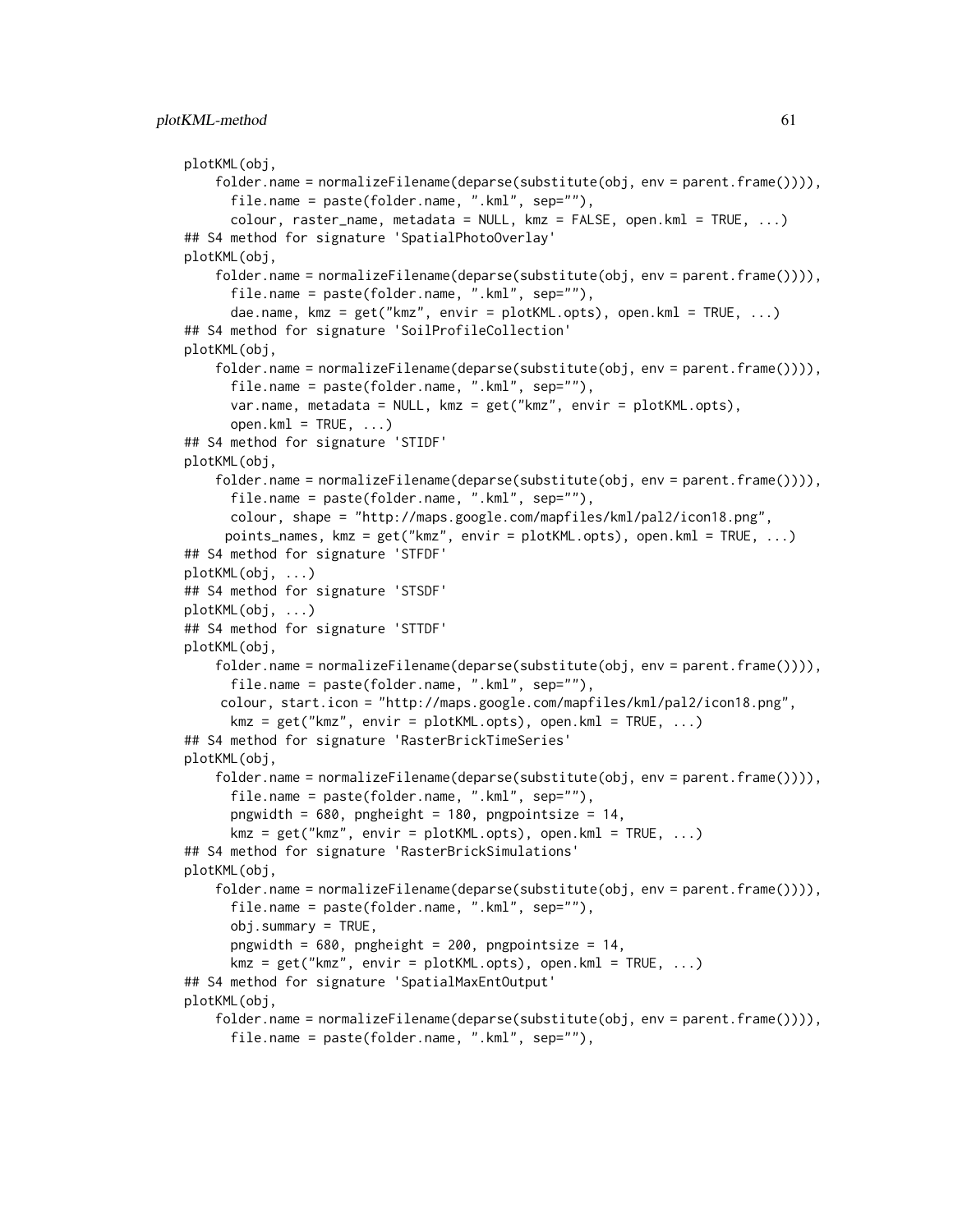```
html.file = obj@maxent@html,
     iframe.width = 800, iframe.height = 800, pngwidth = 280,
     pngheight = 280, pngpointsize = 14, colour,
     shape = "http://plotkml.r-forge.r-project.org/icon17.png",
     kmz = get("kmz", envir = plotKML.opts), open.kml = TRUE,
     TimeSpan.begin = obj@TimeSpan.begin, TimeSpan.end = obj@TimeSpan.end, ...)
## S4 method for signature 'SpatialPredictions'
plotKML(obj,
   folder.name = normalizeFilename(deparse(substitute(obj, env = parent.frame()))),
     file.name = paste(folder.name, ".kml", sep=""), colour,
     grid2poly = FALSE, obj.summary = TRUE, plot.svar = FALSE,
     pngwidth = 210, pngheight = 580, pngpointsize = 14,
    metadata = NULL, kmz = get("kmz", envir = plotKML.opts), open.kml = TRUE, ...)
## S4 method for signature 'SpatialSamplingPattern'
plotKML(obj,
   folder.name = normalizeFilename(deparse(substitute(obj, env = parent.frame()))),
     file.name = paste(folder.name, ".kml", sep=""),
     colour, kmz = get("kmz", envir = plotKML.opts), open.kml = TRUE, ...)## S4 method for signature 'SpatialVectorsSimulations'
plotKML(obj,
    folder.name = normalizeFilename(deparse(substitute(obj, env = parent.frame()))),
      file.name = paste(folder.name, ".kml", sep=""), colour,
     grid2poly = FALSE, obj.summary = TRUE, plot.svar = FALSE,
     kmz = get("kmz", envir = plotKML.opts), open.kml = TRUE, ...)## S4 method for signature 'list'
plotKML(obj,
    folder.name = normalizeFilename(deparse(substitute(obj, env=parent.frame()))),
     file.name = paste(folder.name, ".kml", sep=""),
     size = NULL, colour, points_names = "",
     shape = "http://maps.google.com/mapfiles/kml/pal2/icon18.png",
     plot.labpt = TRUE, labels = "", metadata = NULL,
     kmz = get("kmz", envir = plotKML.opts), open.kml = TRUE, ...)
```

| obj          | input object of specific class; either some sp, or raster or spacetime package<br>class object, or plotKML composite objects containing both inputs and outputs<br>of analysis |
|--------------|--------------------------------------------------------------------------------------------------------------------------------------------------------------------------------|
| folder.name  | character; folder name in the KML file                                                                                                                                         |
| file.name    | character; output KML file name                                                                                                                                                |
| size         | for point objects for plotting (see aesthetics)                                                                                                                                |
| colour       | colour variable for plotting (see aesthetics)                                                                                                                                  |
| points_names | vector of characters that can be used as labels                                                                                                                                |
| shape        | character; icons used for plotting (see aesthetics)                                                                                                                            |
| raster_name  | (optional) specify the output file name (PNG)                                                                                                                                  |
| var.name     | target variable name (only valid for visualization of "SoilProfileCollection"<br>class data                                                                                    |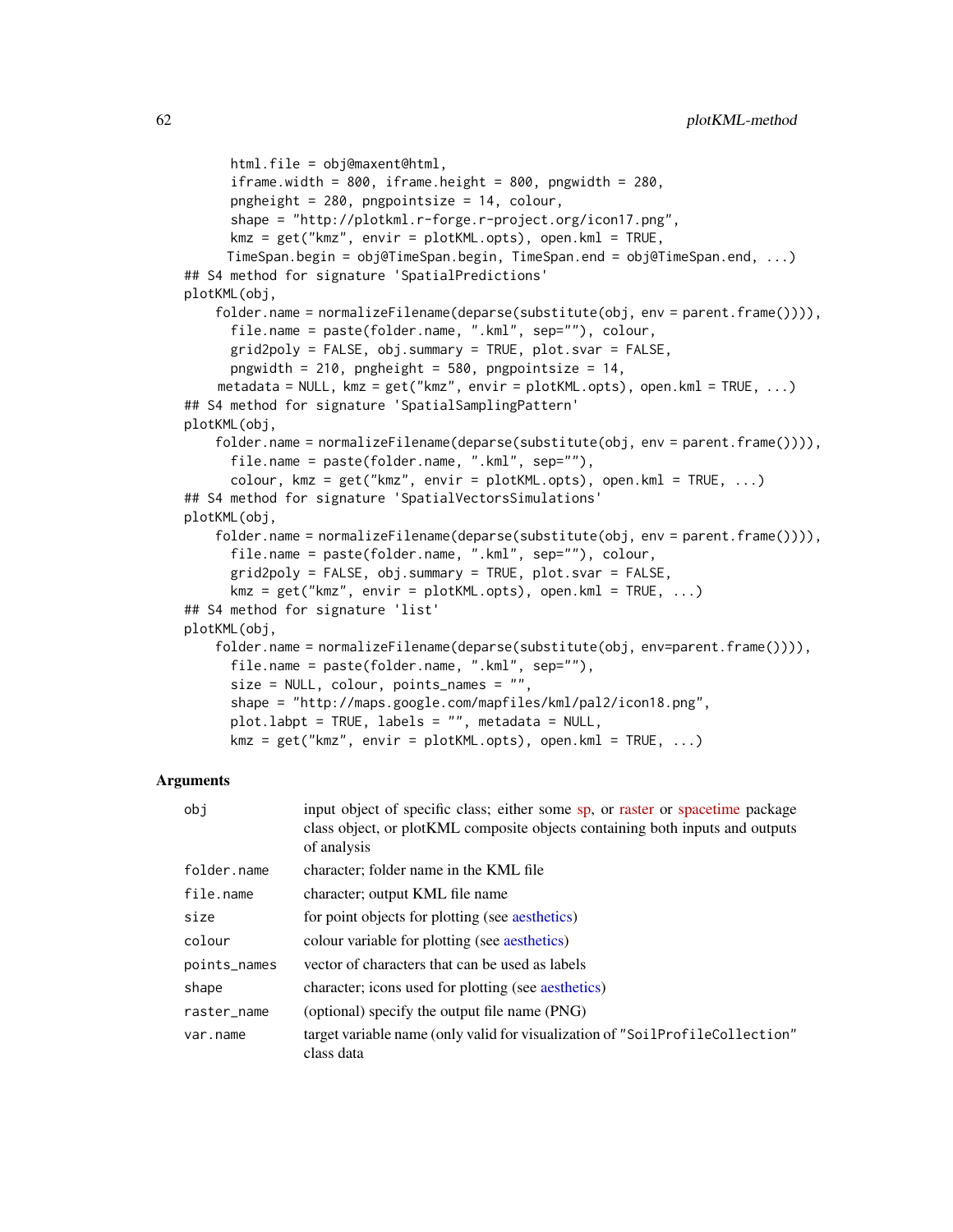| metadata       | (optional) the metadata object                                                                                          |
|----------------|-------------------------------------------------------------------------------------------------------------------------|
| plot.labpt     | logical; specifies whether to plot centroids for polygon data                                                           |
| labels         | character vector; list of labels that will attached to the centroids                                                    |
| start.icon     | icon for the start position (for trajectory data)                                                                       |
| dae.name       | output DAE file name                                                                                                    |
| html.file      | specify the location of the html file containing report data (if the input object is<br>of class "SpatialMaxEntOutput") |
| iframe.width   | integer; width of the screen for iframe                                                                                 |
| iframe.height  | integer; height of the screen for iframe                                                                                |
| TimeSpan.begin | object of class "POSIXct"; begin of the sampling period                                                                 |
| TimeSpan.end   | object of class "POSIXct"; end of the sampling period                                                                   |
| pngwidth       | integer; width of the PNG plot (screen image)                                                                           |
| pngheight      | integer; height of the PNG plot (screen image)                                                                          |
| pngpointsize   | integer; text size in the PNG plot (screen image)                                                                       |
| grid2poly      | logical; specifies whether to convert gridded object to polygons                                                        |
| obj.summary    | logical; specifies whether to print the object summary                                                                  |
| plot.svar      | logical; specifies whether to plot the model uncertainty                                                                |
| kmz            | logical; specifies whether to compress the output KML file                                                              |
| open.kml       | logical; specifies whether to directly open the output KML file (i.e. in Google<br>Earth)                               |
| $\cdots$       | (optional) arguments passed to the lower level functions                                                                |

## Details

This is a generic function to plot various spatial and spatio-temporal R objects that contain both inputs and outputs of spatial analysis. The resulting plots (referred to as *'views'*) are expected to be cartographically complete as they should contain legends, and data and model descriptions. In principle, plotKML works with both simple spatial objects, and complex objects such as "SpatialPredictions", "SpatialVectorsSimulations", "RasterBrickSimulations", "RasterBrickTimeSeries", "SpatialMaxEntOutput" and similar. To further customize visualizations consider combining the lower level functions [kml\\_open](#page-51-0), [kml\\_close](#page-51-1), [kml\\_compress](#page-28-0), [kml\\_screen](#page-52-0) into your own plotKML() method.

All ST-classes are coerced to the STIDF format and hence use the plotKML method for STIDFs.

#### Note

To prepare a list of objects of class "SpatialPointsDataFrame", "SpatialLinesDataFrame", "SpatialPolygonsDataFrame", or "SpatialPixelsDataFrame" consider using the GSIF::tile function. Writting large spatial objects via plotKML can be time consuming. Please refer to the package manual for more information.

#### See Also

```
SpatialPredictions-class, SpatialVectorsSimulations-class, RasterBrickSimulations-class,
RasterBrickTimeSeries-class, SpatialMaxEntOutput-class, SpatialSamplingPattern-class
```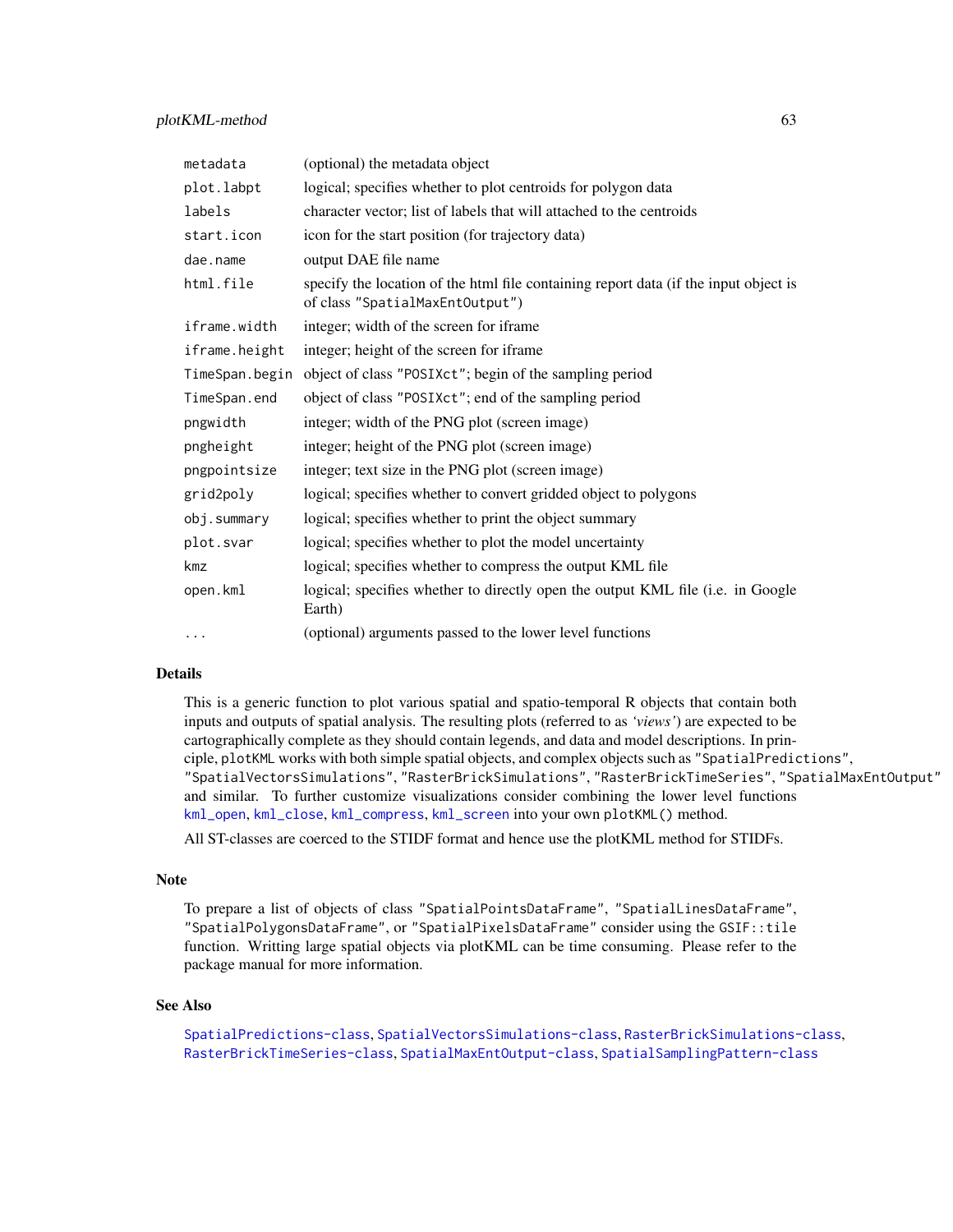## Examples

```
plotKML.env(kmz = FALSE)
## -------------- SpatialPointsDataFrame --------- ##
library(sp)
library(rgdal)
data(eberg)
coordinates(eberg) <- ~X+Y
proj4string(eberg) <- CRS("+init=epsg:31467")
## subset to 20 percent:
eberg <- eberg[runif(nrow(eberg))<.1,]
## Not run: ## bubble type plot:
plotKML(eberg["CLYMHT_A"])
plotKML(eberg["CLYMHT_A"], colour_scale=rep("#FFFF00", 2), points_names="")
## End(Not run)
## plot points with a legend:
shape = "http://maps.google.com/mapfiles/kml/pal2/icon18.png"
kml.file = paste0(tempdir(), "/eberg_CLYMHT_A.kml")
leg.file = paste0(dirname(kml.file), "/kml_legend.png")
kml_open(kml.file)
kml_layer(eberg["CLYMHT_A"], colour=CLYMHT_A, z.lim=c(20,60),
          colour_scale=SAGA_pal[[1]], shape=shape, points_names="")
kml_legend.bar(x=eberg$CLYMHT_A,
              legend.file=leg.file,
               legend.pal=SAGA_pal[[1]], z.lim=c(20,60))
kml_screen(image.file=leg.file)
kml_close(kml.file)
## -------------- SpatialLinesDataFrame --------- ##
data(eberg_contours)
## Not run:
plotKML(eberg_contours)
## plot contour lines with actual altitudes:
plotKML(eberg_contours, colour=Z, altitude=Z)
## End(Not run)
## -------------- SpatialPolygonsDataFrame --------- ##
data(eberg_zones)
## Not run:
plotKML(eberg_zones["ZONES"])
## add altitude:
zmin = 230
plotKML(eberg_zones["ZONES"], altitude=zmin+runif(length(eberg_zones))*500)
## End(Not run)
## -------------- SpatialPixelsDataFrame --------- ##
library(rgdal)
library(raster)
data(eberg_grid)
```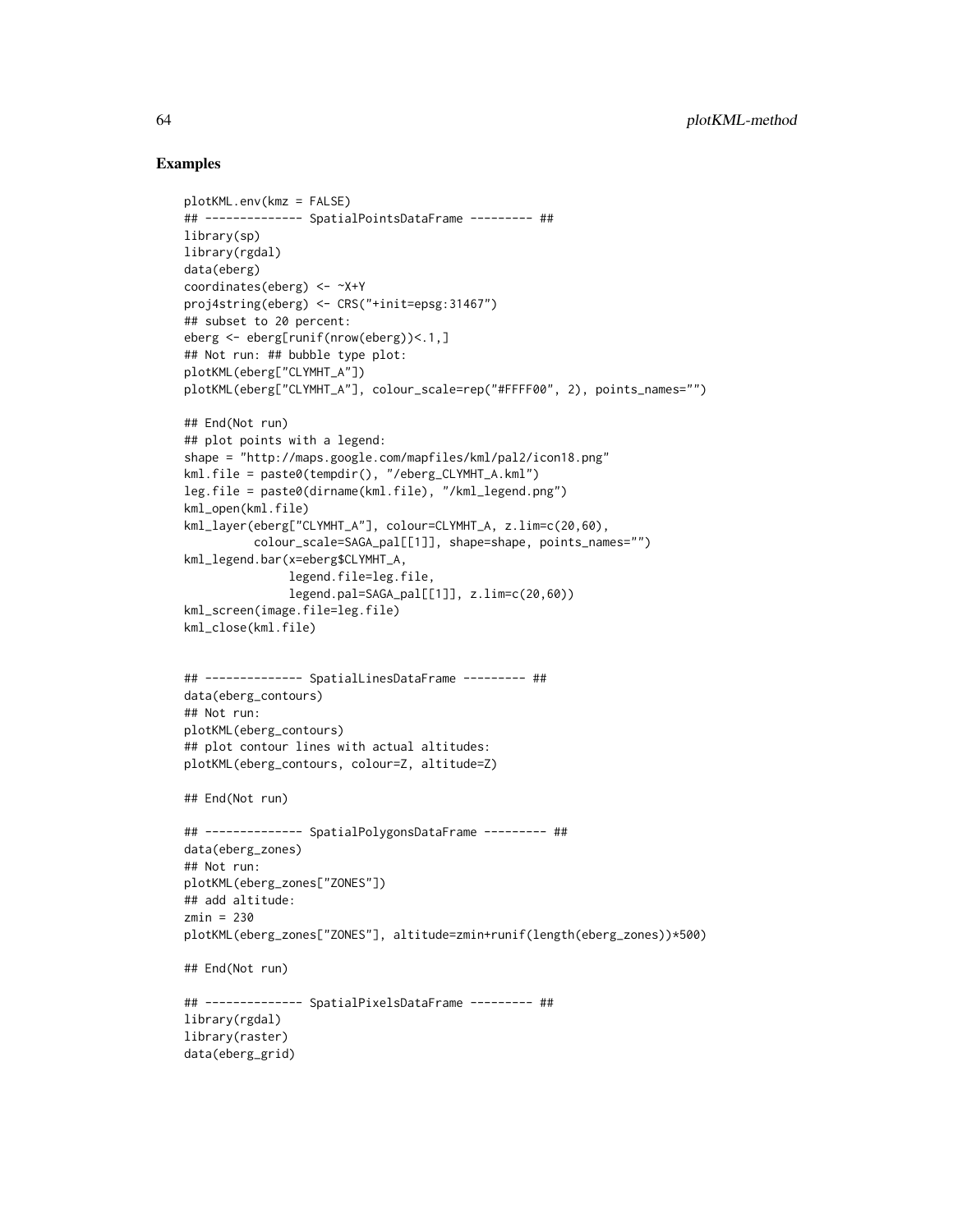```
gridded(eberg_grid) <- ~x+y
proj4string(eberg_grid) <- CRS("+init=epsg:31467")
TWI <- reproject(eberg_grid["TWISRT6"])
data(SAGA_pal)
## Not run: ## set limits manually (increase resolution):
plotKML(TWI, colour_scale = SAGA_pal[[1]])
plotKML(TWI, z.lim=c(12,20), colour_scale = SAGA_pal[[1]])
## End(Not run)
## categorical data:
eberg_grid$LNCCOR6 <- as.factor(paste(eberg_grid$LNCCOR6))
levels(eberg_grid$LNCCOR6)
data(worldgrids_pal)
## attr(worldgrids_pal["corine2k"][[1]], "names")
pal = as.character(worldgrids_pal["corine2k"][[1]][c(1,11,13,14,16,17,18)])
LNCCOR6 <- reproject(eberg_grid["LNCCOR6"])
## Not run:
plotKML(LNCCOR6, colour_scale=pal)
## End(Not run)
## -------------- SpatialPhotoOverlay --------- ##
## Not run:
library(RCurl)
imagename = "Soil_monolith.jpg"
urlExists = url.exists("http://commons.wikimedia.org")
if(urlExists){
  x1 <- getWikiMedia.ImageInfo(imagename)
  sm <- spPhoto(filename = x1$url$url, exif.info = x1$metadata)
  # str(sm)
  plotKML(sm)
}
## End(Not run)
## -------------- SoilProfileCollection --------- ##
library(aqp)
library(plyr)
## sample profile from Nigeria:
lon = 3.90; lat = 7.50; id = "ISRIC:NG0017"; FAO1988 = "LXp"
top = c(0, 18, 36, 65, 87, 127)
bottom = c(18, 36, 65, 87, 127, 181)
ORCDRC = c(18.4, 4.4, 3.6, 3.6, 3.2, 1.2)
hue = c("7.5YR", "7.5YR", "2.5YR", "5YR", "5YR", "10YR")
value = c(3, 4, 5, 5, 5, 7); chroma = c(2, 4, 6, 8, 4, 3)## prepare a SoilProfileCollection:
prof1 <- join(data.frame(id, top, bottom, ORCDRC, hue, value, chroma),
   data.frame(id, lon, lat, FAO1988), type='inner')
prof1$soil_color <- with(prof1, munsell2rgb(hue, value, chroma))
depths(prof1) \le id \sim top + bottom
site(prof1) \leq - \sim lon + lat + FA01988
coordinates(prof1) <- ~ lon + lat
proj4string(prof1) <- CRS("+proj=longlat +datum=WGS84")
```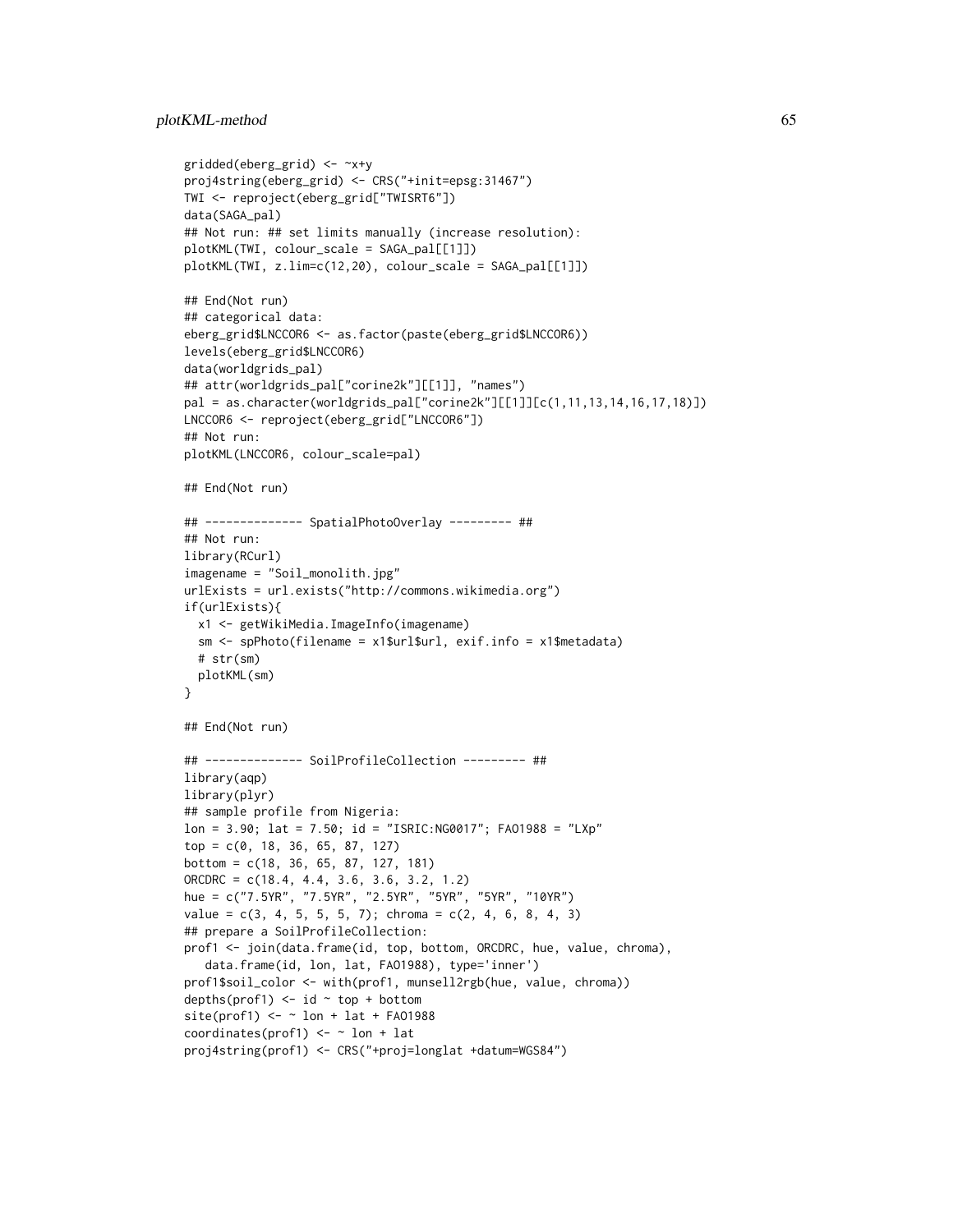```
prof1
## Not run:
plotKML(prof1, var.name="ORCDRC", color.name="soil_color")
## End(Not run)
## -------------- STIDF --------- ##
library(sp)
library(spacetime)
## daily temperatures for Croatia:
data(HRtemp08)
## format the time column:
HRtemp08$ctime <- as.POSIXct(HRtemp08$DATE, format="%Y-%m-%dT%H:%M:%SZ")
## create a STIDF object:
sp <- SpatialPoints(HRtemp08[,c("Lon","Lat")])
proj4string(sp) <- CRS("+proj=longlat +datum=WGS84")
HRtemp08.st <- STIDF(sp, time = HRtemp08$ctime, data = HRtemp08[,c("NAME","TEMP")])
## subset to first 500 records:
HRtemp08_jan <- HRtemp08.st[1:500]
str(HRtemp08_jan)
## Not run:
plotKML(HRtemp08_jan[,,"TEMP"], LabelScale = .4)
## End(Not run)
## foot-and-mouth disease data:
data(fmd)
fmd0 <- data.frame(fmd)
coordinates(fmd0) <- c("X", "Y")
proj4string(fmd0) <- CRS("+init=epsg:27700")
fmd_sp <- as(fmd0, "SpatialPoints")
dates <- as.Date("2001-02-18")+fmd0$ReportedDay
library(spacetime)
fmd_ST <- STIDF(fmd_sp, dates, data.frame(ReportedDay=fmd0$ReportedDay))
data(SAGA_pal)
## Not run:
plotKML(fmd_ST, colour_scale=SAGA_pal[[1]])
## End(Not run)
## -------------- STFDF --------- ##
## results of krigeST:
library(gstat)
library(sp)
library(spacetime)
library(raster)
## define space-time variogram
sumMetricVgm <- vgmST("sumMetric",
                      space=vgm( 4.4, "Lin", 196.6, 3),
                      time =vgm( 2.2, "Lin", 1.1, 2),
                      joint=vgm(34.6, "Exp", 136.6, 12),
                      stAni=51.7)
```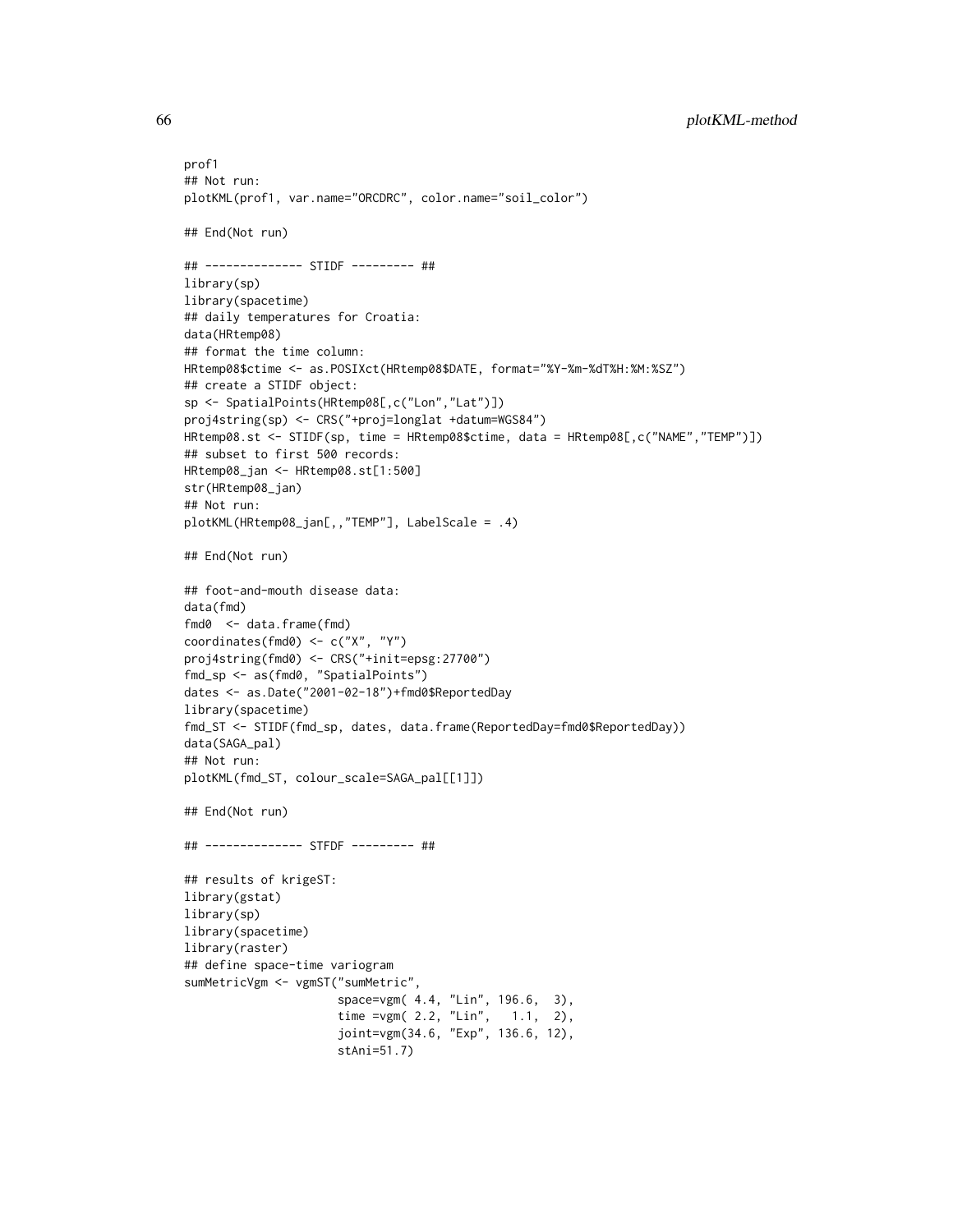```
## example from the gstat package:
data(air)
rural = STFDF(stations, dates, data.frame(PM10 = as.vector(air)))
rr <- rural[,"2005-06-01/2005-06-03"]
rr <- as(rr,"STSDF")
x1 \leftarrow \text{seq}(\text{from=6}, \text{to=15}, \text{by=1})x2 <- seq(from=48,to=55,by=1)
DE_gridded <- SpatialPoints(cbind(rep(x1,length(x2)), rep(x2,each=length(x1))),
                           proj4string=CRS(proj4string(rr@sp)))
gridded(DE_gridded) <- TRUE
DE_pred <- STF(sp=as(DE_gridded,"SpatialPoints"), time=rr@time)
DE_kriged <- krigeST(PM10~1, data=rr, newdata=DE_pred,
                     modelList=sumMetricVgm)
gridded(DE_kriged@sp) <- TRUE
#stplot(DE_kriged)
## plot in Google Earth:
z.lim = range(DE_kriged@data, na.rm=TRUE)
## Not run:
plotKML(DE_kriged, z.lim=z.lim)
## add observations points:
plotKML(rr, z.lim=z.lim)
## End(Not run)
## -------------- STTDF --------- ##
## Not run:
library(fossil)
library(spacetime)
library(adehabitatLT)
data(gpxbtour)
## format the time column:
gpxbtour$ctime <- as.POSIXct(gpxbtour$time, format="%Y-%m-%dT%H:%M:%SZ")
coordinates(gpxbtour) <- ~lon+lat
proj4string(gpxbtour) <- CRS("+proj=longlat +datum=WGS84")
xy <- as.list(data.frame(t(coordinates(gpxbtour))))
gpxbtour$dist.km <- sapply(xy, function(x) {
  deg.dist(long1=x[1], lat1=x[2], long2=xy[[1]][1], lat2=xy[[1]][2])
} )
## convert to a STTDF class:
gpx.ltraj <- as.ltraj(coordinates(gpxbtour), gpxbtour$ctime, id = "th")
gpx.st <- as(gpx.ltraj, "STTDF")
gpx.st$speed <- gpxbtour$speed
gpx.st@sp@proj4string <- CRS("+proj=longlat +datum=WGS84")
str(gpx.st)
plotKML(gpx.st, colour="speed")
## End(Not run)
## -------------- Spatial Metadata --------- ##
## Not run:
eberg.md <- spMetadata(eberg, xml.file=system.file("eberg.xml", package="plotKML"),
  Target_variable="SNDMHT_A", Citation_title="Ebergotzen profiles")
```

```
plotKML(eberg[1:100,"CLYMHT_A"], metadata=eberg.md)
```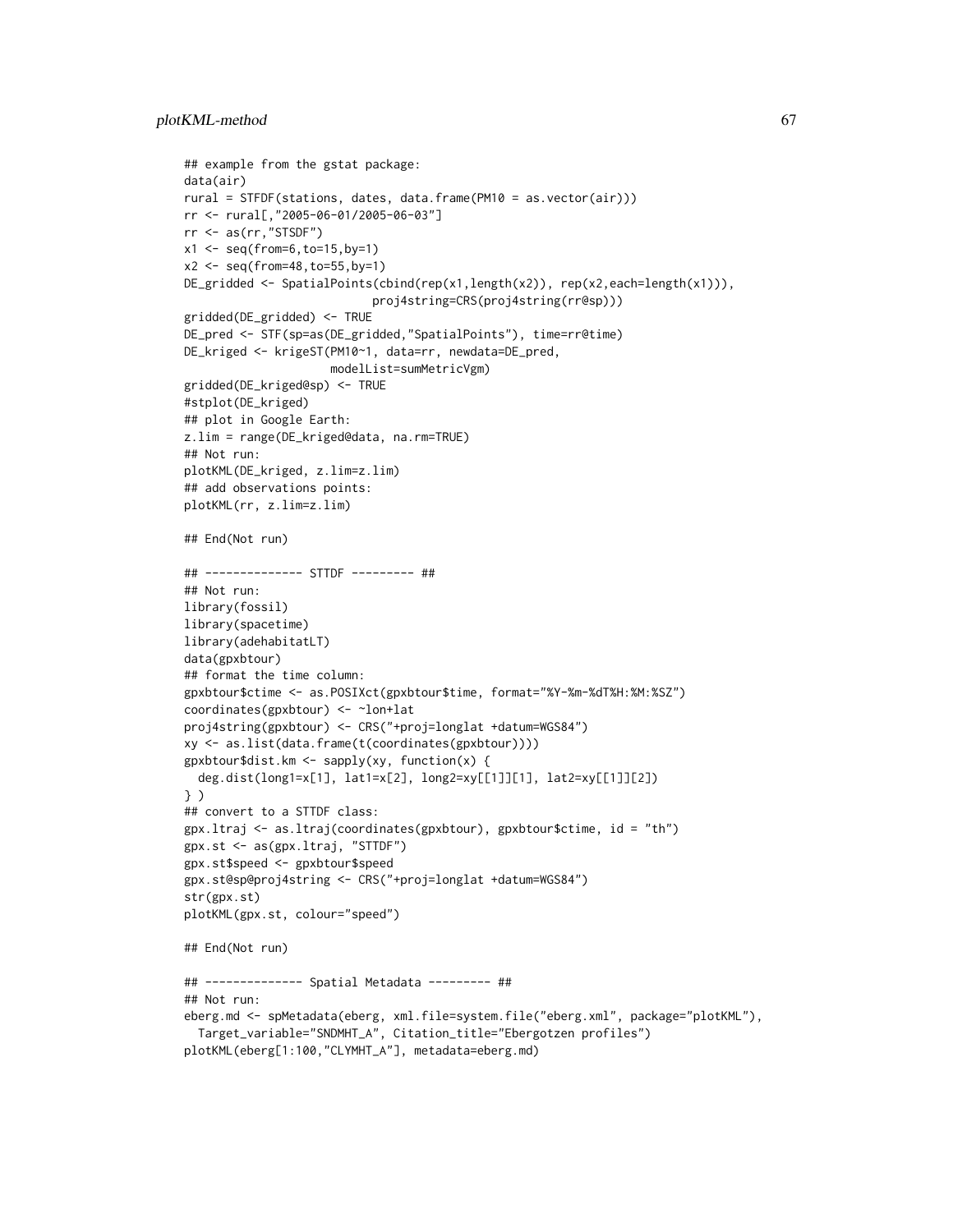```
## End(Not run)
## -------------- RasterBrickTimeSeries --------- ##
library(raster)
library(sp)
data(LST)
gridded(LST) <- ~lon+lat
proj4string(LST) <- CRS("+proj=longlat +datum=WGS84")
dates <- sapply(strsplit(names(LST), "LST"), function(x){x[[2]]})
datesf <- format(as.Date(dates, "%Y_%m_%d"), "%Y-%m-%dT%H:%M:%SZ")
## begin / end dates +/- 4 days:
TimeSpan.begin = as.POSIXct(unclass(as.POSIXct(datesf))-4*24*60*60, origin="1970-01-01")
TimeSpan.end = as.POSIXct(unclass(as.POSIXct(datesf))+4*24*60*60, origin="1970-01-01")
## pick climatic stations in the area:
pnts <- HRtemp08[which(HRtemp08$NAME=="Pazin")[1],]
pnts <- rbind(pnts, HRtemp08[which(HRtemp08$NAME=="Crni Lug - NP Risnjak")[1],])
pnts <- rbind(pnts, HRtemp08[which(HRtemp08$NAME=="Cres")[1],])
coordinates(pnts) <- ~Lon + Lat
proj4string(pnts) <- CRS("+proj=longlat +datum=WGS84")
## get the dates from the file names:
LST_ll <- brick(LST[1:5])
LST_ll@title = "Time series of MODIS Land Surface Temperature images"
LST.ts <- new("RasterBrickTimeSeries", variable = "LST", sampled = pnts,
    rasters = LST_ll, TimeSpan.begin = TimeSpan.begin[1:5],
    TimeSpan.end = TimeSpan.end[1:5])
data(SAGA_pal)
## Not run: ## plot MODIS images in Google Earth:
plotKML(LST.ts, colour_scale=SAGA_pal[[1]])
## End(Not run)
## -------------- Spatial Predictions --------- ##
library(sp)
library(rgdal)
library(gstat)
data(meuse)
coordinates(meuse) <- ~x+y
proj4string(meuse) <- CRS("+init=epsg:28992")
## load grids:
data(meuse.grid)
gridded(meuse.grid) <- ~x+y
proj4string(meuse.grid) <- CRS("+init=epsg:28992")
## Not run: ## fit a model:
library(GSIF)
omm <- fit.gstatModel(observations = meuse, formulaString = om~dist,
   family = gaussian(log), covariates = meuse.grid)
## produce SpatialPredictions:
om.rk <- predict(omm, predictionLocations = meuse.grid)
## plot the whole geostatical mapping project in Google Earth:
plotKML(om.rk, colour_scale = SAGA_pal[[1]])
## plot each cell as polygon:
plotKML(om.rk, colour_scale = SAGA_pal[[1]], grid2poly = TRUE)
```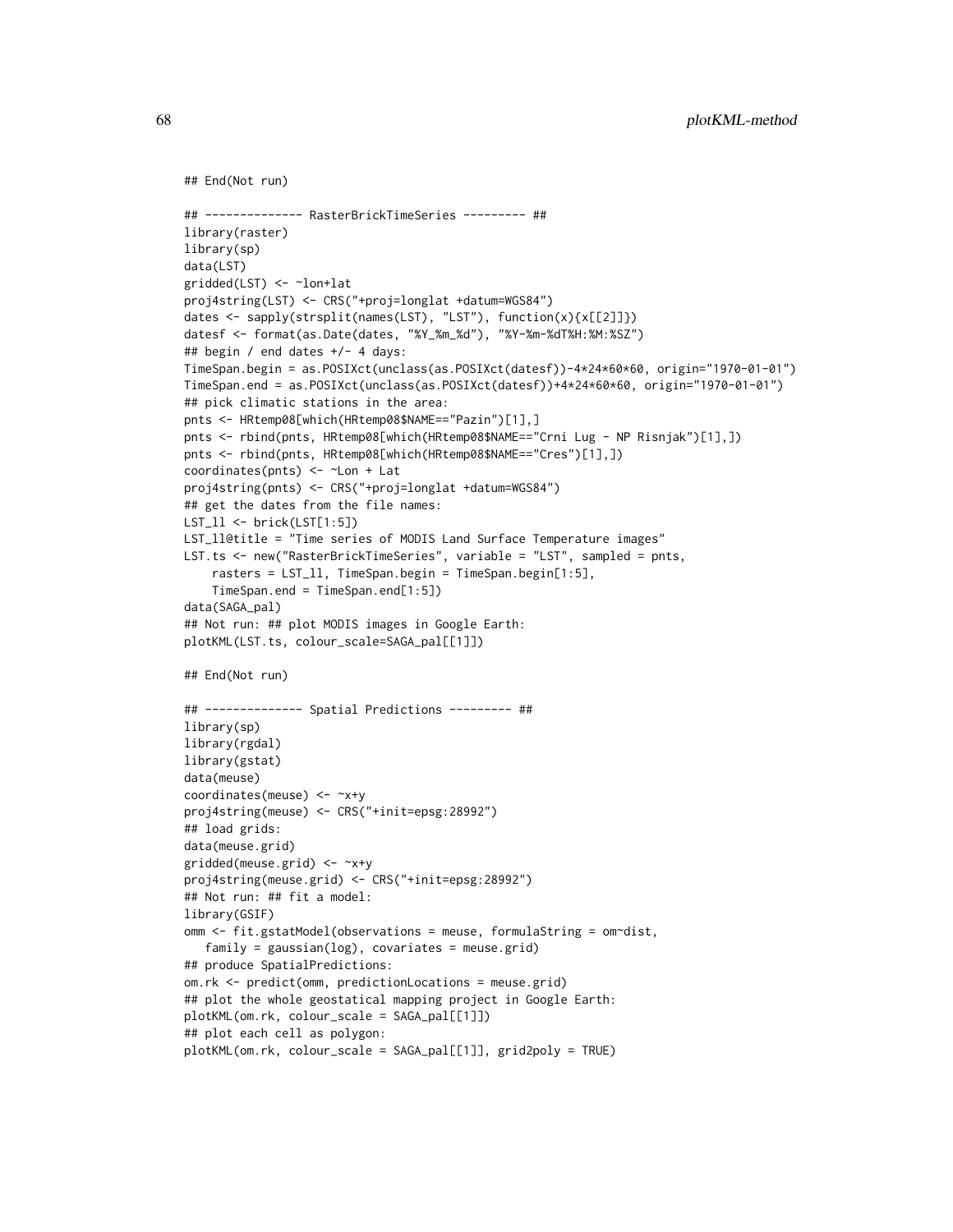```
## End(Not run)
## -------------- SpatialSamplingPattern --------- ##
## Not run:
library(spcosa)
library(sp)
## read a polygon map:
shpFarmsum <- readOGR(dsn = system.file("maps", package = "spcosa"),
  layer = "farmsum")
## stratify `Farmsum' into 50 strata
myStratification <- stratify(shpFarmsum, nStrata = 50)
## sample two sampling units per stratum
mySamplingPattern <- spsample(myStratification, n = 2)
## attach the correct proj4 string:
library(RCurl)
urlExists = url.exists("http://spatialreference.org/ref/sr-org/6781/proj4/")
if(urlExists){
  nl.rd <- getURL("http://spatialreference.org/ref/sr-org/6781/proj4/")
  proj4string(mySamplingPattern@sample) <- CRS(nl.rd)
  # prepare spatial domain (polygons):
  sp.domain <- as(myStratification@cells, "SpatialPolygons")
  sp.domain <- SpatialPolygonsDataFrame(sp.domain,
     data.frame(ID=as.factor(myStratification@stratumId)), match.ID = FALSE)
  proj4string(sp.domain) <- CRS(nl.rd)
  # create new object:
  mySamplingPattern.ssp <- new("SpatialSamplingPattern",
     method = class(mySamplingPattern), pattern = mySamplingPattern@sample,
     sp.domain = sp.domain)
  # the same plot now in Google Earth:
  shape = "http://maps.google.com/mapfiles/kml/pal2/icon18.png"
  plotKML(mySamplingPattern.ssp, shape = shape)
}
## End(Not run)
## -------------- RasterBrickSimulations --------- ##
## Not run:
library(sp)
library(gstat)
data(barxyz)
## define the projection system:
prj = "+proj=tmerc +lat_0=0 +lon_0=18 +k=0.9999 +x_0=6500000 +y_0=0
  +ellps=bessel +units=m
  +towgs84=550.499,164.116,475.142,5.80967,2.07902,-11.62386,0.99999445824"
coordinates(barxyz) <- ~x+y
proj4string(barxyz) <- CRS(prj)
data(bargrid)
coordinates(bargrid) <- ~x+y
gridded(bargrid) <- TRUE
proj4string(bargrid) <- CRS(prj)
## fit a variogram and generate simulations:
Z.ovgm <- vgm(psill=1352, model="Mat", range=650, nugget=0, kappa=1.2)
```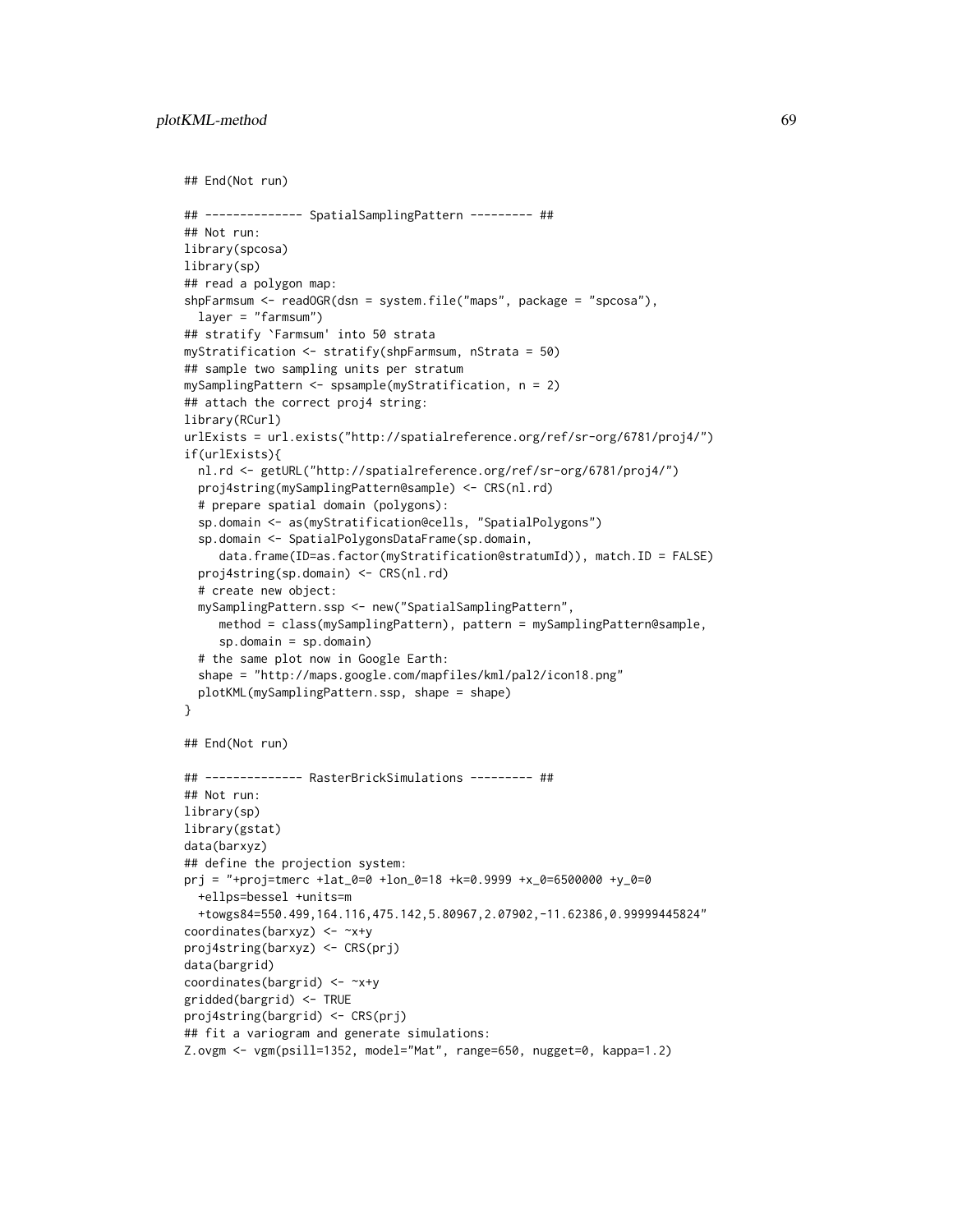```
sel <- runif(length(barxyz$Z))<.2
## Note: this operation can be time consuming
sims <- krige(Z~1, barxyz[sel,], bargrid, model=Z.ovgm, nmax=20,
  nsim=10, debug.level=-1)
## specify the cross-section:
t1 <- Line(matrix(c(bargrid@bbox[1,1], bargrid@bbox[1,2], 5073012, 5073012), ncol=2))
transect <- SpatialLines(list(Lines(list(t1), ID="t")), CRS(prj))
## glue to a RasterBrickSimulations object:
library(raster)
bardem_sims <- new("RasterBrickSimulations", variable = "elevations",
 sampled = transect, realizations = brick(sims))
## plot the whole project and open in Google Earth:
data(R_pal)
plotKML(bardem_sims, colour_scale = R_pal[[4]])
## End(Not run)
## -------------- SpatialVectorsSimulations --------- ##
## Not run:
data(barstr)
data(bargrid)
library(sp)
coordinates(bargrid) <- ~ x+y
gridded(bargrid) <- TRUE
## output topology:
cell.size = bargrid@grid@cellsize[1]
bbox = bargrid@bbox
nrows = round(abs(diff(bbox[1,])/cell.size), 0)
ncols = round(abs(diff(bbox[2,])/cell.size), 0)
gridT = GridTopology(cellcentre.offset=bbox[,1],
 cellsize=c(cell.size,cell.size),
 cells.dim=c(nrows, ncols))
bar_sum <- count.GridTopology(gridT, vectL=barstr[1:5])
## NOTE: this operation can be time consuming!
## plot the whole project and open in Google Earth:
plotKML(bar_sum)
## End(Not run)
## -------------- SpatialMaxEntOutput --------- ##
## Not run:
library(maptools)
library(rgdal)
data(bigfoot)
aea.prj <- "+proj=aea +lat_1=29.5 +lat_2=45.5 +lat_0=23 +lon_0=-96
   +x_0=0 +y_0=0 +ellps=GRS80 +datum=NAD83 +units=m +no_defs"
data(USAWgrids)
gridded(USAWgrids) <- ~s1+s2
proj4string(USAWgrids) <- CRS(aea.prj)
bbox <- spTransform(USAWgrids, CRS("+proj=longlat +datum=WGS84"))@bbox
sel = bigfoot$Lon > bbox[1,1] & bigfoot$Lon < bbox[1,2] &
    bigfoot$Lat > bbox[2,1] & bigfoot$Lat < bbox[2,2]
bigfoot <- bigfoot[sel,]
```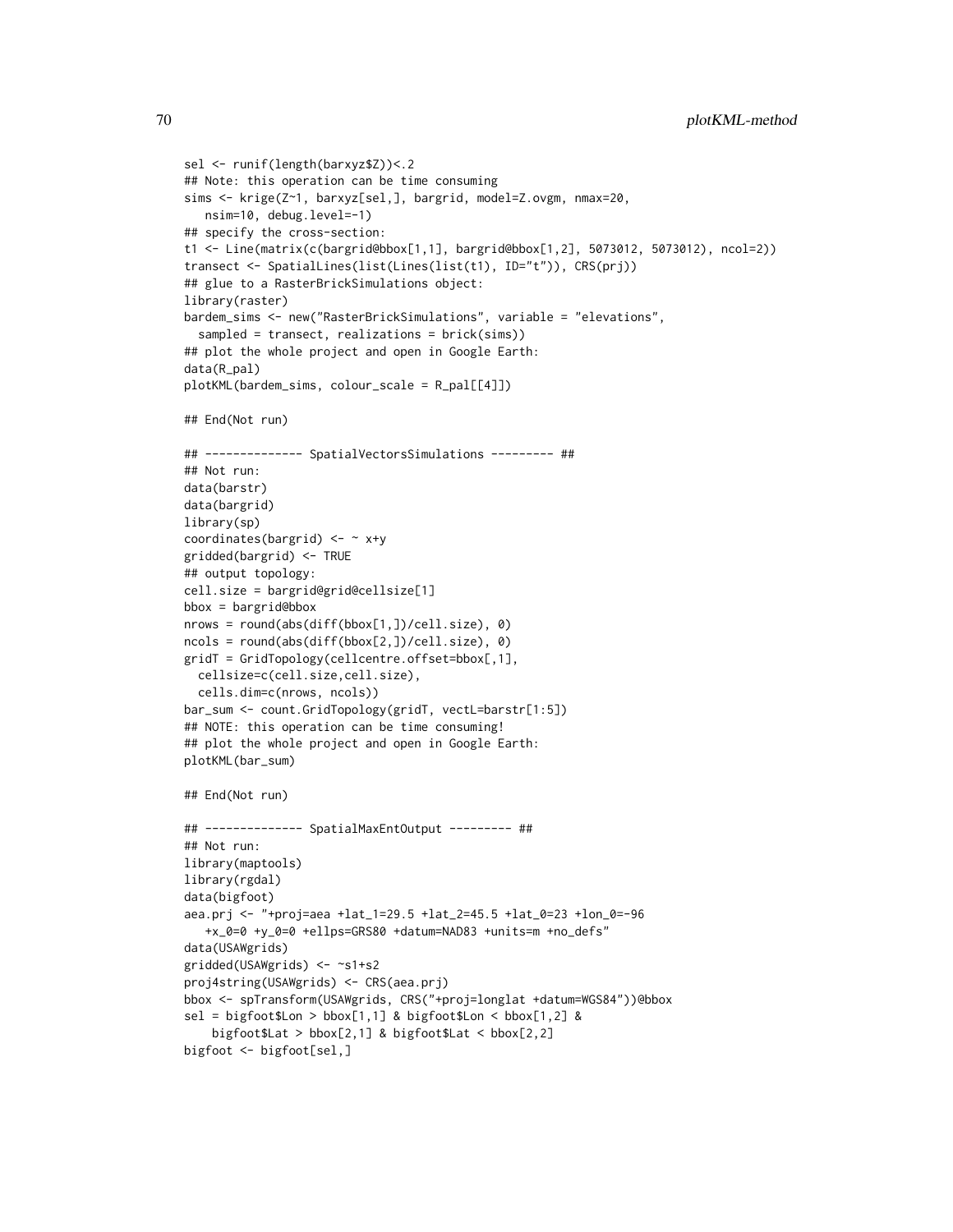## plotKML.env 71

```
coordinates(bigfoot) <- ~Lon+Lat
proj4string(bigfoot) <- CRS("+proj=longlat +datum=WGS84")
library(spatstat)
bigfoot.aea <- as.ppp(spTransform(bigfoot, CRS(aea.prj)))
## Load the covariates:
sel.grids <- c("globedem","nlights03","sdroads","gcarb","twi","globcov")
library(GSIF)
library(dismo)
## run MaxEnt analysis:
jar <- paste(system.file(package="dismo"), "/java/maxent.jar", sep='')
if(file.exists(jar)){
  bigfoot.smo <- MaxEnt(bigfoot.aea, USAWgrids[sel.grids])
  icon = "http://plotkml.r-forge.r-project.org/bigfoot.png"
  data(R_pal)
  plotKML(bigfoot.smo, colour_scale = R_pal[["bpy_colors"]], shape = icon)
}
## End(Not run)
```
plotKML.env *plotKML specific environmental variables / paths*

#### Description

Sets the environmental, package specific parameters and settings (URLs, names, default color palettes and similar) that can be later on passed to other functions.

#### Usage

```
plotKML.env(colour_scale_numeric = "", colour_scale_factor = "",
       colour_scale_svar = "", ref_CRS, NAflag, icon, LabelScale, size_range,
       license_url, metadata_sel, kmz, kml_xsd, kml_url, kml_gx, gpx_xsd,
       fgdc_xsd, inspire_xsd, convert, gdalwarp, gdal_translate, python,
       home_url, show.env = TRUE, silent = TRUE)
```

| colour_scale_numeric |                                                               |  |
|----------------------|---------------------------------------------------------------|--|
|                      | default colour scheme for numeric variables                   |  |
| colour_scale_factor  |                                                               |  |
|                      | default colour scheme for factor variables                    |  |
| colour_scale_svar    |                                                               |  |
|                      | default colour scheme for model error (e.g. mapping error)    |  |
| ref_CRS              | the referent CRS $proj4string$ ("+proj=longlat +datum=WGS84") |  |
| NAflag               | the default missing value flag (usually "-99999")             |  |
| icon                 | the default icon URL                                          |  |
| LabelScale           | the default scale factor for labels                           |  |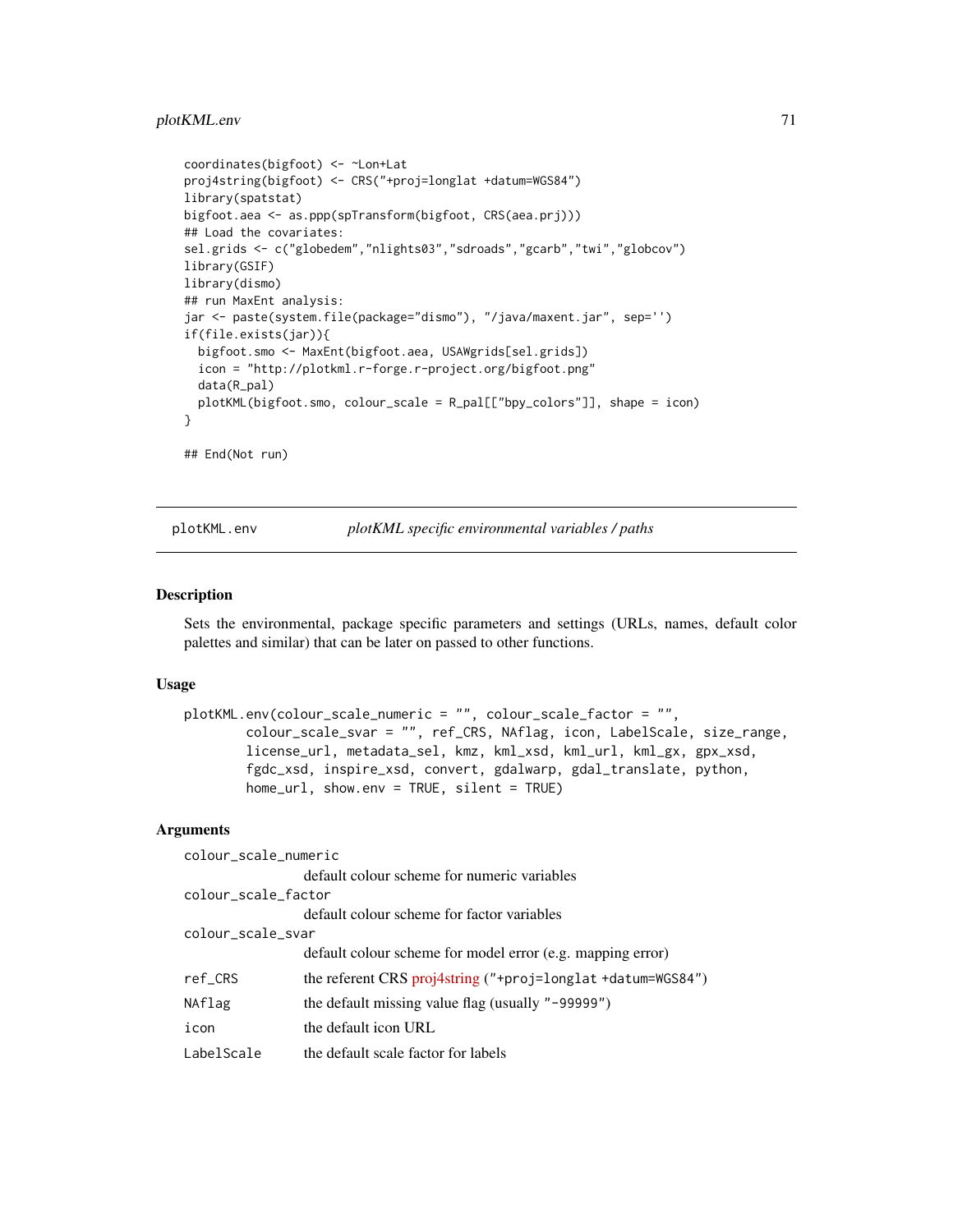| size_range     | the default size range                                             |
|----------------|--------------------------------------------------------------------|
| license url    | the default license URL                                            |
| metadata_sel   | a list of the default metadata fields for summary                  |
| kmz            | logical; the default compression setting                           |
| kml_xsd        | the default KML scheme URL                                         |
| kml_url        | the default KML format URL                                         |
| kml_gx         | the default extended KML scheme URL                                |
| gpx_xsd        | the default GPX scheme URL                                         |
| fgdc_xsd       | the default metadata scheme URL                                    |
| inspire_xsd    | the default metadata scheme URL                                    |
| convert        | a path to ImageMagick convert program                              |
| gdalwarp       | a path to gdalwarp program                                         |
| gdal_translate | a path to gdalwarp program                                         |
| python         | a path to Python program                                           |
| home_url       | the default location of all icons and auxiliary files              |
| show.env       | logical; specify whether to print all environmental parameters     |
| silent         | logical; specify whether to search for paths for external software |

#### Details

The function will try to locate external software tools under either Windows or Unix platform and then save the results to the plotKML.opts environment. [plotKML-package](#page-2-0) does not look automatically for software paths (unless you specify this manually in your "Rprofile.site"). The external software tools are not required by default and most of operations in [plotKML-package](#page-2-0) can be run without using them. GDAL, SAGA GIS and Python are highly recommended, however, for processing large data sets. The function paths looks for GDAL, ImageMagick, Python, SAGA GIS, in the Windows Registry Hive, the Program Files directory or the usr/bin installation (Unix).

### Warning

Under Linux OS you need to install GDAL binaries by using e.g.: sudo apt-get install gdal-bin

# Note

```
To further customize the plotKML options, consider putting:
library(plotKML); plotKML.env(...,show.env = FALSE)
in your "/etc/Rprofile.site".
```
## Author(s)

Tomislav Hengl, Dylan Beaudette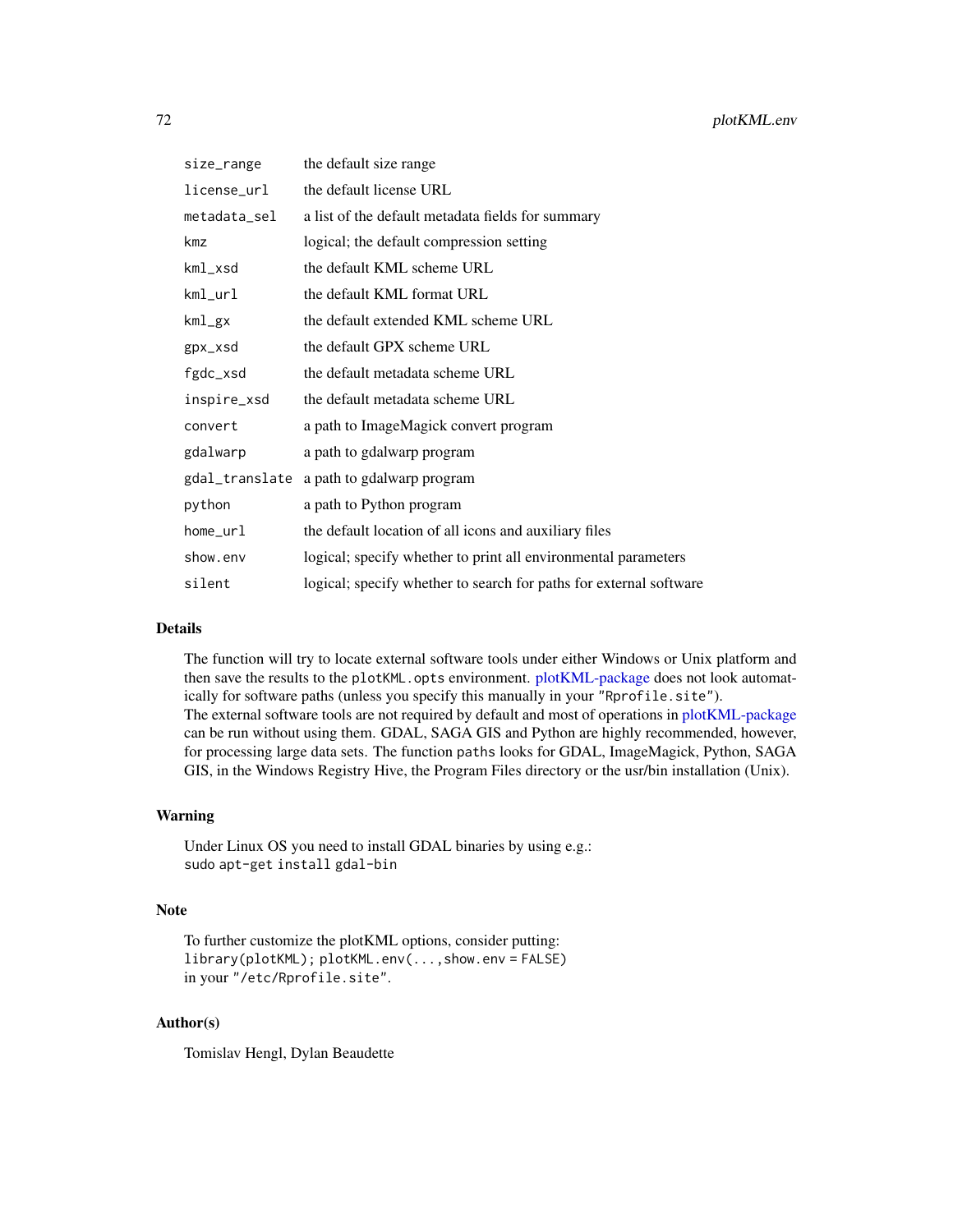# <span id="page-72-0"></span>References

- ImageMagick (<http://imagemagick.org>)
- GDAL (<http://gdal.org>)
- SAGA GIS (<http://www.saga-gis.org>)
- Python (<http://python.org>)

# Examples

```
## Not run: ## look for paths:
library(gdalUtils)
pts <- paths()
pts
plotKML.env(silent = FALSE)
gdalwarp <- get("gdalwarp", envir = plotKML.opts)
## if missing you need to install it!
system(paste(gdalwarp, "--help-general"))
system(paste(gdalwarp, "--formats"), intern = TRUE)
## End(Not run)
plotKML.env(show.env = FALSE)
get("home_url", envir = plotKML.opts)
```
plotKML.GDALobj *Write tiled objects to KML*

#### Description

Write tiled objects to KML. Suitable for plotting large rasters i.e. large spatial data sets.

# Usage

```
plotKML.GDALobj(obj, file.name, block.x, tiles=NULL,
  tiles.sel=NULL, altitude=0, altitudeMode="relativeToGround", colour_scale,
   z.lim=NULL, breaks.lst=NULL, kml.logo, overwrite=TRUE, cpus,
  home.url=".", desc=NULL, open.kml=TRUE, CRS=attr(obj, "projection"),
   plot.legend=TRUE)
```
# Arguments

| obj       | "GDALobj" object i.e. a pointer to a spatial layer              |
|-----------|-----------------------------------------------------------------|
| file.name | character; output KML file name                                 |
| block.x   | numeric; size of block in meters or corresponding mapping units |
| tiles     | data.frame; tiling definition generated using GSIF:: tile       |
| tiles.sel | integer; selection of tiles to be plotted                       |
| altitude  | numeric; altitude of the ground overlay                         |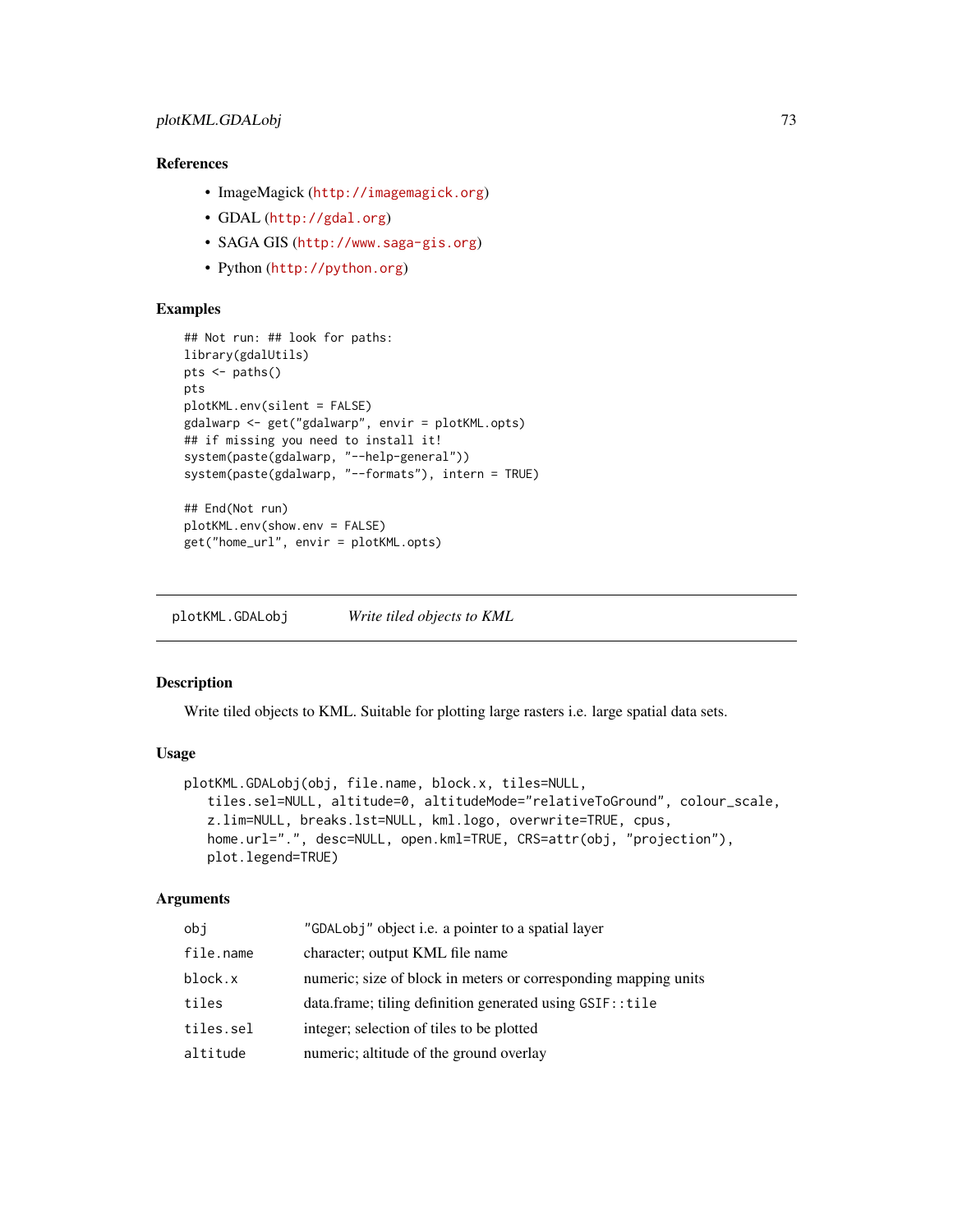<span id="page-73-0"></span>

| altitudeMode | character; either "absolute", "relativeToGround" or "clampToGround"           |
|--------------|-------------------------------------------------------------------------------|
| colour_scale | character; color palette                                                      |
| z.lim        | numeric; upper lower boundaries                                               |
| breaks.lst   | numeric; optional break lines (must be of size length(colour_scale)+1)        |
| kml.logo     | character; optional project logo file (PNG)                                   |
| overwrite    | logical; specifies whether to overwrite PNGs if available                     |
| cpus         | integer; specifies number of CPUs to be used by the snowfall package to speed |
|              | things up                                                                     |
| home.url     | character; optional web-directory where the PNGs will be stored               |
| desc         | character; optional layer description                                         |
| open.kml     | logical; specifies whether to open the KML file after writing                 |
| <b>CRS</b>   | character; projection string (if missing)                                     |
| plot.legend  | logical; indicate whether to plot summary legend                              |

# Value

Returns a list of KML files.

# Note

This operation can be time-consuming for processing very large rasters e.g. more than 10,000 by 10,000 pixels. To speed up writing of KMLs, use the snowfall package.

#### Author(s)

Tomislav Hengl

# See Also

[plotKML](#page-59-0), [kml.tiles](#page-27-0)

#### Examples

```
## Not run:
library(sp)
library(snowfall)
library(GSIF)
library(rgdal)
fn = system.file("pictures/SP27GTIF.TIF",
package = "rgdal")
obj <- GDALinfo(fn)
tiles <- getSpatialTiles(obj, block.x=5000,
  return.SpatialPolygons = FALSE)
## plot using tiles:
plotKML.GDALobj(obj, tiles=tiles, z.lim=c(0,185))
## Even better ideas is to first reproject
## the large grid using 'gdalUtils::gdalwarp', then tile...
```
## End(Not run)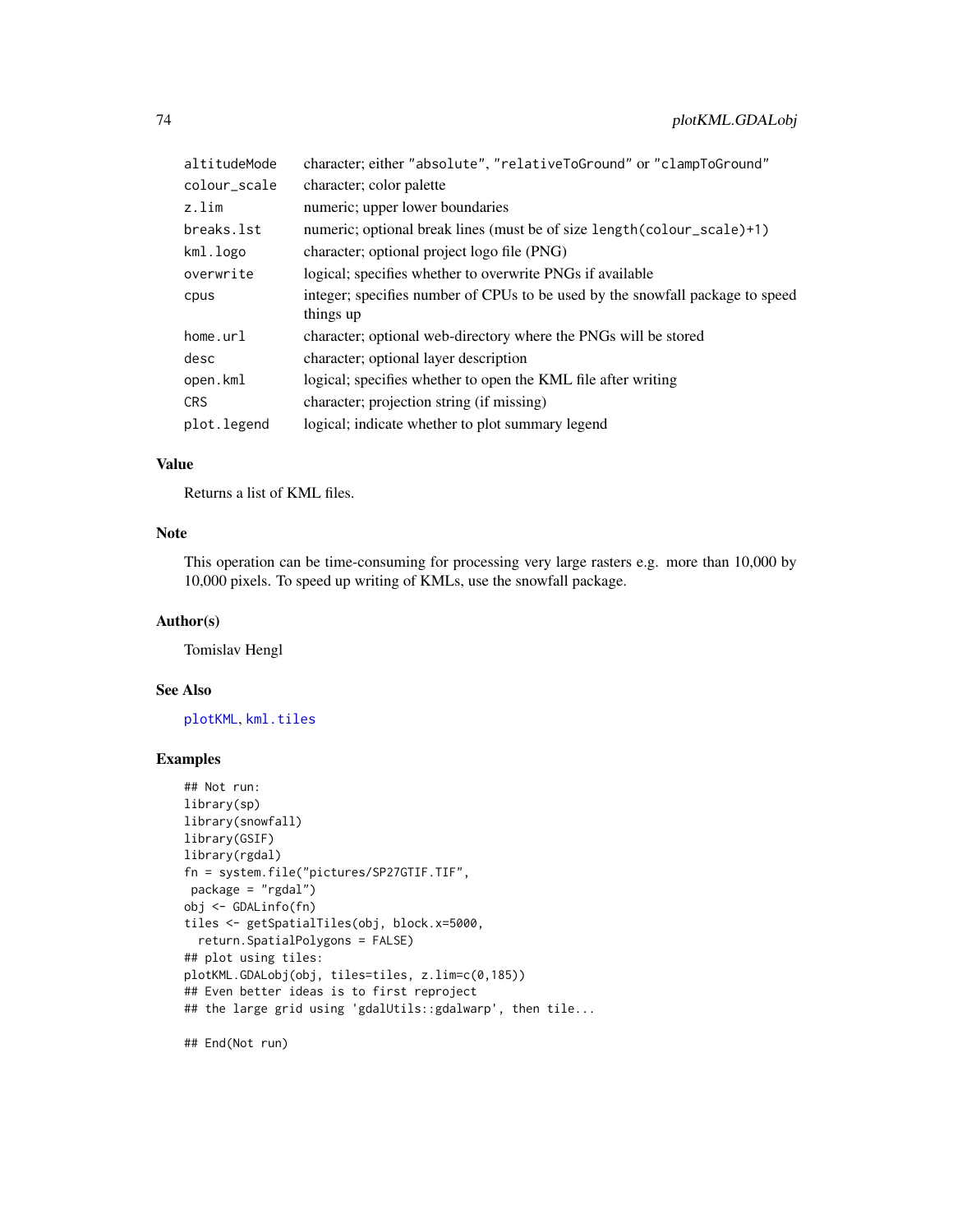<span id="page-74-1"></span><span id="page-74-0"></span>RasterBrickSimulations-class

*A class for spatial simulations containing equiprobable gridded features*

#### **Description**

A class containing input and output maps containing multiple realizations of the same feature. Objects of this class can be directly visualized in Google Earth by using the [plotKML-method](#page-59-1).

# **Slots**

variable: character; variable name

sampled: object of class "SpatialLines"; one or more lines (cross sections) that can be used to visualize how the values change in space

realizations: object of class "RasterBrick"; multiple realizations of the same feature

#### Methods

plotKML signature(obj = "RasterBrickSimulations"): plots all objects in Google Earth

#### Author(s)

Tomislav Hengl

#### See Also

[SpatialVectorsSimulations-class](#page-87-0), [RasterBrickTimeSeries-class](#page-75-0), [plotKML-method](#page-59-1)

# Examples

```
## Not run: # load input data:
data(barxyz)
# define the projection system:
prj = "+proj=tmerc +lat_0=0 +lon_0=18 +k=0.9999 +x_0=6500000 +y_0=0 +ellps=bessel +units=m
+towgs84=550.499,164.116,475.142,5.80967,2.07902,-11.62386,0.99999445824"
library(sp)
coordinates(barxyz) <- ~x+y
proj4string(barxyz) <- CRS(prj)
data(bargrid)
coordinates(bargrid) <- ~x+y
gridded(bargrid) <- TRUE
proj4string(bargrid) <- CRS(prj)
# fit a variogram and generate simulations:
library(gstat)
Z.ovgm <- vgm(psill=1352, model="Mat", range=650, nugget=0, kappa=1.2)
sel <- runif(length(barxyz$Z))<.2 # Note: this operation can be time consuming
```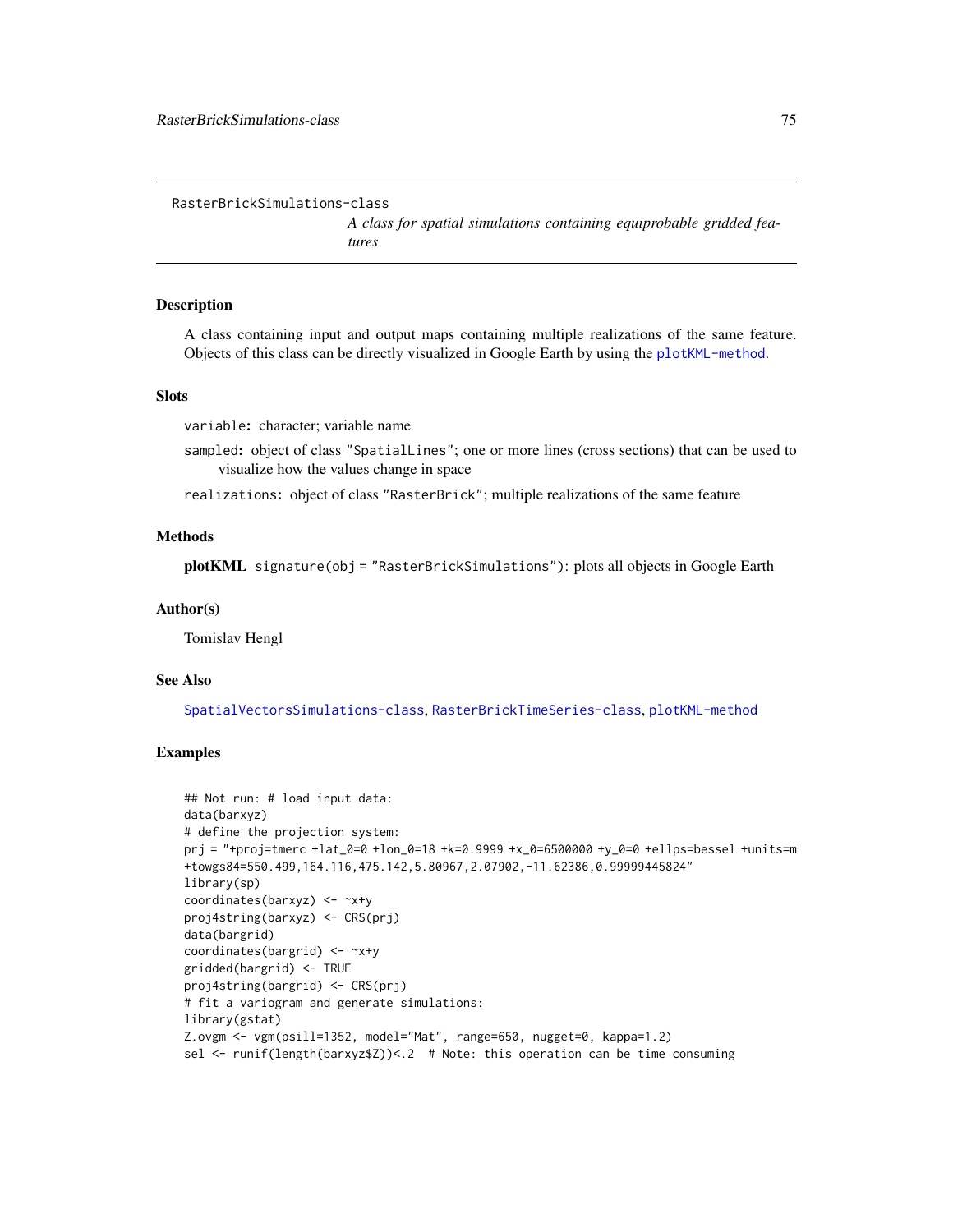```
sims <- krige(Z~1, barxyz[sel,], bargrid, model=Z.ovgm, nmax=20, nsim=10, debug.level=-1)
# specify the cross-section:
t1 <- Line(matrix(c(bargrid@bbox[1,1],bargrid@bbox[1,2],5073012,5073012), ncol=2))
transect <- SpatialLines(list(Lines(list(t1), ID="t")), CRS(prj))
# glue to a RasterBrickSimulations object:
bardem_sims <- new("RasterBrickSimulations", variable = "elevations",
  sampled = transect, realizations = brick(sims))
# plot the whole project and open in Google Earth:
data(R_pal)
plotKML(bardem_sims, colour_scale = R_pal[[4]])
```
## End(Not run)

<span id="page-75-0"></span>RasterBrickTimeSeries-class *A class for a time series of regular grids*

### Description

A class containing list of rasters, begin, end times and sample points to allow exploration of the values. Objects of this class can be directly visualized in Google Earth by using the [plotKML-method](#page-59-1).

#### **Slots**

variable: object of class "character"; variable name

sampled: object of class "SpatialPoints"; one or more points that can be used to visualize temporal changes in the target variable

rasters: object of class "RasterBrick"; a time-series of raster objects

TimeSpan.begin: object of class "POSIXct"; begin of sampling for each raster map

TimeSpan.end: object of class "POSIXct"; end of sampling for each raster map

# Methods

plotKML signature(obj = "RasterBrickTimeSeries"): plots time-series of rasters in Google Earth

# Author(s)

Tomislav Hengl

#### See Also

[RasterBrickSimulations-class](#page-74-0), [plotKML-method](#page-59-1)

<span id="page-75-1"></span>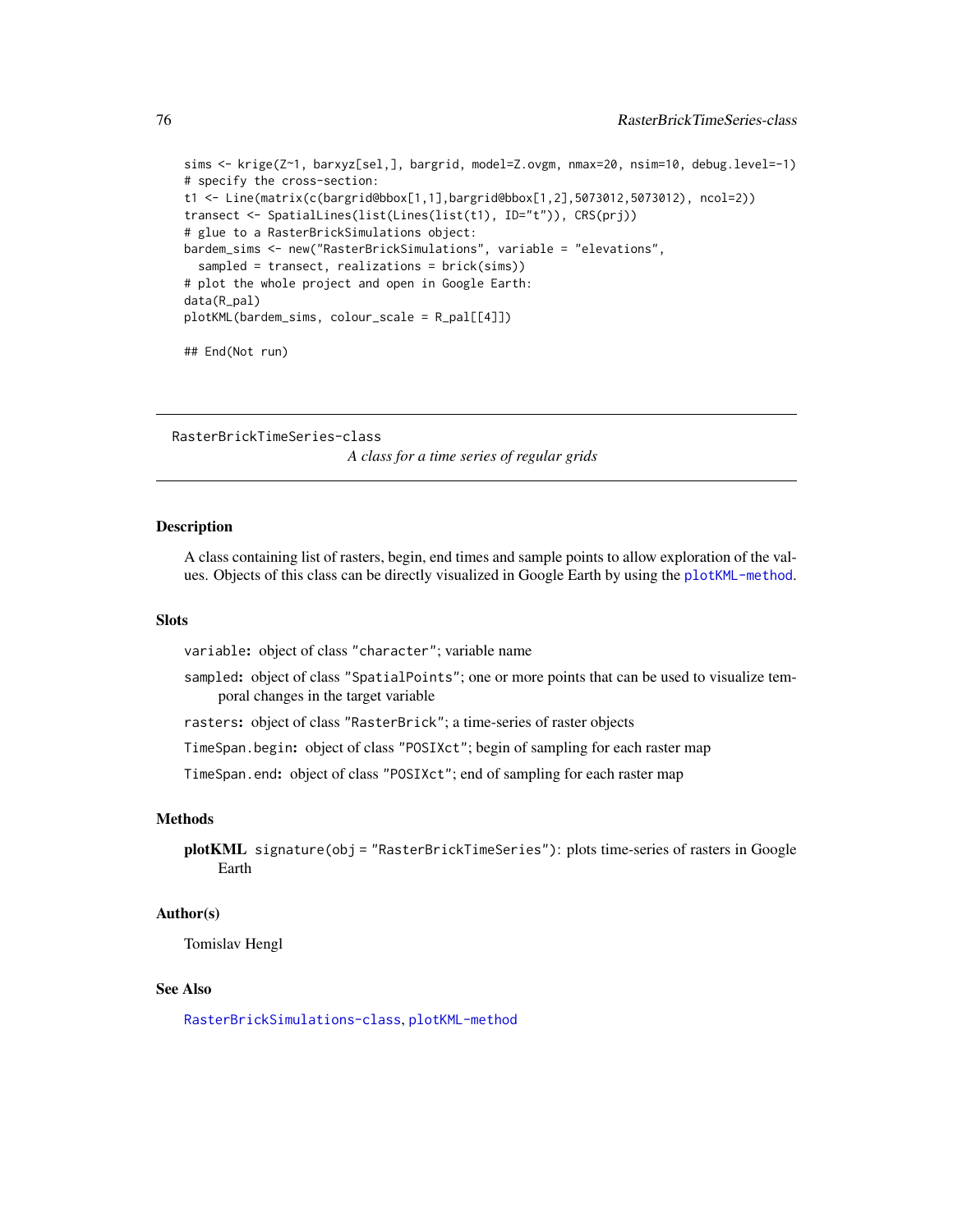<span id="page-76-1"></span><span id="page-76-0"></span>

# Description

Reads various elements from a \*.gpx file — metadata, waypoints, tracks and routes — and converts them to dataframes.

# Usage

```
readGPX(gpx.file, metadata = TRUE, bounds = TRUE,waypoints = TRUE, tracks = TRUE, routes = TRUE)
```
#### Arguments

| gpx.file  | location of the gpx.file                                                 |
|-----------|--------------------------------------------------------------------------|
| metadata  | logical; species whether the metadata should be imported                 |
| bounds    | logical; species whether the bounding box coordinates should be imported |
| waypoints | logical; species whether all waypoints should be imported                |
| tracks    | logical; species whether all tracks should be imported                   |
| routes    | logical; species whether all routes should be imported                   |

#### Details

Waypoint is a point of interest, or named feature on a map. Track is an ordered list of points describing a path. Route is an ordered list of waypoints representing a series of turn points leading to a destination.

# Author(s)

Tomislav Hengl

# References

- GPX data format (<http://www.topografix.com/gpx.asp>)
- XML tutorial (<https://github.com/omegahat/XML>)

#### See Also

rgdal::readOGR, [kml\\_layer.STTDF](#page-46-0)

#### Examples

```
## Not run: # read GPX file from web:
fells_loop <- readGPX("http://www.topografix.com/fells_loop.gpx")
str(fells_loop)
```
## End(Not run)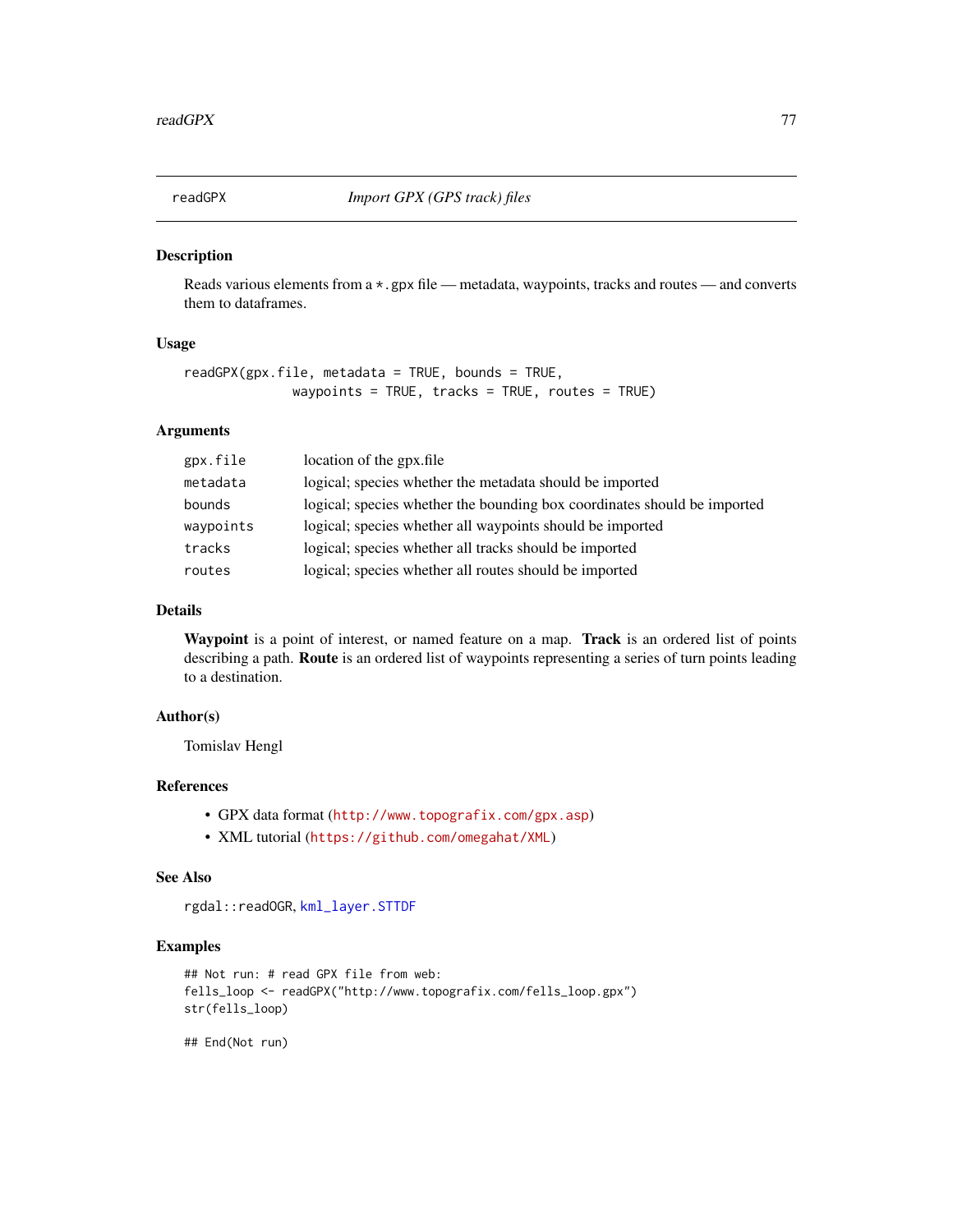<span id="page-77-0"></span>readKML.GBIFdensity *Imports GBIF cell density records*

#### Description

Read GBIF cell (1–degree) density record counts and converts them to a "raster" object.

# Usage

```
readKML.GBIFdensity(kml.file, gbif.url = FALSE, silent = FALSE)
```
# Arguments

| kml.file | GBIF cell density file (local file or URL)                                                                      |
|----------|-----------------------------------------------------------------------------------------------------------------|
| gbif.url | logical; species whether the cellid and taxon content information should be also<br>imported (usually not used) |
| silent   | logical; species whether the progress bar should be printed                                                     |

# Details

This document contains data shared through the GBIF Network — see [http://www.gbif.org/](http://www.gbif.org/occurrence) [occurrence](http://www.gbif.org/occurrence) for more information. GBIF records are constantly updated and every map derived refers to a certain date indicated in the @zname *Last update* slot. All usage of these data must be in accordance with the GBIF Data Use Agreement: [https://www.](https://www.gbif.org/terms)

[gbif.org/terms](https://www.gbif.org/terms).

#### Author(s)

Tomislav Hengl

#### References

• GBIF cell density description (<http://www.gbif.org/occurrence>)

# See Also

[readGPX](#page-76-0)

# Examples

```
## Not run: # reading taxon density maps:
kml.file <- "taxon-celldensity-2294100.kml"
# download.file(paste("http://data.gbif.org/occurrences/taxon/celldensity/", kml.file, sep=""),
# destfile=paste(getwd(), kml.file, sep=""))
# this will not run (you must first accept the data usage agreeent);
# instead, obtain the kml file via a web browser, and save it to the working directory:
r <- readKML.GBIFdensity(kml.file)
class(r)
```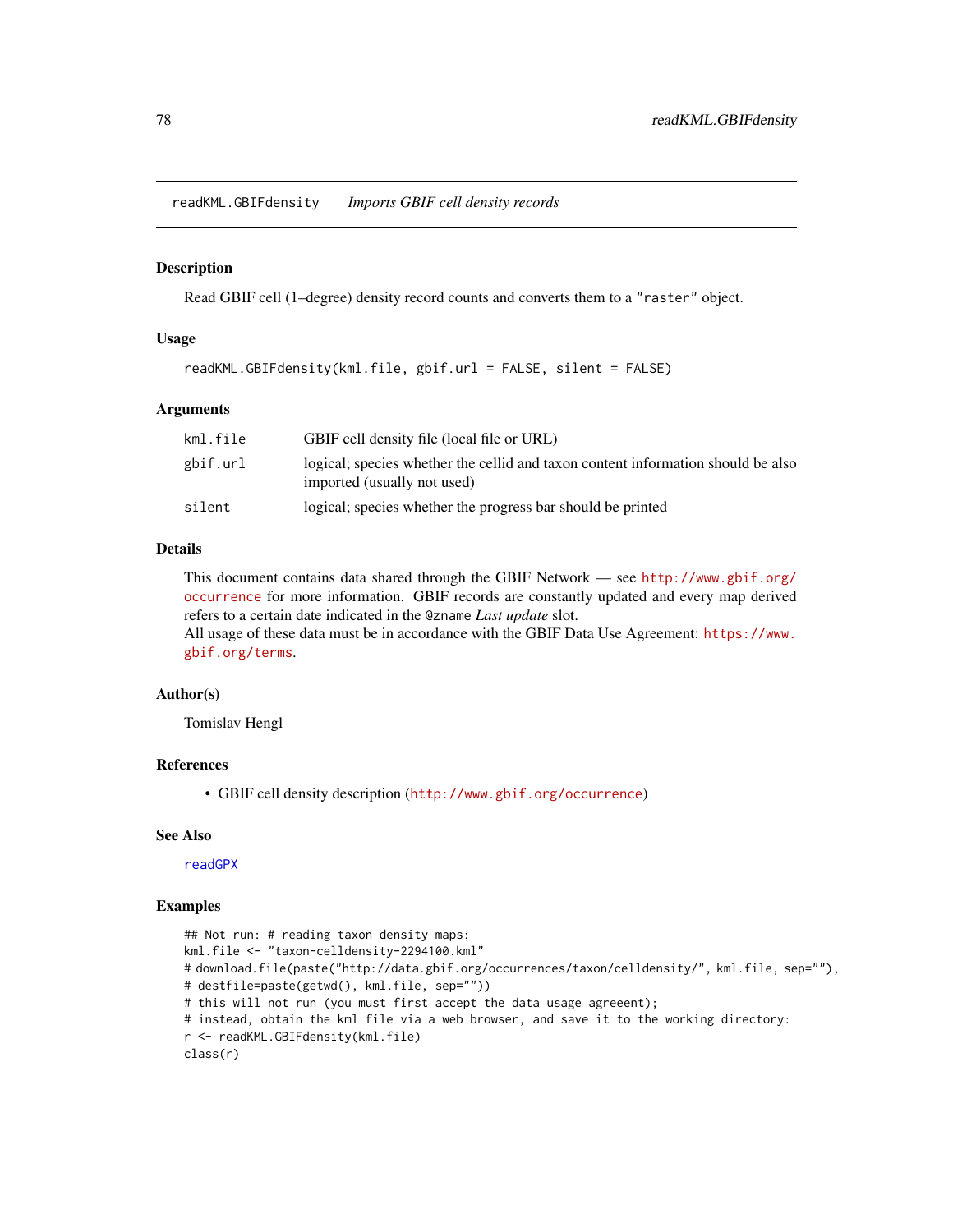#### <span id="page-78-0"></span>reproject the contract of the contract of the contract of the contract of the contract of the contract of the contract of the contract of the contract of the contract of the contract of the contract of the contract of the

```
summary(r)
image(r)
# add world borders:
library(maps)
country.m = map('world', plot=FALSE, fill=TRUE)
IDs <- sapply(strsplit(country.m$names, ":"), function(x) x[1])
library(maptools)
country <- as(map2SpatialPolygons(country.m, IDs=IDs), "SpatialLines")
lines(country)
# to import a list of files, use e.g.:
kml.list <- list(kml.file)
r.lst <- lapply(kml.list, readKML.GBIFdensity, silent = TRUE)
# mask out missing layers (empty KML files):
mask <- !sapply(r.lst, is.null)
r.lst <- brick(r.lst[mask])
## End(Not run)
```
reproject *Methods to reproject maps to a referent coordinate system (WGS84)*

#### Description

This wrapper function reprojects any vector or raster spatial data to some referent coordinate system (by default: geographic coordinates on the [World Geodetic System of 1984 / WGS84](http://spatialreference.org/ref/epsg/4326/) datum).

#### Usage

```
## S4 method for signature 'SpatialPoints'
reproject(obj, CRS, ...)
## S4 method for signature 'SpatialPolygons'
reproject(obj, CRS, ...)
## S4 method for signature 'SpatialLines'
reproject(obj, CRS, ...)
## S4 method for signature 'RasterLayer'
reproject(obj, CRS, program = "raster", tmp.file = TRUE,
      NAflag, show.output.on.console = FALSE, method, ...)
## S4 method for signature 'SpatialGridDataFrame'
reproject(obj, CRS, tmp.file = TRUE, program = "raster",
      NAflag, show.output.on.console = FALSE, ...)
## S4 method for signature 'SpatialPixelsDataFrame'
reproject(obj, CRS, tmp.file = TRUE, program = "raster",
      NAflag, show.output.on.console = FALSE, ...)
## S4 method for signature 'RasterBrick'
reproject(obj, CRS)
## S4 method for signature 'RasterStack'
reproject(obj, CRS)
```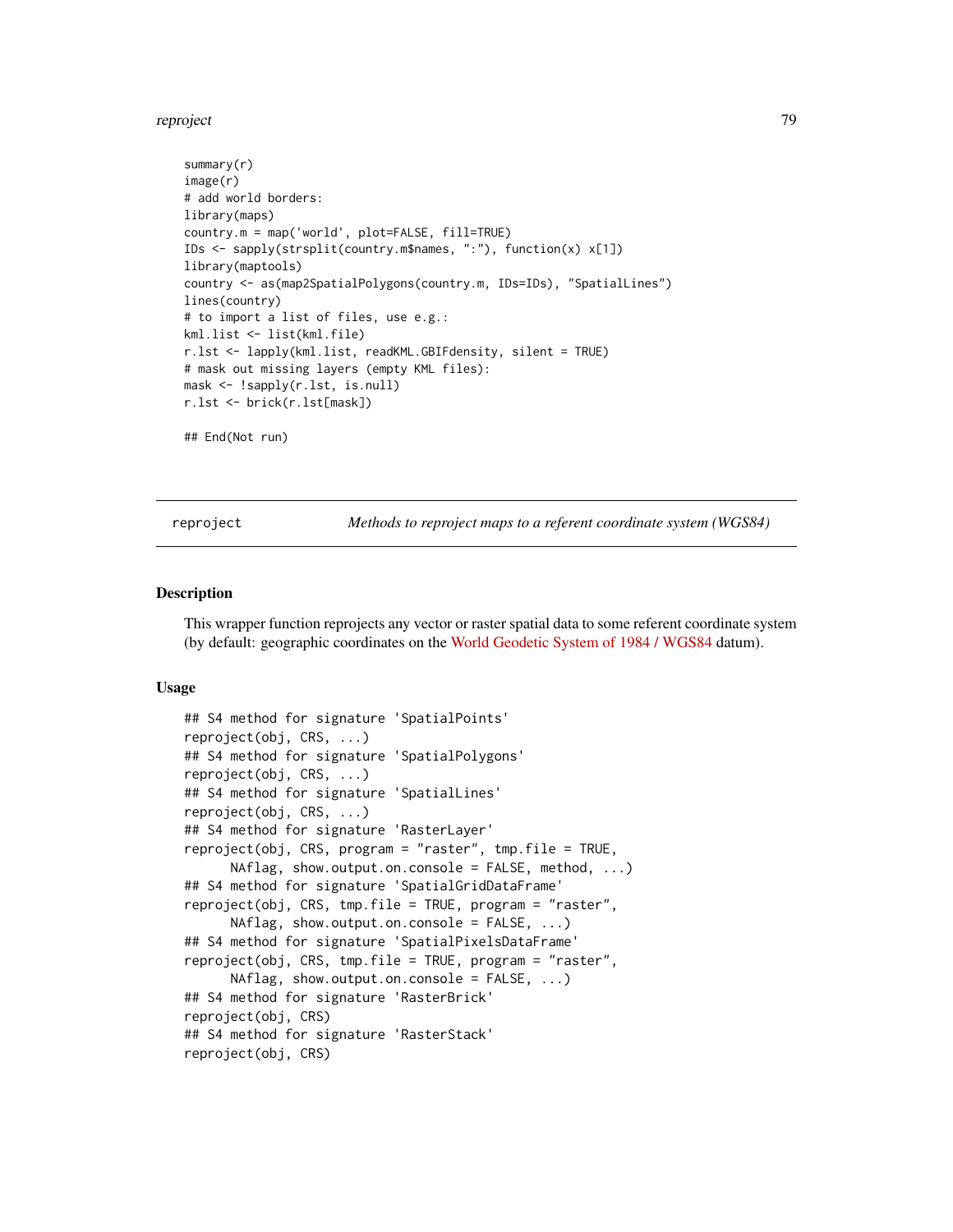80 reproject to the contract of the contract of the contract of the contract of the contract of the contract of the contract of the contract of the contract of the contract of the contract of the contract of the contract o

#### Arguments

| obj                    | Spatial* or Raster* object                                                              |  |
|------------------------|-----------------------------------------------------------------------------------------|--|
| <b>CRS</b>             | object of class "CRS"; proj4 string                                                     |  |
| program                | reprojection engine; either raster package or GDAL                                      |  |
| tmp.file               | logical; specifies whether to create a temporary file or not                            |  |
| NAflag                 | character; missing value flag                                                           |  |
| show.output.on.console |                                                                                         |  |
|                        | logical; specifies whether to print the progress                                        |  |
| method                 | character; resampling method e.g. "bilinear"                                            |  |
| $\cdot$                | arguments evaluated in the context of function projectRaster from the raster<br>package |  |

# Details

In the case of raster and/or gridded maps, by selecting program = "GDAL" gdalwarp functionality will be initiated (otherwise it tries to reproject via the package raster). This requires that [GDAL](http://gdal.org) are installed and located from R via paths().

# Warning

obj needs to have a proper proj4 string (CRS), otherwise reproject will not run.

#### Author(s)

Pierre Roudier, Tomislav Hengl and Dylan Beaudette

#### References

- Raster package (<https://CRAN.R-project.org/package=raster>)
- GDAL (<http://GDAL.org>)

#### See Also

[paths,](#page-70-0) [projectRaster,](#page-0-0) [spTransform,](#page-0-0) [CRS-class](#page-0-0)

# Examples

```
## example with vector data:
data(eberg)
library(sp)
library(rgdal)
coordinates(eberg) <- ~X+Y
proj4string(eberg) <- CRS("+init=epsg:31467")
eberg.geo <- reproject(eberg)
## Not run: ## example with raster data:
data(eberg_grid25)
gridded(eberg_grid25) <- ~x+y
proj4string(eberg_grid25) <- CRS("+init=epsg:31467")
```
<span id="page-79-0"></span>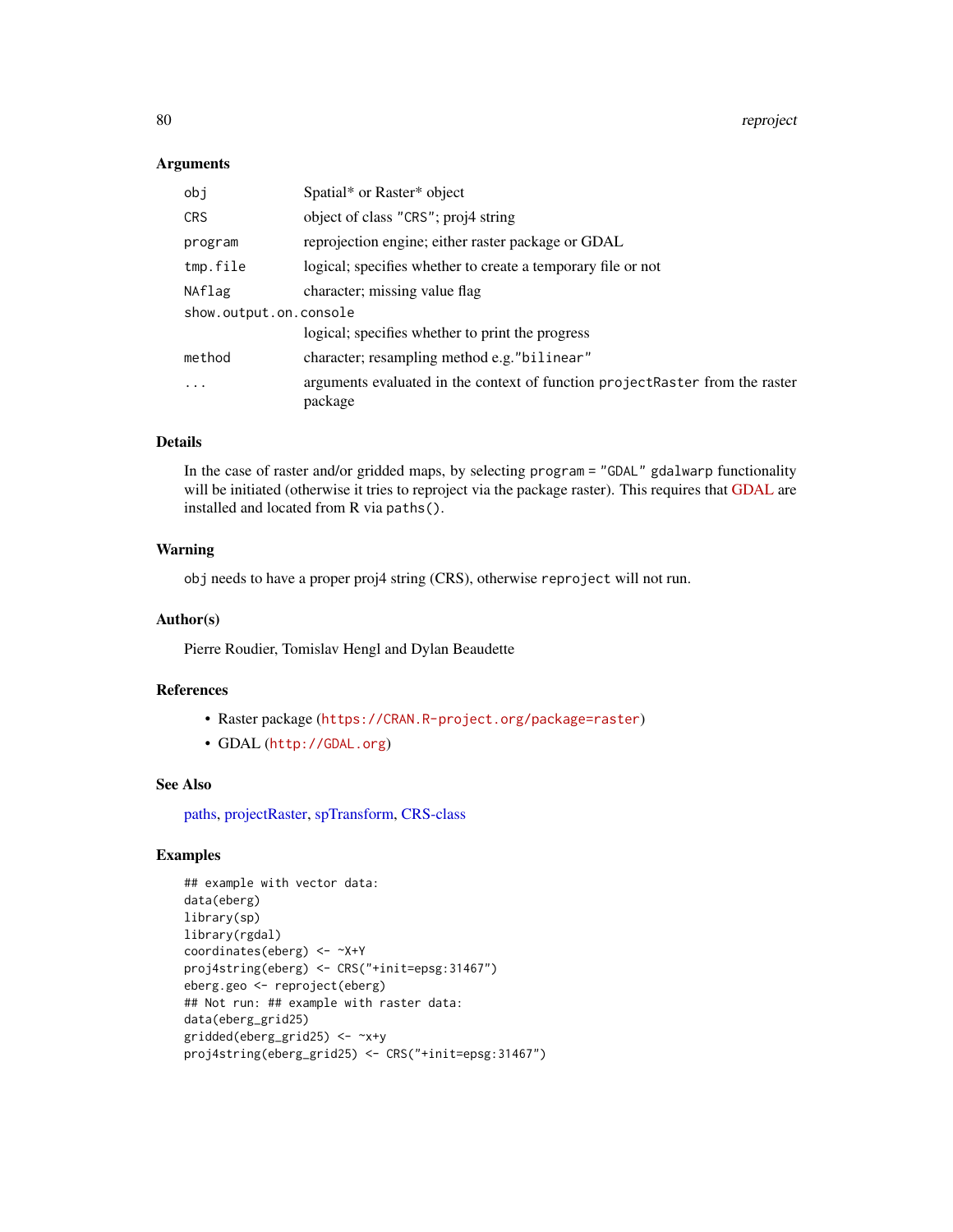#### <span id="page-80-2"></span>SAGA\_pal 81

```
## reproject to geographical coords (can take few minutes!):
eberg_grid_ll <- reproject(eberg_grid25[1])
## much faster when using GDAL:
eberg_grid_ll2 <- reproject(eberg_grid25[1], program = "GDAL")
## optional: compare processing times:
system.time(eberg_grid_ll <- reproject(eberg_grid25[1]))
system.time(eberg_grid_ll2 <- reproject(eberg_grid25[1], program="GDAL"))
```
## End(Not run)

<span id="page-80-0"></span>

SAGA\_pal *Colour palettes for numeric variables*

#### <span id="page-80-1"></span>Description

SAGA\_pal contains 22 colour palettes imported from SAGA GIS [\(Conrad, 2007\)](http://webdoc.sub.gwdg.de/diss/2007/conrad/conrad.pdf). R\_pal 12 standard colour palettes used in R to visualize continuous and binary variables. Each colour palette consists of 20 colours in the hexadecimal system. Use display.pal function to plot different sets of palettes.

#### Usage

data(SAGA\_pal) data(R\_pal)

#### Note

rainbow\_75, heat colors, terrain\_colors, topo\_colors, and bpy\_colors are the standard color palettes used in R to visualize numeric/continuous variables. soc\_pal,  $pH$ \_pal, tex\_pal, BS\_pal and CEC\_pal palettes are suitable for visualization of soil variables (soil organic carbon, pH, soil texture fractions, Base Saturation and Cation Exchange Capacity). blue\_grey\_red palette is recommended for visualization of binary variables (values in the range 0-1), and grey\_black is a white-to-black type color palette that contains no white color (hence it will not confuse low values with NA values in the PNG/GIF files).

Possibly the most used palettes for visualization of numeric variables are rev(rainbow(65)[1:48]) and SAGA\_pal[[1]] (the SAGA GIS default palette). It is however worth mentioning that in the data visualization literature (and the cartography literature in particular), the rainbow (sometimes also called spectral) color ramp is generally recognized as a *bad choice* for visualization of sequential/continuous variables [\(Rogowitz and Treinish, 1998;](http://dx.doi.org/10.1109/6.736450) [Borland and Russell, 2007\)](http://dx.doi.org/10.1109/MCG.2007.323435).

#### Author(s)

[SAGA GIS](http://www.saga-gis.org) has been created by the SAGA GIS development team (lead by J. BA Theorem and O. Conrad, from the Institute of Geography, University of Hamburg, Germany). The colour palettes have been exported from SAGA (as ". sprm" SAGA parameter files) and ported to R. All palletes described here were prepared for R by Tomislav Hengl (<tom.hengl@opengeohub.org>).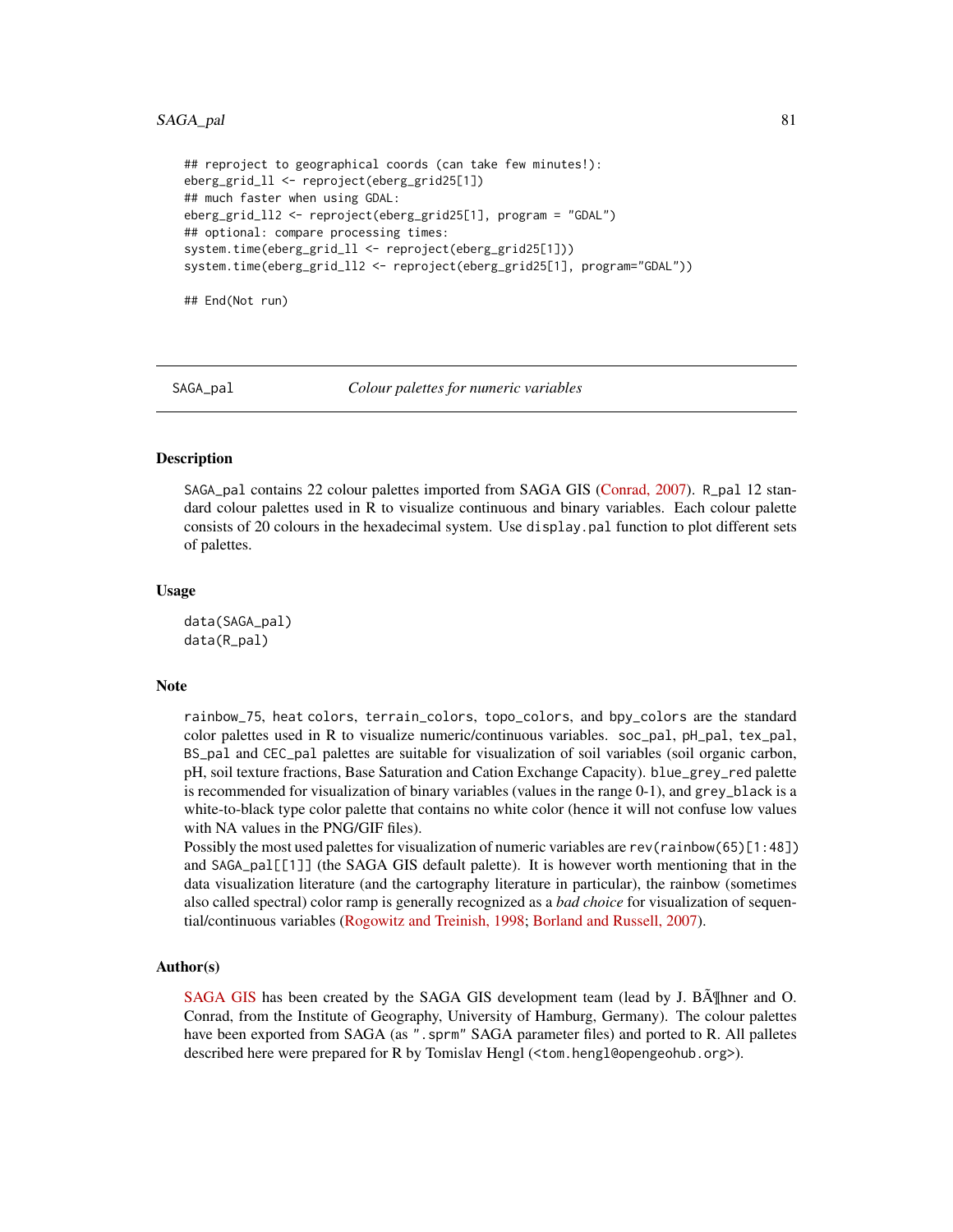#### <span id="page-81-0"></span>References

- Conrad, O., (2007). [SAGA Entwurf, Funktionsumfang und Anwendung eines Systems](http://webdoc.sub.gwdg.de/diss/2007/conrad/conrad.pdf) [für Automatisierte Geowissenschaftliche Analysen.](http://webdoc.sub.gwdg.de/diss/2007/conrad/conrad.pdf) Electronic doctoral dissertation, University of G $\tilde{A}$ <sup>*[ttingen.]*</sup>
- Rogowitz, B.E., Treinish, L.A., (1998, December). [Data visualization: the end of the rainbow.](http://dx.doi.org/10.1109/6.736450) Spectrum, IEEE, 35(12):52-59
- Borland, D. and Russell, M. T. II, (2007). [Rainbow Color Map \(Still\) Considered Harmful.](http://dx.doi.org/10.1109/MCG.2007.323435) Computer Graphics and Applications, IEEE, 27(2):14-17.
- <https://cran.r-project.org/package=RColorBrewer>
- <https://cran.r-project.org/package=colorspace>

#### See Also

[worldgrids\\_pal](#page-98-0), RColorBrewer::display.brewer.all

# Examples

```
data(SAGA_pal)
data(R_pal)
## Not run: # visualize SAGA GIS palettes:
display.pal(pal=SAGA_pal, sel=c(1,2,7,8,10,11,17,18,19,21,22))
dev.off()
display.pal(R_pal)
names(R_pal)
dev.off()
## End(Not run)
```
sp.palette-class *A class for color palette*

#### Description

A class for color palette that can be further used to create an object of class "SpatialMetadata".

# **Slots**

bounds: object of class "numeric" or "character"; class boundaries color: object of class "character"; contains HEX colors icons: object of class "character"; (optional) contains symbols or URI to icons names: object of class "character"; class names (optional) type: object of class "character"; variable type

#### Note

Size of class boundaries (upper and lower) is 1 element larger then the size of colors and element names.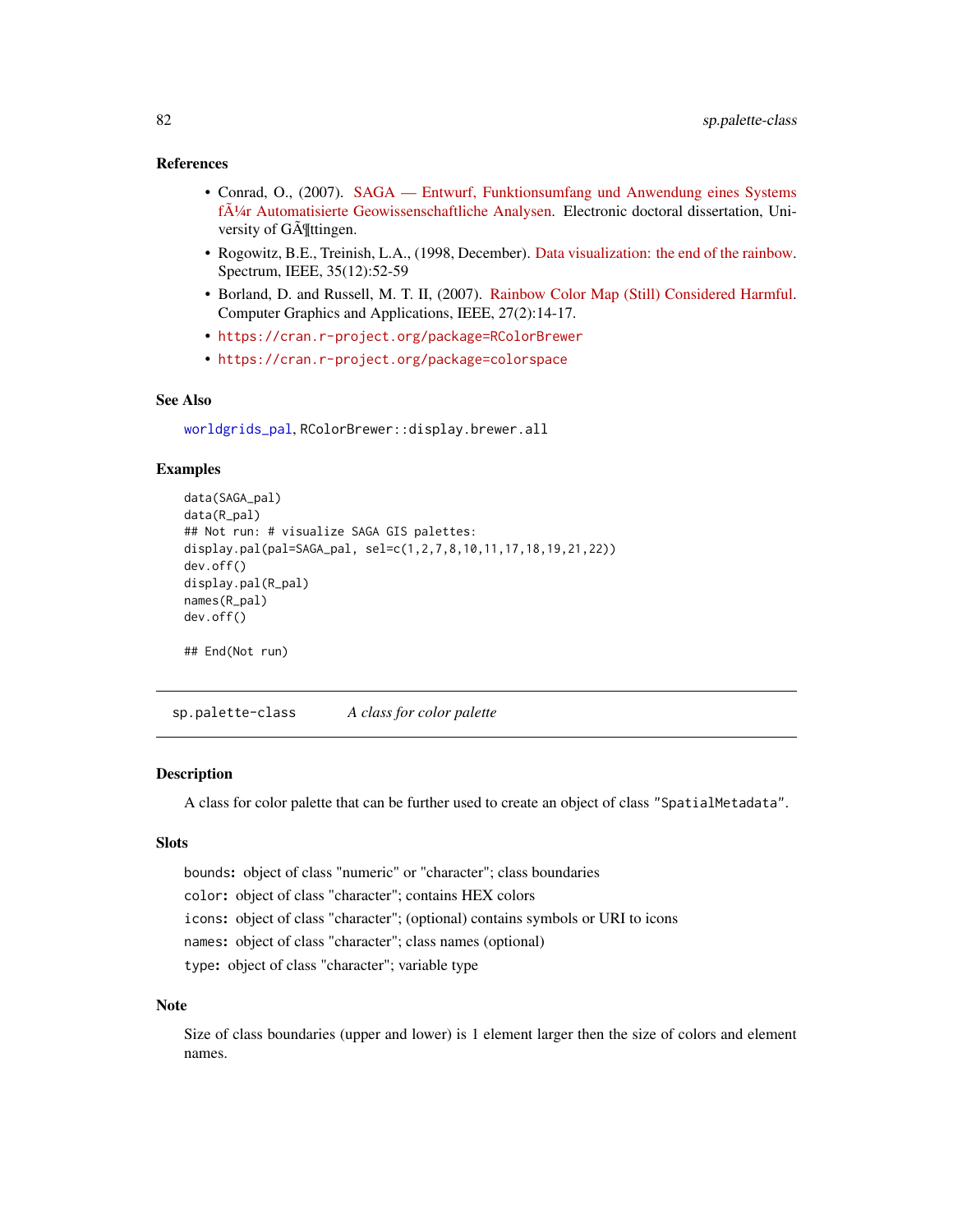#### <span id="page-82-0"></span>SpatialMaxEntOutput-class 83

#### Author(s)

Tomislav Hengl

# See Also

[spMetadata](#page-88-0), [metadata2SLD-methods](#page-56-0)

SpatialMaxEntOutput-class

*A class for outputs of analysis produced using the dismo package (MaxEnt)*

#### Description

A class containing input and output data produced by running the maxent (Maximum Entropy) species distribution modeling algorithm. Object of this class can be directly visualized in Google Earth by using the [plotKML-method](#page-59-1).

#### **Slots**

sciname: object of class "character"; vector of species name compatible with the rgbif package; usually latin "genus" and "species" name

occurrences: object of class "SpatialPoints"; occurrence-only records

TimeSpan.begin: object of class "POSIXct"; begin of the sampling period

TimeSpan.end: object of class "POSIXct"; end of the sampling period

- maxent: object of class "MaxEnt" (species distribution model); produced as an output of the dismo: : maxent function or similar
- sp.domain: object of class "Spatial" (ideally "SpatialPolygonsDataFrame" or "SpatialPixelsDataFrame"); assumed spatial domain that can be set by the user or it will be estimated by MaxEnt (see examples below)
- predicted: object of class "RasterLayer"; contains results of prediction produced using the MaxEnt software

#### Methods

plotKML signature(obj = "SpatialMaxEntOutput"): plots all MaxEnt output objects in Google Earth

#### **Note**

MaxEnt requires the maxent.jar file to be in the 'java' folder of the dismo package (see: system.file("java",package="c For more info refer to the dismo package documentation. Alternatively use the maxlike package (Royle et al. 2012), which does not require Java.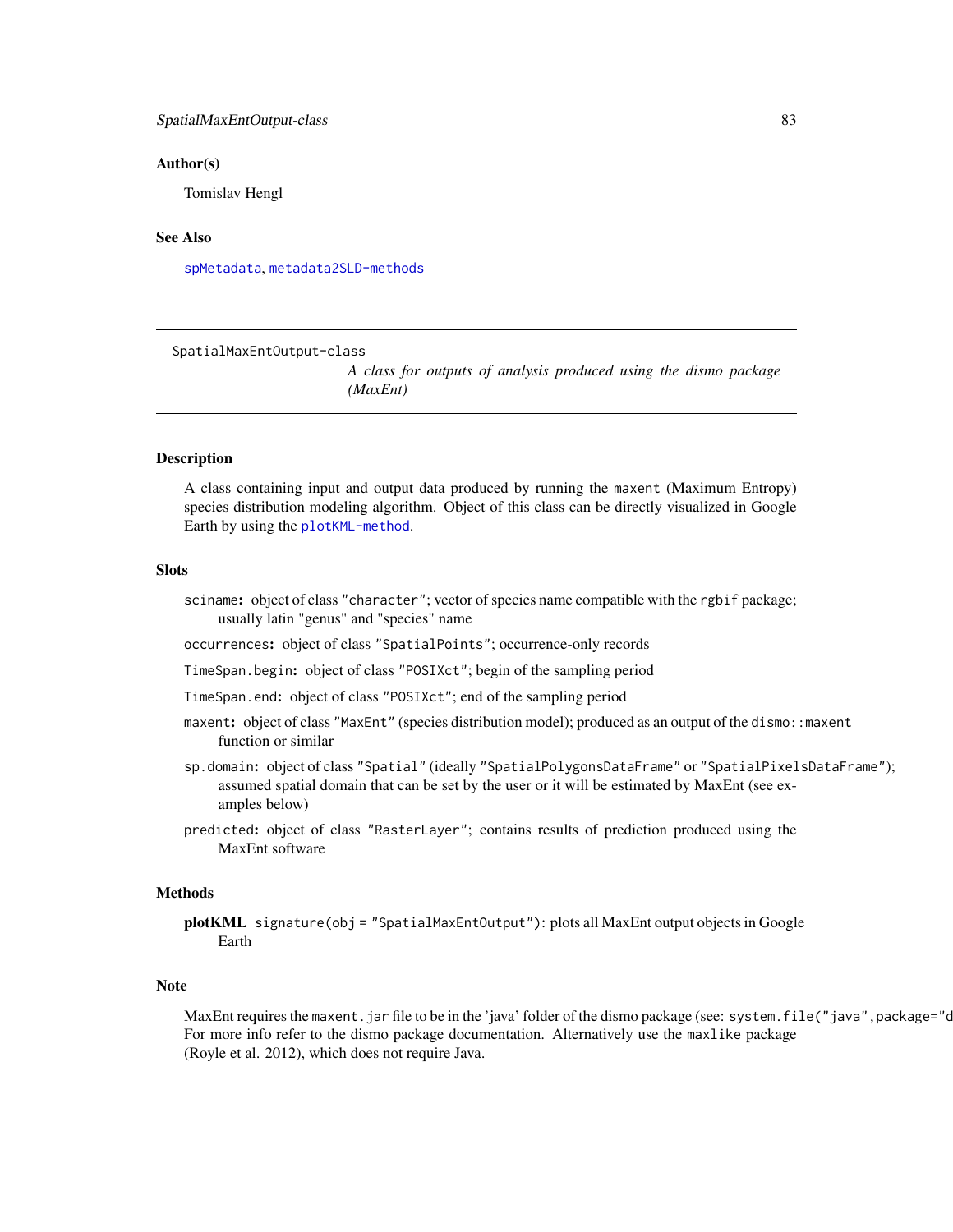#### <span id="page-83-1"></span>Author(s)

Tomislav Hengl

#### References

- Hijmans, R.J, Elith, J., (2012) [Species distribution modeling with R.](https://CRAN.R-project.org/package=dismo) CRAN, Vignette for the dismo package, 72 p.
- Royle, J.A., Chandler, R.B., Yackulic, C. and J. D. Nichols. (2012) [Likelihood analysis of](http://dx.doi.org/10.1111/j.2041-210X.2011.00182.x) [species occurrence probability from presence-only data for modelling species distributions.](http://dx.doi.org/10.1111/j.2041-210X.2011.00182.x) Methods in Ecology and Evolution.
- dismo package (<https://CRAN.R-project.org/package=dismo>)
- maxlike package (<https://CRAN.R-project.org/package=maxlike>)
- rgbif package (<https://CRAN.R-project.org/package=rgbif>)

# See Also

[plotKML-method](#page-59-1), dismo::maxent, maxlike::maxlike, rgbif::taxonsearch

<span id="page-83-0"></span>SpatialMetadata-class *A class for spatial metadata*

#### **Description**

A class containing spatial metadata in the [Federal Geographic Data Committee \(FGDC\) Content](http://www.fgdc.gov/metadata/csdgm/) [Standard for Digital Geospatial Metadata.](http://www.fgdc.gov/metadata/csdgm/)

# Slots

xml: object of class "XMLInternalDocument"; a metadata slot

field.names: object of class "character"; corresponding metadata column names

palette: object of class "sp.palette"; contains legend names and colors

sp: object of class "Spatial"; bounding box and projection system of the input object

# Methods

summary signature(obj = "SpatialMetadata"): summarize object GetPalette signature(obj = "SpatialMetadata"): get only the color slot GetNames signature(obj = "SpatialMetadata"): get metadata field names

# Author(s)

Tomislav Hengl and Michael Blaschek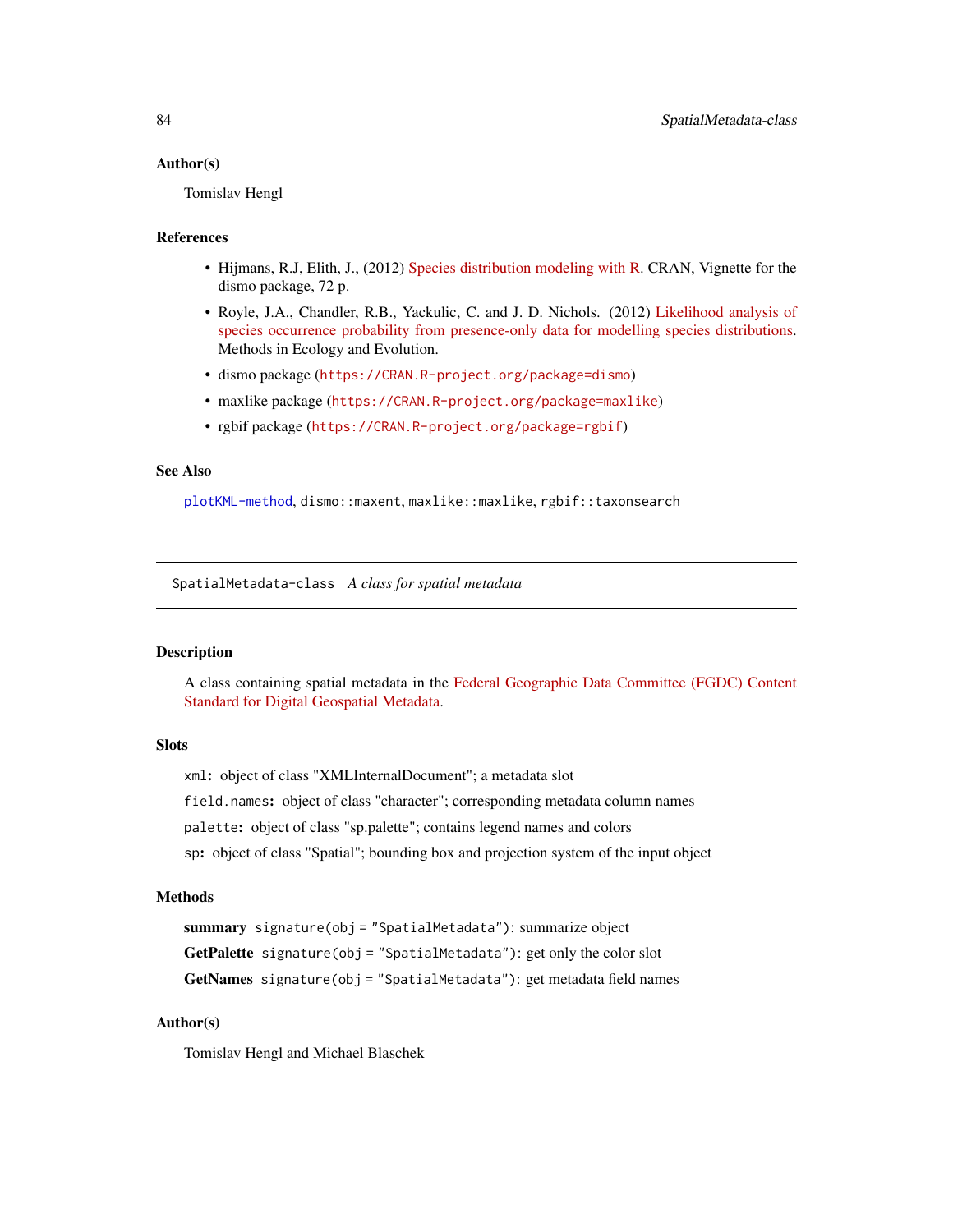```
SpatialPhotoOverlay-class 85
```
# See Also

[spMetadata](#page-88-0), [metadata2SLD-methods](#page-56-0)

# Examples

```
## Not run:
data(eberg)
library(sp)
coordinates(eberg) <- ~X+Y
proj4string(eberg) <- CRS("+init=epsg:31467")
names(eberg)
# add metadata:
eberg.md <- spMetadata(eberg, xml.file=system.file("eberg.xml", package="plotKML"),
    Target_variable="SNDMHT_A")
p <- GetPalette(eberg.md)
str(p)
x <- summary(eberg.md)
str(x)
## End(Not run)
```
SpatialPhotoOverlay-class

*A class for Spatial PhotoOverlay*

#### Description

A class for spatial photographs (spatially and geometrically defined) that can be plotted in Google Earth.

# Slots

filename object of class "character"; URI of the filename location (typically a URL)

pixmap object of class "pixmapRGB"; RGB bands of a bitmapped images

exif.info object of class "list"; [EXIF](http://www.sno.phy.queensu.ca/~phil/exiftool/TagNames/EXIF.html) photo metadata

PhotoOverlay object of class "list"; list of the camera geometry parameters (KML specifications)

sp object of class "SpatialPoints"; location of the camera

# Extends

Class "pixmapRGB".

#### Methods

summary signature(obj = "SpatialMetadata"): summarize object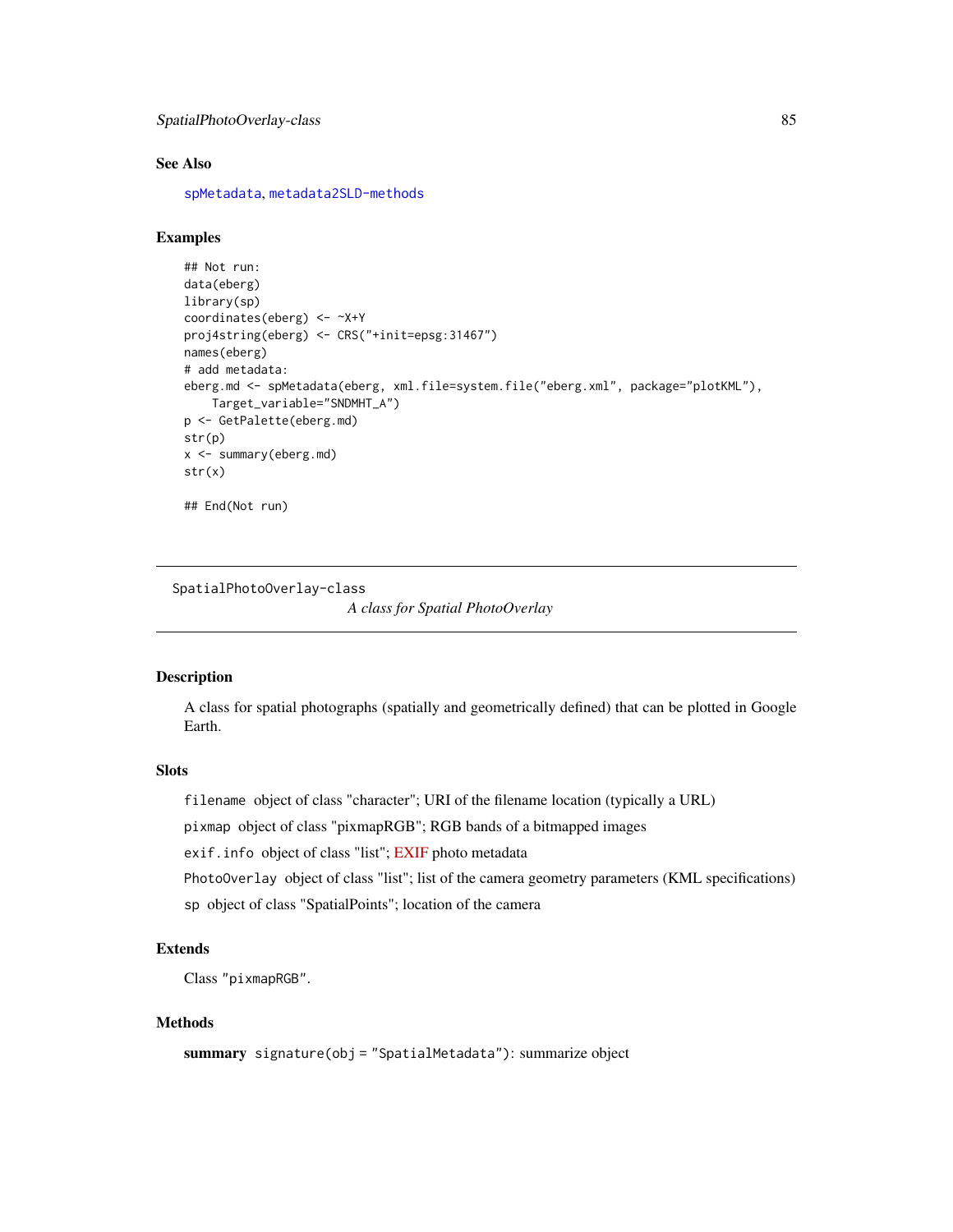#### Author(s)

Tomislav Hengl

# See Also

[plotKML-method](#page-59-1), [spPhoto](#page-91-0)

SpatialPredictions-class

*A class for spatial predictions produced using* gstat *package*

# Description

A class containing input and output maps generated through the process of geostatistical mapping. Object of this class can be directly visualized in Google Earth by using the [plotKML-method](#page-59-1).

# Slots

variable: object of class "character"; variable name

observed: object of class "SpatialPointsDataFrame" (must be 2D); see sp::SpatialPointsDataFrame

regModel.summary: contains the summary of the regression model

vgmModel: object of class "data.frame"; contains the variogram parameters passed from gstat

predicted: object of class "SpatialPixelsDataFrame"; see sp::SpatialPixelsDataFrame

validation: object of class "SpatialPointsDataFrame" containing results of validation

#### Methods

plot signature(x = "SpatialPredictions"): spatial predictions, regression model (observed vs predicted), original variogram and variogram for residuals

plotKML signature(obj = "SpatialPredictions"): plots all objects in Google Earth

summary signature(obj = "SpatialPredictions"): summarize object by showing the mapping accuracy (cross-validation) and the amount of variation explained by the model

#### Note

"SpatialPredictions" saves results of predictions for a single target variable, which can be of type numeric or factor. Multiple variables can be combined into a list.

#### Author(s)

Tomislav Hengl

<span id="page-85-0"></span>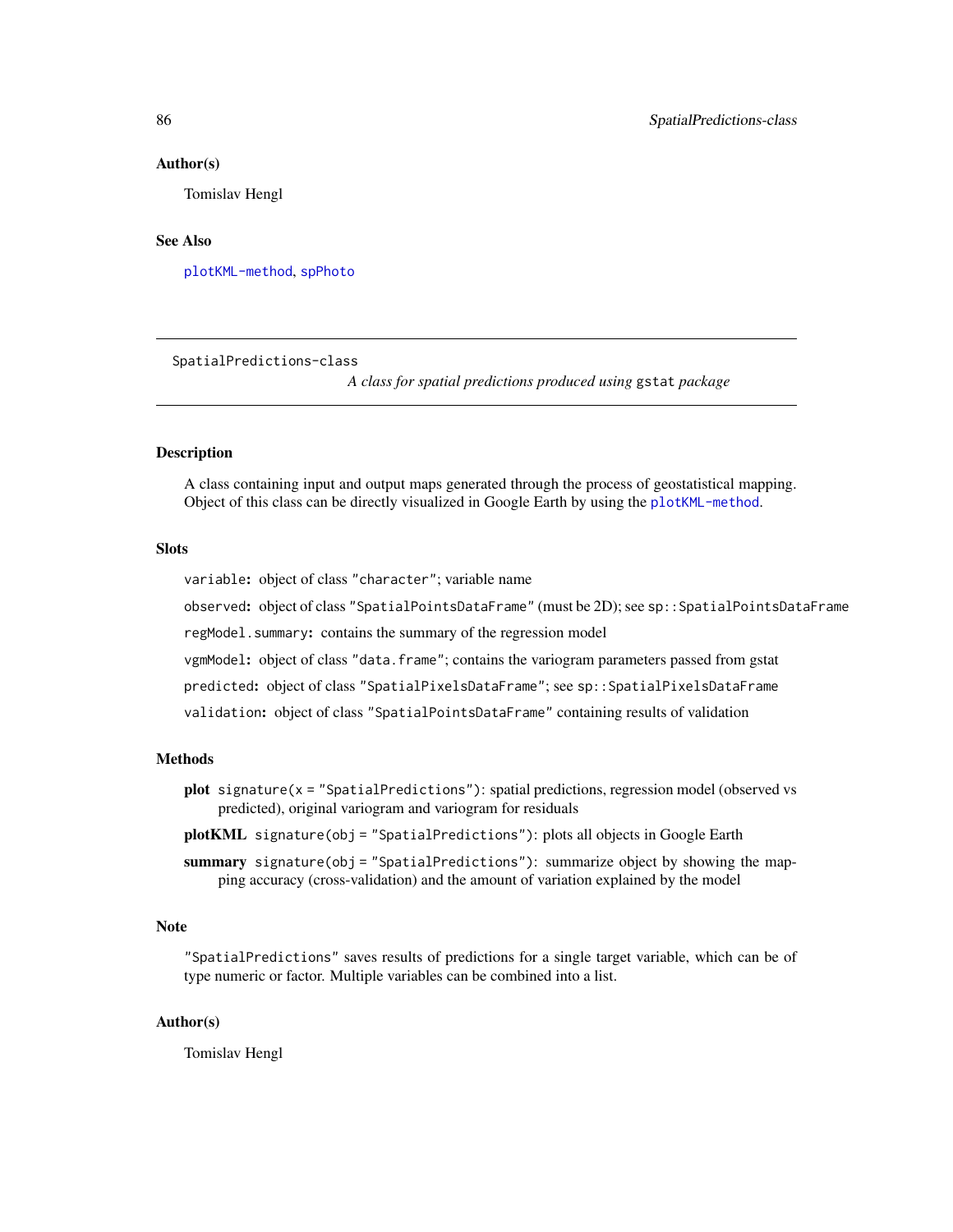# <span id="page-86-0"></span>References

- Hengl, T. (2009) [A Practical Guide to Geostatistical Mapping,](http://spatial-analyst.net/book/) 2nd Edt. University of Amsterdam, www.lulu.com, 291 p.
- Hengl, T., Nikolic, M., MacMillan, R.A., (2012) [Mapping efficiency and information content.](http://dx.doi.org/10.1016/j.jag.2012.02.005) International Journal of Applied Earth Observation and Geoinformation, special issue Spatial Statistics Conference.

#### See Also

[plotKML-method](#page-59-1), GSIF::fit.gstatModel,gstat::gstat-class, [RasterBrickSimulations-class](#page-74-0)

SpatialSamplingPattern-class

*A class for spatial samples produced using various* spsample *methods*

#### Description

A class containing input and output objects generated by some sampling optimisation algorithm. Objects of this type can be directly visualized in Google Earth by using the [plotKML-method](#page-59-1).

# **Slots**

method: object of class "character"; sampling optimisation method

pattern: object of class "SpatialPoints"; sampling points

sp.domain: object of class "SpatialPolygonsDataFrame"; spatial domain / strata

# Methods

plotKML signature(obj = "SpatialSamplingPattern"): plots generated sampling plan in Google Earth

#### Author(s)

Tomislav Hengl

# See Also

[plotKML-method](#page-59-1), spcosa::spsample, [plotKML-method](#page-59-1)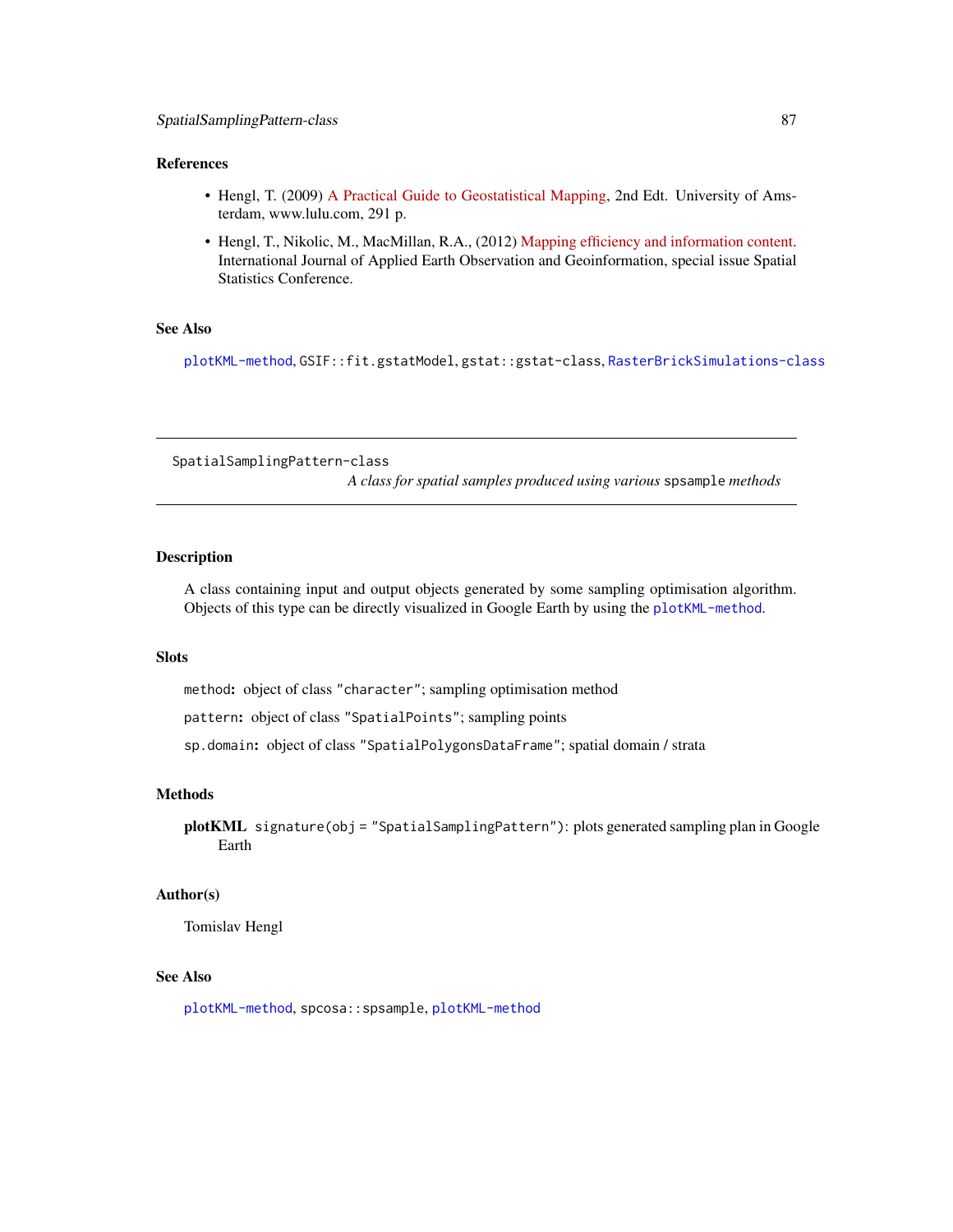```
SpatialVectorsSimulations-class
```
*A class for spatial simulations containing equiprobable line, point or polygon features*

#### Description

A class containing input and output maps generated as equiprobable simulations of the same discrete object (for example multiple realizations of stream networks). Objects of this type can be directly visualized in Google Earth by using the [plotKML-method](#page-59-1).

# **Slots**

realizations: object of class "list"; multiple realizations of the same feature e.g. multiple realizations of stream network

summaries: object of class "SpatialGridDataFrame"; summary measures

#### Methods

plotKML signature(obj = "SpatialVectorsSimulations"): plots simulated vector objects and summaries (grids) in Google Earth

### Author(s)

Tomislav Hengl

# See Also

[RasterBrickSimulations-class](#page-74-0), [plotKML-method](#page-59-1)

# Examples

```
## load a list of equiprobable streams:
data(barstr)
data(bargrid)
library(sp)
coordinates(bargrid) \leq - \times x+ygridded(bargrid) <- TRUE
## output topology:
cell.size = bargrid@grid@cellsize[1]
bbox = bargrid@bbox
nrows = round(abs(diff(bbox[1,])/cell.size), 0)
ncols = round(abs(diff(bbox[2,])/cell.size), 0)
gridT = GridTopology(cellcentre.offset=bbox[,1], cellsize=c(cell.size,cell.size),
  cells.dim=c(nrows, ncols))
## Not run: ## derive summaries (observed frequency and the entropy or error):
bar_sum <- count.GridTopology(gridT, vectL=barstr[1:5])
## NOTE: this operation can be time consuming!
```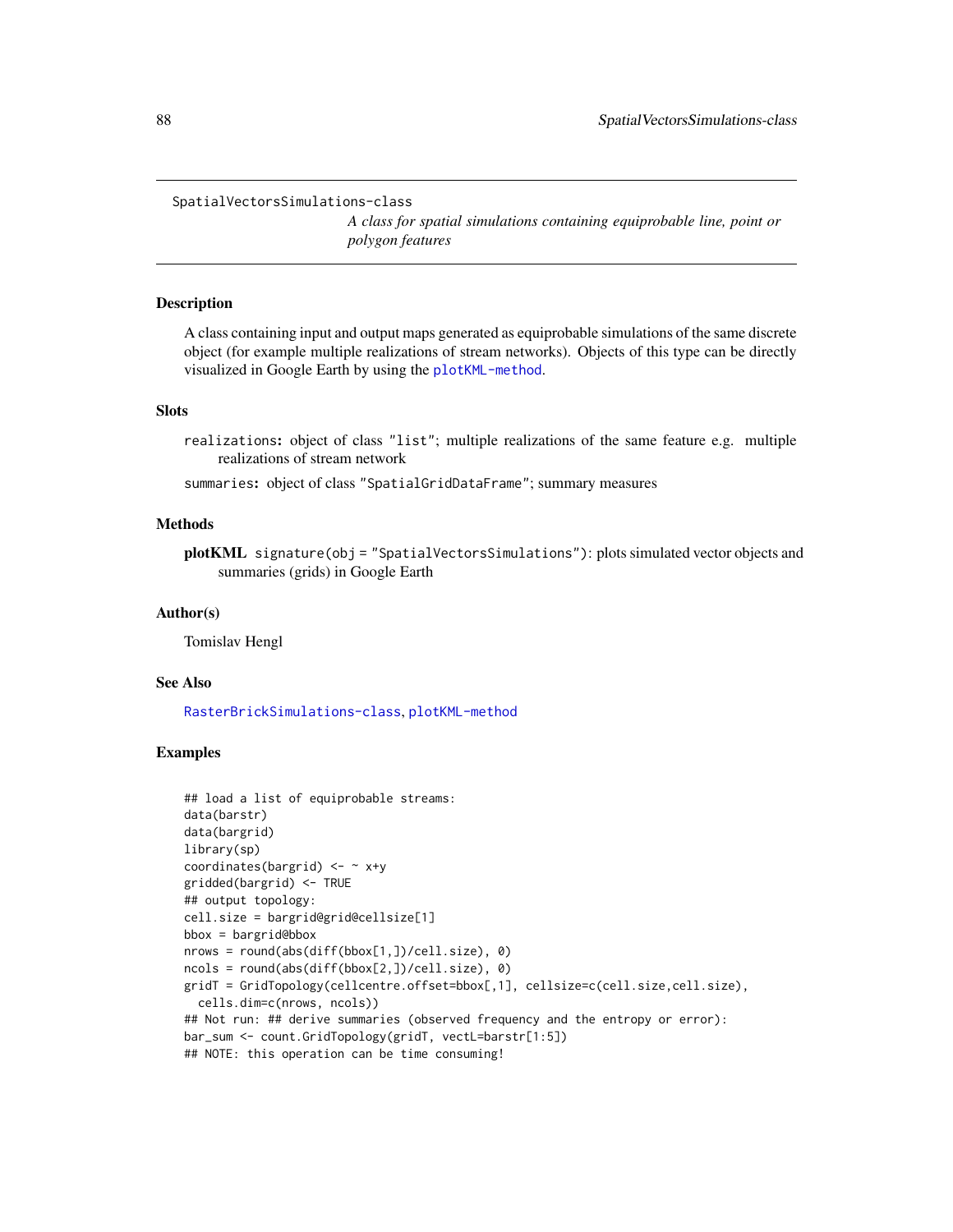# <span id="page-88-1"></span>spMetadata-methods 89

```
## plot the whole project and open in Google Earth:
plotKML(bar_sum, grid2poly = TRUE)
## End(Not run)
```
spMetadata-methods *Methods to generate spatial metadata*

# <span id="page-88-0"></span>Description

The spMetadata function will try to generate missing metadata (bounding box, location info, session info, metadata creator info and similar) for any Spatial\* object (from the sp package) or Raster\* object (from the raster package). The resulting object of class [SpatialMetadata-class](#page-83-0) can be used e.g. to generate a Layer description documents (<description> tag).

The read.metadata function reads the formatted metadata (.xml), prepared following e.g. the [Federal Geographic Data Committee \(FGDC\) Content Standard for Digital Geospatial Metadata](http://www.fgdc.gov/metadata/csdgm/) or [INSPIRE](http://inspire.ec.europa.eu/) standard, and converts them to a data frame.

# Usage

```
## S4 method for signature 'RasterLayer'
spMetadata(obj, bounds, color, ... )
## S4 method for signature 'Spatial'
spMetadata(obj, xml.file, out.xml.file,
   md.type = c("FGDC", "INSPIRE")[1],
   generate.missing = TRUE, GoogleGeocode = FALSE,
    signif.digit = 3, colour_scale, color = NULL, bounds,
   legend_names, icons, validate.schema = FALSE, ...)
```
#### Arguments

| obj              | some "Spatial" or "Raster" class object with "data" slot                                                                     |  |
|------------------|------------------------------------------------------------------------------------------------------------------------------|--|
| xml.file         | character; optional input XML metadata file                                                                                  |  |
| out.xml.file     | character; optional output XML metadata file                                                                                 |  |
| md.type          | character; metadata standard FGDC or INSPIRE                                                                                 |  |
| generate.missing |                                                                                                                              |  |
|                  | logical; specifies whether to automatically generate missing fields                                                          |  |
| GoogleGeocode    | logical; specifies whether the function should try to use Google Geocoding func-<br>tionality to determine the location name |  |
| signif.digit     | integer; the default number of significant digits (in the case of rounding)                                                  |  |
| colour_scale     | the color scheme used to visualize this data                                                                                 |  |
| color            | character; list of colors $(rgb() )$ that can be passed instead of using the pallete                                         |  |
| bounds           | numeric vector; upper and lower bounds used for visualization                                                                |  |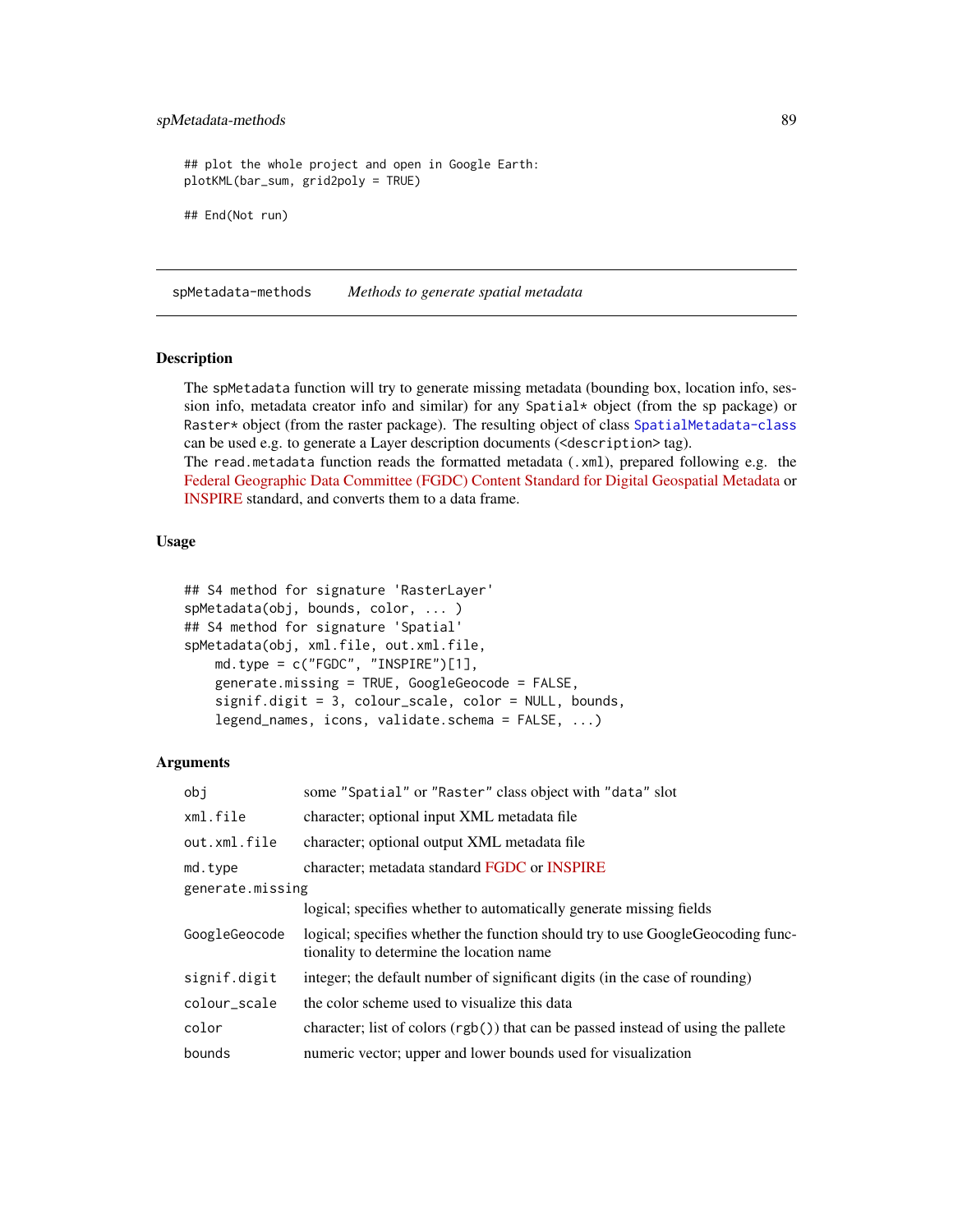| legend_names            | character; legend names in the order of bounds                                |
|-------------------------|-------------------------------------------------------------------------------|
| icons                   | character; file name or URL used for icons (if applicable)                    |
| validate.schema         |                                                                               |
|                         | logical; specifies whether to validate the schema using the xmlSchemaValidate |
| $\cdot$ $\cdot$ $\cdot$ | additional arguments to be passed e.g. via the metadata.env()                 |

#### Details

spMetadata tries to locate a metadata file in the working directory (it looks for a metadata file with the same name as the object name). If no .xml file exists, it will load the template xml file available in the system folder (e.g. system.file("FGDC.xml",package="plotKML") or system.file("INSPIRE\_ISO19139.xml",p The FGDC.xml/INSPIRE\_ISO19139.xml files contain typical metadata entries with description and examples. For practical purposes, one metadata object in plotKML can be associated with only one variable i.e. one column in the "data" slot (the first column by default). To prepare a metadata xml file following the FGDC standard, consider using e.g. the [Tkme](http://geology.usgs.gov/tools/metadata/tools/doc/tkme.html) software: Another editor for formal metadata, by Peter N. Schweitzer (U.S. Geological Survey). Before commiting the metadata file, try also running a [validation test.](https://mrdata.usgs.gov/validation/) Before committing the metadata file following the INSPIRE standard, try running the [INSPIRE Geoportal Metadata Validator.](http://inspire.ec.europa.eu/validator/about/)

spMetadata tries to automatically generate the most usefull information, so that a user can easily find out about the input data and procedures followed to generate the visualization (KML). Typical metadata entries include e.g. (FGDC):

- metadata[["idinfo"]][["native"]] Session info e.g.: Produced using R version 2.12.2 (2011-02-25) running on Windows 7 x64.
- metadata[["spdoinfo"]][["indspref"]] Indirect spatial reference estimated using the [Google Maps API Web Services.](https://developers.google.com/maps/web-services/)
- metadata[["idinfo"]][["spdom"]][["bounding"]] Bounding box in the WGS84 geographical coordinates estimated by reprojecting the original bounding box.

and for INSPIRE metadata:

- metadata[["fileIdentifier"]][["CharacterString"]] Metadata file identifier (not mandatory for INSPIRE-compl.) created by UUIDgenerate from package UUID (version 4 UUID).
- metadata[["dateStamp"]][["Date"]] Metadata date stamp created using Sys.Date().
- metadata[["identificationInfo"]][["MD\_DataIdentification"]][["extent"]][["EX\_Extent"]][["geogr — Bounding box in the WGS84 geographical coordinates estimated by reprojecting the original bounding box.

By default, plotKML uses the Creative Commons license, but this can be adjusted by setting the Use\_Constraints argument.

#### Author(s)

Tomislav Hengl and Michael Blaschek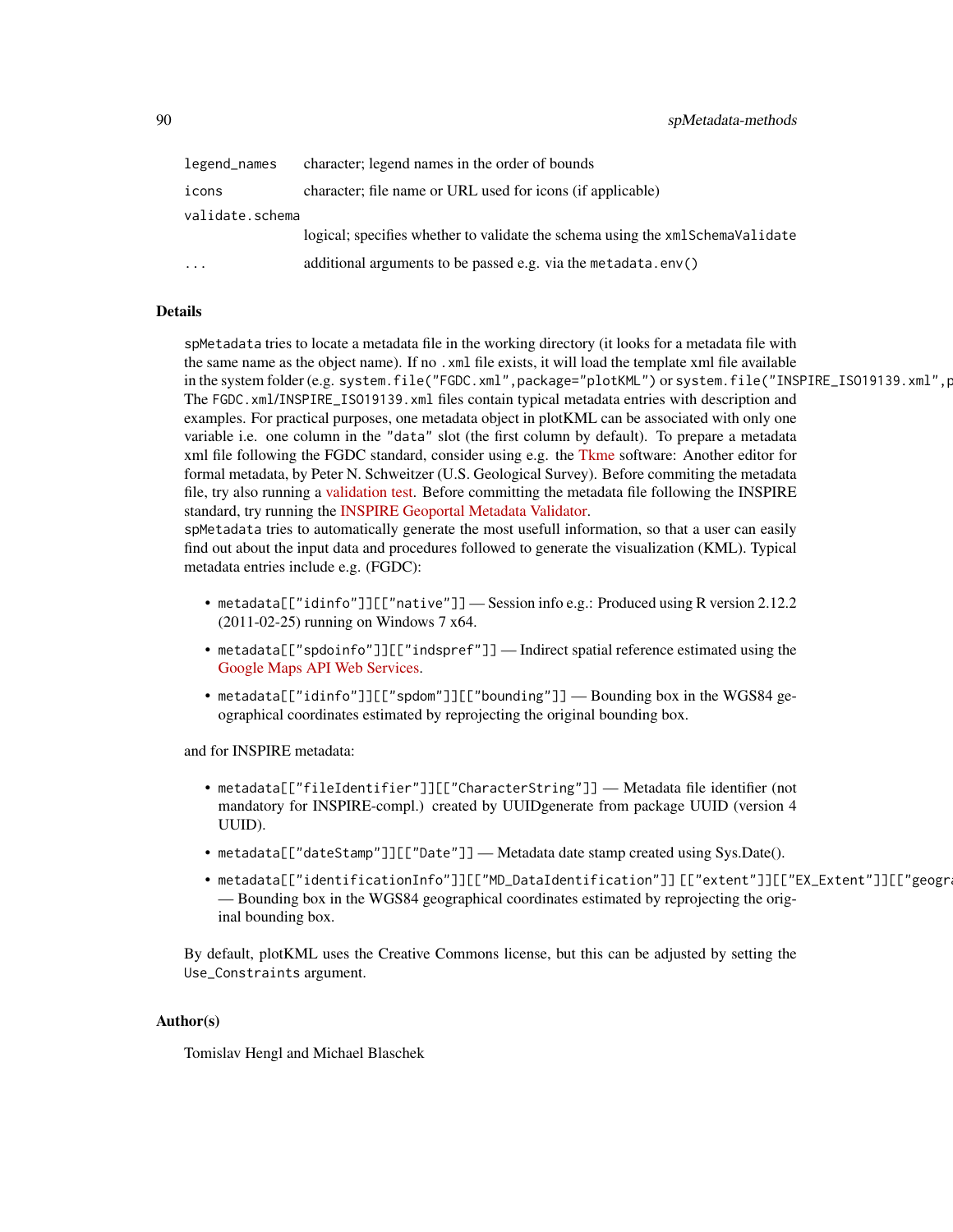# <span id="page-90-0"></span>spMetadata-methods 91

#### References

- The Federal Geographic Data Committee, (2006) FGDC Don't Duck Metadata A short reference guide for writing quality metadata. Vers. 1, [http://www.fgdc.gov/metadata/](http://www.fgdc.gov/metadata/documents/MetadataQuickGuide.pdf) [documents/MetadataQuickGuide.pdf](http://www.fgdc.gov/metadata/documents/MetadataQuickGuide.pdf)
- Content Standard for Digital Geospatial Metadata (<http://www.fgdc.gov/metadata/csdgm/>)
- Tkme metadata editor (<http://geology.usgs.gov/tools/metadata/tools/doc/tkme.html>)
- INSPIRE, INS MD, Commission Regulation (EC) No 1205/2008 of 3 December 2008 implementing Directive 2007/2/EC of the European Parliament and of the Council as regards metadata (Text with EEA relevance). See also Corrigendum to INSPIRE Metadata Regulation.
- INSPIRE, INS MDTG, (2013) INSPIRE Metadata Implementing Rules: Technical Guidelines based on EN ISO 19115 and EN ISO 19119, v1.3

#### See Also

[kml\\_metadata](#page-50-0), [SpatialMetadata-class](#page-83-0), sp::Spatial, [kml\\_open](#page-51-0)

#### Examples

```
## Not run:
library(sp)
library(uuid)
library(rjson)
## read metadata from the system file:
x <- read.metadata(system.file("FGDC.xml", package="plotKML"))
str(x)
## generate missing metadata
data(eberg)
coordinates(eberg) <- ~X+Y
proj4string(eberg) <- CRS("+init=epsg:31467")
## no metadata file specified:
eberg.md <- spMetadata(eberg["SNDMHT_A"])
## this generates some metadata automatically e.g.:
xmlRoot(eberg.md@xml)[["eainfo"]][["detailed"]][["attr"]]
## combine with localy prepared metadata file:
eberg.md <- spMetadata(eberg["SNDMHT_A"],
    xml.file=system.file("eberg.xml", package="plotKML"))
## Additional metadat entries can be added by using e.g.:
eberg.md <- spMetadata(eberg["SNDMHT_A"],
  md.type="INSPIRE",
  CI_Citation_title = 'Ebergotzen data set',
  CI_Online_resource_URL = 'http://geomorphometry.org/content/ebergotzen')
## the same using the FGDC template:
eberg.md <- spMetadata(eberg["SNDMHT_A"],
  Citation_title = 'Ebergotzen data set',
  Citation_URL = 'http://geomorphometry.org/content/ebergotzen')
## Complete list of names:
mdnames <- read.csv(system.file("mdnames.csv", package="plotKML"))
mdnames$field.names
## these can be assigned to the "metadata" environment by using:
```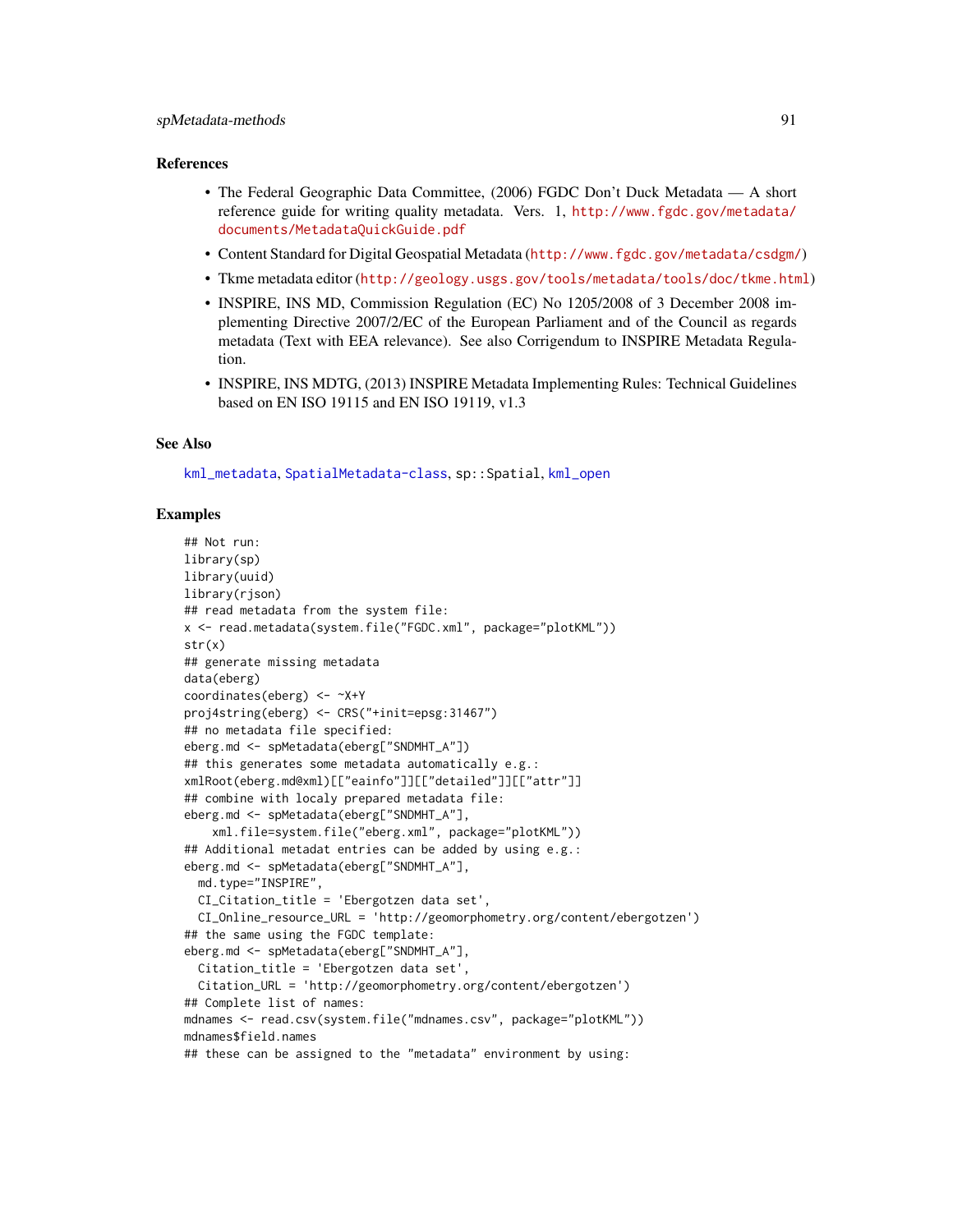```
metadata.env(CI_Citation_title = 'Ebergotzen data set')
get("CI_Citation_title", metadata)
## write data and metadata to a file:
library(rgdal)
writeOGR(eberg["SNDMHT_A"], "eberg_SAND.shp", ".", "ESRI Shapefile")
saveXML(eberg.md@xml, "eberg_SAND.xml")
## export to SLD format:
metadata2SLD(eberg.md, "eberg.sld")
## plot the layer with the metadata:
kml(eberg, file.name = "eberg_md.kml", colour = SNDMHT_A, metadata = eberg.md, kmz = TRUE)
## End(Not run)
```
spPhoto *Generate an object of class* "SpatialPhotoOverlay"

#### Description

spPhoto function can be used to wrap pixel map (pixmapRGB), [EXIF](http://en.wikipedia.org/wiki/Exchangeable_image_file_format) (Exchangeable Image File format) data, spatial location information (standing point), and PhotoOverlay (geometry) parameters to create an object of class "SpatialPhotoOverlay". This object can then be parsed to KML and visualized using Google Earth.

#### Usage

```
spPhoto(filename, obj, pixmap, exif.info = NULL, ImageWidth = 0,
   ImageHeight = 0, bands = rep(rep(1, ImageHeight*ImageWidth), 3),
   bbox = c(0, 0, 3/36000*ImageWidth, 3/36000*ImageHeight),
   DateTime = "", ExposureTime = "", FocalLength = "50 mm",
   Flash = "No Flash", rotation = 0, leftFov = -30, rightFov = 30,
   bottomFov = -30, topFov = 30, near = 50,
   shape = c("rectangle", "cylinder", "sphere")[1], range = 1000, tilt = 90,heading = 0, roll = 0, test.filename = TRUE)
```
#### Arguments

| filename    | file name with extension (ideally an URL)                                                 |
|-------------|-------------------------------------------------------------------------------------------|
| obj         | object of class "SpatialPoints" (requires a single point object)                          |
| pixmap      | object of class "pixmapRGB" (see package pixmap)                                          |
| exif.info   | named list containing all available EXIF metadata                                         |
| ImageWidth  | (optional) image width in pixels                                                          |
| ImageHeight | (optional) image height in pixels                                                         |
| bands       | (optional) RGB bands as vectors (see pixmap:: pixmapRGB)                                  |
| bbox        | (optional) bounding box coordinates (by default 1 pixel is about 1 m in arc de-<br>grees) |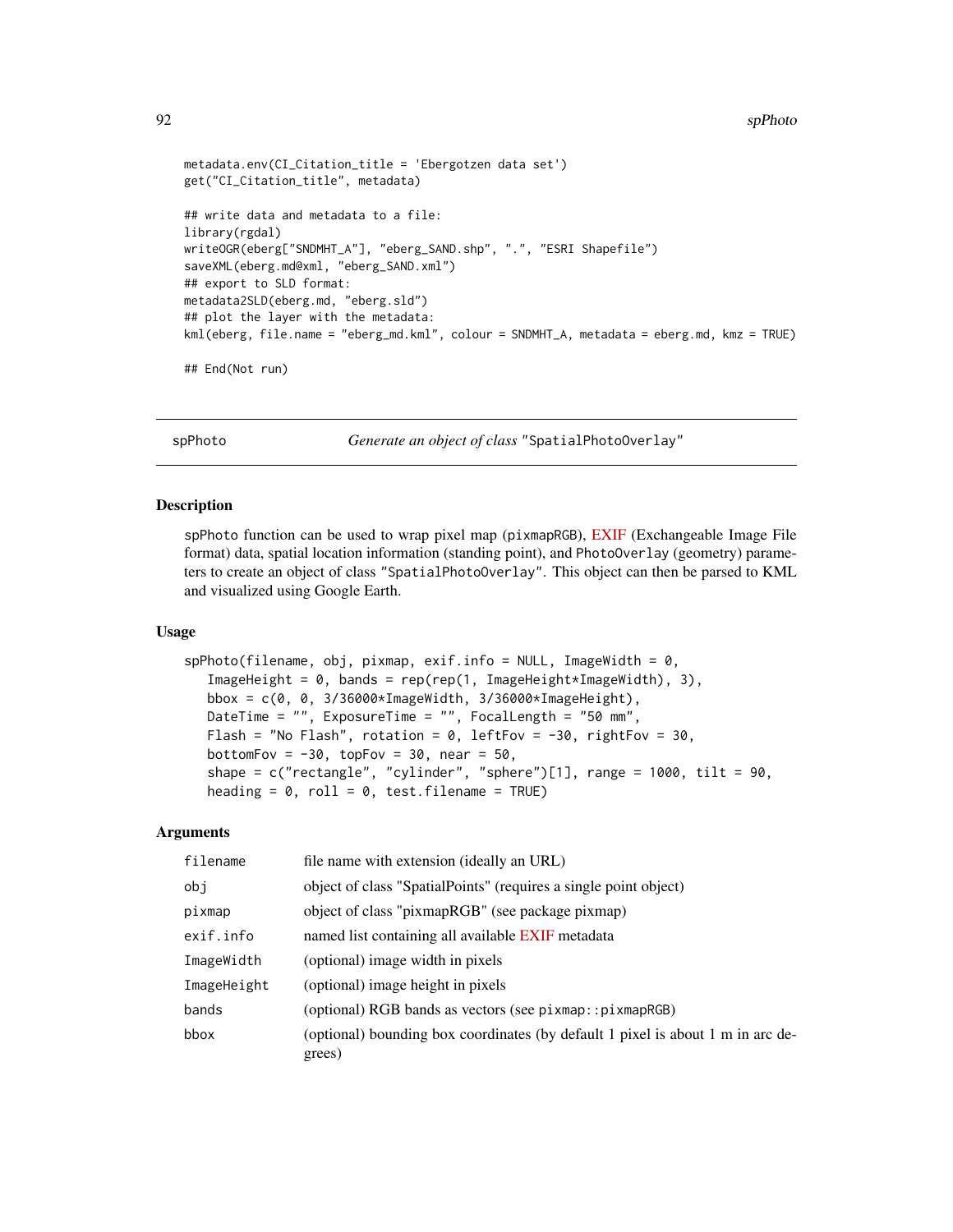#### spPhoto 93

| DateTime      | (optional) usually available from the camera EXIF data                                                                      |
|---------------|-----------------------------------------------------------------------------------------------------------------------------|
| ExposureTime  | (optional) usually available from the camera EXIF data                                                                      |
| FocalLength   | (optional) usually available from the camera EXIF data                                                                      |
| Flash         | (optional) usually available from the camera EXIF data                                                                      |
| rotation      | (optional) rotation angle in 0–90 degrees                                                                                   |
| leftFov       | (optional) angle, in degrees, between the camera's viewing direction and the left<br>side of the view volume $(-180 - 0)$   |
| rightFov      | (optional) angle, in degrees, between the camera's viewing direction and the<br>right side of the view volume $(0 - 180)$   |
| bottomFov     | (optional) angle, in degrees, between the camera's viewing direction and the<br>bottom side of the view volume $(-90 - 0)$  |
| topFov        | (optional) angle, in degrees, between the camera's viewing direction and the top<br>side of the view volume $(0 - 90)$      |
| near          | (optional) measurement in meters along the viewing direction from the camera<br>viewpoint to the PhotoOverlay shape         |
| shape         | (optional) shape type — rectangle (standard photograph), cylinder (for panora-<br>mas), or sphere (for spherical panoramas) |
| range         | (optional) distance from the camera to the placemark                                                                        |
| tilt          | (optional) rotation, in degrees, of the camera around the X axis                                                            |
| heading       | (optional) direction (azimuth) of the camera, in degrees $(0 - 360)$                                                        |
| roll          | (optional) rotation about the y axis, in degrees $(0 - 180)$                                                                |
| test.filename | logical; species whether a test should be first performed that the file name really<br>exists (recommended)                 |

#### Details

The most effective way to import a field photograph to SpatialPhotoOverlay for parsing to KML is to: (a) use the [EXIF tool](http://www.sno.phy.queensu.ca/~phil/exiftool/) (courtesy of Phil Harvey) to add any important tags in the image file, (b) once you've added all important tags, you can upload your image either to a local installation of Mediawiki or to a public portal such as the [Wikimedia Commons,](http://commons.wikimedia.org/wiki/Special:UploadWizard)  $(c)$  enter the missing information if necessary and add an image description. Once the image is on the server, you only need to record its unique name and then read all metadata from the Wikimedia server following the examples below.

You can also consider importing images to R by using the pixmap package, and reading the technical information via e.g. the [exif](https://cran.r-project.org/package=exif) package. If the image is taken using a GPS enabled camera, by getting the EXIF metadata you can generate the complete SpatialPhotoOverlay object with minimum user interaction. Otherwise, you need to at least specify: creation date, file name, and location of the focal point of the camera (e.g. by creating "SpatialPoints" object).

# Value

Returns an object of class "SpatialPhotoOverlay":

filename URL location of the original image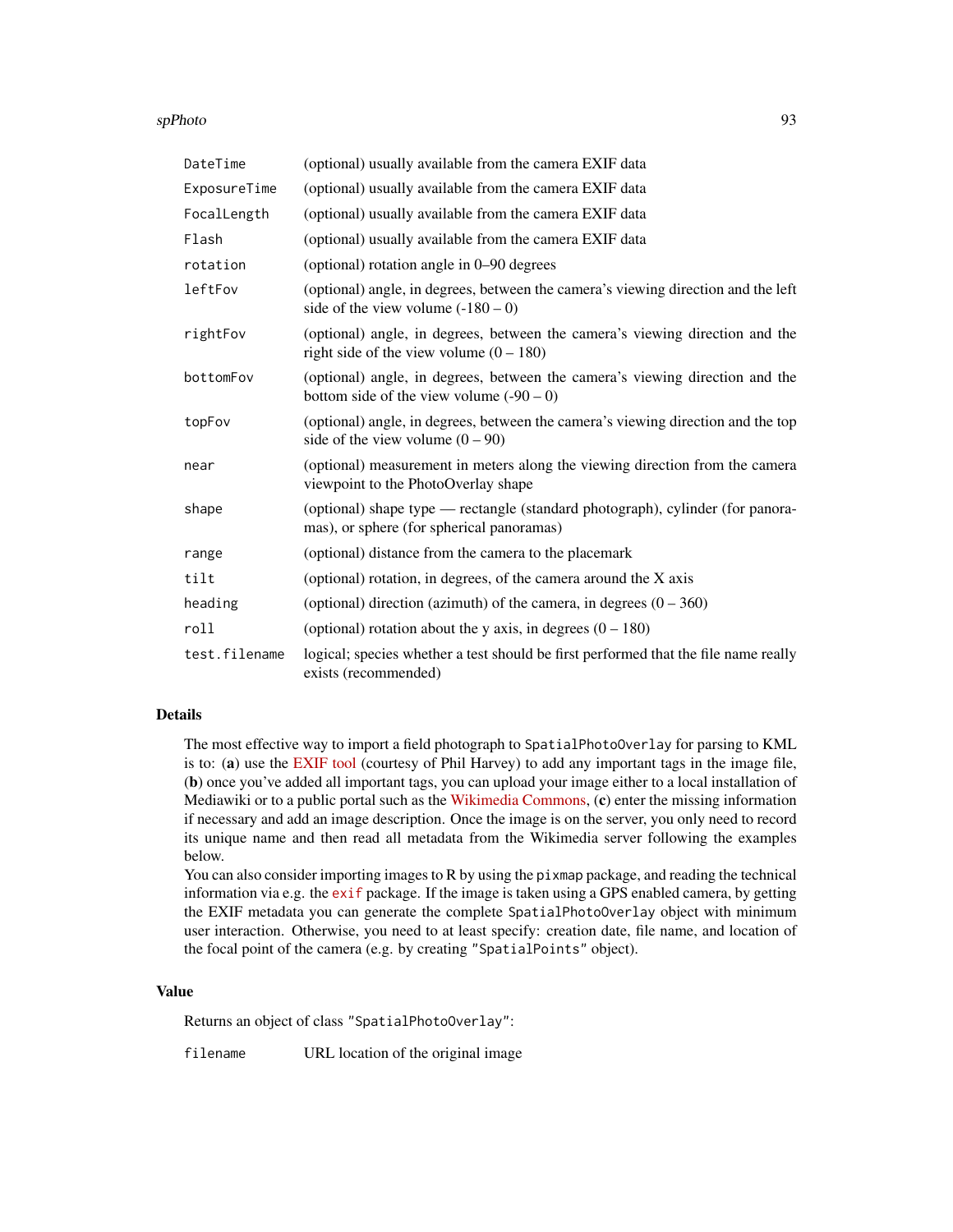<span id="page-93-0"></span>94 spPhoto

| pixmap       | optional; local copy of the image ("pixmapRGB" class)       |
|--------------|-------------------------------------------------------------|
| exif.info    | list of EXIF metadata                                       |
| PhotoOverlav | list of the camera geometry parameters (KML specifications) |
| sp           | location of the camera ("SpatialPoints" class)              |

# Note

The spPhoto function will try to automatically fix the aspect ratio of the ViewVolume settings (leftFov, rightFov, bottomFov, topFov), and based on the original aspect ratio as specified in the EXIF data. This might not work for all images, in which case you will have to manually adjust those parameters.

Dimension of 3/36000 $\star$ ImageWidth in decimal degrees is about 10 m in nature (3-arc seconds is about 100 m, depending on the latitude).

#### Author(s)

Tomislav Hengl

# References

- EXIF tool (<http://www.sno.phy.queensu.ca/~phil/exiftool/>)
- Wikimedia API (<http://www.mediawiki.org/wiki/API>)

# See Also

[getWikiMedia.ImageInfo](#page-17-0), pixmap::pixmapRGB, [spMetadata](#page-88-0)

# Examples

```
## Not run: # two examples with images on Wikimedia Commons
# (1) soil monolith (manually entered coordinates):
imagename = "Soil_monolith.jpg"
# import EXIF data using the Wikimedia API:
x1 <- getWikiMedia.ImageInfo(imagename)
# create a SpatialPhotoOverlay:
sm <- spPhoto(filename = x1$url$url, exif.info = x1$metadata)
# plot it in Google Earth
kml(sm, method="monolith", kmz=TRUE)
# (2) PhotoOverlay (geotagged photo):
imagename = "Africa_Museum_Nijmegen.jpg"
x2 <- getWikiMedia.ImageInfo(imagename)
af <- spPhoto(filename = x2$url$url, exif.info = x2$metadata)
kml(af)
```
## End(Not run)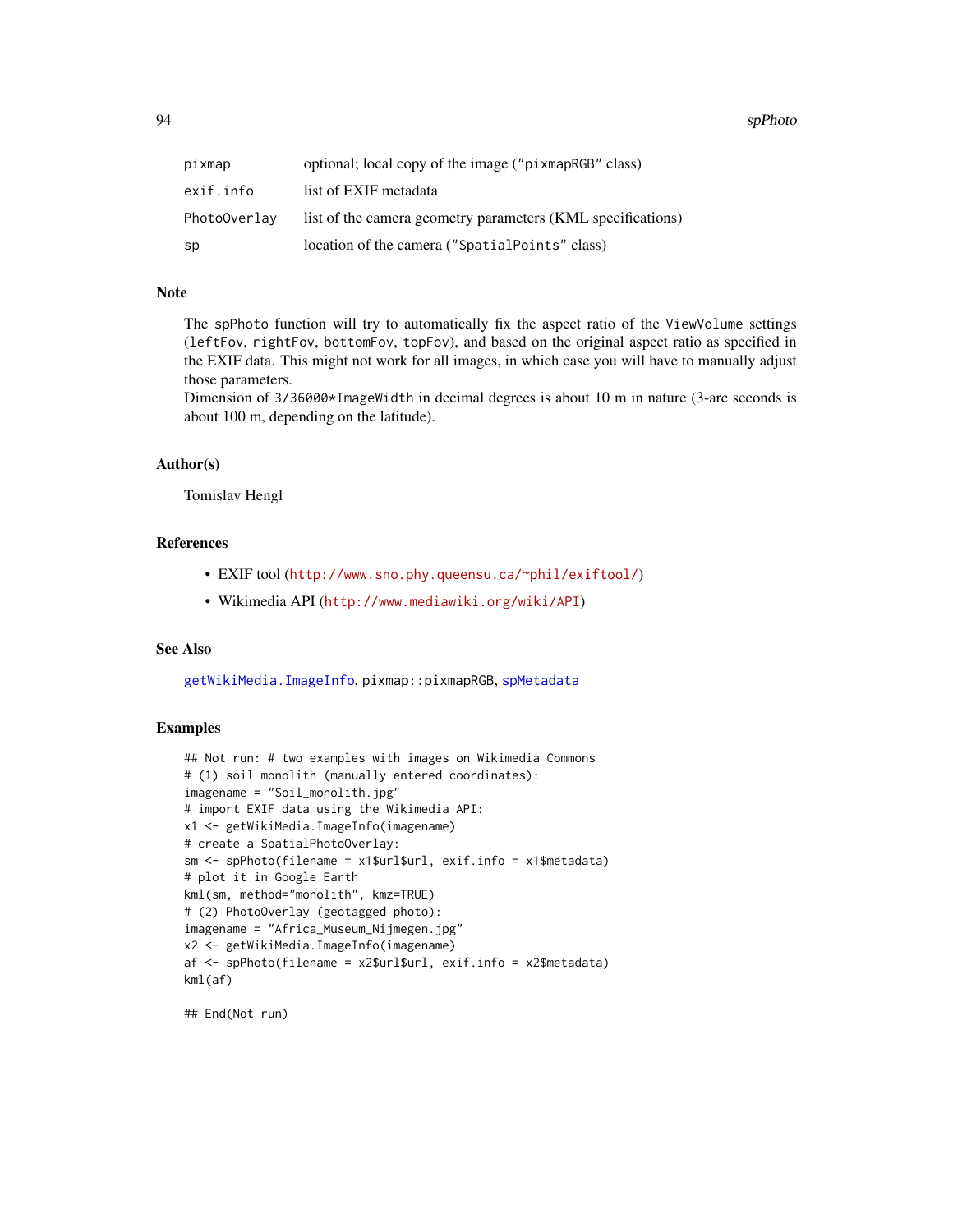<span id="page-94-2"></span><span id="page-94-1"></span>

# <span id="page-94-0"></span>Description

Converts any "SpatialPoints\*", "SpatialLines\*", or "SpatialPolygons\*" object to a raster map, and (optional) writes it to an external file (GDAL-supported formats; writes to SAGA GIS format by default).

#### Usage

```
## S4 method for signature 'SpatialPoints'
vect2rast(obj, fname = names(obj)[1], cell.size, bbox,
      file.name, silent = FALSE, method = c("raster", "SAGA")[1],
      FIELD = 0, MULTIPLE = 1, LINE_TYPE = 0, GRID_TYPE = 2, \dots )
## S4 method for signature 'SpatialLines'
vect2rast(obj, fname = names(obj)[1], cell.size, bbox,
      file.name, silent = FALSE, method = c("raster", "SAGA")[1],
      FIELD = 0, MULTIPLE = 1, LINE_TYPE = 1, GRID_TYPE = 2, ... )
## S4 method for signature 'SpatialPolygons'
vect2rast(obj, fname = names(obj)[1], cell.size, bbox,
      file.name, silent = FALSE, method = c("raster", "SAGA")[1],
      FIELD = 0, MULTIPLE = 0, LINE_TYPE = 1, GRID_TYPE = 2, ... )
```
# Arguments

| obj       | Spatial-PointsDataFrame,-LinesDataFrame or -PolygonsDataFrame object                     |
|-----------|------------------------------------------------------------------------------------------|
| fname     | character; target variable                                                               |
| cell.size | numeric; output cell size                                                                |
| bbox      | matrix; output bounding box                                                              |
| file.name | character; (optional) output file name                                                   |
| silent    | logical; specifies whether to print the output                                           |
| method    | character; output rasterization engine (either raster package or SAGA GIS)               |
| FIELD     | integer; target column in the output shape file (see rsaga.get.usage("grid_gridding",0)) |
| MULTIPLE  | integer; method for multiple values (see rsaga.get.usage("grid_gridding",0))             |
| LINE_TYPE | integer; method for lines (see rsaga.get.usage("grid_gridding",0))                       |
| GRID_TYPE | integer; preferred target grid type (see rsaga.get.usage("grid_gridding",0))             |
| $\cdots$  | additional arguments that can be passed to the raster:: rasterize command                |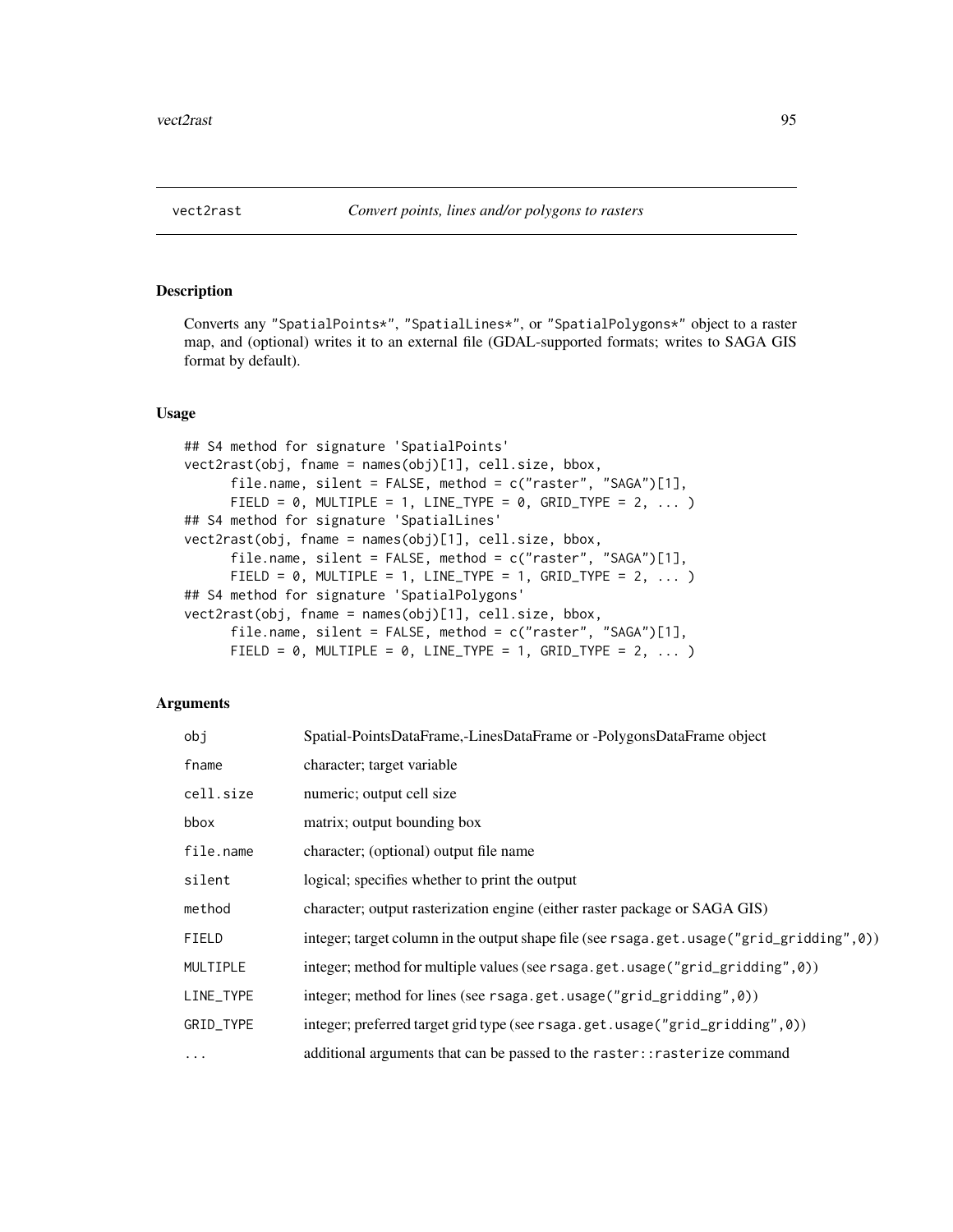# Details

This function basically extends the [rasterize](#page-94-0) function available in the raster package. The advantage of vect2rast, however, is that it requires no input from the user's side i.e. it automatically determines the grid cell size and the bounding box based on the properties of the input data set. The grid cell size is estimated based on the density/size of features in the map (nndist function in [spatstat](http://www.spatstat.org) package): (a) in the case of "SpatialPoints" cell size is determined as half the mean distance between the nearest points; (b) in the case of "SpatialLines" half cell size is determined as half the mean distance between the lines; (c) in the case of polygon data cell size is determined as half the median size (area) of polygons of interest. For more details see [Hengl \(2006\).](http://dx.doi.org/10.1016/j.cageo.2005.11.008) To process larger vector maps consider using method="SAGA".

# Value

Returns an object of type "SpatialGridDataFrame".

# Author(s)

Tomislav Hengl

## References

- Hengl T., (2006) [Finding the right pixel size.](http://dx.doi.org/10.1016/j.cageo.2005.11.008) Computers and Geosciences, 32(9): 1283-1298.
- Raster package (<https://CRAN.R-project.org/package=raster>)
- SpatStat package (<http://www.spatstat.org>)

# See Also

[vect2rast.SpatialPoints](#page-96-0), raster::rasterize, spatstat::nndist

#### Examples

```
## Not run:
data(eberg)
library(sp)
library(maptools)
library(spatstat)
coordinates(eberg) <- ~X+Y
data(eberg_zones)
# point map:
x <- vect2rast(eberg, fname = "SNDMHT_A")
image(x)
# polygon map:
x <- vect2rast(eberg_zones)
image(x)
# for large data sets use SAGA GIS:
x <- vect2rast(eberg_zones, method = "SAGA")
```
## End(Not run)

<span id="page-95-0"></span>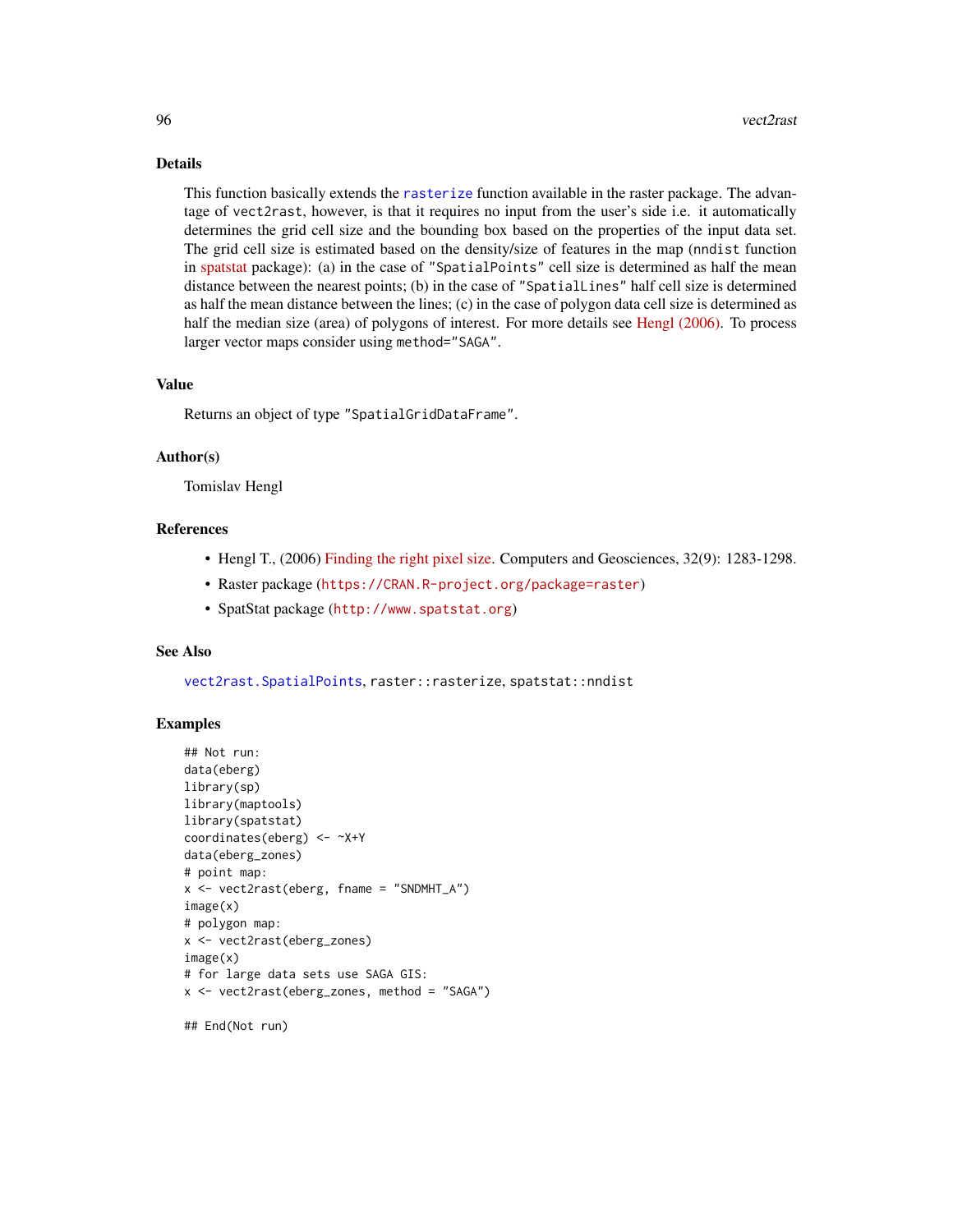<span id="page-96-1"></span><span id="page-96-0"></span>vect2rast.SpatialPoints

*Converts points to rasters*

# Description

Converts object of class "SpatialPoints\*" to a raster map, and (optional) writes it to an external file (GDAL-supported formats; it used the SAGA GIS format by default).

# Usage

```
vect2rast.SpatialPoints(obj, fname = names(obj)[1], cell.size, bbox,
      file.name, silent = FALSE, method = c("raster", "SAGA")[1], FIELD = 0,MULTIPLE = 1, LINE_TYPE = 0, GRID_TYPE = 2, ... )
```
#### Arguments

| obj       | "SpatialPoints*" object                                                                                                                                                                                                                    |
|-----------|--------------------------------------------------------------------------------------------------------------------------------------------------------------------------------------------------------------------------------------------|
| fname     | target variable name in the "data" slot                                                                                                                                                                                                    |
| cell.size | (optional) grid cell size in the output raster map                                                                                                                                                                                         |
| bbox      | (optional) output bounding box (class "bbox") for cropping the data                                                                                                                                                                        |
| file.name | (optional) file name to export the resulting raster map                                                                                                                                                                                    |
| silent    | logical; specifies whether to print any output of processing                                                                                                                                                                               |
| method    | character; specifies the gridding method                                                                                                                                                                                                   |
| FIELD     | character; SAGA GIS argument attribute table field number                                                                                                                                                                                  |
| MULTIPLE  | character; SAGA GIS argument method for multiple values $-$ [0] first, [1] last,<br>$[2]$ minimum, $[3]$ maximum, $[4]$ mean                                                                                                               |
| LINE_TYPE | character; SAGA GIS argument method for rasterization $-$ [0] thin, [1] thick                                                                                                                                                              |
| GRID_TYPE | character; SAGA GIS argument for coding type $-$ [0] integer (1 byte), [1] inte-<br>ger $(2 \text{ byte})$ , $[2]$ integer $(4 \text{ byte})$ , $[3]$ floating point $(4 \text{ byte})$ , $[4]$ floating point $(8 \text{ byte})$<br>byte) |
| $\ddotsc$ | additional arguments that can be passed to the raster:: rasterize command                                                                                                                                                                  |

# Value

Returns an object of type "SpatialGridDataFrame".

# Author(s)

Tomislav Hengl

# See Also

[vect2rast](#page-94-1)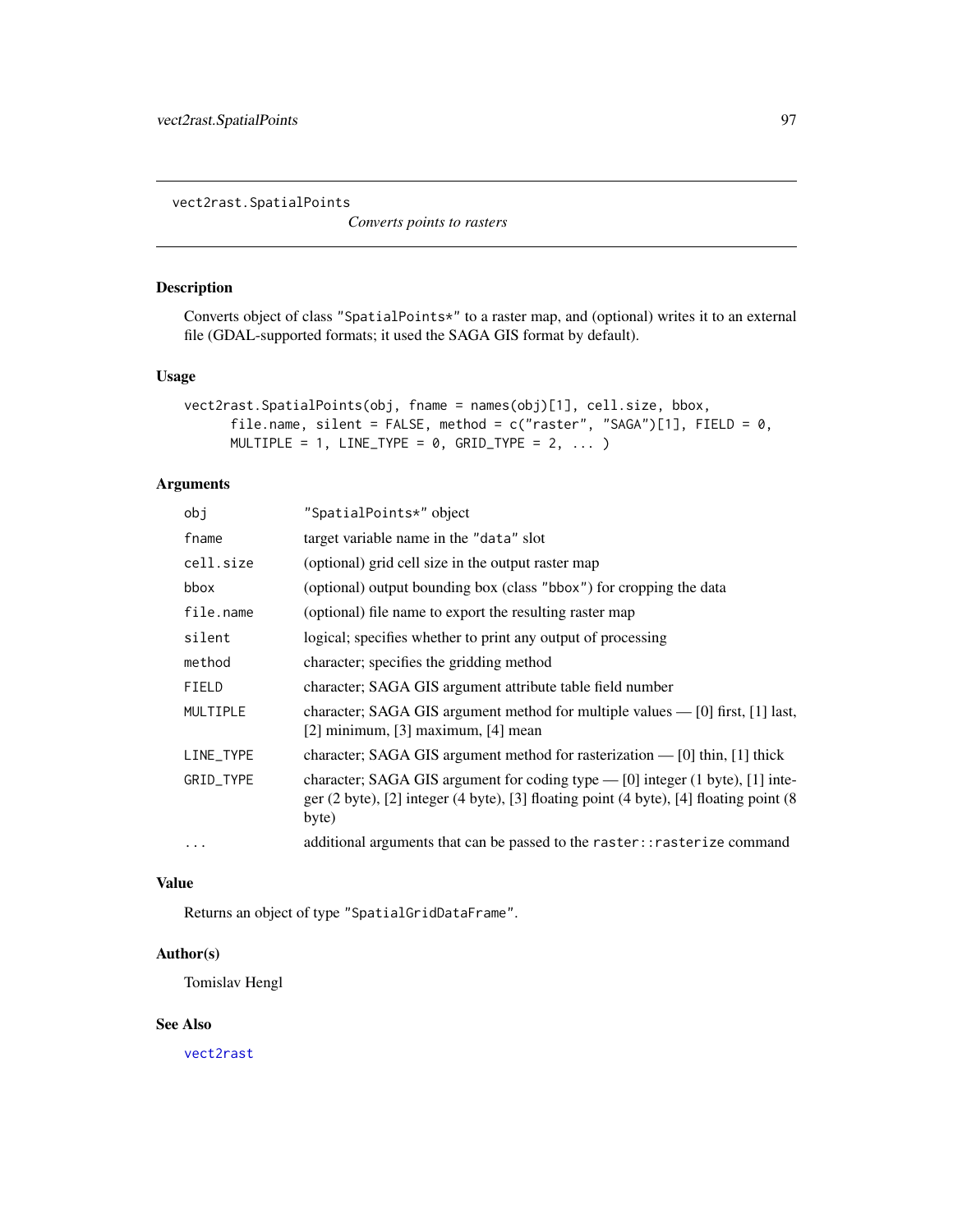#### Examples

```
## Not run:
library(sp)
data(meuse)
coordinates(meuse) <- ~x+y
# point map:
x <- vect2rast(meuse, fname = "om")
data(SAGA_pal)
sp.p <- list("sp.points", meuse, pch="+", cex=1.5, col="black")
spplot(x, col.regions=SAGA_pal[[1]], sp.layout=sp.p)
```
## End(Not run)

whitening *whitening*

# Description

Derives a *'whitenned'* color based on the Hue-Saturation-Intensity color model. This method can be used to visualize uncertainty: the original color is *leached* proportionally to the uncertainty (white color indicates maximum uncertainty).

#### Usage

```
whitening(z, zvar, zlim = c(min(z, na.rm=TRUE), max(z, na.rm=TRUE)),elim = c(.4,1), global.var = var(z, na.rm=TRUE), col.type = "RGB")
```
#### Arguments

| Z.         | numeric; target variable (e.g. predicted values)              |
|------------|---------------------------------------------------------------|
| zvar       | numeric; prediction error (variance)                          |
| zlim       | upper and lower limits for target variable                    |
| elim       | upper and lower limits for the normalized error               |
| global.var | global variance (either estimated from the data or specified) |
| col.type   | characted; "RGB" or "HEX"                                     |

#### Details

The HSI is a psychologically appealing color model for visualization of uncertainty: hue is used to visualize values and *whitening* (*paleness* or *leaching* percentage) is used to visualize the uncertainty, or in other words the map is incomplete in the areas of high uncertainty. Unlike standard legends for continuous variables, this legend has two axis — one for value range and one for uncertainty range (see also [kml\\_legend.whitening](#page-49-0)).

The standard range for elim is 0.4 and 1.0 (maximum). This assumes that a satisfactory prediction is when the model explains more than 85% of the total variation (normalized error =  $40\%$ ). Otherwise, if the value of the normalized error get above 80%, the model accounts for less than 50% of

<span id="page-97-0"></span>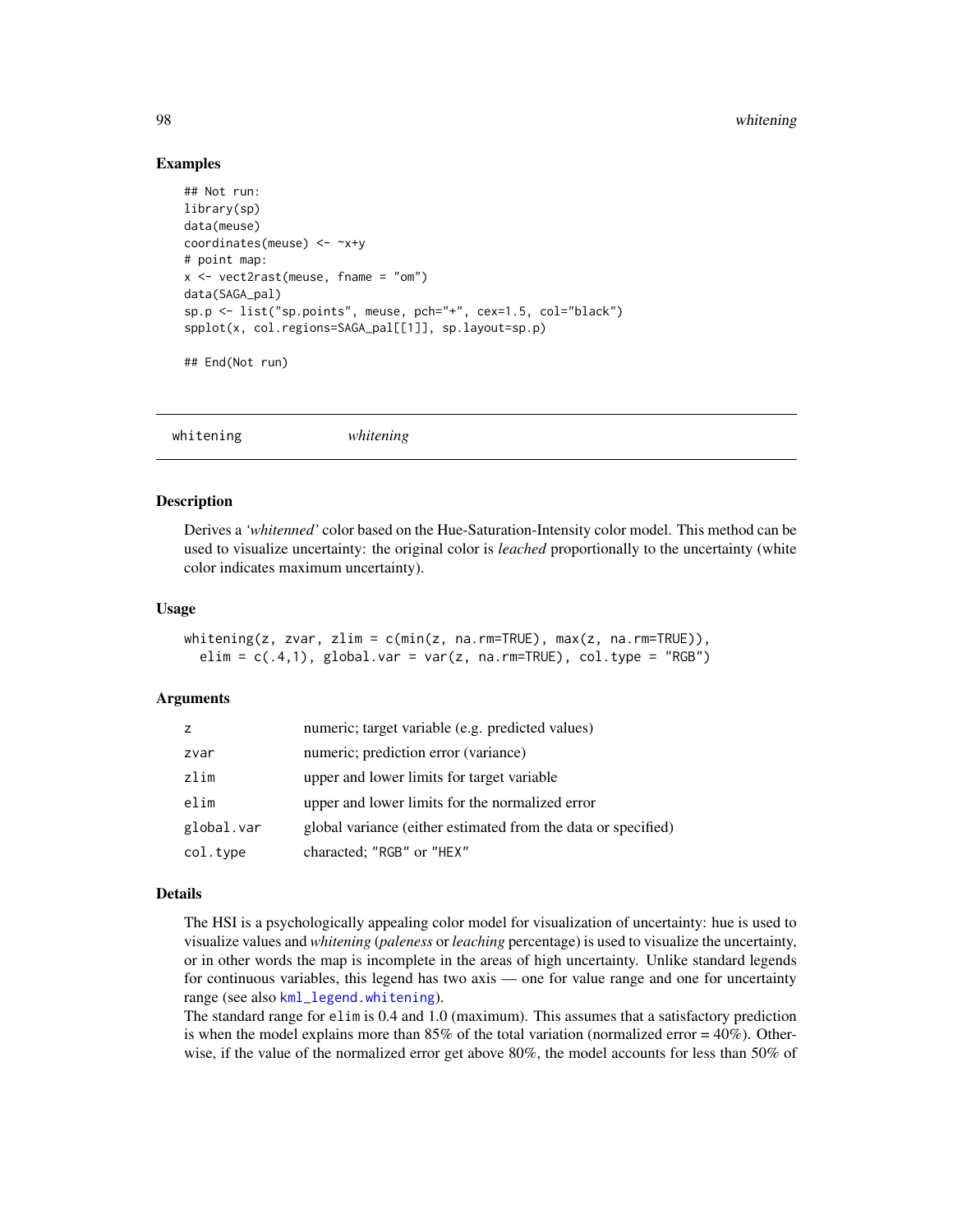# <span id="page-98-1"></span>worldgrids\_pal 99

variability.

Whitening is of special interest for visualization of the prediction errors in geostatistics. Formulas to derive the whitening color are explained in [Hengl et al. \(2004\).](http://dx.doi.org/10.1016/j.geoderma.2003.08.018)

#### Author(s)

Tomislav Hengl and Pierre Roudier

#### References

- Hengl, T., Heuvelink, G.M.B., Stein, A., (2004) [A generic framework for spatial prediction of](http://dx.doi.org/10.1016/j.geoderma.2003.08.018) [soil variables based on regression-kriging.](http://dx.doi.org/10.1016/j.geoderma.2003.08.018) Geoderma 122 (1-2): 75-93.
- Hue-Saturation-Intensity color model ([http://en.wikipedia.org/wiki/HSL\\_and\\_HSV](http://en.wikipedia.org/wiki/HSL_and_HSV))

#### See Also

[kml\\_legend.whitening](#page-49-0)

#### Examples

```
whitening(z=15, zvar=5, zlim=c(10,20), global.var=7)
# significant color;
whitening(z=15, zvar=5, zlim=c(10,20), global.var=4)
# error exceeds global.var -> totally white;
```
<span id="page-98-0"></span>worldgrids\_pal *Standard global color palettes for factor variables*

#### **Description**

A number of color palettes used to visualize various environmental categorical / factor variables: land cover classes, water types, anthroms, soil types and similar. Each colour palette consists of a variable number of colours (hexadecimal system). Factor levels names are attached as attributes to the palette.

#### Usage

```
data(worldgrids_pal)
```
#### Format

The list contains:

anthroms Color palette used for the global map of anthroms (Ellis and Ramankutty, 2008).

bodemfgr A simplified color palette for soil types.

corine2k Color palette used in the Corine 2000 project for land cover classes ( $B\tilde{A}$ <sup>1</sup>/4ttner, et al., 2002).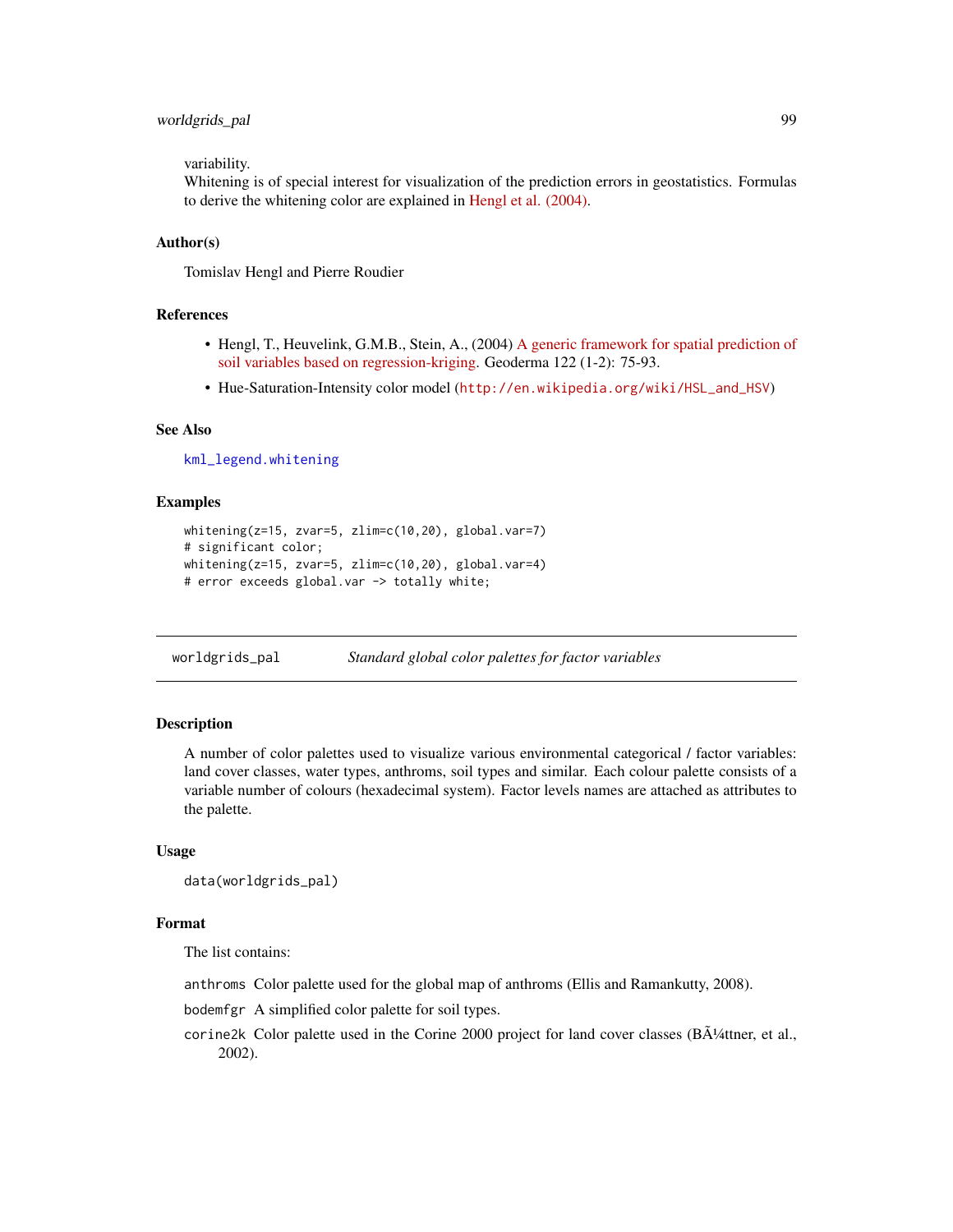- <span id="page-99-0"></span>glc2000 Color palette used for the Global Land Cover 2000 mapping project (Global Land Cover 2000).
- globcov Color palette used for the ENVISAT-based Global Land Cover map at resolution of 300 m (GlobCover Land Cover version V2.2).
- gtkaart Color palette used for the Ground water levels map of the Netherlands (Gaast et al. 2005).
- IGBP Color palette for 17 land cover classes defined by the International Geosphere Biosphere Programme (IGBP).
- lgn3 Color palette used for the Dutch land use map (Hazeu, 2005).
- t250vlak Color palette used for the most general land use classes at scale 1:250k (TOP250NL).

watert Color palette used for the water types (generalized) in the Netherlands.

#### **Note**

These colour palettes are only valid for factor-type variables. The names of classes used in the legend can be obtained by loading the palette list.

#### Author(s)

Tomislav Hengl

# References

- Bicheron, P. et al. (2008) GLOBCOVER: Products Description and Validation Report. ME-DIAS France, Toulouse, 47 p.
- B $\tilde{\mathrm{A}}$ <sup>1</sup>/4ttner, G. et al. (2002) Corine Land Cover update 2000, Technical guidelines. EEA (European Environment Agency), Kopenhagen.
- Ellis, E.C., Ramankutty, N. (2008) Putting people in the map: anthropogenic biomes of the world. Frontiers in Ecology and the Environment, Vol. 6, No. 8, pp. 439-447.
- Fritz, S. et al. (2003) Harmonisation, mosaicing and production of the Global Land Cover 2000 database. JRC report EUR 20849 EN, Luxembourg, 41 p.
- Gaast, J.W.J. van der, H.R.J. Vroon en M. Pleijter, (2006) De grondwaterdynamiek in het waterschap Regge en Dinkel. Wageningen, Alterra-rapport 1335.
- Hazeu, G.W., (2005) Landelijk Grondgebruiksbestand Nederland (LGN5). Vervaardiging, nauwkeurigheid en gebruik. Wageningen, Alterra. Alterra-report 1213, 92 pp.
- Puijenbroek, P. van; Clement, J., (2008) Het oppervlaktewater getypeerd: de eerste Nederlandse watertypenkaart. Agro informatica 21(3): 21-25.

#### See Also

[SAGA\\_pal](#page-80-0), [R\\_pal](#page-80-1)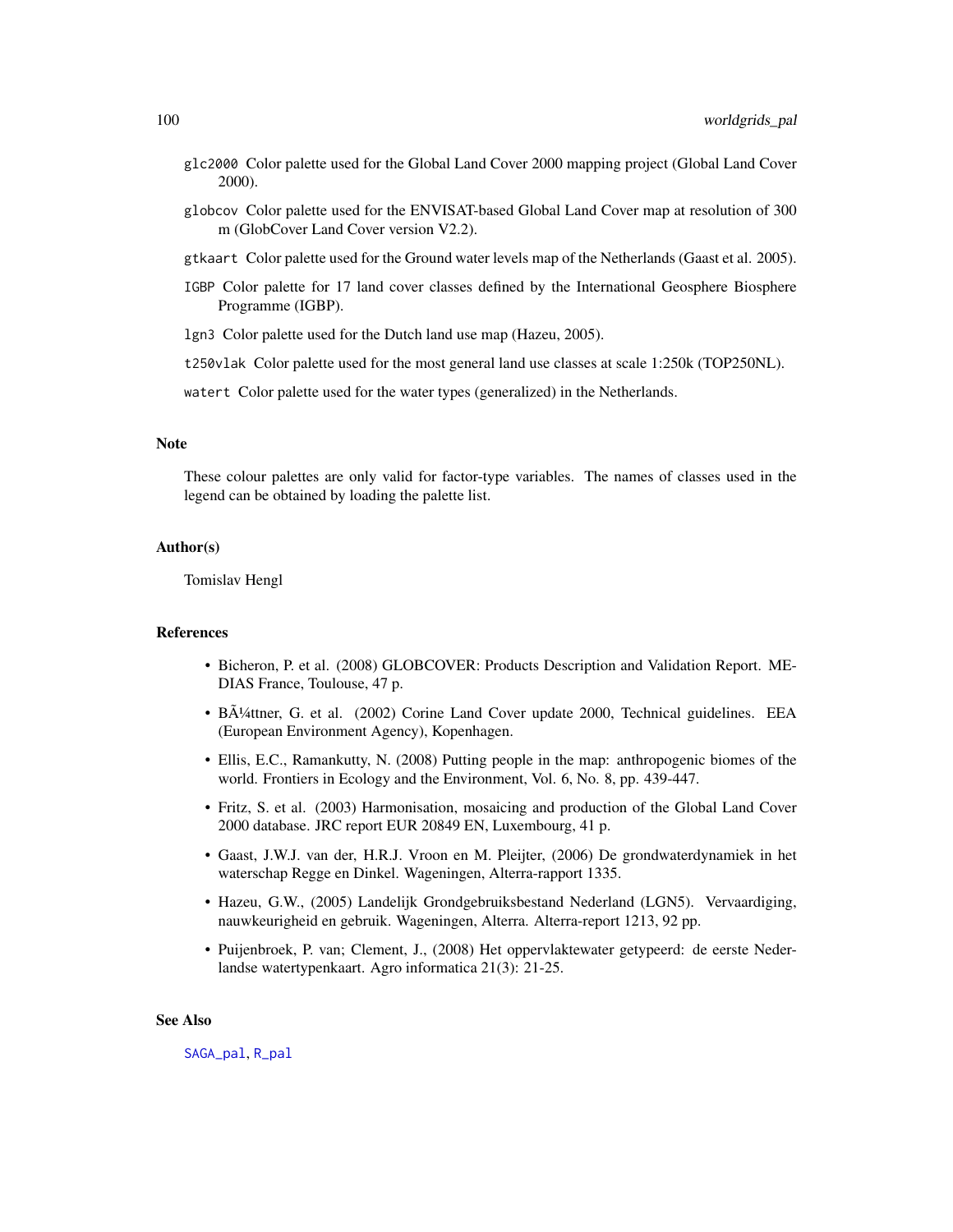# worldgrids\_pal 101

# Examples

```
data(worldgrids_pal)
## Not run: # globcov palette with class names:
display.pal(worldgrids_pal)
dev.off()
display.pal(worldgrids_pal, sel=5, names=TRUE)
```
## End(Not run)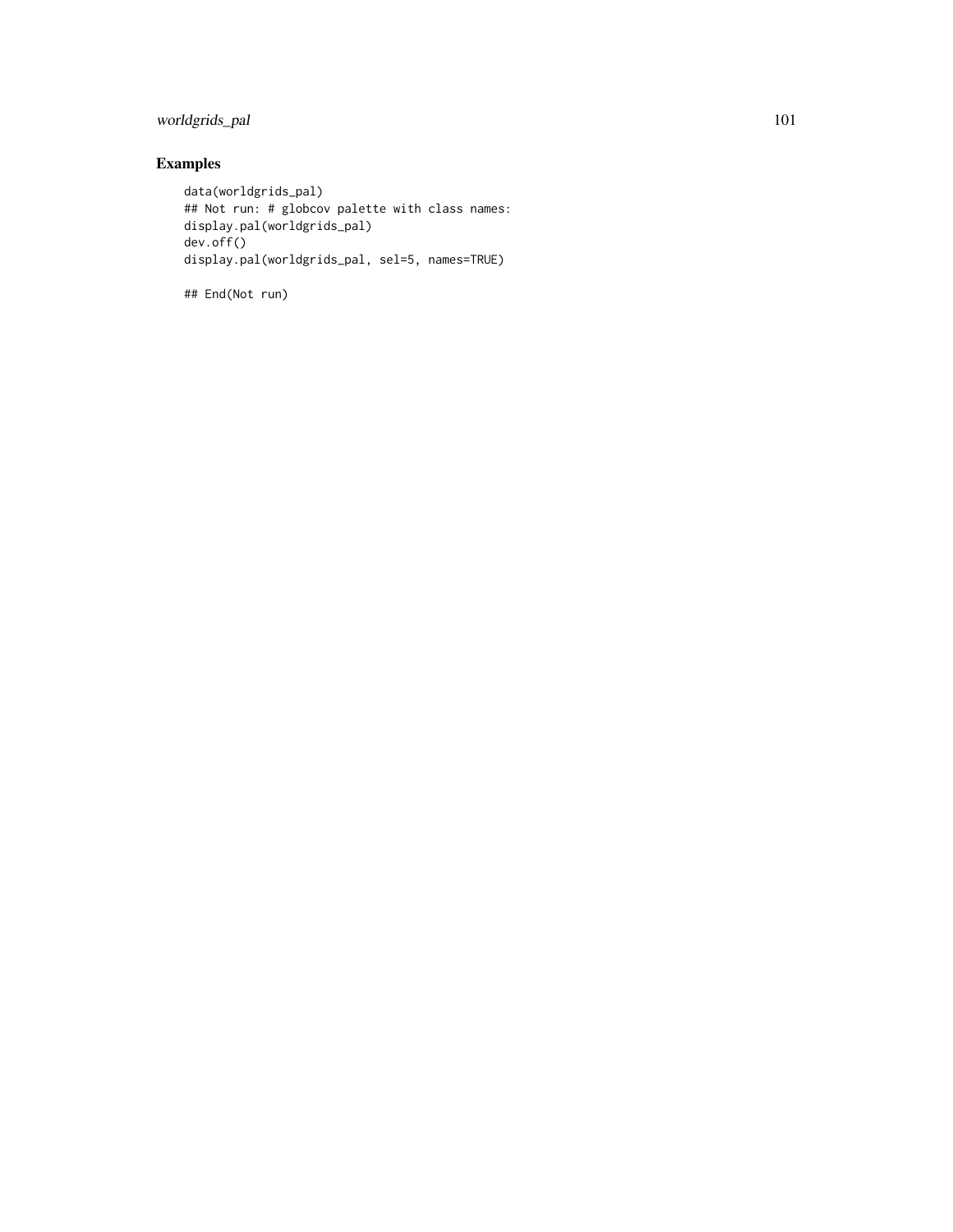# **Index**

∗Topic classes RasterBrickSimulations-class, [75](#page-74-1) RasterBrickTimeSeries-class, [76](#page-75-1) sp.palette-class, [82](#page-81-0) SpatialMaxEntOutput-class, [83](#page-82-0) SpatialMetadata-class, [84](#page-83-1) SpatialPhotoOverlay-class, [85](#page-84-0) SpatialPredictions-class, [86](#page-85-0) SpatialSamplingPattern-class, [87](#page-86-0) SpatialVectorsSimulations-class, [88](#page-87-1) ∗Topic color col2kml, [10](#page-9-0) SAGA\_pal, [81](#page-80-2) worldgrids\_pal, [99](#page-98-1) ∗Topic datasets baranja, [5](#page-4-0) bigfoot, [7](#page-6-0) eberg, [12](#page-11-0) fmd, [15](#page-14-0) gpxbtour, [19](#page-18-0) HRprec08, [22](#page-21-0) HRtemp08, [23](#page-22-0) LST, [54](#page-53-0) northcumbria, [59](#page-58-0) SAGA\_pal, [81](#page-80-2) ∗Topic methods getCRS-methods, [17](#page-16-0) kml-methods, [26](#page-25-0) kml\_layer-methods, [31](#page-30-0) kml\_metadata-methods, [51](#page-50-1) metadata2SLD-methods, [57](#page-56-1) plotKML-method, [60](#page-59-2) spMetadata-methods, [89](#page-88-1) ∗Topic spatial aesthetics, [4](#page-3-0) check\_projection, [9](#page-8-0) count.GridTopology, [11](#page-10-0) display.pal, [11](#page-10-0)

geopath, [16](#page-15-0) getCRS-methods, [17](#page-16-0) grid2poly, [21](#page-20-0) kml-methods, [26](#page-25-0) kml.tiles, [28](#page-27-1) kml\_layer-methods, [31](#page-30-0) kml\_layer.Raster, [32](#page-31-0) kml\_layer.RasterBrick, [34](#page-33-0) kml\_layer.SoilProfileCollection, [35](#page-34-0) kml\_layer.SpatialLines, [37](#page-36-0) kml\_layer.SpatialPhotoOverlay, [39](#page-38-0) kml\_layer.SpatialPixels, [41](#page-40-0) kml\_layer.SpatialPoints, [42](#page-41-0) kml\_layer.SpatialPolygons, [44](#page-43-0) kml\_layer.STIDF, [46](#page-45-0) kml\_layer.STTDF, [47](#page-46-1) kml\_legend.bar, [49](#page-48-0) kml\_open, [52](#page-51-1) makeCOLLADA, [55](#page-54-0) metadata2SLD-methods, [57](#page-56-1) metadata2SLD.SpatialPixels, [57](#page-56-1) plotKML-method, [60](#page-59-2) plotKML-package, [3](#page-2-0) plotKML.env, [71](#page-70-1) plotKML.GDALobj, [73](#page-72-0) readGPX, [77](#page-76-1) readKML.GBIFdensity, [78](#page-77-0) reproject, [79](#page-78-0) spMetadata-methods, [89](#page-88-1) spPhoto, [92](#page-91-1) vect2rast, [95](#page-94-2) vect2rast.SpatialPoints, [97](#page-96-1) ∗Topic utilities kml\_compress, [29](#page-28-0) normalizeFilename, [58](#page-57-0)

aesthetics, [4,](#page-3-0) *[28](#page-27-1)*, *[33](#page-32-0)*, *[38](#page-37-0)*, *[41](#page-40-0)*, *[43](#page-42-0)*, *[62](#page-61-0)*

baranja, [5](#page-4-0)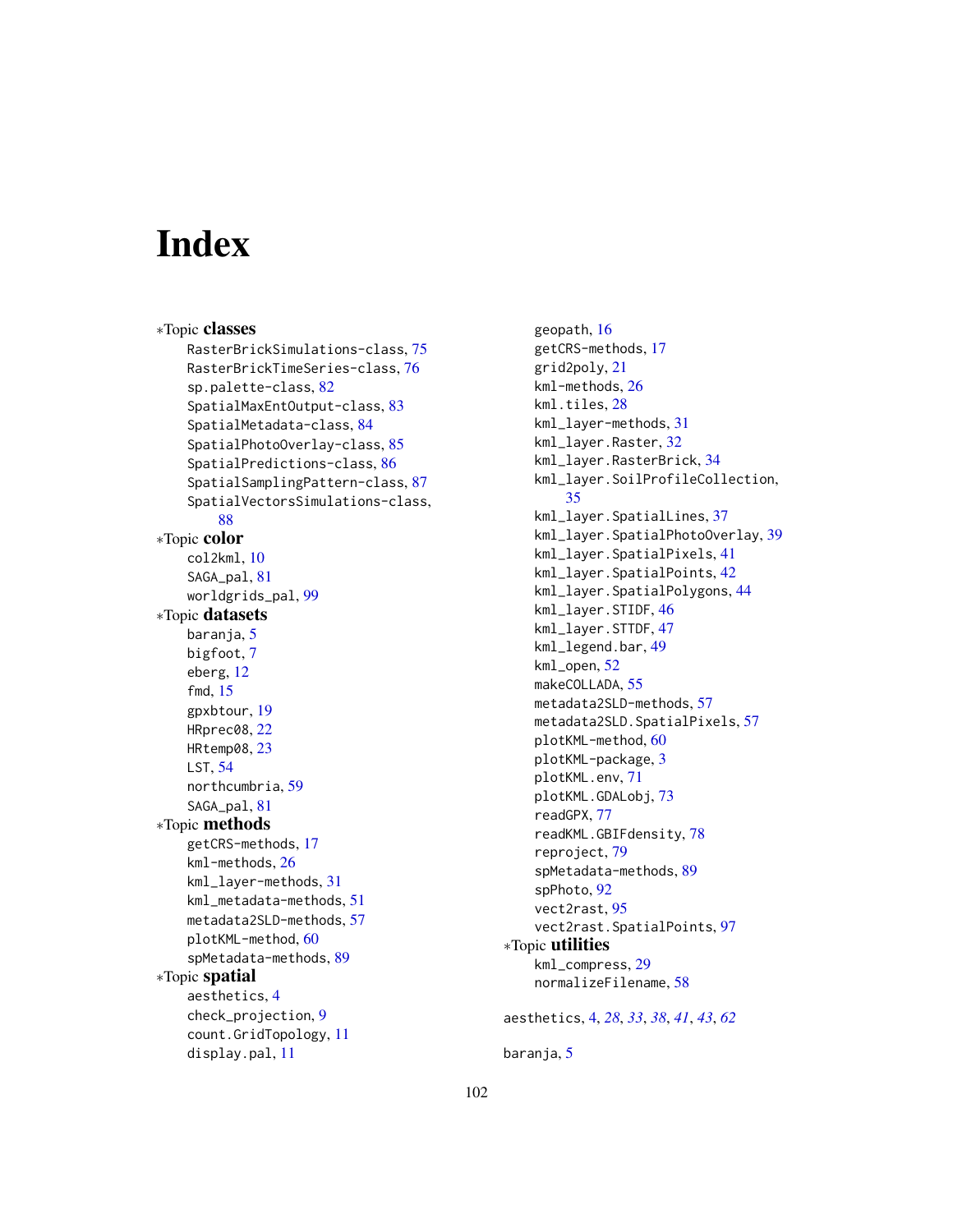#### INDEX  $103$

```
bargrid (baranja), 5
barstr (baranja), 5
barxyz (baranja), 5
bigfoot, 7
```

```
check_projection, 9, 17
col2kml, 10
color_palettes (SAGA_pal), 81
count.GridTopology, 11
CRS-class, 80
```
display.pal, [11](#page-10-0)

eberg, [12](#page-11-0) eberg\_contours *(*eberg*)*, [12](#page-11-0) eberg\_grid *(*eberg*)*, [12](#page-11-0) eberg\_grid25 *(*eberg*)*, [12](#page-11-0) eberg\_zones *(*eberg*)*, [12](#page-11-0) extractProjValue *(*check\_projection*)*, [9](#page-8-0)

fmd, [15,](#page-14-0) *[60](#page-59-2)*

geopath, [16](#page-15-0) getCRS *(*getCRS-methods*)*, [17](#page-16-0) getCRS,Raster-method *(*getCRS-methods*)*, [17](#page-16-0) getCRS,Spatial-method *(*getCRS-methods*)*, [17](#page-16-0) getCRS-methods, [17](#page-16-0) getCRS.Raster *(*getCRS-methods*)*, [17](#page-16-0) getCRS.Spatial *(*getCRS-methods*)*, [17](#page-16-0) GetNames *(*SpatialMetadata-class*)*, [84](#page-83-1) GetNames,SpatialMetadata-method *(*SpatialMetadata-class*)*, [84](#page-83-1) GetPalette *(*SpatialMetadata-class*)*, [84](#page-83-1) GetPalette,SpatialMetadata-method *(*SpatialMetadata-class*)*, [84](#page-83-1) getWikiMedia.ImageInfo, [18,](#page-17-1) *[40](#page-39-0)*, *[94](#page-93-0)* gpxbtour, [19](#page-18-0) grid2poly, [21](#page-20-0) hex2kml *(*col2kml*)*, [10](#page-9-0) HRprec08, [22,](#page-21-0) *[24](#page-23-0)* HRtemp08, *[23](#page-22-0)*, [23](#page-22-0) kml *(*kml-methods*)*, [26](#page-25-0)

kml,Raster-method *(*kml-methods*)*, [26](#page-25-0) kml,SoilProfileCollection-method *(*kml-methods*)*, [26](#page-25-0) kml,Spatial-method *(*kml-methods*)*, [26](#page-25-0)

kml, SpatialPhotoOverlay-method *(*kml-methods*)*, [26](#page-25-0) kml,STIDF-method *(*kml-methods*)*, [26](#page-25-0) kml-methods, [26](#page-25-0) kml.Spatial *(*kml-methods*)*, [26](#page-25-0) kml.tiles, [28,](#page-27-1) *[74](#page-73-0)* kml2hex *(*col2kml*)*, [10](#page-9-0) kml\_aes, *[27](#page-26-0)* kml\_aes *(*aesthetics*)*, [4](#page-3-0) kml\_alpha *(*kml\_layer-methods*)*, [31](#page-30-0) kml\_altitude *(*kml\_layer-methods*)*, [31](#page-30-0) kml\_altitude\_mode *(*kml\_layer-methods*)*, [31](#page-30-0) kml\_close, *[27](#page-26-0)*, *[32](#page-31-0)*, *[63](#page-62-0)* kml\_close *(*kml\_open*)*, [52](#page-51-1) kml\_colour *(*kml\_layer-methods*)*, [31](#page-30-0) kml\_compress, *[27](#page-26-0)*, [29,](#page-28-0) *[63](#page-62-0)* kml\_description, [30](#page-29-0) kml\_layer, *[49](#page-48-0)*, *[53](#page-52-0)* kml\_layer *(*kml\_layer-methods*)*, [31](#page-30-0) kml\_layer,RasterBrick-method *(*kml\_layer-methods*)*, [31](#page-30-0) kml\_layer,RasterLayer-method *(*kml\_layer-methods*)*, [31](#page-30-0) kml\_layer,RasterStack-method *(*kml\_layer-methods*)*, [31](#page-30-0) kml\_layer,SoilProfileCollection-method *(*kml\_layer-methods*)*, [31](#page-30-0) kml\_layer,SpatialGrid-method *(*kml\_layer-methods*)*, [31](#page-30-0) kml\_layer,SpatialLines-method *(*kml\_layer-methods*)*, [31](#page-30-0) kml\_layer,SpatialPhotoOverlay-method *(*kml\_layer-methods*)*, [31](#page-30-0) kml\_layer,SpatialPixels-method *(*kml\_layer-methods*)*, [31](#page-30-0) kml\_layer,SpatialPoints-method *(*kml\_layer-methods*)*, [31](#page-30-0) kml\_layer,SpatialPolygons-method *(*kml\_layer-methods*)*, [31](#page-30-0) kml\_layer,STFDF-method *(*kml\_layer-methods*)*, [31](#page-30-0) kml\_layer,STIDF-method *(*kml\_layer-methods*)*, [31](#page-30-0) kml\_layer,STSDF-method *(*kml\_layer-methods*)*, [31](#page-30-0) kml\_layer,STTDF-method *(*kml\_layer-methods*)*, [31](#page-30-0)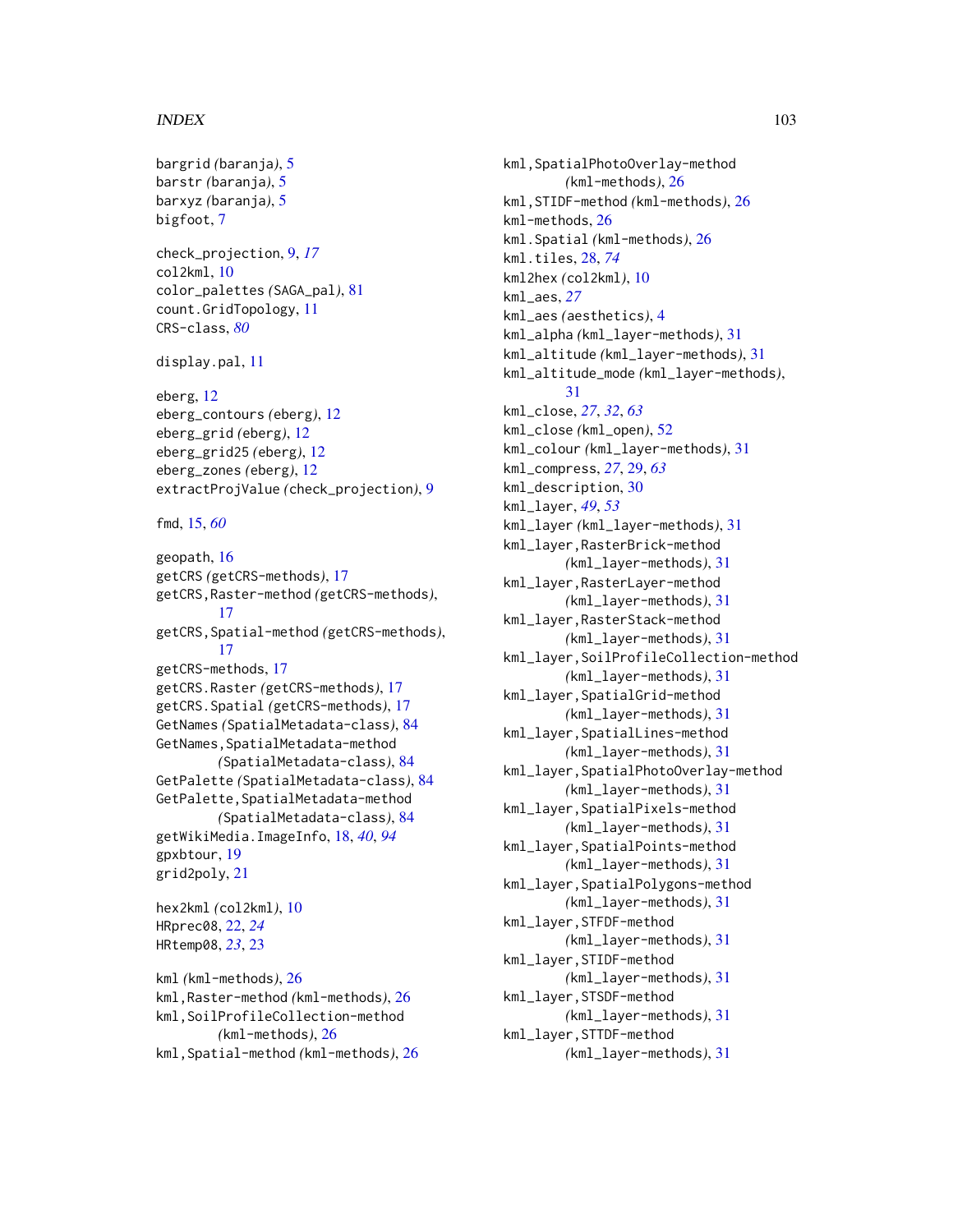```
kml_layer-methods, 31
kml_layer.Raster, 32, 32, 34, 35, 42
kml_layer.RasterBrick, 33, 34
kml_layer.SoilProfileCollection, 32, 35
kml_layer.SpatialLines, 17, 32, 37, 45
kml_layer.SpatialPhotoOverlay, 37, 39,
        56
kml_layer.SpatialPixels, 41
kml_layer.SpatialPoints, 32, 42
kml_layer.SpatialPolygons, 32, 38, 44
kml_layer.STFDF (kml_layer.STIDF), 46
kml_layer.STIDF, 32, 45, 46
kml_layer.STTDF, 17, 32, 43, 47, 47, 77
kml_legend.bar, 49
kml_legend.whitening, 50, 98, 99
kml_metadata, 91
kml_metadata (kml_metadata-methods), 51
kml_metadata,SpatialMetadata-method
        (kml_metadata-methods), 51
kml_metadata-methods, 51
kml_open, 27, 30, 32, 33, 35, 38, 42, 52, 63, 91
kml_screen, 53, 63
kml_shape (kml_layer-methods), 31
kml_size (kml_layer-methods), 31
kml_View (kml_open), 52
kml_width (aesthetics), 4
```
#### LST, [54](#page-53-0)

```
makeCOLLADA, 55
makeCOLLADA.rectangle, 40
metadata (spMetadata-methods), 89
metadata2SLD (metadata2SLD-methods), 57
metadata2SLD,SpatialMetadata-method
        (metadata2SLD-methods), 57
metadata2SLD-methods, 57
metadata2SLD.Spatial
        (metadata2SLD-methods), 57
metadata2SLD.SpatialPixels, 57, 57
munsell2kml (col2kml), 10
```
normalizeFilename, [58](#page-57-0) northcumbria, *[15](#page-14-0)*, [59](#page-58-0)

```
parse_proj4 (check_projection), 9
paths, 80
paths (plotKML.env), 71
plot,SpatialPredictions-method
        (SpatialPredictions-class), 86
```
plot.SpatialPredictions *(*SpatialPredictions-class*)*, [86](#page-85-0) plotKML, *[29](#page-28-0)*, *[74](#page-73-0)* plotKML *(*plotKML-method*)*, [60](#page-59-2) plotKML,list-method *(*plotKML-method*)*, [60](#page-59-2) plotKML,RasterBrickSimulations *(*RasterBrickSimulations-class*)*, [75](#page-74-1) plotKML,RasterBrickSimulations-method *(*plotKML-method*)*, [60](#page-59-2) plotKML,RasterBrickTimeSeries *(*RasterBrickTimeSeries-class*)*, [76](#page-75-1) plotKML,RasterBrickTimeSeries-method *(*plotKML-method*)*, [60](#page-59-2) plotKML,RasterLayer-method *(*plotKML-method*)*, [60](#page-59-2) plotKML,SoilProfileCollection-method *(*plotKML-method*)*, [60](#page-59-2) plotKML,SpatialGridDataFrame-method *(*plotKML-method*)*, [60](#page-59-2) plotKML,SpatialLinesDataFrame-method *(*plotKML-method*)*, [60](#page-59-2) plotKML,SpatialMaxEntOutput-method *(*plotKML-method*)*, [60](#page-59-2) plotKML,SpatialPhotoOverlay-method *(*plotKML-method*)*, [60](#page-59-2) plotKML,SpatialPixelsDataFrame-method *(*plotKML-method*)*, [60](#page-59-2) plotKML,SpatialPointsDataFrame-method *(*plotKML-method*)*, [60](#page-59-2) plotKML,SpatialPolygonsDataFrame-method *(*plotKML-method*)*, [60](#page-59-2) plotKML,SpatialPredictions-method *(*plotKML-method*)*, [60](#page-59-2) plotKML,SpatialSamplingPattern *(*SpatialSamplingPattern-class*)*, [87](#page-86-0) plotKML,SpatialSamplingPattern-method *(*plotKML-method*)*, [60](#page-59-2) plotKML,SpatialVectorsSimulations *(*SpatialVectorsSimulations-class*)*, [88](#page-87-1) plotKML,SpatialVectorsSimulations-method *(*plotKML-method*)*, [60](#page-59-2) plotKML,STFDF-method *(*plotKML-method*)*, [60](#page-59-2) plotKML,STIDF-method *(*plotKML-method*)*,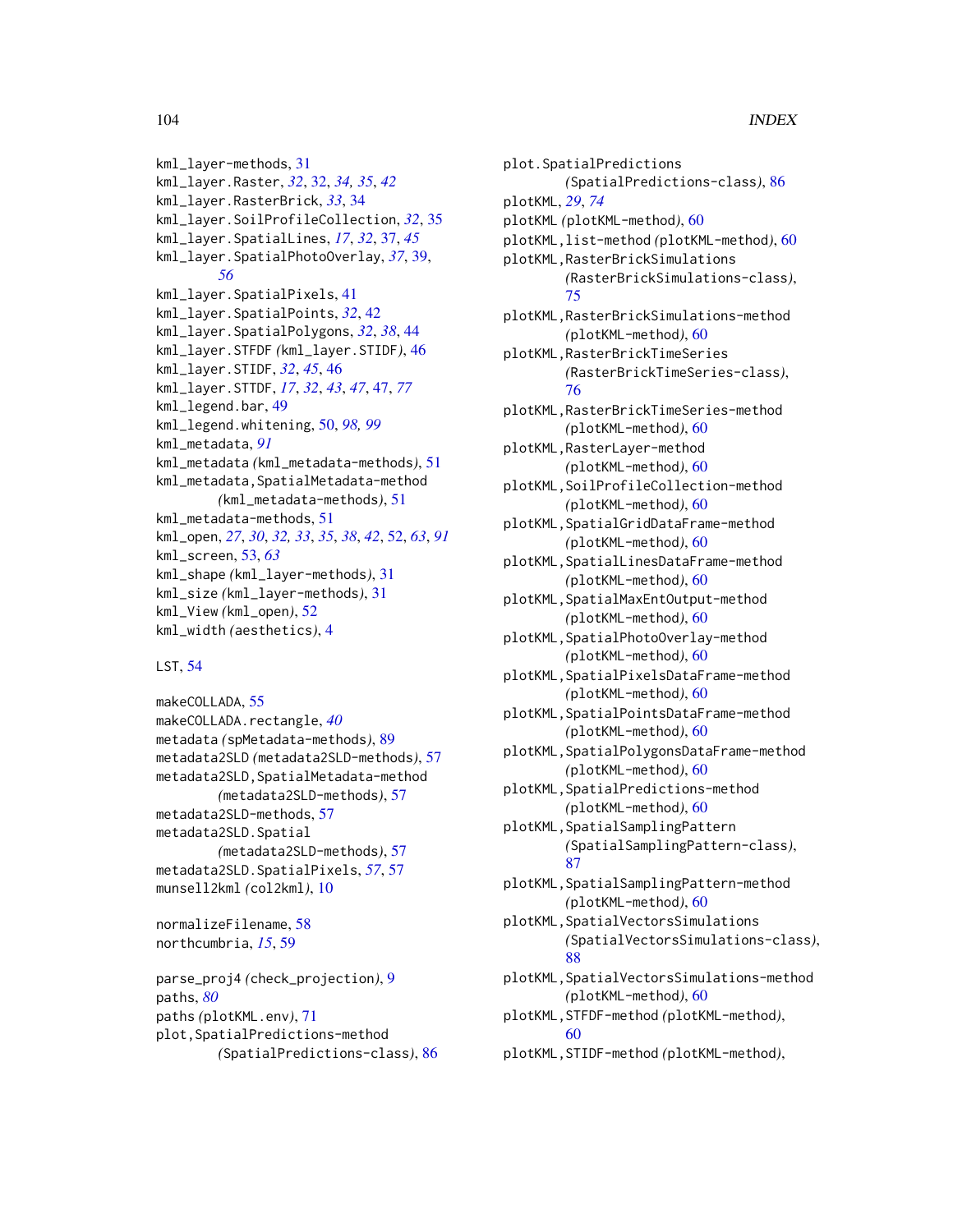[60](#page-59-2) plotKML,STSDF-method *(*plotKML-method*)*, [60](#page-59-2) plotKML,STTDF-method *(*plotKML-method*)*, [60](#page-59-2) plotKML-method, [60](#page-59-2) plotKML-package, [3,](#page-2-0) *[72](#page-71-0)* plotKML.env, [71](#page-70-1) plotKML.fileIO *(*kml-methods*)*, [26](#page-25-0) plotKML.GDALobj, *[29](#page-28-0)*, [73](#page-72-0) plotKML.opts *(*plotKML.env*)*, [71](#page-70-1) projectRaster, *[80](#page-79-0)*

R\_pal, *[12](#page-11-0)*, *[100](#page-99-0)* R\_pal *(*SAGA\_pal*)*, [81](#page-80-2) RasterBrick *(*kml\_layer.RasterBrick*)*, [34](#page-33-0) RasterBrickSimulations-class, [75](#page-74-1) RasterBrickTimeSeries-class, [76](#page-75-1) rasterize, *[96](#page-95-0)* rasterize *(*vect2rast*)*, [95](#page-94-2) RasterLayer *(*kml\_layer.Raster*)*, [32](#page-31-0) read.metadata *(*spMetadata-methods*)*, [89](#page-88-1) readGPX, *[49](#page-48-0)*, [77,](#page-76-1) *[78](#page-77-0)* readKML.GBIFdensity, [78](#page-77-0) reproject, *[9](#page-8-0)*, [79](#page-78-0) reproject,RasterBrick-method *(*reproject*)*, [79](#page-78-0) reproject,RasterLayer-method *(*reproject*)*, [79](#page-78-0) reproject,RasterStack-method *(*reproject*)*, [79](#page-78-0) reproject,SpatialGridDataFrame-method *(*reproject*)*, [79](#page-78-0) reproject,SpatialLines-method *(*reproject*)*, [79](#page-78-0) reproject,SpatialPixelsDataFrame-method *(*reproject*)*, [79](#page-78-0) reproject,SpatialPoints-method *(*reproject*)*, [79](#page-78-0) reproject,SpatialPolygons-method *(*reproject*)*, [79](#page-78-0) reproject.RasterBrick *(*reproject*)*, [79](#page-78-0) reproject.RasterLayer *(*reproject*)*, [79](#page-78-0) reproject.RasterStack *(*reproject*)*, [79](#page-78-0) reproject.SpatialGrid *(*reproject*)*, [79](#page-78-0) reproject.SpatialPoints *(*reproject*)*, [79](#page-78-0)

SAGA\_pal, *[12](#page-11-0)*, [81,](#page-80-2) *[100](#page-99-0)*

SoilProfileCollection *(*kml\_layer.SoilProfileCollection*)*, [35](#page-34-0) sp.palette-class, [82](#page-81-0) SpatialLines *(*kml\_layer.SpatialLines*)*, [37](#page-36-0) SpatialMaxEntOutput-class, [83](#page-82-0) SpatialMetadata-class, [84](#page-83-1) SpatialPhotoOverlay *(*spPhoto*)*, [92](#page-91-1) SpatialPhotoOverlay-class, [85](#page-84-0) SpatialPixels *(*kml\_layer.SpatialPixels*)*, [41](#page-40-0) SpatialPoints *(*kml\_layer.SpatialPoints*)*, [42](#page-41-0) SpatialPolygons *(*kml\_layer.SpatialPolygons*)*, [44](#page-43-0) SpatialPredictions-class, [86](#page-85-0) SpatialSamplingPattern-class, [87](#page-86-0) SpatialVectorsSimulations-class, [88](#page-87-1) spMetadata, *[52](#page-51-1)*, *[57,](#page-56-1) [58](#page-57-0)*, *[83](#page-82-0)*, *[85](#page-84-0)*, *[94](#page-93-0)* spMetadata *(*spMetadata-methods*)*, [89](#page-88-1) spMetadata,RasterLayer-method *(*spMetadata-methods*)*, [89](#page-88-1) spMetadata,Spatial-method *(*spMetadata-methods*)*, [89](#page-88-1) spMetadata-methods, [89](#page-88-1) spMetadata.Raster *(*spMetadata-methods*)*, [89](#page-88-1) spMetadata.Spatial *(*spMetadata-methods*)*, [89](#page-88-1) spPhoto, *[19](#page-18-0)*, *[40](#page-39-0)*, *[86](#page-85-0)*, [92](#page-91-1) spPhoto,SpatialPhotoOverlay *(*SpatialPhotoOverlay-class*)*, [85](#page-84-0) spTransform, *[80](#page-79-0)* STIDF *(*kml\_layer.STIDF*)*, [46](#page-45-0) STTDF *(*kml\_layer.STTDF*)*, [47](#page-46-1) summary,SpatialMetadata-method *(*SpatialMetadata-class*)*, [84](#page-83-1) trajectory *(*gpxbtour*)*, [19](#page-18-0) USAWgrids *(*bigfoot*)*, [7](#page-6-0)

vect2rast, *[11](#page-10-0)*, *[21](#page-20-0)*, [95,](#page-94-2) *[97](#page-96-1)* vect2rast,SpatialLines-method *(*vect2rast*)*, [95](#page-94-2) vect2rast,SpatialPoints-method *(*vect2rast*)*, [95](#page-94-2)